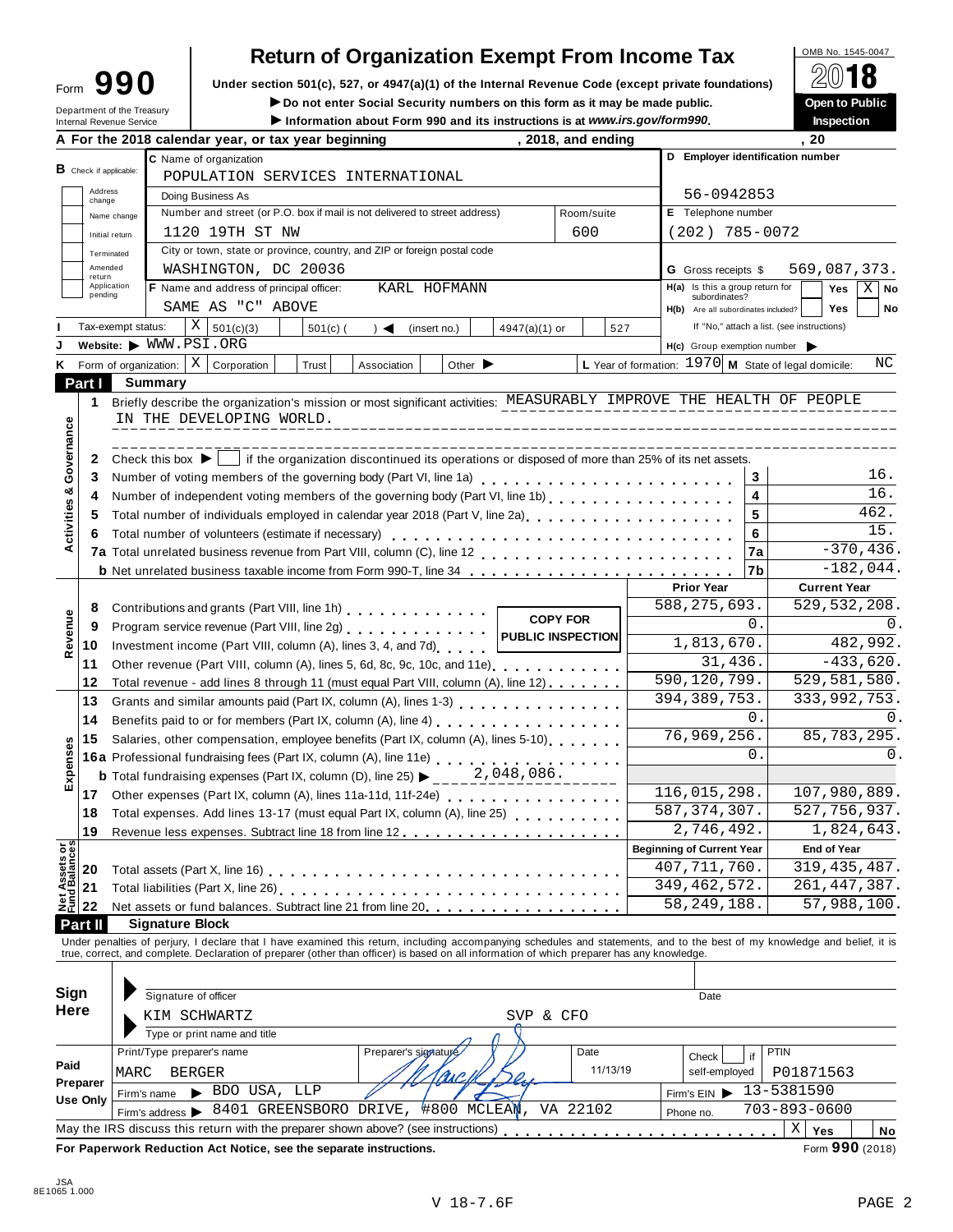POPULATION SERVICES INTERNATIONAL 56-0942853

| Page 2      |
|-------------|
|             |
|             |
|             |
|             |
|             |
|             |
|             |
| $X \mid$ No |
|             |

**3** Did the organization cease conducting, or make significant changes in how it conducts, any program services?m m m m m m m m m m m m m m m m m m m m m m m m m m m m m m m m m m m m m m m m m m m m m m m m m m m m m m m m m **Yes No** If "Yes," describe these changes on Schedule O.  $|Yes|X|$  No

**4** Describe the organization's program service accomplishments for each of its three largest program services, as measured by expenses. Section 501(c)(3) and 501(c)(4) organizations are required to report the amount of grants and allocations to others, the total expenses, and revenue, if any, for each program service reported.

| 4a (Code:<br>$(Expenses$ $\frac{3}{271,571,808}$ . including grants of $\frac{3}{2}$ 184,677,019. (Revenue $\frac{3}{2}$ ) |
|----------------------------------------------------------------------------------------------------------------------------|
| FAMILY PLANNING AND HIV - PSI HAS FAMILY PLANNING PROGRAMS IN OVER                                                         |
| 30 COUNTRIES AROUND THE WORLD WHICH EMPOWER WOMEN AND COUPLES TO                                                           |
| LEAD HEALTHIER LIVES BY INCREASING ACCESS TO FAMILY PLANNING                                                               |
| PRODUCTS AND SERVICES. PSI HAS HIV PROGRAMS IN OVER 60 COUNTRIES                                                           |
| AROUND THE WORLD. HIV INTERVENTIONS, WHICH INCLUDE SOCIAL                                                                  |
| MARKETING OF HIV PRODUCTS AND SERVICES AND TARGETED HIV                                                                    |
| COMMUNICATION, ARE BASED UPON A COMMITMENT TO PRODUCE MEASURABLE                                                           |
| HEALTH IMPACT AND AN EMPHASIS UPON RIGOROUS RESEARCH AND                                                                   |
| EVALUATION.                                                                                                                |
|                                                                                                                            |

| 4b (Code:<br>$(Expenses \$ $132,433,807$ . including grants of $\frac{6}{3}$ $90,058,983$ . (Revenue $\frac{6}{3}$ |  |
|--------------------------------------------------------------------------------------------------------------------|--|
| MALARIA - PSI WORKS IN 38 MALARIA ENDEMIC COUNTRIES AND SUPPORTS                                                   |  |
| EFFORTS TO INCREASE ACCESS TO EFFECTIVE MALARIA PREVENTION AND                                                     |  |
| TREATMENT INTERVENTIONS, AND WORKS CLOSELY WITH MINISTRIES OF                                                      |  |
| HEALTH, PRIMARILY IN AFRICA AND ASIA, TO SCALE UP PROVEN                                                           |  |
| INTERVENTIONS AND SUSTAIN COVERAGE OVER TIME. THESE INTERVENTIONS                                                  |  |
| INCLUDE: DELIVERY OF LONG-LASTING INSECTICIDE TREATED NETS,                                                        |  |
| LONG-LASTING INSECTICIDE RETREATMENT TABLETS, ARTEMISININ-BASED                                                    |  |
| COMBINATION THERAPIES, RAPID DIAGNOSTIC TESTS, STRATEGIC BEHAVIOR                                                  |  |
| CHANGE COMMUNICATIONS AND APPLIED OPERATIONAL RESEARCH.                                                            |  |
|                                                                                                                    |  |

**4c** (Code: ) (Expenses \$ 87,138,418. including grants of \$ 59,256,752. ) (Revenue \$ ) ) PSI'S OTHER PRIMARY HEALTH AREAS INCLUDE THE AREAS OF MATERNAL HEALTH AND CHILD SURVIVAL; WATER, SANITATION AND HYGIENE (WASH); GENDER-BASED VIOLENCE; AND NON-COMMUNICABLE DISEASE AND RESPIRATORY ILLNESS.

**4d** Other program services (Describe in Schedule O.) (Expenses \$ including grants of \$ ) (Revenue \$ ) **4e** Total program service expenses  $\blacktriangleright$ <br>  $\frac{\text{JSA}}{\text{BE}1020}$  1.000 491,144,033.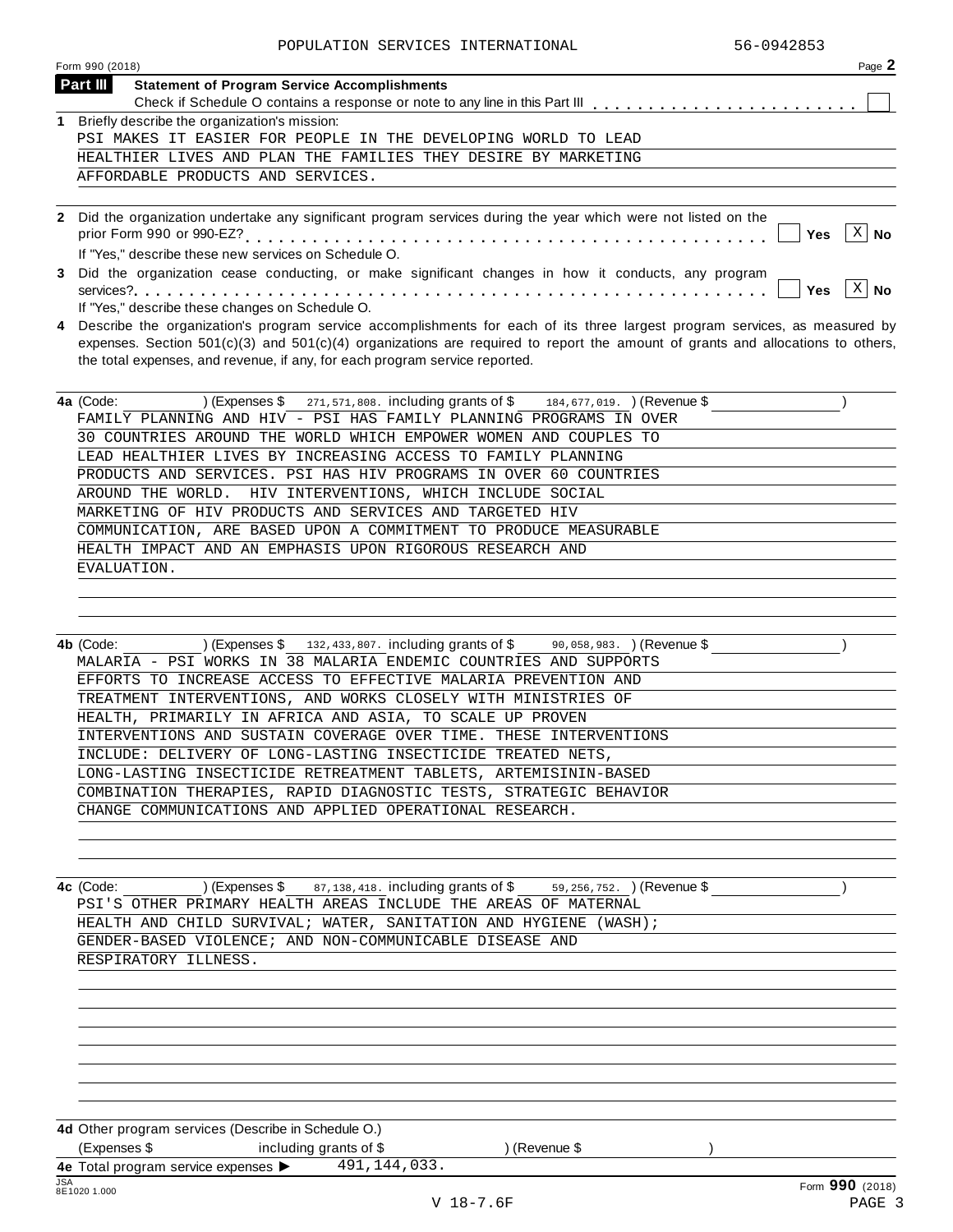POPULATION SERVICES INTERNATIONAL 56-0942853

|            | Form 990 (2018)                                                                                                                                                                                                                                                                                                                                                                               |                   |                  | Page 3 |
|------------|-----------------------------------------------------------------------------------------------------------------------------------------------------------------------------------------------------------------------------------------------------------------------------------------------------------------------------------------------------------------------------------------------|-------------------|------------------|--------|
| Part IV    | <b>Checklist of Required Schedules</b>                                                                                                                                                                                                                                                                                                                                                        |                   |                  |        |
|            |                                                                                                                                                                                                                                                                                                                                                                                               |                   | Yes              | No     |
| 1          | Is the organization described in section $501(c)(3)$ or $4947(a)(1)$ (other than a private foundation)? If "Yes,"                                                                                                                                                                                                                                                                             |                   |                  |        |
|            | Is the organization required to complete Schedule B, Schedule of Contributors (see instructions)?                                                                                                                                                                                                                                                                                             | 1<br>$\mathbf{2}$ | Χ<br>$\mathbf X$ |        |
| 2<br>3     | Did the organization engage in direct or indirect political campaign activities on behalf of or in opposition to                                                                                                                                                                                                                                                                              |                   |                  |        |
|            | candidates for public office? If "Yes," complete Schedule C, Part I.                                                                                                                                                                                                                                                                                                                          | 3                 |                  | Χ      |
| 4          | Section 501(c)(3) organizations. Did the organization engage in lobbying activities, or have a section 501(h)                                                                                                                                                                                                                                                                                 |                   |                  |        |
|            |                                                                                                                                                                                                                                                                                                                                                                                               | 4                 | Χ                |        |
| 5          | Is the organization a section $501(c)(4)$ , $501(c)(5)$ , or $501(c)(6)$ organization that receives membership dues,                                                                                                                                                                                                                                                                          |                   |                  |        |
|            | assessments, or similar amounts as defined in Revenue Procedure 98-19? If "Yes," complete Schedule C, Part III                                                                                                                                                                                                                                                                                | 5                 |                  | Χ      |
| 6          | Did the organization maintain any donor advised funds or any similar funds or accounts for which donors                                                                                                                                                                                                                                                                                       |                   |                  |        |
|            | have the right to provide advice on the distribution or investment of amounts in such funds or accounts? If                                                                                                                                                                                                                                                                                   |                   |                  |        |
|            | "Yes," complete Schedule D, Part $l_1, \ldots, l_k, \ldots, l_k, \ldots, l_k, \ldots, l_k, \ldots, l_k, \ldots, l_k, \ldots, l_k, \ldots, l_k, \ldots, l_k, \ldots, l_k, \ldots, l_k, \ldots, l_k, \ldots, l_k, \ldots, l_k, \ldots, l_k, \ldots, l_k, \ldots, l_k, \ldots, l_k, \ldots, l_k, \ldots, l_k, \ldots, l_k, \ldots, l_k, \ldots, l_k, \ldots, l_k, \ldots, l_k, \ldots, l_k, \ld$ | 6                 |                  | Χ      |
| 7          | Did the organization receive or hold a conservation easement, including easements to preserve open space,                                                                                                                                                                                                                                                                                     |                   |                  |        |
|            | the environment, historic land areas, or historic structures? If "Yes," complete Schedule D, Part II.                                                                                                                                                                                                                                                                                         | $\overline{7}$    |                  | Χ      |
| 8          | Did the organization maintain collections of works of art, historical treasures, or other similar assets? If "Yes,"                                                                                                                                                                                                                                                                           |                   |                  |        |
|            |                                                                                                                                                                                                                                                                                                                                                                                               | 8                 |                  | Χ      |
| 9          | Did the organization report an amount in Part X, line 21, for escrow or custodial account liability, serve as a                                                                                                                                                                                                                                                                               |                   |                  |        |
|            | custodian for amounts not listed in Part X; or provide credit counseling, debt management, credit repair, or                                                                                                                                                                                                                                                                                  | 9                 |                  | Χ      |
| 10         | Did the organization, directly or through a related organization, hold assets in temporarily restricted                                                                                                                                                                                                                                                                                       |                   |                  |        |
|            | endowments, permanent endowments, or quasi-endowments? If "Yes," complete Schedule D, Part V.                                                                                                                                                                                                                                                                                                 | 10                |                  | Χ      |
| 11         | If the organization's answer to any of the following questions is "Yes," then complete Schedule D, Parts VI,                                                                                                                                                                                                                                                                                  |                   |                  |        |
|            | VII, VIII, IX, or X as applicable.                                                                                                                                                                                                                                                                                                                                                            |                   |                  |        |
|            | a Did the organization report an amount for land, buildings, and equipment in Part X, line 10? If "Yes,"                                                                                                                                                                                                                                                                                      |                   |                  |        |
|            |                                                                                                                                                                                                                                                                                                                                                                                               | 11a               | Χ                |        |
|            | <b>b</b> Did the organization report an amount for investments-other securities in Part X, line 12 that is 5% or more                                                                                                                                                                                                                                                                         |                   |                  |        |
|            |                                                                                                                                                                                                                                                                                                                                                                                               | 11 <sub>b</sub>   |                  | Χ      |
|            | c Did the organization report an amount for investments-program related in Part X, line 13 that is 5% or more                                                                                                                                                                                                                                                                                 |                   |                  |        |
|            |                                                                                                                                                                                                                                                                                                                                                                                               | 11c               |                  | Χ      |
|            | d Did the organization report an amount for other assets in Part X, line 15 that is 5% or more of its total assets                                                                                                                                                                                                                                                                            |                   |                  |        |
|            | reported in Part X, line 16? If "Yes," complete Schedule D, Part IX.                                                                                                                                                                                                                                                                                                                          | 11d               | Χ                |        |
|            | e Did the organization report an amount for other liabilities in Part X, line 25? If "Yes," complete Schedule D, Part X                                                                                                                                                                                                                                                                       | 11e               |                  | Χ      |
|            | f Did the organization's separate or consolidated financial statements for the tax year include a footnote that addresses                                                                                                                                                                                                                                                                     |                   | Χ                |        |
|            | the organization's liability for uncertain tax positions under FIN 48 (ASC 740)? If "Yes," complete Schedule D, Part X<br>12a Did the organization obtain separate, independent audited financial statements for the tax year? If "Yes," complete                                                                                                                                             | 11f               |                  |        |
|            |                                                                                                                                                                                                                                                                                                                                                                                               | 12a               |                  | Χ      |
|            | <b>b</b> Was the organization included in consolidated, independent audited financial statements for the tax year? If                                                                                                                                                                                                                                                                         |                   |                  |        |
|            | "Yes," and if the organization answered "No" to line 12a, then completing Schedule D, Parts XI and XII is optional "                                                                                                                                                                                                                                                                          | 12 <sub>b</sub>   | Χ                |        |
| 13         | Is the organization a school described in section $170(b)(1)(A)(ii)?$ If "Yes," complete Schedule E.                                                                                                                                                                                                                                                                                          | 13                |                  | X      |
|            | 14a Did the organization maintain an office, employees, or agents outside of the United States?                                                                                                                                                                                                                                                                                               | 14a               | Χ                |        |
|            | <b>b</b> Did the organization have aggregate revenues or expenses of more than \$10,000 from grantmaking,                                                                                                                                                                                                                                                                                     |                   |                  |        |
|            | fundraising, business, investment, and program service activities outside the United States, or aggregate                                                                                                                                                                                                                                                                                     |                   |                  |        |
|            | foreign investments valued at \$100,000 or more? If "Yes," complete Schedule F, Parts I and IV                                                                                                                                                                                                                                                                                                | 14 <sub>b</sub>   | Χ                |        |
| 15         | Did the organization report on Part IX, column (A), line 3, more than \$5,000 of grants or other assistance to or                                                                                                                                                                                                                                                                             |                   |                  |        |
|            |                                                                                                                                                                                                                                                                                                                                                                                               | 15                | Χ                |        |
| 16         | Did the organization report on Part IX, column (A), line 3, more than \$5,000 of aggregate grants or other                                                                                                                                                                                                                                                                                    |                   |                  |        |
|            | assistance to or for foreign individuals? If "Yes," complete Schedule F, Parts III and IV                                                                                                                                                                                                                                                                                                     | 16                |                  | Χ      |
| 17         | Did the organization report a total of more than \$15,000 of expenses for professional fundraising services on                                                                                                                                                                                                                                                                                |                   | Χ                |        |
| 18         | Part IX, column (A), lines 6 and 11e? If "Yes," complete Schedule G, Part I (see instructions)<br>Did the organization report more than \$15,000 total of fundraising event gross income and contributions on                                                                                                                                                                                 | 17                |                  |        |
|            |                                                                                                                                                                                                                                                                                                                                                                                               | 18                |                  | Χ      |
| 19         | Did the organization report more than \$15,000 of gross income from gaming activities on Part VIII, line 9a?                                                                                                                                                                                                                                                                                  |                   |                  |        |
|            |                                                                                                                                                                                                                                                                                                                                                                                               | 19                |                  | Χ      |
|            | 20a Did the organization operate one or more hospital facilities? If "Yes," complete Schedule H                                                                                                                                                                                                                                                                                               | 20a               |                  | Χ      |
|            | <b>b</b> If "Yes" to line 20a, did the organization attach a copy of its audited financial statements to this return?                                                                                                                                                                                                                                                                         | 20 <sub>b</sub>   |                  |        |
| 21         | Did the organization report more than \$5,000 of grants or other assistance to any domestic organization or                                                                                                                                                                                                                                                                                   |                   |                  |        |
|            | domestic government on Part IX, column (A), line 1? If "Yes," complete Schedule I, Parts I and II                                                                                                                                                                                                                                                                                             | 21                | Χ                |        |
| <b>JSA</b> |                                                                                                                                                                                                                                                                                                                                                                                               |                   |                  |        |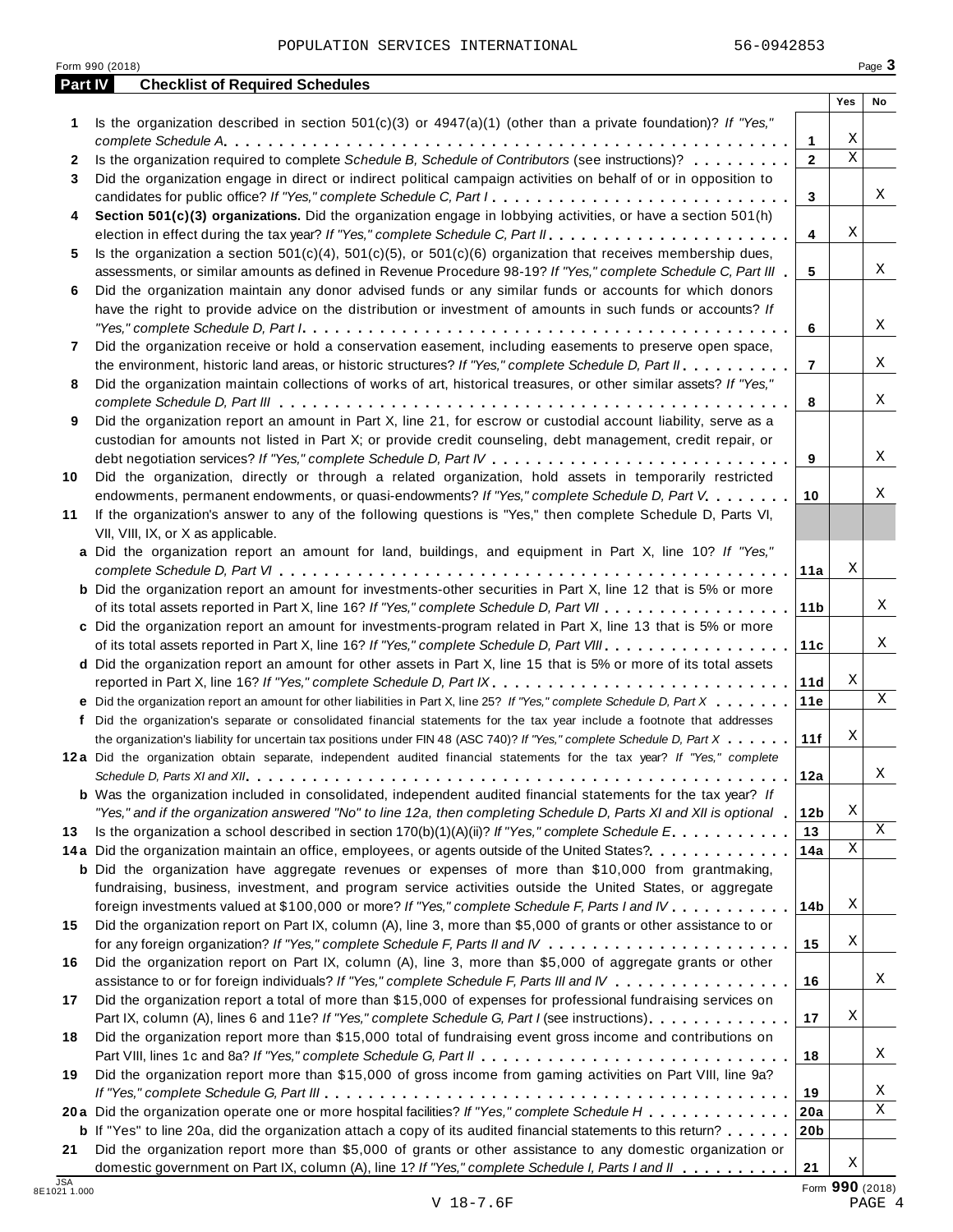Form <sup>990</sup> (2018) Page **4**

| Part IV       | <b>Checklist of Required Schedules (continued)</b>                                                                        |                 |                 |    |
|---------------|---------------------------------------------------------------------------------------------------------------------------|-----------------|-----------------|----|
|               |                                                                                                                           |                 | Yes             | No |
| 22            | Did the organization report more than \$5,000 of grants or other assistance to or for domestic individuals on             |                 |                 |    |
|               |                                                                                                                           | 22              |                 | X  |
| 23            | Did the organization answer "Yes" to Part VII, Section A, line 3, 4, or 5 about compensation of the                       |                 |                 |    |
|               | organization's current and former officers, directors, trustees, key employees, and highest compensated                   |                 |                 |    |
|               |                                                                                                                           | 23              | Χ               |    |
|               | 24a Did the organization have a tax-exempt bond issue with an outstanding principal amount of more than                   |                 |                 |    |
|               | \$100,000 as of the last day of the year, that was issued after December 31, 2002? If "Yes," answer lines 24b             |                 |                 |    |
|               |                                                                                                                           | 24a             | Χ               |    |
|               | <b>b</b> Did the organization invest any proceeds of tax-exempt bonds beyond a temporary period exception?                | 24 <sub>b</sub> |                 | X  |
|               | c Did the organization maintain an escrow account other than a refunding escrow at any time during the year               |                 |                 |    |
|               |                                                                                                                           | 24c             |                 | X  |
|               | d Did the organization act as an "on behalf of" issuer for bonds outstanding at any time during the year?                 | 24d             |                 | X  |
|               | 25a Section 501(c)(3), 501(c)(4), and 501(c)(29) organizations. Did the organization engage in an excess benefit          |                 |                 |    |
|               | transaction with a disqualified person during the year? If "Yes," complete Schedule L, Part I                             | 25a             |                 | X  |
|               | <b>b</b> Is the organization aware that it engaged in an excess benefit transaction with a disqualified person in a prior |                 |                 |    |
|               | year, and that the transaction has not been reported on any of the organization's prior Forms 990 or 990-EZ?              |                 |                 |    |
|               |                                                                                                                           | 25 <sub>b</sub> |                 | X  |
| 26            | Did the organization report any amount on Part X, line 5, 6, or 22 for receivables from or payables to any                |                 |                 |    |
|               | current or former officers, directors, trustees, key employees, highest compensated employees, or                         |                 |                 |    |
|               |                                                                                                                           | 26              |                 | X  |
| 27            | Did the organization provide a grant or other assistance to an officer, director, trustee, key employee,                  |                 |                 |    |
|               | substantial contributor or employee thereof, a grant selection committee member, or to a 35% controlled                   |                 |                 |    |
|               | entity or family member of any of these persons? If "Yes," complete Schedule L, Part III                                  | 27              |                 | Χ  |
| 28            | Was the organization a party to a business transaction with one of the following parties (see Schedule L,                 |                 |                 |    |
|               | Part IV instructions for applicable filing thresholds, conditions, and exceptions):                                       |                 |                 |    |
|               | a A current or former officer, director, trustee, or key employee? If "Yes," complete Schedule L, Part IV                 | 28a             |                 | Χ  |
|               | <b>b</b> A family member of a current or former officer, director, trustee, or key employee? If "Yes," complete           |                 |                 |    |
|               |                                                                                                                           | 28b             |                 | X  |
|               | c An entity of which a current or former officer, director, trustee, or key employee (or a family member thereof)         |                 |                 |    |
|               | was an officer, director, trustee, or direct or indirect owner? If "Yes," complete Schedule L, Part IV                    | 28c             |                 | Χ  |
| 29            | Did the organization receive more than \$25,000 in non-cash contributions? If "Yes," complete Schedule M                  | 29              | X               |    |
| 30            | Did the organization receive contributions of art, historical treasures, or other similar assets, or qualified            |                 |                 |    |
|               |                                                                                                                           | 30              |                 | X  |
| 31            | Did the organization liquidate, terminate, or dissolve and cease operations? If "Yes," complete Schedule N, Part I        | 31              |                 | X  |
| 32            | Did the organization sell, exchange, dispose of, or transfer more than 25% of its net assets? If "Yes,"                   |                 |                 |    |
|               |                                                                                                                           | 32              |                 | Χ  |
| 33            | Did the organization own 100% of an entity disregarded as separate from the organization under Regulations                |                 |                 |    |
|               |                                                                                                                           | 33              | Χ               |    |
| 34            | Was the organization related to any tax-exempt or taxable entity? If "Yes," complete Schedule R, Part II, III,            |                 |                 |    |
|               |                                                                                                                           | 34              | Χ               |    |
|               | 35a Did the organization have a controlled entity within the meaning of section 512(b)(13)?                               | 35a             | X               |    |
|               | <b>b</b> If "Yes" to line 35a, did the organization receive any payment from or engage in any transaction with a          |                 |                 |    |
|               | controlled entity within the meaning of section 512(b)(13)? If "Yes," complete Schedule R, Part V, line 2                 | 35 <sub>b</sub> | Χ               |    |
| 36            | Section 501(c)(3) organizations. Did the organization make any transfers to an exempt non-charitable                      |                 |                 |    |
|               | related organization? If "Yes," complete Schedule R, Part V, line 2                                                       | 36              |                 | Χ  |
| 37            | Did the organization conduct more than 5% of its activities through an entity that is not a related organization          |                 |                 |    |
|               | and that is treated as a partnership for federal income tax purposes? If "Yes," complete Schedule R, Part VI              | 37              |                 | Χ  |
| 38            | Did the organization complete Schedule O and provide explanations in Schedule O for Part VI, lines 11b and                |                 |                 |    |
|               | 19? Note. All Form 990 filers are required to complete Schedule O.                                                        | 38              | Χ               |    |
| <b>Part V</b> | <b>Statements Regarding Other IRS Filings and Tax Compliance</b>                                                          |                 |                 |    |
|               | Check if Schedule O contains a response or note to any line in this Part V.                                               |                 |                 | X  |
|               |                                                                                                                           |                 | <b>Yes</b>      | No |
|               | 112<br>1a Enter the number reported in Box 3 of Form 1096. Enter -0- if not applicable<br>1a                              |                 |                 |    |
|               | 0.<br><b>b</b> Enter the number of Forms W-2G included in line 1a. Enter -0- if not applicable<br>1b                      |                 |                 |    |
|               | c Did the organization comply with backup withholding rules for reportable payments to vendors and                        |                 |                 |    |
|               |                                                                                                                           | 1c              | Χ               |    |
| JSA           |                                                                                                                           |                 | Form 990 (2018) |    |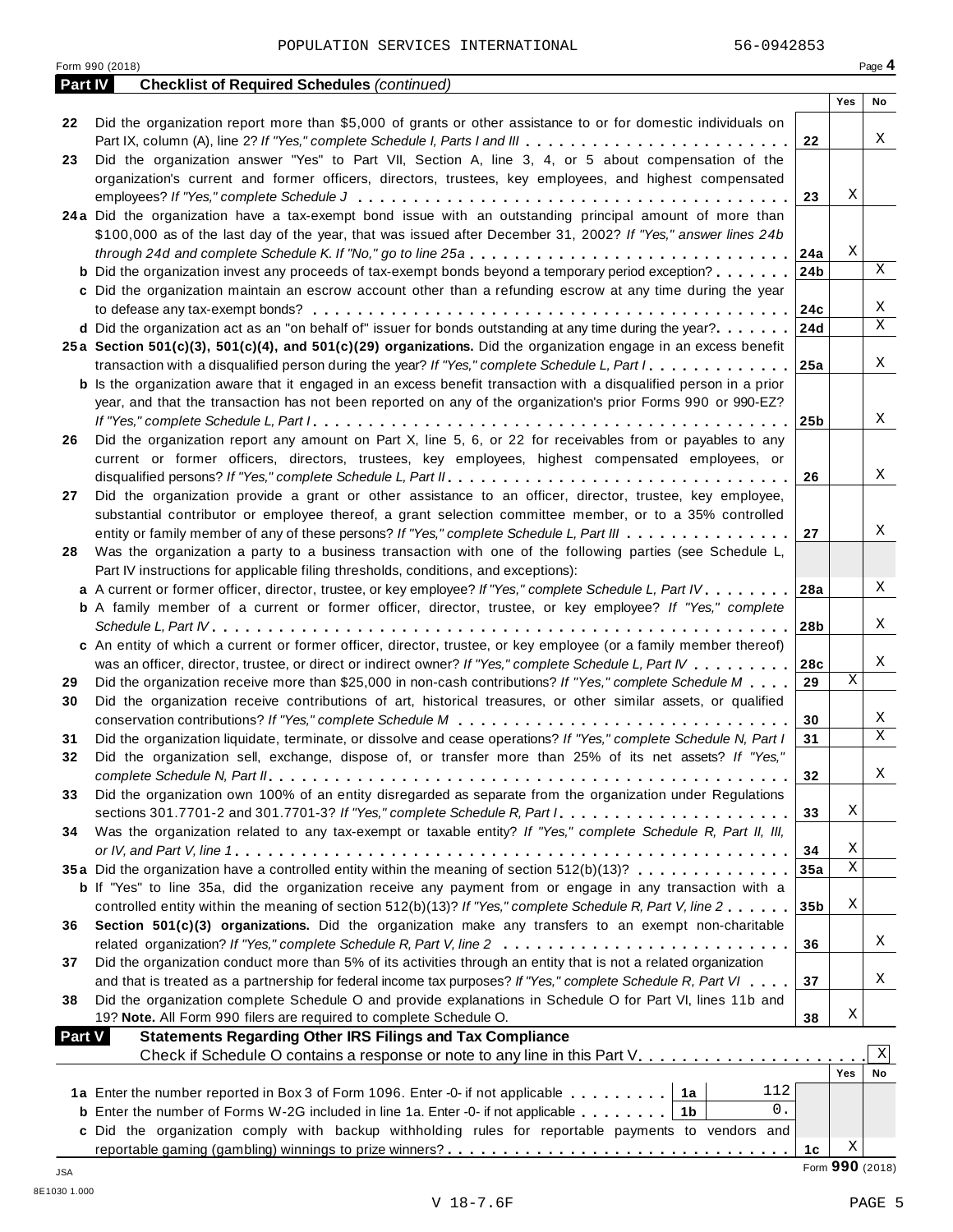|        | Form 990 (2018)                                                                                                                                            |     |     | Page 5 |
|--------|------------------------------------------------------------------------------------------------------------------------------------------------------------|-----|-----|--------|
| Part V | <b>Statements Regarding Other IRS Filings and Tax Compliance (continued)</b>                                                                               |     |     |        |
|        |                                                                                                                                                            |     | Yes | No     |
|        | 2a Enter the number of employees reported on Form W-3, Transmittal of Wage and Tax                                                                         |     |     |        |
|        | 462<br>Statements, filed for the calendar year ending with or within the year covered by this return. 2a                                                   |     |     |        |
|        | <b>b</b> If at least one is reported on line 2a, did the organization file all required federal employment tax returns?                                    | 2b  | Χ   |        |
|        | <b>Note.</b> If the sum of lines 1a and 2a is greater than 250, you may be required to e-file (see instructions).                                          |     |     |        |
|        | 3a Did the organization have unrelated business gross income of \$1,000 or more during the year?                                                           | 3a  | Χ   |        |
|        | <b>b</b> If "Yes," has it filed a Form 990-T for this year? If "No" to line 3b, provide an explanation in Schedule O                                       | 3b  | Χ   |        |
|        | 4a At any time during the calendar year, did the organization have an interest in, or a signature or other authority over,                                 |     |     |        |
|        | a financial account in a foreign country (such as a bank account, securities account, or other financial account)?                                         | 4a  | Χ   |        |
|        | <b>b</b> If "Yes," enter the name of the foreign country: $\blacktriangleright$                                                                            |     |     |        |
|        | See instructions for filing requirements for FinCEN Form 114, Report of Foreign Bank and Financial Accounts (FBAR).                                        |     |     |        |
|        | 5a Was the organization a party to a prohibited tax shelter transaction at any time during the tax year?                                                   | 5a  |     | Χ<br>Χ |
|        | <b>b</b> Did any taxable party notify the organization that it was or is a party to a prohibited tax shelter transaction?                                  | 5b  |     |        |
|        | c If "Yes" to line 5a or 5b, did the organization file Form 8886-T?                                                                                        | 5c  |     |        |
|        | 6a Does the organization have annual gross receipts that are normally greater than \$100,000, and did the organization                                     |     |     |        |
|        | solicit any contributions that were not tax deductible as charitable contributions?                                                                        | 6a  |     | Χ      |
|        | <b>b</b> If "Yes," did the organization include with every solicitation an express statement that such contributions or                                    |     |     |        |
|        |                                                                                                                                                            | 6b  |     |        |
| 7      | Organizations that may receive deductible contributions under section 170(c).                                                                              |     |     |        |
|        | a Did the organization receive a payment in excess of \$75 made partly as a contribution and partly for goods                                              |     |     | Χ      |
|        |                                                                                                                                                            | 7а  |     |        |
|        | <b>b</b> If "Yes," did the organization notify the donor of the value of the goods or services provided?                                                   | 7b  |     |        |
|        | c Did the organization sell, exchange, or otherwise dispose of tangible personal property for which it was                                                 |     |     | Χ      |
|        |                                                                                                                                                            | 7с  |     |        |
|        | 7d<br><b>d</b> If "Yes," indicate the number of Forms 8282 filed during the year $\dots \dots \dots \dots \dots$                                           |     |     | Χ      |
|        | e Did the organization receive any funds, directly or indirectly, to pay premiums on a personal benefit contract?                                          | 7е  |     | Χ      |
|        | f Did the organization, during the year, pay premiums, directly or indirectly, on a personal benefit contract?                                             | 7f  |     |        |
|        | If the organization received a contribution of qualified intellectual property, did the organization file Form 8899 as required?                           | 7g  |     |        |
|        | h If the organization received a contribution of cars, boats, airplanes, or other vehicles, did the organization file a Form 1098-C?                       | 7h  |     |        |
| 8      | Sponsoring organizations maintaining donor advised funds. Did a donor advised fund maintained by the                                                       | 8   |     |        |
|        | sponsoring organization have excess business holdings at any time during the year?                                                                         |     |     |        |
| 9      | Sponsoring organizations maintaining donor advised funds.                                                                                                  | 9а  |     |        |
|        | a Did the sponsoring organization make any taxable distributions under section 4966?                                                                       | 9b  |     |        |
|        | <b>b</b> Did the sponsoring organization make a distribution to a donor, donor advisor, or related person?                                                 |     |     |        |
|        | 10 Section 501(c)(7) organizations. Enter:                                                                                                                 |     |     |        |
|        |                                                                                                                                                            |     |     |        |
|        | <b>b</b> Gross receipts, included on Form 990, Part VIII, line 12, for public use of club facilities 10b                                                   |     |     |        |
| 11     | Section 501(c)(12) organizations. Enter:<br>11a                                                                                                            |     |     |        |
|        |                                                                                                                                                            |     |     |        |
|        | b Gross income from other sources (Do not net amounts due or paid to other sources<br>11b                                                                  |     |     |        |
|        |                                                                                                                                                            | 12a |     |        |
|        | 12a Section 4947(a)(1) non-exempt charitable trusts. Is the organization filing Form 990 in lieu of Form 1041?<br>12b                                      |     |     |        |
| 13     | <b>b</b> If "Yes," enter the amount of tax-exempt interest received or accrued during the year                                                             |     |     |        |
|        | Section 501(c)(29) qualified nonprofit health insurance issuers.<br>a Is the organization licensed to issue qualified health plans in more than one state? | 13а |     |        |
|        | Note. See the instructions for additional information the organization must report on Schedule O.                                                          |     |     |        |
|        | <b>b</b> Enter the amount of reserves the organization is required to maintain by the states in which                                                      |     |     |        |
|        | 13b<br>the organization is licensed to issue qualified health plans $\ldots \ldots \ldots \ldots \ldots \ldots \ldots$                                     |     |     |        |
|        | 13c                                                                                                                                                        |     |     |        |
|        | 14a Did the organization receive any payments for indoor tanning services during the tax year?                                                             | 14a |     | Χ      |
|        | <b>b</b> If "Yes," has it filed a Form 720 to report these payments? If "No," provide an explanation in Schedule $0 \cdot \cdot \cdot \cdot$               | 14b |     |        |
| 15     | Is the organization subject to the section 4960 tax on payment(s) of more than \$1,000,000 in remuneration or                                              |     |     |        |
|        |                                                                                                                                                            | 15  |     | Χ      |
|        | If "Yes," see instructions and file Form 4720, Schedule N.                                                                                                 |     |     |        |
| 16     | Is the organization an educational institution subject to the section 4968 excise tax on net investment income?                                            | 16  |     | Χ      |
|        | If "Yes," complete Form 4720, Schedule O.                                                                                                                  |     |     |        |

Form **990** (2018)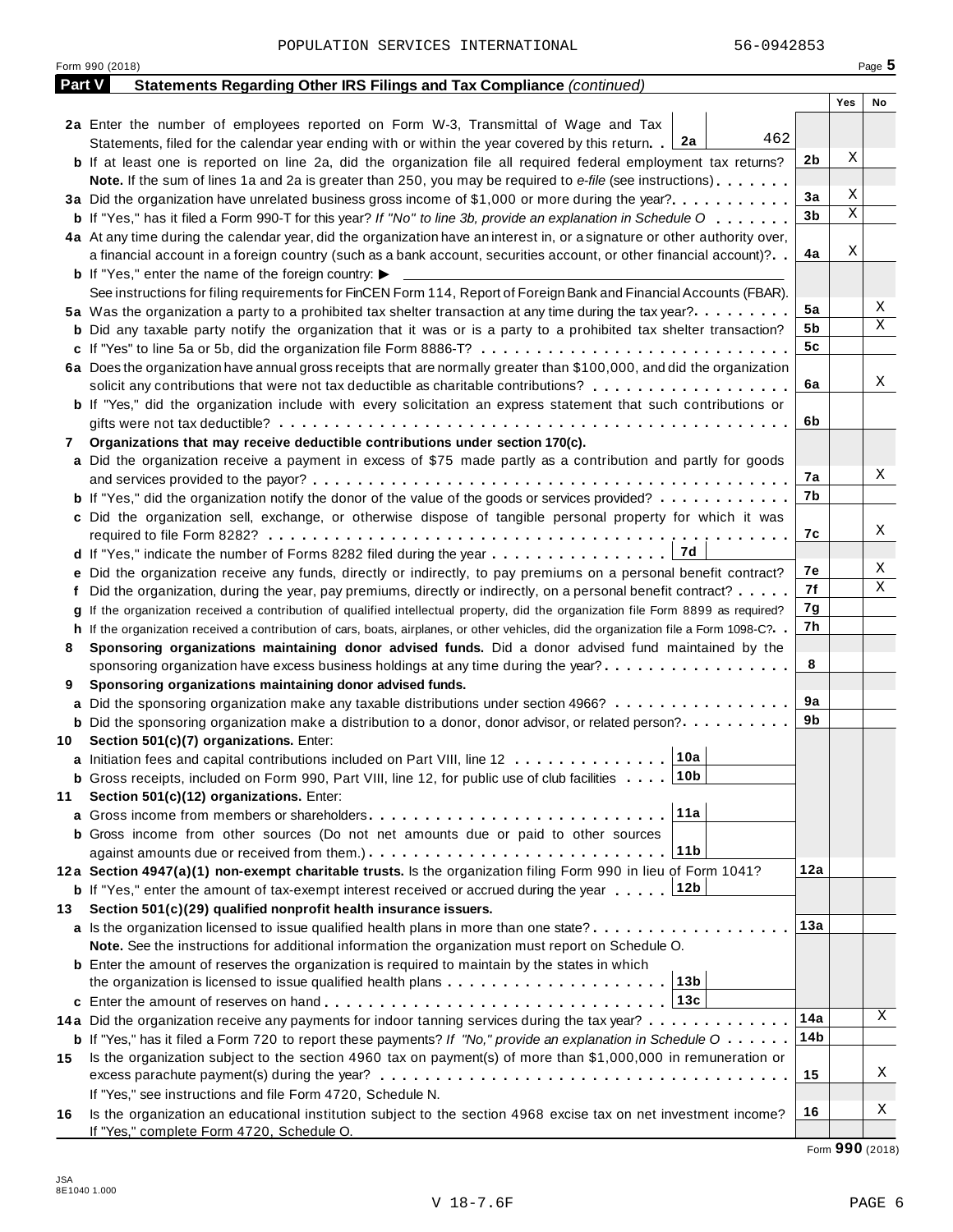|                | 56-0942853<br>POPULATION SERVICES INTERNATIONAL<br>Form 990 (2018)                                                                                                                                                                                                                         |              |            | Page 6       |
|----------------|--------------------------------------------------------------------------------------------------------------------------------------------------------------------------------------------------------------------------------------------------------------------------------------------|--------------|------------|--------------|
| <b>Part VI</b> | Governance, Management, and Disclosure For each "Yes" response to lines 2 through 7b below, and for a "No"<br>response to line 8a, 8b, or 10b below, describe the circumstances, processes, or changes in Schedule O. See instructions.<br><b>Section A. Governing Body and Management</b> |              |            | $\mathbf{X}$ |
|                |                                                                                                                                                                                                                                                                                            |              | <b>Yes</b> | No           |
|                | 1a<br>1a Enter the number of voting members of the governing body at the end of the tax year                                                                                                                                                                                               | 16           |            |              |
|                | If there are material differences in voting rights among members of the governing body, or                                                                                                                                                                                                 |              |            |              |
|                | if the governing body delegated broad authority to an executive committee or similar                                                                                                                                                                                                       |              |            |              |
| b              | committee, explain in Schedule O.<br>1b<br>Enter the number of voting members included in line 1a, above, who are independent                                                                                                                                                              | 16           |            |              |
| $\mathbf{2}$   | Did any officer, director, trustee, or key employee have a family relationship or a business relationship with                                                                                                                                                                             |              |            |              |
|                |                                                                                                                                                                                                                                                                                            | $\mathbf{2}$ |            | Χ            |
| 3              | Did the organization delegate control over management duties customarily performed by or under the direct                                                                                                                                                                                  |              |            |              |
|                | supervision of officers, directors, or trustees, or key employees to a management company or other person?                                                                                                                                                                                 | 3            |            | Χ            |
| 4              | Did the organization make any significant changes to its governing documents since the prior Form 990 was filed?                                                                                                                                                                           | 4            |            | $\mathbf x$  |
| 5              | Did the organization become aware during the year of a significant diversion of the organization's assets?                                                                                                                                                                                 | 5            |            | X            |
| 6              |                                                                                                                                                                                                                                                                                            | 6            |            | $\mathbf X$  |
| 7a             | Did the organization have members, stockholders, or other persons who had the power to elect or appoint                                                                                                                                                                                    |              |            |              |
|                |                                                                                                                                                                                                                                                                                            | 7a           |            | X            |
| b              | Are any governance decisions of the organization reserved to (or subject to approval by) members,                                                                                                                                                                                          |              |            |              |
|                | stockholders, or persons other than the governing body?                                                                                                                                                                                                                                    | 7b           |            | X            |
| 8              | Did the organization contemporaneously document the meetings held or written actions undertaken during                                                                                                                                                                                     |              |            |              |
|                | the year by the following:                                                                                                                                                                                                                                                                 |              |            |              |
| a              |                                                                                                                                                                                                                                                                                            | 8a           | X          |              |
| b              |                                                                                                                                                                                                                                                                                            | 8b           | X          |              |
| 9              | Is there any officer, director, trustee, or key employee listed in Part VII, Section A, who cannot be reached at                                                                                                                                                                           |              |            |              |
|                | the organization's mailing address? If "Yes," provide the names and addresses in Schedule $0, \ldots, \ldots, \ldots$                                                                                                                                                                      | 9            |            | X            |

|          | <b>Section B. Policies</b> (This Section B requests information about policies not required by the Internal Revenue Code.)                                                                                                      |                 |                           |              |
|----------|---------------------------------------------------------------------------------------------------------------------------------------------------------------------------------------------------------------------------------|-----------------|---------------------------|--------------|
|          |                                                                                                                                                                                                                                 |                 | Yes                       | <b>No</b>    |
| 10a      | Did the organization have local chapters, branches, or affiliates?                                                                                                                                                              | 10a             | X                         |              |
| b        | If "Yes," did the organization have written policies and procedures governing the activities of such chapters,<br>affiliates, and branches to ensure their operations are consistent with the organization's exempt purposes?   | 10 <sub>b</sub> | X                         |              |
|          | 11a Has the organization provided a complete copy of this Form 990 to all members of its governing body before filing the form?                                                                                                 | 11a             | X                         |              |
| b<br>12a | Describe in Schedule O the process, if any, used by the organization to review this Form 990.<br>Did the organization have a written conflict of interest policy? If "No," go to line 13                                        | 12a             | $\boldsymbol{\mathrm{X}}$ |              |
| b        | Were officers, directors, or trustees, and key employees required to disclose annually interests that could give                                                                                                                | 12 <sub>b</sub> | X                         |              |
| c        | Did the organization regularly and consistently monitor and enforce compliance with the policy? If "Yes,"                                                                                                                       | 12c             | X                         |              |
| 13       |                                                                                                                                                                                                                                 | 13              | X                         |              |
| 14       | Did the organization have a written document retention and destruction policy?                                                                                                                                                  | 14              | X                         |              |
| 15<br>a  | Did the process for determining compensation of the following persons include a review and approval by<br>independent persons, comparability data, and contemporaneous substantiation of the deliberation and decision?         | 15a             | X                         |              |
| b        |                                                                                                                                                                                                                                 | 15 <sub>b</sub> | X                         |              |
|          | If "Yes" to line 15a or 15b, describe the process in Schedule O (see instructions).                                                                                                                                             |                 |                           |              |
|          | 16a Did the organization invest in, contribute assets to, or participate in a joint venture or similar arrangement                                                                                                              | 16a             |                           | $\mathbf{X}$ |
| b        | If "Yes," did the organization follow a written policy or procedure requiring the organization to evaluate its<br>participation in joint venture arrangements under applicable federal tax law, and take steps to safeguard the | 16 <sub>b</sub> |                           |              |
|          | <b>Section C. Disclosure</b>                                                                                                                                                                                                    |                 |                           |              |
|          | $\pi$ mm $\pi$ $\pi$ m $\pi$ m $\pi$ m $\pi$                                                                                                                                                                                    |                 |                           |              |

| 17 List the states with which a copy of this Form 990 is required to be filed $\blacktriangleright$ ATTACHMENT I |  |
|------------------------------------------------------------------------------------------------------------------|--|
|                                                                                                                  |  |

**<sup>17</sup>** I Section 6104 requires an organization to make its Forms 1023 (1024 or 1024-A if applicable), 990, and 990-T (Section 501(c) **18** (3)s only) available for public inspection. Indicate how you made these available. Check all that apply.

 $\boxed{\text{X}}$  Own website **Another's website**  $\boxed{\text{X}}$  Upon request **Other** *(explain in Schedule O)* Another's website

**19** Describe in Schedule O whether (and if so, how) the organization made its governing documents, conflict of interest policy, and financial statements available to the public during the tax year.

**20** Inflaticial statements available to the public during the tax year.<br>State the name, address, and telephone number of the person who possesses the organization's books and records<br>KIM SCHWARTZ 1120 19TH ST NW, #600 WASHINGT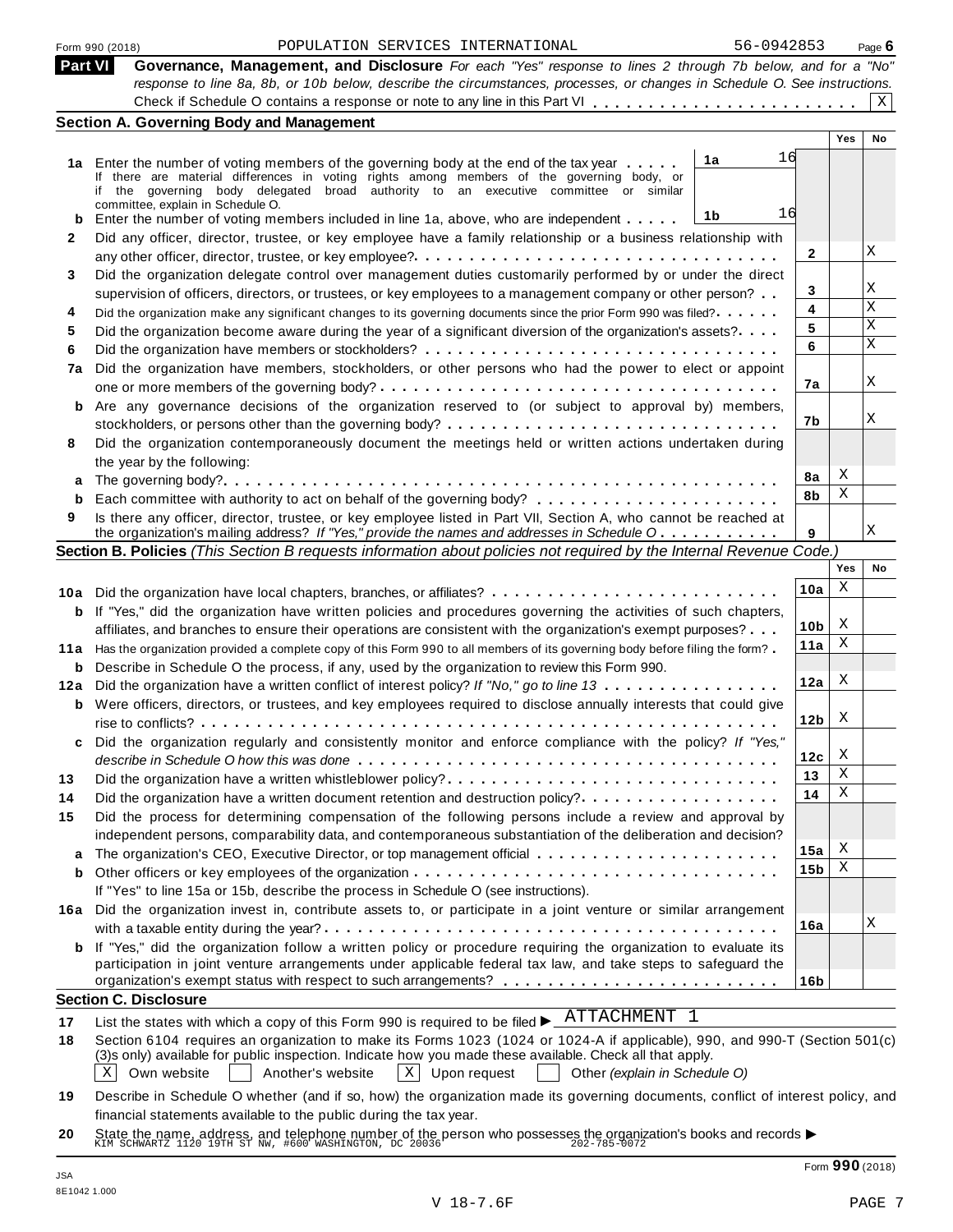|                                                                                            | <b>Part VII</b> Compensation of Officers, Directors, Trustees, Key Employees, Highest Compensated Employees, and                  |  |  |  |  |  |  |  |  |  |  |  |
|--------------------------------------------------------------------------------------------|-----------------------------------------------------------------------------------------------------------------------------------|--|--|--|--|--|--|--|--|--|--|--|
|                                                                                            | <b>Independent Contractors</b>                                                                                                    |  |  |  |  |  |  |  |  |  |  |  |
|                                                                                            |                                                                                                                                   |  |  |  |  |  |  |  |  |  |  |  |
| Section A. Officers, Directors, Trustees, Key Employees, and Highest Compensated Employees |                                                                                                                                   |  |  |  |  |  |  |  |  |  |  |  |
|                                                                                            | 1a Complete this table for all persons required to be listed. Report compensation for the calendar year ending with or within the |  |  |  |  |  |  |  |  |  |  |  |

organization's tax year. anization's lax year.<br>● List all of the organization's **current** officers, directors, trustees (whether individuals or organizations), regardless of amount of<br>nnensation Enter -0- in columns (D) (E) and (E) if no compensa compensation. Enter -0- in columns (D), (E), and (F) if no compensation was paid.

• List all of the organization's **current** key employees, if any. See instructions for definition of "key employee."<br>● List the experientials five expect highest expressed explores (other than an efficer director of

**Example in the organization's current** key employees, if any. See instructions for definition of key employee.<br>• List the organization's five **current** highest compensated employees (other than an officer, director, trust who received reportable compensation (Box 5 of Form W-2 and/or Box 7 of Form 1099-MISC) of more than \$100,000 from the

organization and any related organizations.<br>• List all of the organization's **former** officers, key employees, and highest compensated employees who received more than<br>\$1.00.000 of reportable componention from the erganiza \$100,000 of reportable compensation from the organization and any related organizations.

% List all of the organization's **former directors or trustees** that received, in the capacity as a former director or trustee of the organization, more than \$10,000 of reportable compensation from the organization and any related organizations.

List persons in the following order: individual trustees or directors; institutional trustees; officers; key employees; highest compensated employees; and former such persons.

Check this box if neither the organization nor any related organization compensated any current officer, director, or trustee.

| (A)<br>Name and Title            | (B)<br>Average<br>hours per<br>week (list any<br>hours for<br>related<br>organizations |                                   |                       | Officer | (C)<br>Position | (do not check more than one<br>box, unless person is both an<br>officer and a director/trustee) | Former | (D)<br>Reportable<br>compensation<br>from<br>the<br>organization<br>(W-2/1099-MISC) | (E)<br>Reportable<br>compensation from<br>related<br>organizations<br>(W-2/1099-MISC) | (F)<br>Estimated<br>amount of<br>other<br>compensation<br>from the<br>organization |
|----------------------------------|----------------------------------------------------------------------------------------|-----------------------------------|-----------------------|---------|-----------------|-------------------------------------------------------------------------------------------------|--------|-------------------------------------------------------------------------------------|---------------------------------------------------------------------------------------|------------------------------------------------------------------------------------|
|                                  | below dotted<br>line)                                                                  | Individual trustee<br>or director | Institutional trustee |         | Key employee    | Highest compensated<br>employee                                                                 |        |                                                                                     |                                                                                       | and related<br>organizations                                                       |
| $(1)^J$ . BRIAN ATWOOD           | 2.00                                                                                   |                                   |                       |         |                 |                                                                                                 |        |                                                                                     |                                                                                       |                                                                                    |
| DIRECTOR, CHAIR                  | 0.                                                                                     | X                                 |                       |         |                 |                                                                                                 |        | 0.                                                                                  | 0.                                                                                    | 0.                                                                                 |
| (2) GAIL HARMON, ESQ.            | 2.00                                                                                   |                                   |                       |         |                 |                                                                                                 |        |                                                                                     |                                                                                       |                                                                                    |
| DIRECTOR, VICE-CHAIR             | 0.                                                                                     | X                                 |                       |         |                 |                                                                                                 |        | $0$ .                                                                               | $0$ .                                                                                 | $\mathsf 0$ .                                                                      |
| (3) REHANA AHMED, MD             | 2.00                                                                                   |                                   |                       |         |                 |                                                                                                 |        |                                                                                     |                                                                                       |                                                                                    |
| <b>DIRECTOR</b>                  | 0.                                                                                     | Χ                                 |                       |         |                 |                                                                                                 |        | $0$ .                                                                               | $0$ .                                                                                 | $\mathsf 0$ .                                                                      |
| (4) KOFI AMOO-GOTTFRIED          | 2.00                                                                                   |                                   |                       |         |                 |                                                                                                 |        |                                                                                     |                                                                                       |                                                                                    |
| DIRECTOR                         | 0.                                                                                     | Χ                                 |                       |         |                 |                                                                                                 |        | 0.                                                                                  | 0.                                                                                    | 0.                                                                                 |
| (5) NITEESH K. CHOUDHRY, MD, PHD | 2.00                                                                                   |                                   |                       |         |                 |                                                                                                 |        |                                                                                     |                                                                                       |                                                                                    |
| DIRECTOR                         | 0.                                                                                     | X                                 |                       |         |                 |                                                                                                 |        | 0.                                                                                  | 0.                                                                                    | $\mathsf 0$ .                                                                      |
| (6) KUNLE ELEBUTE                | 2.00                                                                                   |                                   |                       |         |                 |                                                                                                 |        |                                                                                     |                                                                                       |                                                                                    |
| <b>DIRECTOR</b>                  | 0.                                                                                     | Χ                                 |                       |         |                 |                                                                                                 |        | 0.                                                                                  | $0$ .                                                                                 | 0.                                                                                 |
| (7) MAUREEN ERASMUS              | 2.00                                                                                   |                                   |                       |         |                 |                                                                                                 |        |                                                                                     |                                                                                       |                                                                                    |
| <b>DIRECTOR</b>                  | 0.                                                                                     | Χ                                 |                       |         |                 |                                                                                                 |        | 0.                                                                                  | 0.                                                                                    | $0$ .                                                                              |
| (8) KATHRYN A. FORBES, CPA       | 2.00                                                                                   |                                   |                       |         |                 |                                                                                                 |        |                                                                                     |                                                                                       |                                                                                    |
| <b>DIRECTOR</b>                  | 0.                                                                                     | Χ                                 |                       |         |                 |                                                                                                 |        | $0$ .                                                                               | 0.                                                                                    | 0.                                                                                 |
| (9) MICHAEL GOETTLER             | 2.00                                                                                   |                                   |                       |         |                 |                                                                                                 |        |                                                                                     |                                                                                       |                                                                                    |
| <b>DIRECTOR</b>                  | 0.                                                                                     | Χ                                 |                       |         |                 |                                                                                                 |        | $0$ .                                                                               | $0$ .                                                                                 | 0.                                                                                 |
| (10) SALMA MAZRUI-WATT           | 2.00                                                                                   |                                   |                       |         |                 |                                                                                                 |        |                                                                                     |                                                                                       |                                                                                    |
| <b>DIRECTOR</b>                  | 0.                                                                                     | Χ                                 |                       |         |                 |                                                                                                 |        | 0.                                                                                  | 0.                                                                                    | $0$ .                                                                              |
| (11) KLAUS SCHARIOTH             | 2.00                                                                                   |                                   |                       |         |                 |                                                                                                 |        |                                                                                     |                                                                                       |                                                                                    |
| <b>DIRECTOR</b>                  | 0.                                                                                     | Χ                                 |                       |         |                 |                                                                                                 |        | 0.                                                                                  | 0.                                                                                    | 0.                                                                                 |
| (12) MARTIN SCHNEIDER            | 2.00                                                                                   |                                   |                       |         |                 |                                                                                                 |        |                                                                                     |                                                                                       |                                                                                    |
| <b>DIRECTOR</b>                  | $0$ .                                                                                  | Χ                                 |                       |         |                 |                                                                                                 |        | 0.                                                                                  | 0.                                                                                    | 0.                                                                                 |
| (13) PETER SMITHAM               | 2.00                                                                                   |                                   |                       |         |                 |                                                                                                 |        |                                                                                     |                                                                                       |                                                                                    |
| <b>DIRECTOR</b>                  | 0.                                                                                     | Χ                                 |                       |         |                 |                                                                                                 |        | 0.                                                                                  | 0.                                                                                    | 0.                                                                                 |
| (14) BEVERLY WINIKOFF, MD, MPH   | 2.00                                                                                   |                                   |                       |         |                 |                                                                                                 |        |                                                                                     |                                                                                       |                                                                                    |
| <b>DIRECTOR</b>                  | 0.                                                                                     | Χ                                 |                       |         |                 |                                                                                                 |        | 0.                                                                                  | $0$ .                                                                                 | $0$ .                                                                              |

JSA Form **990** (2018)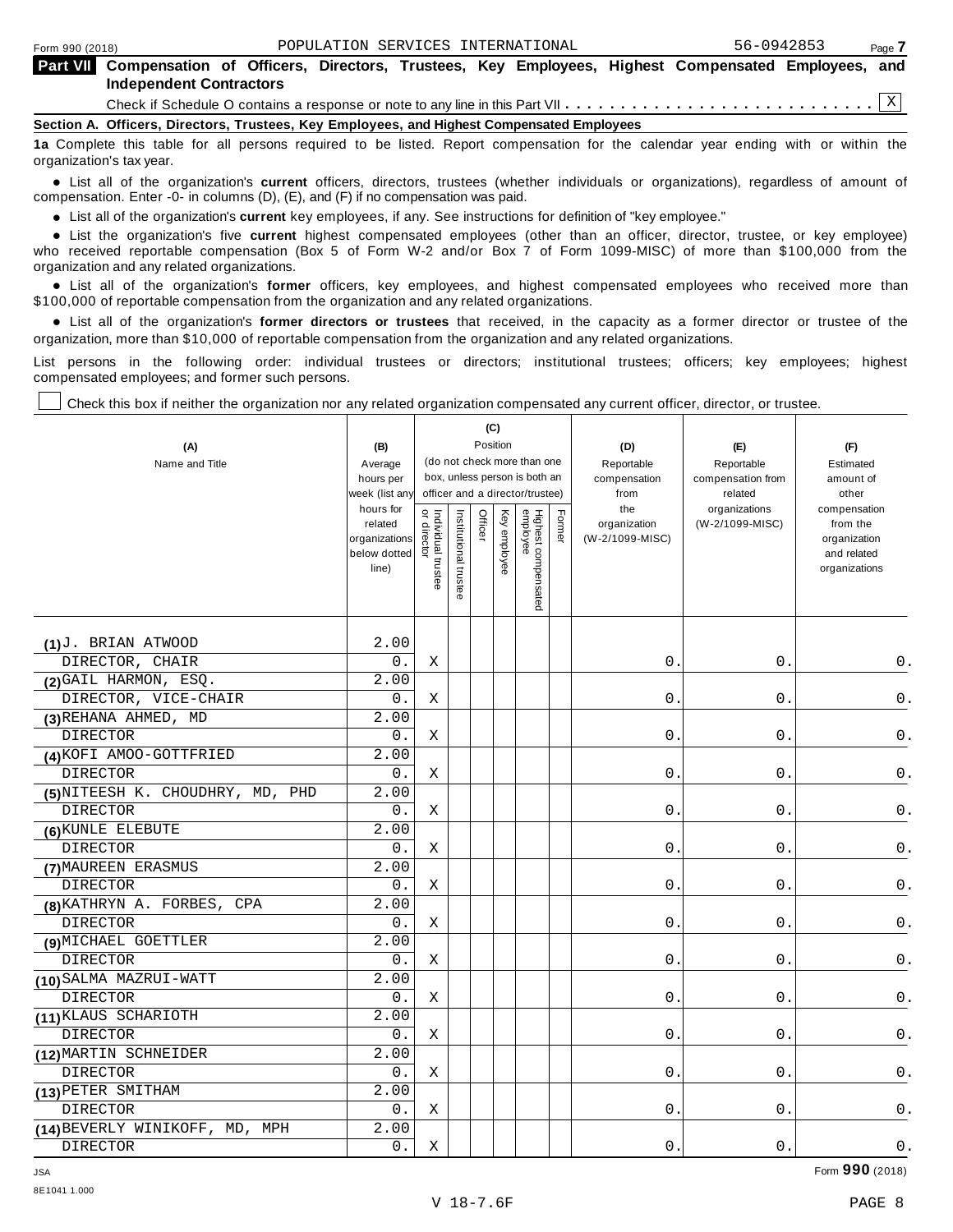|  | Form 990 (2018) |  |
|--|-----------------|--|
|  |                 |  |

|    | (A)                                                                                                                                                                                                                                                       | (B)                         |                                   |                       |         | (C)          |                                                              |        | (D)                     | (E)                          | (F)                          |
|----|-----------------------------------------------------------------------------------------------------------------------------------------------------------------------------------------------------------------------------------------------------------|-----------------------------|-----------------------------------|-----------------------|---------|--------------|--------------------------------------------------------------|--------|-------------------------|------------------------------|------------------------------|
|    | Name and title                                                                                                                                                                                                                                            | Average                     |                                   |                       |         | Position     |                                                              |        | Reportable              | Reportable                   | Estimated                    |
|    |                                                                                                                                                                                                                                                           | hours per<br>week (list any |                                   |                       |         |              | (do not check more than one<br>box, unless person is both an |        | compensation<br>from    | compensation from<br>related | amount of<br>other           |
|    |                                                                                                                                                                                                                                                           | hours for                   |                                   |                       |         |              | officer and a director/trustee)                              |        | the                     | organizations                | compensation                 |
|    |                                                                                                                                                                                                                                                           | related                     |                                   |                       |         |              |                                                              |        | organization            | (W-2/1099-MISC)              | from the                     |
|    |                                                                                                                                                                                                                                                           | organizations               |                                   |                       | Officer |              |                                                              | Former | (W-2/1099-MISC)         |                              | organization                 |
|    |                                                                                                                                                                                                                                                           | below dotted<br>line)       |                                   |                       |         | Key employee |                                                              |        |                         |                              | and related<br>organizations |
|    |                                                                                                                                                                                                                                                           |                             | Individual trustee<br>or director |                       |         |              |                                                              |        |                         |                              |                              |
|    |                                                                                                                                                                                                                                                           |                             |                                   | Institutional trustee |         |              | Highest compensated<br>employee                              |        |                         |                              |                              |
|    |                                                                                                                                                                                                                                                           |                             |                                   |                       |         |              |                                                              |        |                         |                              |                              |
|    | (15) CAROLYN BREHM                                                                                                                                                                                                                                        | 2.00                        |                                   |                       |         |              |                                                              |        |                         |                              |                              |
|    | <b>DIRECTOR</b>                                                                                                                                                                                                                                           | 0.                          | Χ                                 |                       |         |              |                                                              |        | 0.                      | 0.                           |                              |
|    | $(16)$ PAM SCOTT                                                                                                                                                                                                                                          | 2.00                        |                                   |                       |         |              |                                                              |        |                         |                              |                              |
|    | <b>DIRECTOR</b>                                                                                                                                                                                                                                           | 0.                          | Χ                                 |                       |         |              |                                                              |        | 0.                      | 0.                           |                              |
|    | (17) KARL W. HOFMANN                                                                                                                                                                                                                                      | 50.00                       |                                   |                       |         |              |                                                              |        |                         |                              |                              |
|    | PRESIDENT & CEO                                                                                                                                                                                                                                           | 0.                          |                                   |                       | Χ       |              |                                                              |        | 405,774.                | 0.                           | 53,564.                      |
|    | (18) KIM SCHWARTZ                                                                                                                                                                                                                                         | 50.00                       |                                   |                       |         |              |                                                              |        |                         |                              |                              |
|    | SENIOR VICE PRESIDENT & CFO                                                                                                                                                                                                                               | 0.                          |                                   |                       | Χ       |              |                                                              |        | 349,431.                | 0.                           | 32,820.                      |
|    | (19) MICHAEL HOLSCHER                                                                                                                                                                                                                                     | 50.00                       |                                   |                       |         |              |                                                              |        |                         |                              |                              |
|    | SENIOR VICE PRESIDENT & CSRO                                                                                                                                                                                                                              | 0.                          |                                   |                       | Χ       |              |                                                              |        | 326,651.                | 0.                           | 49,688.                      |
|    | (20) DESMOND CHAVASSE                                                                                                                                                                                                                                     | 50.00                       |                                   |                       |         |              |                                                              |        |                         |                              |                              |
|    | SVP, MALARIA & CHILD SURVIVAL                                                                                                                                                                                                                             | 0.                          |                                   |                       | Χ       |              |                                                              |        | 281,948.                | 0.                           | 26,031.                      |
|    | (21) LYNN S. GRESHAM                                                                                                                                                                                                                                      | 50.00                       |                                   |                       |         |              |                                                              |        |                         |                              |                              |
|    | SR. VP, TALENT & LEARNING                                                                                                                                                                                                                                 | 0.                          |                                   |                       | Χ       |              |                                                              |        | 213,546.                | 0.                           | 25,606.                      |
|    | (22) JUDITH HEICHELHEIM                                                                                                                                                                                                                                   | 50.00                       |                                   |                       |         |              |                                                              |        |                         |                              |                              |
|    | SENIOR VICE PRESIDENT & COO                                                                                                                                                                                                                               | 0.                          |                                   |                       | Χ       |              |                                                              |        | 259,635.                | 0.                           | 63,347.                      |
|    | (23) MARCIE COOK                                                                                                                                                                                                                                          | 50.00                       |                                   |                       |         |              |                                                              |        |                         |                              |                              |
|    | VP, SOCIAL ENTERPRISE                                                                                                                                                                                                                                     | 0.                          |                                   |                       |         | Χ            |                                                              |        | 198,722.                | 0.                           | 30,514.                      |
|    | (24) AMY LATRIELLE                                                                                                                                                                                                                                        | 50.00                       |                                   |                       |         |              |                                                              |        |                         |                              |                              |
|    | SR. DIR. OF GLOBAL FUND MKTG.                                                                                                                                                                                                                             | 0.                          |                                   |                       |         | Χ            |                                                              |        | 202,516.                | 0.                           | 20,114.                      |
|    | 25) KATHRYN M. ROBERTS                                                                                                                                                                                                                                    | 50.00                       |                                   |                       |         |              |                                                              |        |                         |                              |                              |
|    | SR. VP, CORP. PARTNERSHIPS                                                                                                                                                                                                                                | 0.                          |                                   |                       |         | Χ            |                                                              |        | 301,902.                | 0.                           | 64,028.                      |
|    | 1b Sub-total<br>.                                                                                                                                                                                                                                         |                             |                                   |                       |         |              |                                                              |        | 0.                      | 0.                           |                              |
|    | c Total from continuation sheets to Part VII, Section A                                                                                                                                                                                                   |                             |                                   |                       |         |              |                                                              |        | 4,643,363.              | 0.                           | 540,673.                     |
|    |                                                                                                                                                                                                                                                           |                             |                                   |                       |         |              |                                                              | ▶      | 4,643,363.              | 0.                           | 540,673.                     |
|    | 2 Total number of individuals (including but not limited to those listed above) who received more than \$100,000 of                                                                                                                                       |                             |                                   |                       |         |              |                                                              |        |                         |                              |                              |
|    | reportable compensation from the organization ▶                                                                                                                                                                                                           |                             | 195                               |                       |         |              |                                                              |        |                         |                              |                              |
|    |                                                                                                                                                                                                                                                           |                             |                                   |                       |         |              |                                                              |        |                         |                              | <b>Yes</b><br>No.            |
| 3  | Did the organization list any former officer, director, or trustee, key employee, or highest compensated                                                                                                                                                  |                             |                                   |                       |         |              |                                                              |        |                         |                              | X                            |
|    | employee on line 1a? If "Yes," complete Schedule J for such individual                                                                                                                                                                                    |                             |                                   |                       |         |              |                                                              |        |                         |                              | 3                            |
| 4  | For any individual listed on line 1a, is the sum of reportable compensation and other compensation from the                                                                                                                                               |                             |                                   |                       |         |              |                                                              |        |                         |                              |                              |
|    | organization and related organizations greater than \$150,000? If "Yes," complete Schedule J for such                                                                                                                                                     |                             |                                   |                       |         |              |                                                              |        |                         |                              | Χ                            |
|    |                                                                                                                                                                                                                                                           |                             |                                   |                       |         |              |                                                              |        |                         |                              | 4                            |
| 5. | Did any person listed on line 1a receive or accrue compensation from any unrelated organization or individual<br>for services rendered to the organization? If "Yes," complete Schedule J for such person                                                 |                             |                                   |                       |         |              |                                                              |        |                         |                              | х<br>5                       |
|    | <b>Section B. Independent Contractors</b>                                                                                                                                                                                                                 |                             |                                   |                       |         |              |                                                              |        |                         |                              |                              |
| 1. | Complete this table for your five highest compensated independent contractors that received more than \$100,000 of<br>compensation from the organization. Report compensation for the calendar year ending with or within the organization's tax<br>year. |                             |                                   |                       |         |              |                                                              |        |                         |                              |                              |
|    |                                                                                                                                                                                                                                                           |                             |                                   |                       |         |              |                                                              |        | (B)                     |                              | (C)                          |
|    | (A)                                                                                                                                                                                                                                                       |                             |                                   |                       |         |              |                                                              |        |                         |                              |                              |
|    | Name and business address<br>ATTACHMENT 2                                                                                                                                                                                                                 |                             |                                   |                       |         |              |                                                              |        | Description of services |                              | Compensation                 |

**2** Total number of independent contractors (including but not limited to those listed above) who received more than \$100,000 in compensation from the organization  $\blacktriangleright$  13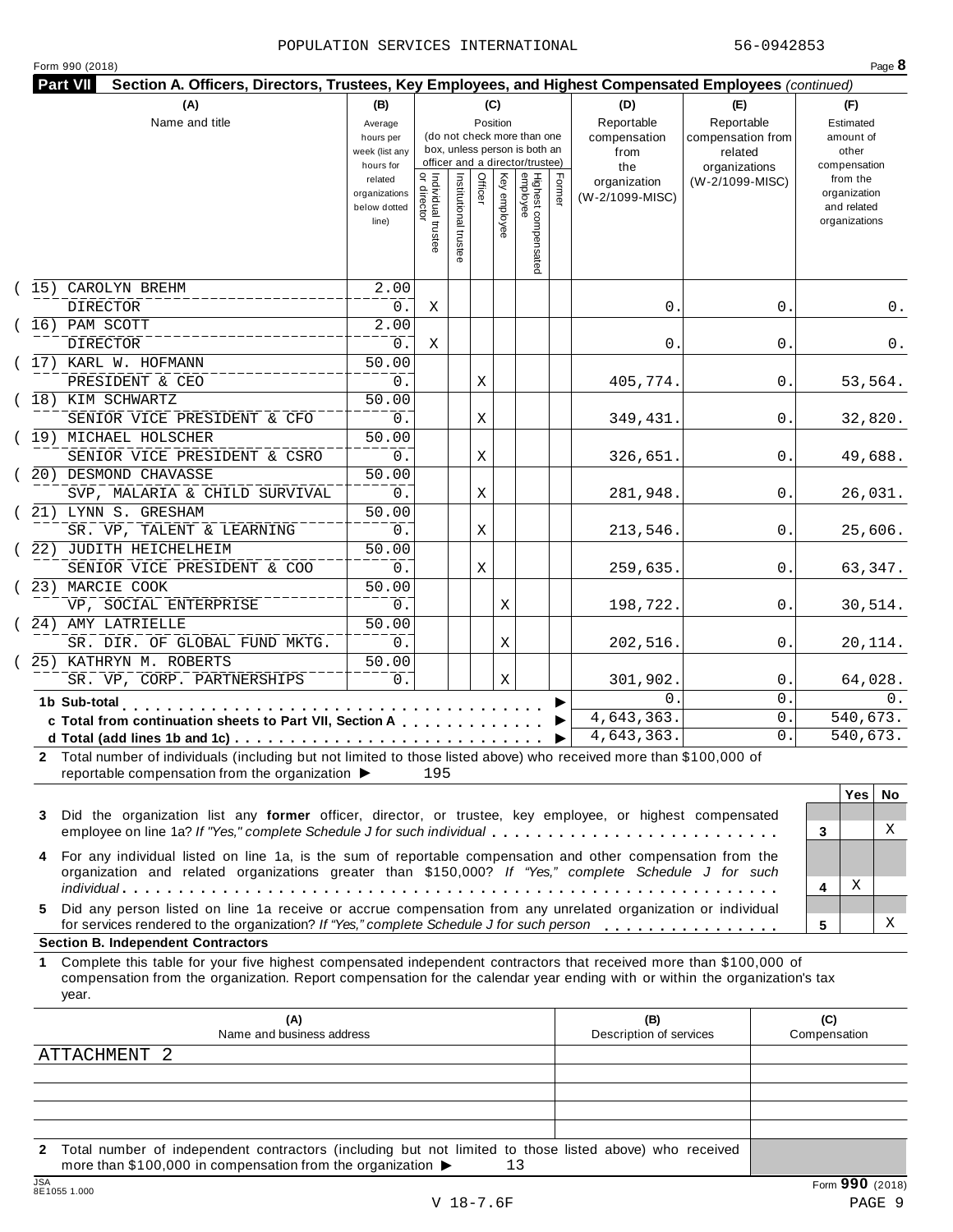|  | Form 990 (2018) |  |
|--|-----------------|--|
|  |                 |  |

| (A)                                                                                                                                                                                                                                                             | (B)                                                     |                                   |                       | (C)      |              |                                                              |        | (D)                                            | (E)                                         | (F)                                               |
|-----------------------------------------------------------------------------------------------------------------------------------------------------------------------------------------------------------------------------------------------------------------|---------------------------------------------------------|-----------------------------------|-----------------------|----------|--------------|--------------------------------------------------------------|--------|------------------------------------------------|---------------------------------------------|---------------------------------------------------|
| Name and title                                                                                                                                                                                                                                                  | Average<br>hours per                                    |                                   |                       | Position |              | (do not check more than one<br>box, unless person is both an |        | Reportable<br>compensation                     | Reportable<br>compensation from             | Estimated<br>amount of                            |
|                                                                                                                                                                                                                                                                 | week (list any<br>hours for<br>related<br>organizations |                                   |                       | Officer  |              | officer and a director/trustee)                              | Former | from<br>the<br>organization<br>(W-2/1099-MISC) | related<br>organizations<br>(W-2/1099-MISC) | other<br>compensation<br>from the<br>organization |
|                                                                                                                                                                                                                                                                 | below dotted<br>line)                                   | Individual trustee<br>or director | Institutional trustee |          | Key employee | Highest compensated<br>employee                              |        |                                                |                                             | and related<br>organizations                      |
| (26) SUSAN MUKASA                                                                                                                                                                                                                                               | 50.00                                                   |                                   |                       |          |              |                                                              |        |                                                |                                             |                                                   |
| REGIONAL DIRECTOR, EAST AFRICA                                                                                                                                                                                                                                  | 0.                                                      |                                   |                       |          | Χ            |                                                              |        | 201,011.                                       | 0.                                          | 39,087.                                           |
| (27) JILL L. SHUMANN                                                                                                                                                                                                                                            | 50.00                                                   |                                   |                       |          |              |                                                              |        |                                                |                                             |                                                   |
| REG. DIR. - WEST/CENTRAL AFRICA                                                                                                                                                                                                                                 | $0$ .                                                   |                                   |                       |          | Χ            |                                                              |        | 165,414.                                       | 0.                                          | 4,521.                                            |
| (28) JULIA ROBERTS                                                                                                                                                                                                                                              | 50.00                                                   |                                   |                       |          |              |                                                              |        |                                                |                                             |                                                   |
| ACTING REG. DIRECTOR ASIA                                                                                                                                                                                                                                       | $0$ .                                                   |                                   |                       |          | Χ            |                                                              |        | 176,847.                                       | 0.                                          | 21,864.                                           |
| (29) ELIZABETH BROGAARD-ALLEN                                                                                                                                                                                                                                   | 50.00                                                   |                                   |                       |          |              |                                                              |        |                                                |                                             |                                                   |
| REGIONAL REP., COTE D'IVOIRE                                                                                                                                                                                                                                    | $0$ .                                                   |                                   |                       |          |              | Χ                                                            |        | 359,926.                                       | 0.                                          | 19,492.                                           |
| (30) BARRY WHITTLE                                                                                                                                                                                                                                              | 50.00                                                   |                                   |                       |          |              |                                                              |        |                                                |                                             |                                                   |
| SR. COUNTRY REP., ASIA                                                                                                                                                                                                                                          | $0$ .                                                   |                                   |                       |          |              | Χ                                                            |        | 322,157.                                       | 0.                                          | 22,596.                                           |
| (31) HANNA M. BALDWIN                                                                                                                                                                                                                                           | 50.00                                                   |                                   |                       |          |              |                                                              |        |                                                |                                             |                                                   |
| DIR. OPS. AND MGMT., UGANDA                                                                                                                                                                                                                                     | $0$ .                                                   |                                   |                       |          |              | Χ                                                            |        | 313,446.                                       | 0.                                          | 18,139.                                           |
| (32) ALISON MALMQVIST                                                                                                                                                                                                                                           | 50.00                                                   |                                   |                       |          |              |                                                              |        |                                                |                                             |                                                   |
| DEPUTY DIR., REP. HEALTH                                                                                                                                                                                                                                        | 0.                                                      |                                   |                       |          |              | X                                                            |        | 289,040.                                       | 0.                                          | 26,987.                                           |
| (33) ERIC W. SEASTEDT                                                                                                                                                                                                                                           | 50.00                                                   |                                   |                       |          |              |                                                              |        |                                                |                                             |                                                   |
| REGIONAL REP., SOUTHEAST ASIA                                                                                                                                                                                                                                   | 0.                                                      |                                   |                       |          |              | Χ                                                            |        | 275,397.                                       | 0.                                          | 22, 275.                                          |
|                                                                                                                                                                                                                                                                 |                                                         |                                   |                       |          |              |                                                              |        |                                                |                                             |                                                   |
|                                                                                                                                                                                                                                                                 |                                                         |                                   |                       |          |              |                                                              |        |                                                |                                             |                                                   |
|                                                                                                                                                                                                                                                                 |                                                         |                                   |                       |          |              |                                                              |        |                                                |                                             |                                                   |
|                                                                                                                                                                                                                                                                 |                                                         |                                   |                       |          |              |                                                              |        |                                                |                                             |                                                   |
| c Total from continuation sheets to Part VII, Section A                                                                                                                                                                                                         |                                                         |                                   |                       |          |              |                                                              |        |                                                |                                             |                                                   |
| 2 Total number of individuals (including but not limited to those listed above) who received more than \$100,000 of                                                                                                                                             |                                                         |                                   |                       |          |              |                                                              |        |                                                |                                             |                                                   |
| reportable compensation from the organization ▶                                                                                                                                                                                                                 |                                                         | 195                               |                       |          |              |                                                              |        |                                                |                                             |                                                   |
|                                                                                                                                                                                                                                                                 |                                                         |                                   |                       |          |              |                                                              |        |                                                |                                             | <b>Yes</b><br>No.                                 |
| Did the organization list any former officer, director, or trustee, key employee, or highest compensated<br>3                                                                                                                                                   |                                                         |                                   |                       |          |              |                                                              |        |                                                |                                             |                                                   |
| employee on line 1a? If "Yes," complete Schedule J for such individual                                                                                                                                                                                          |                                                         |                                   |                       |          |              |                                                              |        |                                                |                                             | X<br>3                                            |
| For any individual listed on line 1a, is the sum of reportable compensation and other compensation from the<br>4<br>organization and related organizations greater than \$150,000? If "Yes," complete Schedule J for such                                       |                                                         |                                   |                       |          |              |                                                              |        |                                                |                                             |                                                   |
| Did any person listed on line 1a receive or accrue compensation from any unrelated organization or individual<br>5.                                                                                                                                             |                                                         |                                   |                       |          |              |                                                              |        |                                                |                                             | Χ<br>4                                            |
| for services rendered to the organization? If "Yes," complete Schedule J for such person                                                                                                                                                                        |                                                         |                                   |                       |          |              |                                                              |        |                                                |                                             | X<br>5                                            |
| <b>Section B. Independent Contractors</b>                                                                                                                                                                                                                       |                                                         |                                   |                       |          |              |                                                              |        |                                                |                                             |                                                   |
| Complete this table for your five highest compensated independent contractors that received more than \$100,000 of<br>1.<br>compensation from the organization. Report compensation for the calendar year ending with or within the organization's tax<br>year. |                                                         |                                   |                       |          |              |                                                              |        |                                                |                                             |                                                   |
|                                                                                                                                                                                                                                                                 |                                                         |                                   |                       |          |              |                                                              |        | (B)                                            |                                             | (C)                                               |
| (A)                                                                                                                                                                                                                                                             |                                                         |                                   |                       |          |              |                                                              |        |                                                |                                             |                                                   |
| Name and business address                                                                                                                                                                                                                                       |                                                         |                                   |                       |          |              |                                                              |        | Description of services                        |                                             | Compensation                                      |
|                                                                                                                                                                                                                                                                 |                                                         |                                   |                       |          |              |                                                              |        |                                                |                                             |                                                   |

**2** Total number of independent contractors (including but not limited to those listed above) who received more than \$100,000 in compensation from the organization  $\blacktriangleright$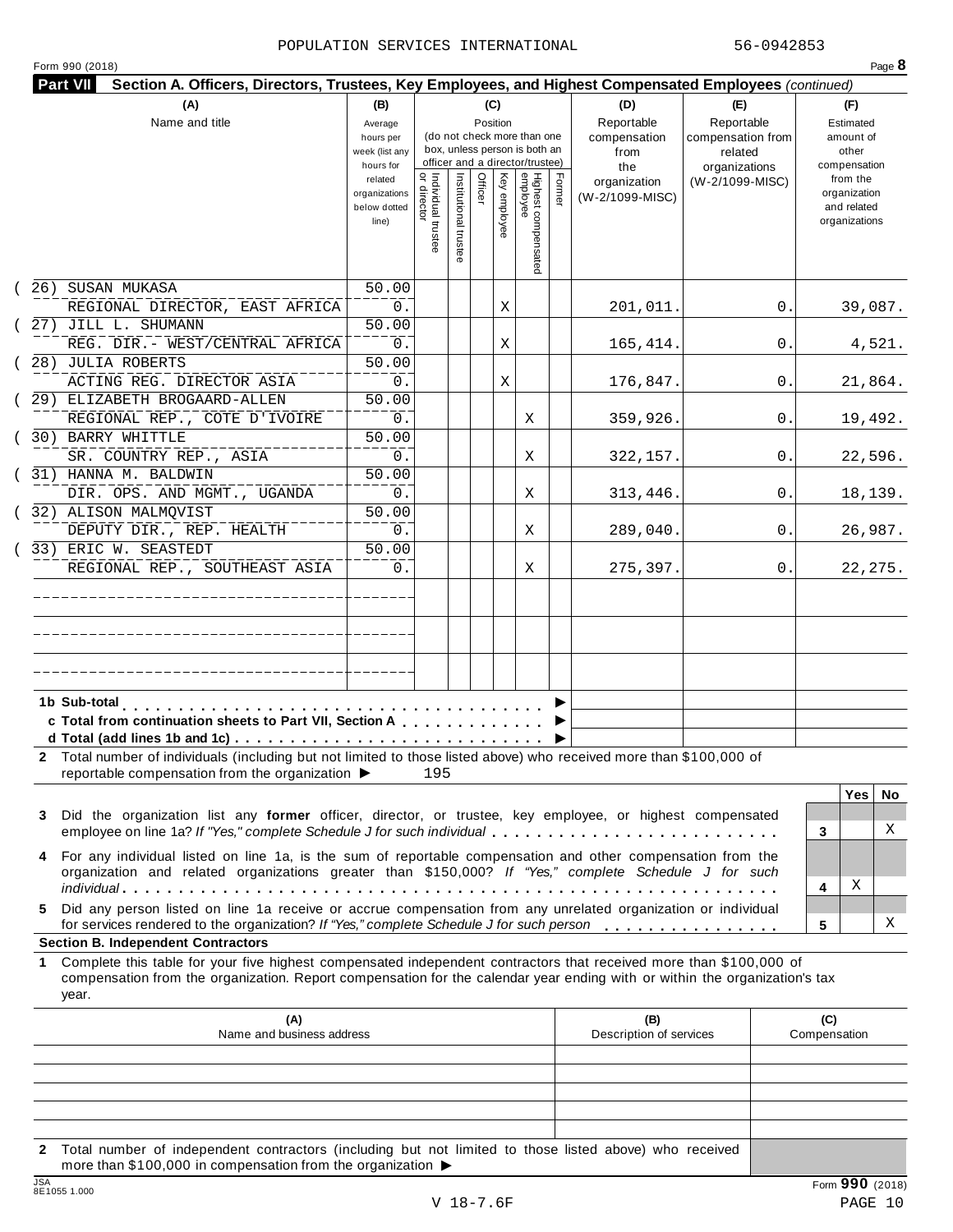|                                                                                             | Part VIII                                             | <b>Statement of Revenue</b>                                                                                                                                                                                                                                                                                                                                                                                                                                                                                                                                                                                                                                                         |                                                                                  |                                             |                                                    |                                         |                                                                  |
|---------------------------------------------------------------------------------------------|-------------------------------------------------------|-------------------------------------------------------------------------------------------------------------------------------------------------------------------------------------------------------------------------------------------------------------------------------------------------------------------------------------------------------------------------------------------------------------------------------------------------------------------------------------------------------------------------------------------------------------------------------------------------------------------------------------------------------------------------------------|----------------------------------------------------------------------------------|---------------------------------------------|----------------------------------------------------|-----------------------------------------|------------------------------------------------------------------|
|                                                                                             |                                                       |                                                                                                                                                                                                                                                                                                                                                                                                                                                                                                                                                                                                                                                                                     |                                                                                  | (A)<br>Total revenue                        | (B)<br>Related or<br>exempt<br>function<br>revenue | (C)<br>Unrelated<br>business<br>revenue | (D)<br>Revenue<br>excluded from tax<br>under sections<br>512-514 |
| <b>Contributions, Gifts, Grants</b><br>and Other Similar Amounts<br>Program Service Revenue | 1a<br>b<br>c<br>d<br>е<br>f<br>g<br>h<br>2a<br>b<br>c | 1a<br>Federated campaigns <b>Federated</b><br>1b<br>Membership dues<br>1c<br>Fundraising events <b>Fundraising</b><br>1 <sub>d</sub><br>Related organizations <b>contains</b> and <b>Related</b> organizations<br>1e<br>Government grants (contributions)<br>All other contributions, gifts, grants,<br>1f<br>and similar amounts not included above<br>Noncash contributions included in lines 1a-1f: \$<br>Total. Add lines 1a-1f<br><u> 1989 - Johann Stein, mars an deutscher Stein und der Stein und der Stein und der Stein und der Stein und der</u><br><u> 1989 - Andrea State Barbara, amerikan personal di sebagai personal di sebagai personal di sebagai personal d</u> | 269, 417, 236.<br>260, 114, 972.<br>32, 208, 722.<br>. 2<br><b>Business Code</b> | 529, 532, 208.                              |                                                    |                                         |                                                                  |
|                                                                                             | d                                                     |                                                                                                                                                                                                                                                                                                                                                                                                                                                                                                                                                                                                                                                                                     |                                                                                  |                                             |                                                    |                                         |                                                                  |
|                                                                                             | е<br>f                                                | All other program service revenue                                                                                                                                                                                                                                                                                                                                                                                                                                                                                                                                                                                                                                                   |                                                                                  |                                             |                                                    |                                         |                                                                  |
|                                                                                             | g                                                     |                                                                                                                                                                                                                                                                                                                                                                                                                                                                                                                                                                                                                                                                                     |                                                                                  | $\mathbf{0}$ .                              |                                                    |                                         |                                                                  |
|                                                                                             | 3<br>4<br>5                                           | Investment<br>income<br>(including dividends,<br>Income from investment of tax-exempt bond proceeds $\blacksquare$                                                                                                                                                                                                                                                                                                                                                                                                                                                                                                                                                                  | interest,                                                                        | 903,991.<br>$\mathbb O$ .<br>$\mathbf{0}$ . |                                                    |                                         | 903,991.                                                         |
|                                                                                             | 6a<br>b                                               | (i) Real<br>2,357,678.<br>Gross rents<br>2,791,298.<br>Less: rental expenses<br>$-433,620.$                                                                                                                                                                                                                                                                                                                                                                                                                                                                                                                                                                                         | (ii) Personal                                                                    |                                             |                                                    |                                         |                                                                  |
|                                                                                             | c<br>d<br>7a                                          | Rental income or (loss)<br><u>.</u> ><br>Net rental income or (loss)<br>(i) Securities<br>Gross amount from sales of<br>36, 293, 496.<br>assets other than inventory                                                                                                                                                                                                                                                                                                                                                                                                                                                                                                                | (ii) Other                                                                       | $-433,620.$                                 |                                                    | $-370, 436.$                            | $-63, 184.$                                                      |
|                                                                                             | b<br>c                                                | Less: cost or other basis<br>36,714,495.<br>and sales expenses<br>$-420,999.$<br>Gain or (loss)                                                                                                                                                                                                                                                                                                                                                                                                                                                                                                                                                                                     |                                                                                  |                                             |                                                    |                                         |                                                                  |
| Other Revenue                                                                               | d<br>8а                                               | Gross income from fundraising<br>events (not including \$<br>of contributions reported on line 1c).<br>See Part IV, line 18 a                                                                                                                                                                                                                                                                                                                                                                                                                                                                                                                                                       | 0.                                                                               | $-420,999$                                  |                                                    |                                         | $-420,999$                                                       |
|                                                                                             | b                                                     | Less: direct expenses b<br>Net income or (loss) from fundraising events _______ ▶                                                                                                                                                                                                                                                                                                                                                                                                                                                                                                                                                                                                   | 0.                                                                               | $\mathbf{0}$ .                              |                                                    |                                         |                                                                  |
|                                                                                             | c<br>9а                                               | Gross income from gaming activities.<br>See Part IV, line 19 expansion and a                                                                                                                                                                                                                                                                                                                                                                                                                                                                                                                                                                                                        | 0.                                                                               |                                             |                                                    |                                         |                                                                  |
|                                                                                             | b                                                     | Less: direct expenses b                                                                                                                                                                                                                                                                                                                                                                                                                                                                                                                                                                                                                                                             | 0.                                                                               |                                             |                                                    |                                         |                                                                  |
|                                                                                             | c<br>10a                                              | Net income or (loss) from gaming activities <u>. ▶</u><br>Gross<br>sales of inventory,<br>less<br>returns and allowances and allowances                                                                                                                                                                                                                                                                                                                                                                                                                                                                                                                                             | 0.                                                                               | $\mathbf{0}$ .                              |                                                    |                                         |                                                                  |
|                                                                                             | b                                                     | Less: $cost$ of goods sold b                                                                                                                                                                                                                                                                                                                                                                                                                                                                                                                                                                                                                                                        | 0.                                                                               | $\mathbf{0}$ .                              |                                                    |                                         |                                                                  |
|                                                                                             |                                                       | Miscellaneous Revenue                                                                                                                                                                                                                                                                                                                                                                                                                                                                                                                                                                                                                                                               | <b>Business Code</b>                                                             |                                             |                                                    |                                         |                                                                  |
|                                                                                             | 11a<br>b                                              | <u> 1989 - Andrea State Barbara, amerikan personal di personal dengan personal dengan personal dengan personal de</u>                                                                                                                                                                                                                                                                                                                                                                                                                                                                                                                                                               |                                                                                  |                                             |                                                    |                                         |                                                                  |
|                                                                                             | c                                                     | <u> 1989 - John Harry Harry Harry Harry Harry Harry Harry Harry Harry Harry Harry Harry Harry Harry Harry Harry H</u>                                                                                                                                                                                                                                                                                                                                                                                                                                                                                                                                                               |                                                                                  |                                             |                                                    |                                         |                                                                  |
|                                                                                             | d                                                     | All other revenue entitled and the state of the state of the state of the state of the state of the state of the state of the state of the state of the state of the state of the state of the state of the state of the state                                                                                                                                                                                                                                                                                                                                                                                                                                                      |                                                                                  |                                             |                                                    |                                         |                                                                  |
|                                                                                             | е                                                     |                                                                                                                                                                                                                                                                                                                                                                                                                                                                                                                                                                                                                                                                                     |                                                                                  | $\mathbf{0}$ .                              |                                                    |                                         |                                                                  |
|                                                                                             | 12                                                    |                                                                                                                                                                                                                                                                                                                                                                                                                                                                                                                                                                                                                                                                                     |                                                                                  | 529,581,580.                                |                                                    | $-370, 436.$                            | 419,808.<br>000 L                                                |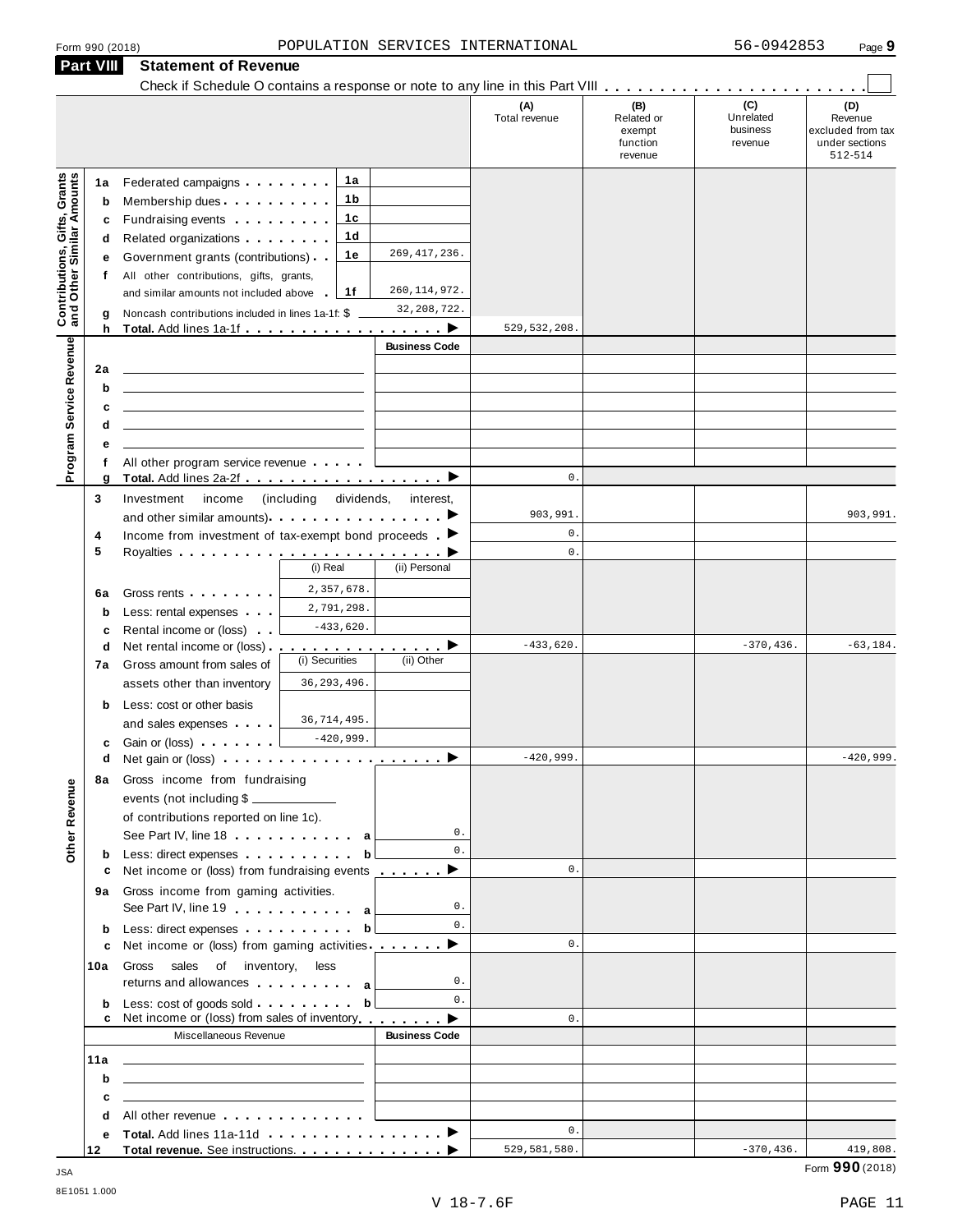|    | <b>Part IX</b> Statement of Functional Expenses                                                                                                                                                                                |                       |                                    |                                    |                                |
|----|--------------------------------------------------------------------------------------------------------------------------------------------------------------------------------------------------------------------------------|-----------------------|------------------------------------|------------------------------------|--------------------------------|
|    | Section 501(c)(3) and 501(c)(4) organizations must complete all columns. All other organizations must complete column (A).                                                                                                     |                       |                                    |                                    |                                |
|    |                                                                                                                                                                                                                                |                       |                                    |                                    |                                |
|    | Do not include amounts reported on lines 6b, 7b,<br>8b, 9b, and 10b of Part VIII.                                                                                                                                              | (A)<br>Total expenses | (B)<br>Program service<br>expenses | Management and<br>general expenses | (D)<br>Fundraising<br>expenses |
|    | 1 Grants and other assistance to domestic organizations                                                                                                                                                                        |                       |                                    |                                    |                                |
|    | and domestic governments. See Part IV, line 21                                                                                                                                                                                 | 10,714,351.           | 10,714,351.                        |                                    |                                |
|    | 2 Grants and other assistance to domestic                                                                                                                                                                                      |                       |                                    |                                    |                                |
|    | individuals. See Part IV, line 22 <b>Canadia</b>                                                                                                                                                                               | 0                     |                                    |                                    |                                |
|    | 3 Grants and other assistance to foreign                                                                                                                                                                                       |                       |                                    |                                    |                                |
|    | organizations, foreign governments, and foreign                                                                                                                                                                                | 323, 278, 402.        | 323, 278, 402.                     |                                    |                                |
|    | individuals. See Part IV, lines 15 and 16                                                                                                                                                                                      | 0                     |                                    |                                    |                                |
|    | 4 Benefits paid to or for members                                                                                                                                                                                              |                       |                                    |                                    |                                |
|    | 5 Compensation of current officers, directors,<br>trustees, and key employees                                                                                                                                                  | 3, 315, 868.          | 3,087,073.                         | 208,900.                           | 19,895.                        |
|    | 6 Compensation not included above, to disqualified                                                                                                                                                                             |                       |                                    |                                    |                                |
|    | persons (as defined under section 4958(f)(1)) and                                                                                                                                                                              |                       |                                    |                                    |                                |
|    | persons described in section 4958(c)(3)(B)                                                                                                                                                                                     | 0.                    |                                    |                                    |                                |
|    | 7 Other salaries and wages <b>contained contained contained contained contained contained contained contained </b>                                                                                                             | 72,562,998.           | 52, 347, 029.                      | 19,444,081.                        | 771,888.                       |
|    | 8 Pension plan accruals and contributions (include                                                                                                                                                                             | 2,616,408.            | 1,308,531.                         | 1,256,217.                         | 51,660.                        |
|    | section 401(k) and 403(b) employer contributions)                                                                                                                                                                              | 4,890,823.            | 2,356,528.                         | 2,434,544.                         | 99,751.                        |
|    | 9 Other employee benefits                                                                                                                                                                                                      | 2,397,198.            | 1,206,483.                         | 1,143,038.                         | 47,677.                        |
| 10 |                                                                                                                                                                                                                                |                       |                                    |                                    |                                |
| 11 | Fees for services (non-employees):                                                                                                                                                                                             | 0                     |                                    |                                    |                                |
|    | a Management                                                                                                                                                                                                                   | 1,831,201.            | 526, 810.                          | 1,270,343.                         | 34,048.                        |
|    |                                                                                                                                                                                                                                | 1,831,181             | 1,285,218.                         | 545,963.                           |                                |
|    | c Accounting                                                                                                                                                                                                                   | 0                     |                                    |                                    |                                |
|    | e Professional fundraising services. See Part IV, line 17                                                                                                                                                                      | 0                     |                                    |                                    |                                |
|    | f Investment management fees                                                                                                                                                                                                   | $\Omega$              |                                    |                                    |                                |
|    |                                                                                                                                                                                                                                |                       |                                    |                                    |                                |
|    | <b>g</b> Other. (If line 11g amount exceeds 10% of line 25, column                                                                                                                                                             | 11, 478, 371.         | 7,501,215.                         | 3, 276, 935.                       | 700,221.                       |
|    | (A) amount, list line 11g expenses on Schedule O.).<br>12 Advertising and promotion                                                                                                                                            | 12, 272, 351.         | 12, 268, 184.                      | 4,167.                             |                                |
| 13 | Office expenses expenses                                                                                                                                                                                                       | 3,502,421.            | 2,599,615.                         | 883,767.                           | 19,039.                        |
| 14 | Information technology.                                                                                                                                                                                                        | 1,786,626.            | 913, 221.                          | 812,134.                           | 61,271.                        |
| 15 |                                                                                                                                                                                                                                | 0                     |                                    |                                    |                                |
|    | 16 Occupancy                                                                                                                                                                                                                   | 7,632,045             | $\overline{4,818}$ , 396.          | 2,813,649.                         |                                |
|    |                                                                                                                                                                                                                                | 15,633,869.           | 13, 217, 642.                      | 2,214,988.                         | 201,239.                       |
|    | 18 Payments of travel or entertainment expenses                                                                                                                                                                                |                       |                                    |                                    |                                |
|    | for any federal, state, or local public officials                                                                                                                                                                              | 0                     |                                    |                                    |                                |
|    | 19 Conferences, conventions, and meetings                                                                                                                                                                                      | 9,177,167.            | 8,471,360.                         | 668,247.                           | 37,560.                        |
| 20 | Interest                                                                                                                                                                                                                       | 76,624                |                                    | 76,624.                            |                                |
| 21 | Payments to affiliates <b>Exercise Services</b>                                                                                                                                                                                | 0                     |                                    |                                    |                                |
| 22 | Depreciation, depletion, and amortization                                                                                                                                                                                      | 225,029.              | 25,919.                            | 199,110.                           |                                |
| 23 | Insurance in the same state of the state of the state of the state of the state of the state of the state of the state of the state of the state of the state of the state of the state of the state of the state of the state | 1,137,992.            | 814,301.                           | 323,592.                           | 99.                            |
| 24 | Other expenses. Itemize expenses not covered                                                                                                                                                                                   |                       |                                    |                                    |                                |
|    | above (List miscellaneous expenses in line 24e. If                                                                                                                                                                             |                       |                                    |                                    |                                |
|    | line 24e amount exceeds 10% of line 25, column                                                                                                                                                                                 |                       |                                    |                                    |                                |
|    | (A) amount, list line 24e expenses on Schedule O.)                                                                                                                                                                             |                       |                                    |                                    |                                |
|    | aCOMMODITIES                                                                                                                                                                                                                   | 36, 142, 306.         | 36, 142, 306.                      |                                    |                                |
|    | <b>b</b> RESEARCH AND EVALUATIONS                                                                                                                                                                                              | 4, 223, 463.          | 4, 215, 810.                       | 7,653.                             |                                |
|    | <b>CEURNITURE AND EQUIPMENT</b>                                                                                                                                                                                                | 2,874,295.            | 2,809,137.                         | 65,158                             |                                |
|    | dALL OTHER EXPENSES                                                                                                                                                                                                            | $-1,844,052.$         | 1,236,502.                         | $-3,084,292.$                      | 3,738.                         |
|    | e All other expenses                                                                                                                                                                                                           |                       |                                    |                                    |                                |
|    | 25 Total functional expenses. Add lines 1 through 24e<br>26 Joint costs. Complete this line only if the                                                                                                                        | 527,756,937.          | 491, 144, 033.                     | 34,564,818.                        | 2,048,086.                     |
|    | organization reported in column (B) joint costs<br>from a combined educational campaign and<br>fundraising solicitation. Check here $\blacktriangleright$<br>if                                                                |                       |                                    |                                    |                                |
|    | following SOP 08-2 (ASC 058-720)                                                                                                                                                                                               |                       |                                    |                                    |                                |

following SOP 98-2 (ASC 958-720)

 $\overline{0}$  .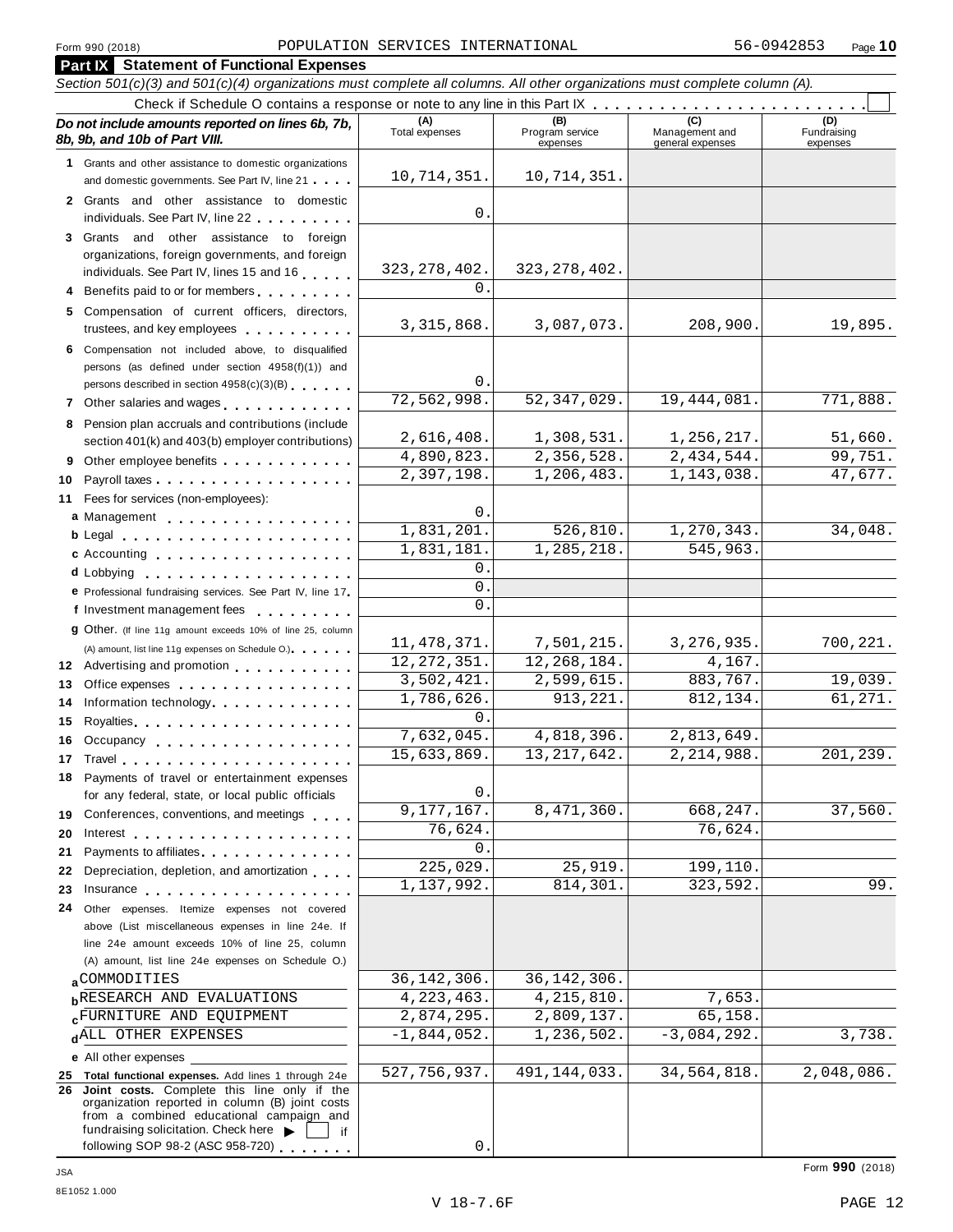| Part X                      | <b>Balance Sheet</b>                                                                                                                                                                                                           |                                        |                           |
|-----------------------------|--------------------------------------------------------------------------------------------------------------------------------------------------------------------------------------------------------------------------------|----------------------------------------|---------------------------|
|                             |                                                                                                                                                                                                                                |                                        |                           |
|                             |                                                                                                                                                                                                                                | (A)<br>Beginning of year               | (B)<br>End of year        |
| 1                           |                                                                                                                                                                                                                                | 113, 260, 483.<br>$\mathbf{1}$         | 63,061,534.               |
| $\mathbf{2}$                |                                                                                                                                                                                                                                | 0.<br>$\overline{2}$                   | 0.                        |
| 3                           |                                                                                                                                                                                                                                | 81,972,184.<br>$\overline{\mathbf{3}}$ | 71,458,657.               |
| 4                           | Accounts receivable, net enterprise and accounts receivable, net enterprise and accounts received and accounts                                                                                                                 | 0.<br>$\overline{\mathbf{4}}$          | 0.                        |
| 5                           | Loans and other receivables from current and former officers, directors,                                                                                                                                                       |                                        |                           |
|                             | trustees, key employees, and highest compensated employees.                                                                                                                                                                    |                                        |                           |
|                             |                                                                                                                                                                                                                                | 0.<br>$5\phantom{a}$                   | 0.                        |
| 6                           | Complete Part II of Schedule L<br>Loans and other receivables from other disqualified persons (as defined under section                                                                                                        |                                        |                           |
|                             | $4958(f)(1)$ , persons described in section $4958(c)(3)(B)$ , and contributing employers                                                                                                                                       |                                        |                           |
|                             | and sponsoring organizations of section 501(c)(9) voluntary employees' beneficiary                                                                                                                                             | 0.<br>$6\phantom{a}$                   | 0.                        |
|                             | organizations (see instructions). Complete Part II of Schedule L.                                                                                                                                                              | 0.                                     | 0.                        |
| ssets<br>7                  |                                                                                                                                                                                                                                | $\overline{7}$<br>75,732,818.          | 56, 122, 359.             |
| 8<br>⋖                      | Inventories for sale or use enterpreteral resources and resources for sale or use of the set of the set of the                                                                                                                 | 8<br>10,469,051.                       | 6,629,288.                |
| 9                           |                                                                                                                                                                                                                                | 9                                      |                           |
|                             | 10a Land, buildings, and equipment: cost or                                                                                                                                                                                    |                                        |                           |
|                             | 68,323,067.<br> 10a <br>other basis. Complete Part VI of Schedule D                                                                                                                                                            |                                        |                           |
|                             | 19, 317, 563.                                                                                                                                                                                                                  | 43, 433, 644. 10c                      | 49,005,504.               |
| 11                          |                                                                                                                                                                                                                                | 25, 139, 038.<br>11                    | 23,675,528.               |
| 12                          | Investments - other securities. See Part IV, line 11                                                                                                                                                                           | 0.1<br>12                              | 0.                        |
| 13                          | Investments - program-related. See Part IV, line 11                                                                                                                                                                            | 0.<br>13                               | 0.                        |
| 14                          | Intangible assets experience in the contract of the contract of the contract of the contract of the contract of the contract of the contract of the contract of the contract of the contract of the contract of the contract o | 0.<br>14                               | 0.                        |
| 15                          |                                                                                                                                                                                                                                | $\overline{57,704,542.}$<br>15         | 49, 482, 617.             |
| 16                          | Total assets. Add lines 1 through 15 (must equal line 34)                                                                                                                                                                      | 407, 711, 760.<br>16                   | 319, 435, 487.            |
| 17                          | Accounts payable and accrued expenses entitled and accrue and accrued expenses                                                                                                                                                 | 68,276,060.<br>17                      | 56, 543, 822.             |
| 18                          |                                                                                                                                                                                                                                | 0.<br>18                               | $0$ .                     |
| 19                          |                                                                                                                                                                                                                                | 230,780,293.<br>19                     | 165, 197, 882.            |
| 20                          | Tax-exempt bond liabilities entering the state of the state of the state of the state of the state of the state of the state of the state of the state of the state of the state of the state of the state of the state of the | 28,200,000.<br>20                      | 11,900,000.               |
| 21                          | Escrow or custodial account liability. Complete Part IV of Schedule D                                                                                                                                                          | 0.<br>21                               | 0.                        |
| 22                          | Loans and other payables to current and former officers, directors,                                                                                                                                                            |                                        |                           |
|                             | trustees, key employees, highest compensated employees, and                                                                                                                                                                    |                                        |                           |
| Liabilities                 | disqualified persons. Complete Part II of Schedule L.                                                                                                                                                                          | 0.1<br>22                              | 0.                        |
| 23                          | Secured mortgages and notes payable to unrelated third parties                                                                                                                                                                 | 11,883,631.<br>23                      | 27,805,683.               |
| 24                          |                                                                                                                                                                                                                                | 0.<br>24                               | 0.                        |
| 25                          | Other liabilities (including federal income tax, payables to related third                                                                                                                                                     |                                        |                           |
|                             | parties, and other liabilities not included on lines 17-24). Complete Part X                                                                                                                                                   |                                        |                           |
|                             |                                                                                                                                                                                                                                | 10, 322, 588.<br>25                    | 0.                        |
| 26                          |                                                                                                                                                                                                                                | 349, 462, 572.<br>26                   | 261, 447, 387.            |
|                             | $\mathbf{X}$<br>Organizations that follow SFAS 117 (ASC 958), check here ▶<br>and<br>complete lines 27 through 29, and lines 33 and 34.                                                                                        |                                        |                           |
| 27                          |                                                                                                                                                                                                                                | 46,749,188.<br>27                      | 46,505,440.               |
| 28                          |                                                                                                                                                                                                                                | 11,488,813.<br>28                      | $\overline{11,482,660}$ . |
| 29                          |                                                                                                                                                                                                                                | 11,187.<br>29                          | 0.                        |
| Net Assets or Fund Balances | Organizations that do not follow SFAS 117 (ASC 958), check here ▶<br>and<br>complete lines 30 through 34.                                                                                                                      |                                        |                           |
|                             |                                                                                                                                                                                                                                |                                        |                           |
| 30                          | Capital stock or trust principal, or current funds<br>                                                                                                                                                                         | 30                                     |                           |
| 31                          | Paid-in or capital surplus, or land, building, or equipment fund<br>                                                                                                                                                           | 31                                     |                           |
| 32                          | Retained earnings, endowment, accumulated income, or other funds [11].                                                                                                                                                         | 32                                     |                           |
| 33                          |                                                                                                                                                                                                                                | $\overline{58,249,188}$ .<br>33        | 57,988,100.               |
| 34                          | Total liabilities and net assets/fund balances                                                                                                                                                                                 | 407, 711, 760.<br>34                   | 319, 435, 487.            |

Form **990** (2018)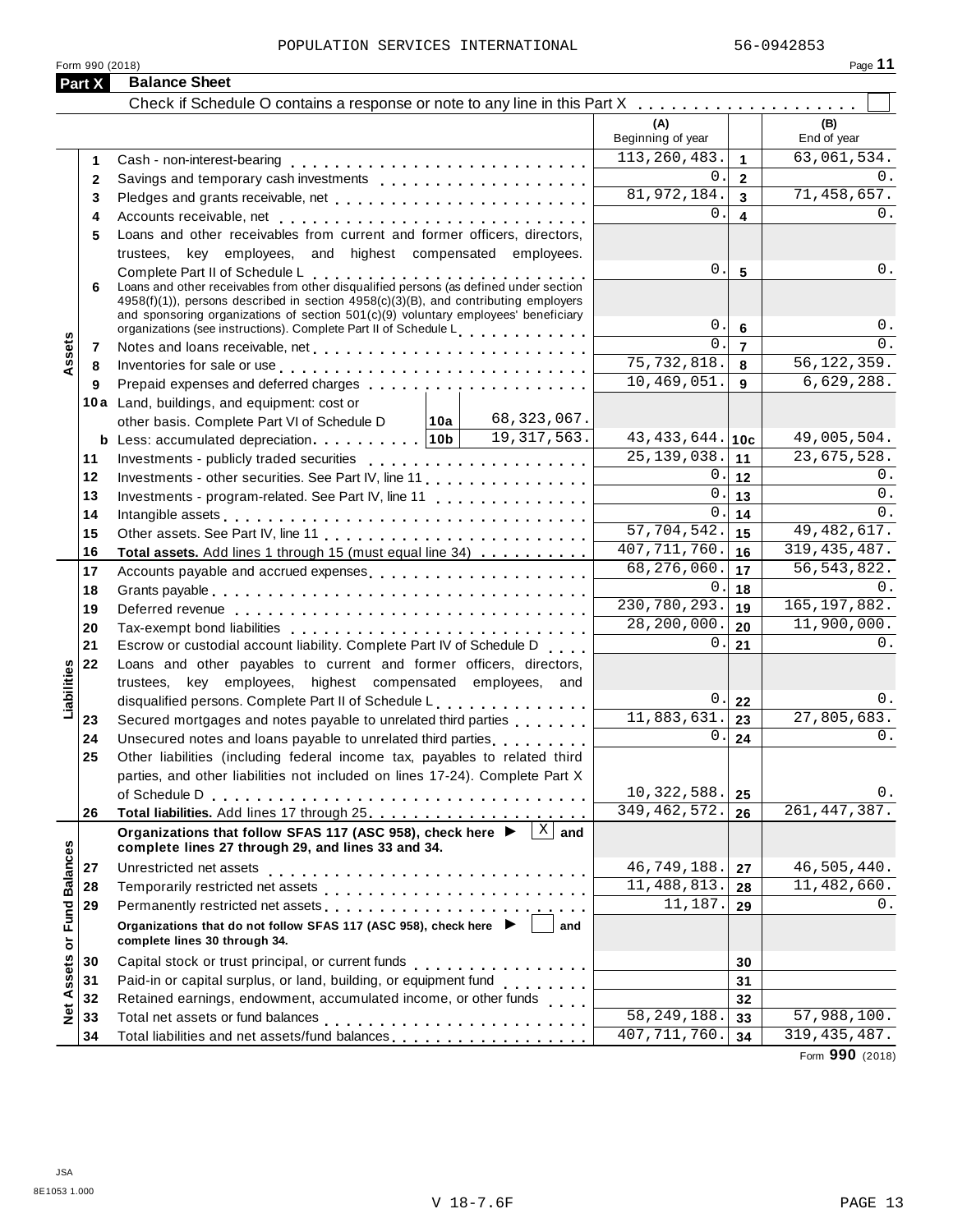POPULATION SERVICES INTERNATIONAL 56-0942853

|          | Form 990 (2018)                                                                                                       |                         |                           |             | Page 12     |
|----------|-----------------------------------------------------------------------------------------------------------------------|-------------------------|---------------------------|-------------|-------------|
| Part XI  | <b>Reconciliation of Net Assets</b>                                                                                   |                         |                           |             |             |
|          |                                                                                                                       |                         |                           |             | $\mathbf X$ |
| 1        |                                                                                                                       | $\mathbf{1}$            | $\overline{529,581,580.}$ |             |             |
| 2        |                                                                                                                       | $\overline{2}$          | 527, 756, 937.            |             |             |
| 3        |                                                                                                                       | 3                       |                           | 1,824,643.  |             |
| 4        | Net assets or fund balances at beginning of year (must equal Part X, line 33, column (A))                             | $\overline{\mathbf{4}}$ | 58, 249, 188.             |             |             |
| 5        | Net unrealized gains (losses) on investments                                                                          | 5                       | $-1, 563, 212.$           |             |             |
| 6        |                                                                                                                       | 6                       |                           |             | 0.          |
| 7        |                                                                                                                       | $\overline{7}$          |                           |             | 0.          |
| 8        |                                                                                                                       | 8                       |                           |             | 0.          |
| 9        | Other changes in net assets or fund balances (explain in Schedule O)                                                  | 9                       |                           | $-522,519.$ |             |
| 10       | Net assets or fund balances at end of year. Combine lines 3 through 9 (must equal Part X, line                        |                         |                           |             |             |
|          |                                                                                                                       | 10                      | 57,988,100.               |             |             |
| Part XII | <b>Financial Statements and Reporting</b>                                                                             |                         |                           |             |             |
|          |                                                                                                                       |                         |                           |             | X           |
|          |                                                                                                                       |                         |                           | Yes         | <b>No</b>   |
| 1        | $X$ Accrual<br>Accounting method used to prepare the Form 990:     Cash<br>Other                                      |                         |                           |             |             |
|          | If the organization changed its method of accounting from a prior year or checked "Other," explain in                 |                         |                           |             |             |
|          | Schedule O.                                                                                                           |                         |                           |             |             |
|          | 2a Were the organization's financial statements compiled or reviewed by an independent accountant?                    |                         | 2a                        |             | Χ           |
|          | If "Yes," check a box below to indicate whether the financial statements for the year were compiled or                |                         |                           |             |             |
|          | reviewed on a separate basis, consolidated basis, or both:                                                            |                         |                           |             |             |
|          | Separate basis<br><b>Consolidated basis</b><br>Both consolidated and separate basis                                   |                         |                           |             |             |
|          | <b>b</b> Were the organization's financial statements audited by an independent accountant?                           |                         | 2 <sub>b</sub>            | X           |             |
|          | If "Yes," check a box below to indicate whether the financial statements for the year were audited on a               |                         |                           |             |             |
|          | separate basis, consolidated basis, or both:                                                                          |                         |                           |             |             |
|          | $X$ Consolidated basis<br>Both consolidated and separate basis<br>Separate basis                                      |                         |                           |             |             |
|          | c If "Yes" to line 2a or 2b, does the organization have a committee that assumes responsibility for oversight         |                         |                           |             |             |
|          | of the audit, review, or compilation of its financial statements and selection of an independent accountant?          |                         | 2c                        | Χ           |             |
|          | If the organization changed either its oversight process or selection process during the tax year, explain in         |                         |                           |             |             |
|          | Schedule O.                                                                                                           |                         |                           |             |             |
|          | 3a As a result of a federal award, was the organization required to undergo an audit or audits as set forth in        |                         |                           |             |             |
|          |                                                                                                                       |                         | 3a                        | X           |             |
|          | <b>b</b> If "Yes," did the organization undergo the required audit or audits? If the organization did not undergo the |                         |                           |             |             |
|          | required audit or audits, explain why in Schedule O and describe any steps taken to undergo such audits.              |                         | 3 <sub>b</sub>            | Χ           |             |

Form **990** (2018)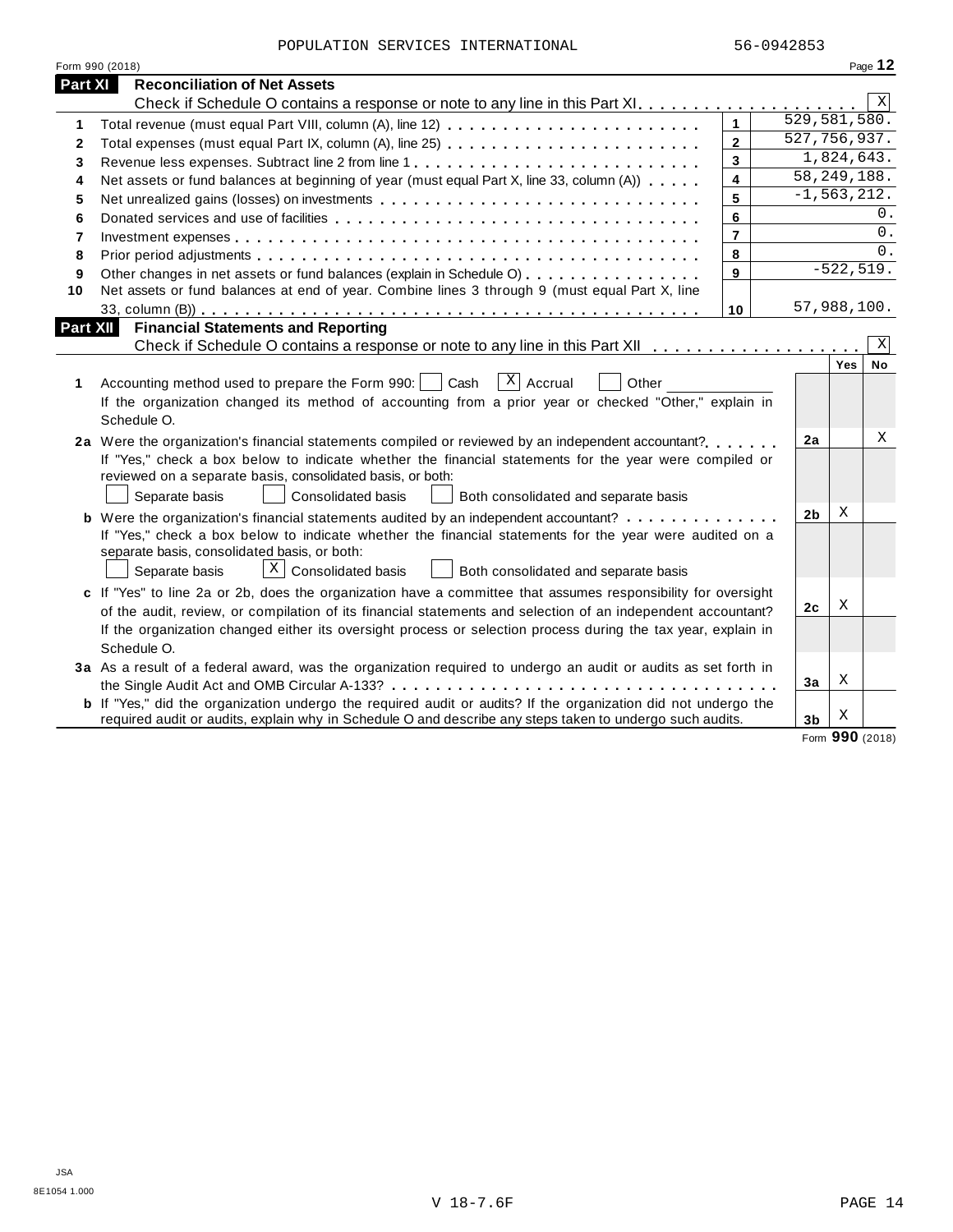# **CHEDULE A Public Charity Status and Public Support**  $\frac{\text{OMB No. 1545-0047}}{\text{OMB}}$

(Form 990 or 990-EZ) complete if the organization is a section 501(c)(3) organization or a section 4947(a)(1) nonexempt charitable trust.  $2018$ 

|         |                                                               |                                                            | Complete if the organization is a section 501(c)(3) organization or a section 4947(a)(1) nonexempt charitable trust.                                                                                  |     |                                                      |                                        | 4V<br>10                             |
|---------|---------------------------------------------------------------|------------------------------------------------------------|-------------------------------------------------------------------------------------------------------------------------------------------------------------------------------------------------------|-----|------------------------------------------------------|----------------------------------------|--------------------------------------|
|         | Department of the Treasury<br><b>Internal Revenue Service</b> |                                                            | Attach to Form 990 or Form 990-EZ.<br>Go to www.irs.gov/Form990 for instructions and the latest information.                                                                                          |     |                                                      |                                        | Open to Public<br><b>Inspection</b>  |
|         | Name of the organization                                      |                                                            |                                                                                                                                                                                                       |     |                                                      | <b>Employer identification number</b>  |                                      |
|         | POPULATION SERVICES INTERNATIONAL                             |                                                            |                                                                                                                                                                                                       |     |                                                      | 56-0942853                             |                                      |
| Part I  |                                                               |                                                            | Reason for Public Charity Status (All organizations must complete this part.) See instructions.                                                                                                       |     |                                                      |                                        |                                      |
|         |                                                               |                                                            | The organization is not a private foundation because it is: (For lines 1 through 12, check only one box.)                                                                                             |     |                                                      |                                        |                                      |
| 1       |                                                               |                                                            | A church, convention of churches, or association of churches described in section 170(b)(1)(A)(i).                                                                                                    |     |                                                      |                                        |                                      |
| 2       |                                                               |                                                            | A school described in section 170(b)(1)(A)(ii). (Attach Schedule E (Form 990 or 990-EZ).)                                                                                                             |     |                                                      |                                        |                                      |
| 3       |                                                               |                                                            | A hospital or a cooperative hospital service organization described in section 170(b)(1)(A)(iii).                                                                                                     |     |                                                      |                                        |                                      |
| 4       |                                                               |                                                            | A medical research organization operated in conjunction with a hospital described in section 170(b)(1)(A)(iii). Enter the                                                                             |     |                                                      |                                        |                                      |
|         | hospital's name, city, and state:                             |                                                            |                                                                                                                                                                                                       |     |                                                      |                                        |                                      |
| 5       |                                                               |                                                            | An organization operated for the benefit of a college or university owned or operated by a governmental unit described in                                                                             |     |                                                      |                                        |                                      |
|         |                                                               | section 170(b)(1)(A)(iv). (Complete Part II.)              |                                                                                                                                                                                                       |     |                                                      |                                        |                                      |
| 6       |                                                               |                                                            | A federal, state, or local government or governmental unit described in section 170(b)(1)(A)(v).                                                                                                      |     |                                                      |                                        |                                      |
| ΙX<br>7 |                                                               |                                                            | An organization that normally receives a substantial part of its support from a governmental unit or from the general public                                                                          |     |                                                      |                                        |                                      |
|         |                                                               | described in section 170(b)(1)(A)(vi). (Complete Part II.) |                                                                                                                                                                                                       |     |                                                      |                                        |                                      |
| 8       |                                                               |                                                            | A community trust described in section 170(b)(1)(A)(vi). (Complete Part II.)                                                                                                                          |     |                                                      |                                        |                                      |
| 9       |                                                               |                                                            | An agricultural research organization described in section 170(b)(1)(A)(ix) operated in conjunction with a land-grant college                                                                         |     |                                                      |                                        |                                      |
|         |                                                               |                                                            | or university or a non-land-grant college of agriculture (see instructions). Enter the name, city, and state of the college or                                                                        |     |                                                      |                                        |                                      |
|         | university:                                                   |                                                            | An organization that normally receives: (1) more than 331/3% of its support from contributions, membership fees, and gross                                                                            |     |                                                      |                                        |                                      |
| 10      |                                                               |                                                            | receipts from activities related to its exempt functions - subject to certain exceptions, and (2) no more than 331/3% of its                                                                          |     |                                                      |                                        |                                      |
|         |                                                               |                                                            | support from gross investment income and unrelated business taxable income (less section 511 tax) from businesses                                                                                     |     |                                                      |                                        |                                      |
|         |                                                               |                                                            | acquired by the organization after June 30, 1975. See section 509(a)(2). (Complete Part III.)<br>An organization organized and operated exclusively to test for public safety. See section 509(a)(4). |     |                                                      |                                        |                                      |
| 12      |                                                               |                                                            | An organization organized and operated exclusively for the benefit of, to perform the functions of, or to carry out the purposes                                                                      |     |                                                      |                                        |                                      |
|         |                                                               |                                                            | of one or more publicly supported organizations described in section 509(a)(1) or section 509(a)(2). See section 509(a)(3).                                                                           |     |                                                      |                                        |                                      |
|         |                                                               |                                                            | Check the box in lines 12a through 12d that describes the type of supporting organization and complete lines 12e, 12f, and 12g.                                                                       |     |                                                      |                                        |                                      |
| a       |                                                               |                                                            | Type I. A supporting organization operated, supervised, or controlled by its supported organization(s), typically by giving                                                                           |     |                                                      |                                        |                                      |
|         |                                                               |                                                            | the supported organization(s) the power to regularly appoint or elect a majority of the directors or trustees of the                                                                                  |     |                                                      |                                        |                                      |
|         |                                                               |                                                            | supporting organization. You must complete Part IV, Sections A and B.                                                                                                                                 |     |                                                      |                                        |                                      |
| b       |                                                               |                                                            | Type II. A supporting organization supervised or controlled in connection with its supported organization(s), by having                                                                               |     |                                                      |                                        |                                      |
|         |                                                               |                                                            | control or management of the supporting organization vested in the same persons that control or manage the supported                                                                                  |     |                                                      |                                        |                                      |
|         |                                                               |                                                            | organization(s). You must complete Part IV, Sections A and C.                                                                                                                                         |     |                                                      |                                        |                                      |
| c       |                                                               |                                                            | Type III functionally integrated. A supporting organization operated in connection with, and functionally integrated with,                                                                            |     |                                                      |                                        |                                      |
|         |                                                               |                                                            | its supported organization(s) (see instructions). You must complete Part IV, Sections A, D, and E.                                                                                                    |     |                                                      |                                        |                                      |
| d       |                                                               |                                                            | Type III non-functionally integrated. A supporting organization operated in connection with its supported organization(s)                                                                             |     |                                                      |                                        |                                      |
|         |                                                               |                                                            | that is not functionally integrated. The organization generally must satisfy a distribution requirement and an attentiveness                                                                          |     |                                                      |                                        |                                      |
|         |                                                               |                                                            | requirement (see instructions). You must complete Part IV, Sections A and D, and Part V.                                                                                                              |     |                                                      |                                        |                                      |
| е       |                                                               |                                                            | Check this box if the organization received a written determination from the IRS that it is a Type I, Type II, Type III                                                                               |     |                                                      |                                        |                                      |
|         |                                                               |                                                            | functionally integrated, or Type III non-functionally integrated supporting organization.                                                                                                             |     |                                                      |                                        |                                      |
| f       |                                                               |                                                            |                                                                                                                                                                                                       |     |                                                      |                                        |                                      |
| g       |                                                               |                                                            | Provide the following information about the supported organization(s).                                                                                                                                |     |                                                      |                                        |                                      |
|         | (i) Name of supported organization                            | (ii) EIN                                                   | (iii) Type of organization<br>(described on lines 1-10                                                                                                                                                |     | (iv) Is the organization<br>listed in your governing | (v) Amount of monetary<br>support (see | (vi) Amount of<br>other support (see |
|         |                                                               |                                                            | above (see instructions))                                                                                                                                                                             |     | document?                                            | instructions)                          | instructions)                        |
|         |                                                               |                                                            |                                                                                                                                                                                                       | Yes | No                                                   |                                        |                                      |
| (A)     |                                                               |                                                            |                                                                                                                                                                                                       |     |                                                      |                                        |                                      |
|         |                                                               |                                                            |                                                                                                                                                                                                       |     |                                                      |                                        |                                      |
| (B)     |                                                               |                                                            |                                                                                                                                                                                                       |     |                                                      |                                        |                                      |
|         |                                                               |                                                            |                                                                                                                                                                                                       |     |                                                      |                                        |                                      |
| (C)     |                                                               |                                                            |                                                                                                                                                                                                       |     |                                                      |                                        |                                      |
|         |                                                               |                                                            |                                                                                                                                                                                                       |     |                                                      |                                        |                                      |
| (D)     |                                                               |                                                            |                                                                                                                                                                                                       |     |                                                      |                                        |                                      |
|         |                                                               |                                                            |                                                                                                                                                                                                       |     |                                                      |                                        |                                      |
| (E)     |                                                               |                                                            |                                                                                                                                                                                                       |     |                                                      |                                        |                                      |

For Paperwork Reduction Act Notice, see the Instructions for Form 990 or 990-EZ. Schedule A (Form 990 or 990-EZ) 2018

**Total**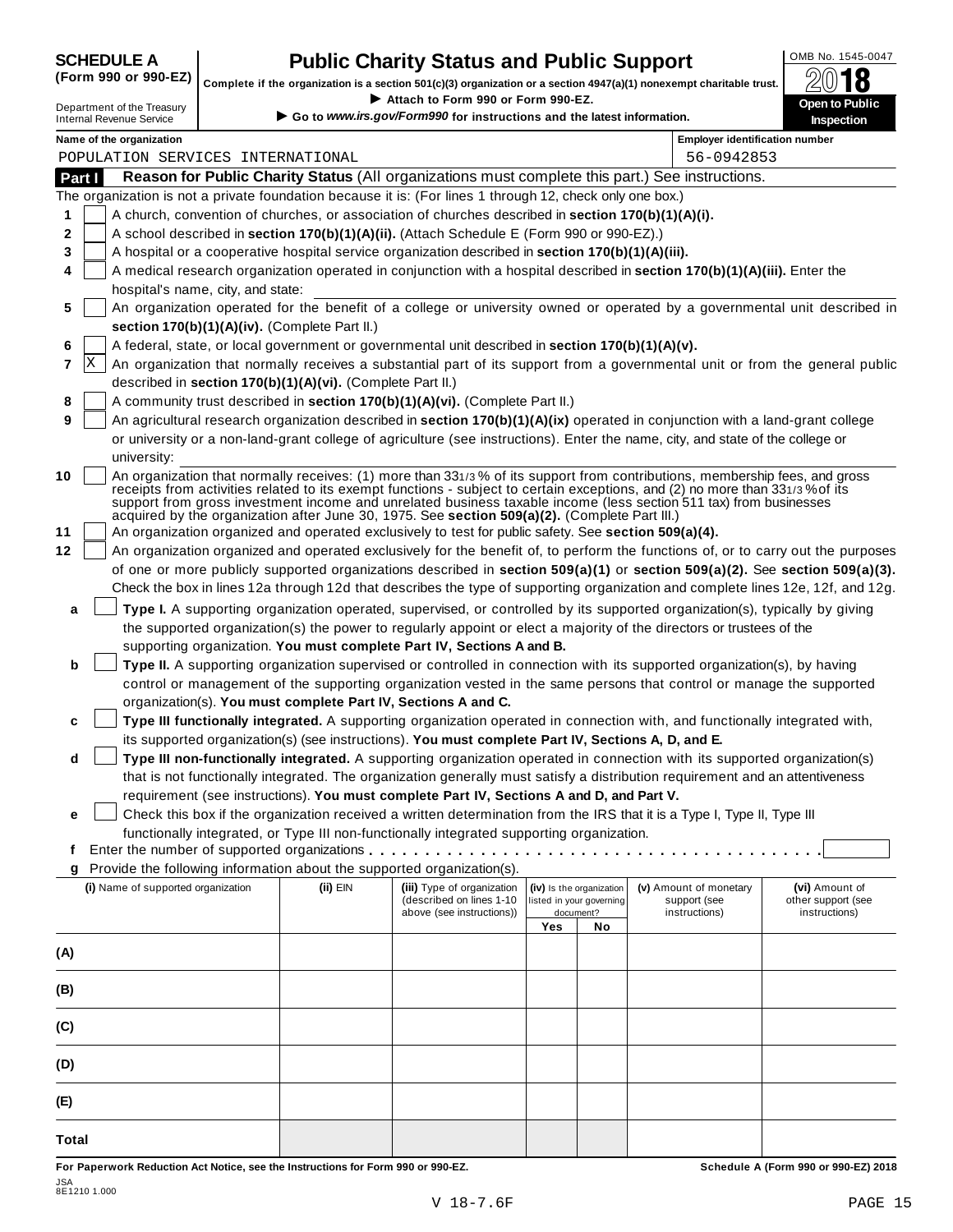**Support Schedule for Organizations Described in Sections 170(b)(1)(A)(iv) and 170(b)(1)(A)(vi)** Complete only if you checked the box on line 5, 7, or 8 of Part I or if the organization failed to qualify under Part III. If the organization fails to qualify under the tests listed below, please complete Part III.) **Part II**

| <b>Section A. Public Support</b>                                                                                                                                                                                                                                                                                |                                                                                  |              |                                                            |                |            |                                                                                                                                                                                                                                                                                                                                                                                             |
|-----------------------------------------------------------------------------------------------------------------------------------------------------------------------------------------------------------------------------------------------------------------------------------------------------------------|----------------------------------------------------------------------------------|--------------|------------------------------------------------------------|----------------|------------|---------------------------------------------------------------------------------------------------------------------------------------------------------------------------------------------------------------------------------------------------------------------------------------------------------------------------------------------------------------------------------------------|
| Calendar year (or fiscal year beginning in) ▶                                                                                                                                                                                                                                                                   | (a) 2014                                                                         | (b) $2015$   | $(c)$ 2016                                                 | $(d)$ 2017     | (e) 2018   | (f) Total                                                                                                                                                                                                                                                                                                                                                                                   |
| Gifts,<br>grants,<br>contributions,<br>and<br>membership fees received. (Do not<br>include any "unusual grants.")                                                                                                                                                                                               | 617,389,028.                                                                     | 636,090,449. | 595,600,975.                                               | 588, 275, 693. |            | 529, 532, 208. 2, 966, 888, 353.                                                                                                                                                                                                                                                                                                                                                            |
| Tax<br>levied<br>revenues<br>for<br>the<br>organization's benefit and either paid<br>to or expended on its behalf                                                                                                                                                                                               |                                                                                  |              |                                                            |                |            | 0.                                                                                                                                                                                                                                                                                                                                                                                          |
| The value of services or facilities<br>furnished by a governmental unit to the<br>organization without charge                                                                                                                                                                                                   |                                                                                  |              |                                                            |                |            | 0.                                                                                                                                                                                                                                                                                                                                                                                          |
| Total. Add lines 1 through 3                                                                                                                                                                                                                                                                                    | 617, 389, 028.                                                                   | 636,090,449. | 595,600,975.                                               | 588, 275, 693. |            | 529, 532, 208. 2, 966, 888, 353.                                                                                                                                                                                                                                                                                                                                                            |
| The portion of total contributions by<br>each<br>person<br>(other<br>than<br>a<br>governmental<br>unit<br>publicly<br>or<br>supported organization) included on<br>line 1 that exceeds 2% of the amount<br>shown on line 11, column (f)                                                                         |                                                                                  |              |                                                            |                |            | 191,492,035.                                                                                                                                                                                                                                                                                                                                                                                |
| Public support. Subtract line 5 from line 4                                                                                                                                                                                                                                                                     |                                                                                  |              |                                                            |                |            | 2,775,396,318.                                                                                                                                                                                                                                                                                                                                                                              |
|                                                                                                                                                                                                                                                                                                                 |                                                                                  |              |                                                            |                |            |                                                                                                                                                                                                                                                                                                                                                                                             |
|                                                                                                                                                                                                                                                                                                                 | (a) $2014$                                                                       | (b) $2015$   | (c) 2016                                                   | $(d)$ 2017     | (e) 2018   | (f) Total                                                                                                                                                                                                                                                                                                                                                                                   |
| Amounts from line 4.                                                                                                                                                                                                                                                                                            | 617, 389, 028.                                                                   | 636,090,449. | 595,600,975                                                | 588, 275, 693. |            | 2,966,888,353.                                                                                                                                                                                                                                                                                                                                                                              |
| Gross income from interest. dividends.<br>payments received on securities loans,<br>rents, royalties, and income from<br>similar sources and the same similar sources                                                                                                                                           | 3,935,847.                                                                       | 3, 317, 414. | 3,665,149.                                                 | 3,471,989.     | 3,261,669. | 17,652,068.                                                                                                                                                                                                                                                                                                                                                                                 |
| Net income from unrelated business<br>activities, whether or not the business<br>is regularly carried on the control of the state of the state of the state of the state of the state of the state of the state of the state of the state of the state of the state of the state of the state of the state of t |                                                                                  |              |                                                            |                |            | 0.                                                                                                                                                                                                                                                                                                                                                                                          |
| Other income. Do not include gain or<br>loss from the sale of capital assets<br>(Explain in Part VI.) ATCH 1                                                                                                                                                                                                    | $-63, 495.$                                                                      |              |                                                            |                |            | $-63, 495.$                                                                                                                                                                                                                                                                                                                                                                                 |
| <b>Total support.</b> Add lines 7 through 10                                                                                                                                                                                                                                                                    |                                                                                  |              |                                                            |                |            | 2,984,476,926.                                                                                                                                                                                                                                                                                                                                                                              |
|                                                                                                                                                                                                                                                                                                                 |                                                                                  |              |                                                            |                |            | 13, 267, 160.                                                                                                                                                                                                                                                                                                                                                                               |
|                                                                                                                                                                                                                                                                                                                 |                                                                                  |              |                                                            |                |            |                                                                                                                                                                                                                                                                                                                                                                                             |
|                                                                                                                                                                                                                                                                                                                 |                                                                                  |              |                                                            |                |            |                                                                                                                                                                                                                                                                                                                                                                                             |
| Public support percentage for 2018 (line 6, column (f) divided by line 11, column (f)).                                                                                                                                                                                                                         |                                                                                  |              |                                                            |                | 14         | 92.99%                                                                                                                                                                                                                                                                                                                                                                                      |
|                                                                                                                                                                                                                                                                                                                 |                                                                                  |              |                                                            |                |            |                                                                                                                                                                                                                                                                                                                                                                                             |
|                                                                                                                                                                                                                                                                                                                 |                                                                                  |              |                                                            |                | 15         | 92.91%                                                                                                                                                                                                                                                                                                                                                                                      |
| 16a 331/3% support test - 2018. If the organization did not check the box on line 13, and line 14 is 331/3% or more, check this                                                                                                                                                                                 |                                                                                  |              |                                                            |                |            |                                                                                                                                                                                                                                                                                                                                                                                             |
|                                                                                                                                                                                                                                                                                                                 |                                                                                  |              |                                                            |                |            | Χ                                                                                                                                                                                                                                                                                                                                                                                           |
| b 331/3% support test - 2017. If the organization did not check a box on line 13 or 16a, and line 15 is 331/3% or more, check                                                                                                                                                                                   |                                                                                  |              |                                                            |                |            |                                                                                                                                                                                                                                                                                                                                                                                             |
|                                                                                                                                                                                                                                                                                                                 |                                                                                  |              |                                                            |                |            |                                                                                                                                                                                                                                                                                                                                                                                             |
| 17a 10%-facts-and-circumstances test - 2018. If the organization did not check a box on line 13, 16a, or 16b, and line 14 is                                                                                                                                                                                    |                                                                                  |              |                                                            |                |            |                                                                                                                                                                                                                                                                                                                                                                                             |
| 10% or more, and if the organization meets the "facts-and-circumstances" test, check this box and stop here. Explain in                                                                                                                                                                                         |                                                                                  |              |                                                            |                |            |                                                                                                                                                                                                                                                                                                                                                                                             |
| Part VI how the organization meets the "facts-and-circumstances" test. The organization qualifies as a publicly supported                                                                                                                                                                                       |                                                                                  |              |                                                            |                |            |                                                                                                                                                                                                                                                                                                                                                                                             |
|                                                                                                                                                                                                                                                                                                                 |                                                                                  |              |                                                            |                |            |                                                                                                                                                                                                                                                                                                                                                                                             |
| b 10%-facts-and-circumstances test - 2017. If the organization did not check a box on line 13, 16a, 16b, or 17a, and line                                                                                                                                                                                       |                                                                                  |              |                                                            |                |            |                                                                                                                                                                                                                                                                                                                                                                                             |
| 15 is 10% or more, and if the organization meets the "facts-and-circumstances" test, check this box and stop here.                                                                                                                                                                                              |                                                                                  |              |                                                            |                |            |                                                                                                                                                                                                                                                                                                                                                                                             |
| Explain in Part VI how the organization meets the "facts-and-circumstances" test. The organization qualifies as a publicly                                                                                                                                                                                      |                                                                                  |              |                                                            |                |            |                                                                                                                                                                                                                                                                                                                                                                                             |
| Private foundation. If the organization did not check a box on line 13, 16a, 16b, 17a, or 17b, check this box and see                                                                                                                                                                                           |                                                                                  |              |                                                            |                |            |                                                                                                                                                                                                                                                                                                                                                                                             |
|                                                                                                                                                                                                                                                                                                                 | <b>Section B. Total Support</b><br>Calendar year (or fiscal year beginning in) ▶ |              | <b>Section C. Computation of Public Support Percentage</b> |                |            | 529, 532, 208.<br>12<br>First five years. If the Form 990 is for the organization's first, second, third, fourth, or fifth tax year as a section 501(c)(3)<br>organization, check this box and stop here entired to the state of the state of the state of the state of the state of the state of the state of the state of the state of the state of the state of the state of the state o |

**Schedule A (Form 990 or 990-EZ) 2018**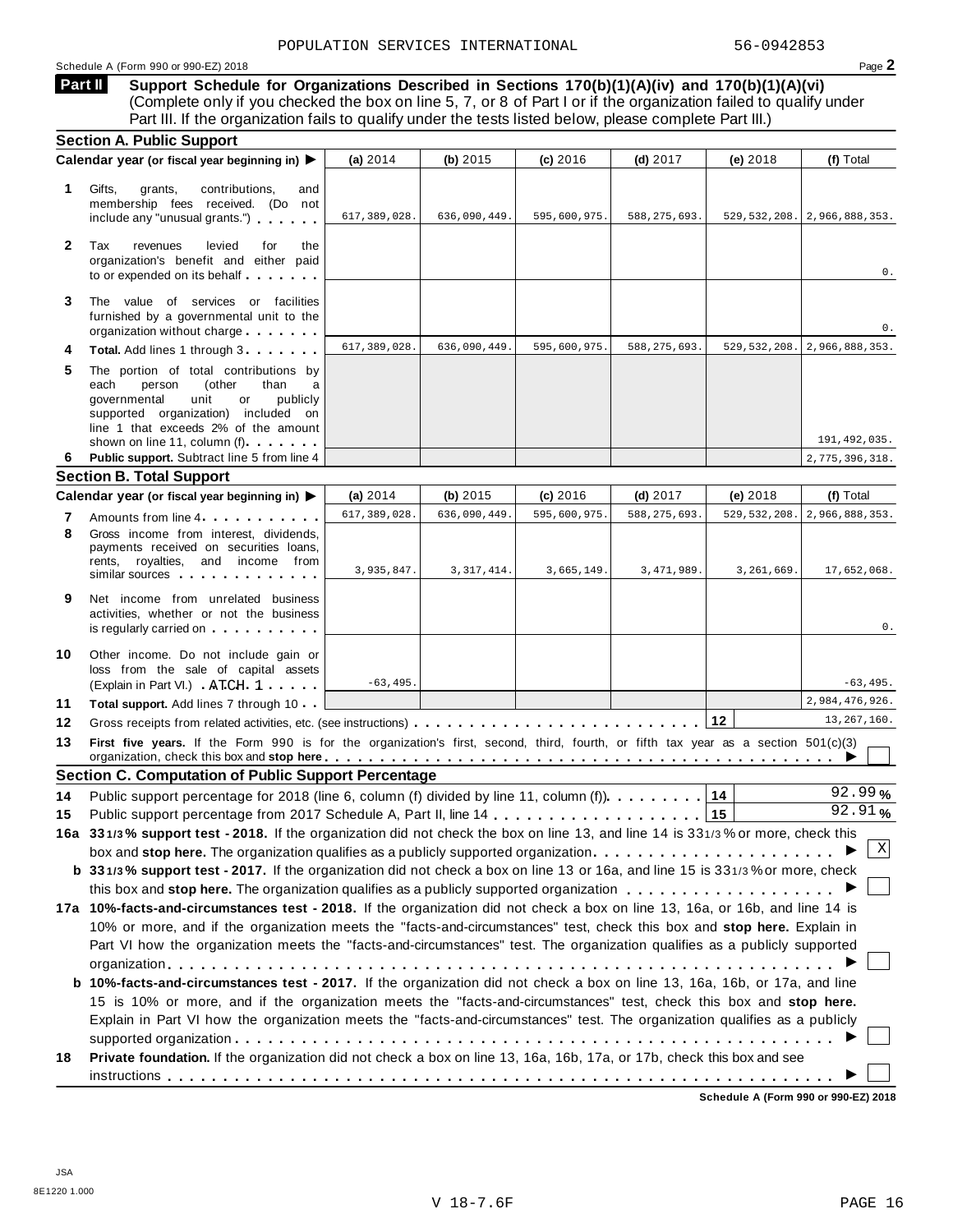## Schedule A (Form 990 or 990-EZ) 2018 Page 3

**Support Schedule for Organizations Described in Section 509(a)(2)** (Complete only if you checked the box on line 10 of Part I or if the organization failed to qualify under Part II. If the organization fails to qualify under the tests listed below, please complete Part II.) **Part III**

|                  | <b>Section A. Public Support</b>                                                                                                                      |          |          |          |            |            |                                      |
|------------------|-------------------------------------------------------------------------------------------------------------------------------------------------------|----------|----------|----------|------------|------------|--------------------------------------|
|                  | Calendar year (or fiscal year beginning in) $\blacktriangleright$                                                                                     | (a) 2014 | (b) 2015 | (c) 2016 | $(d)$ 2017 | $(e)$ 2018 | (f) Total                            |
| 1                | Gifts, grants, contributions, and membership fees                                                                                                     |          |          |          |            |            |                                      |
|                  | received. (Do not include any "unusual grants.")                                                                                                      |          |          |          |            |            |                                      |
| 2                | Gross receipts from admissions, merchandise                                                                                                           |          |          |          |            |            |                                      |
|                  | sold or services performed, or facilities                                                                                                             |          |          |          |            |            |                                      |
|                  | furnished in any activity that is related to the                                                                                                      |          |          |          |            |            |                                      |
|                  | organization's tax-exempt purpose                                                                                                                     |          |          |          |            |            |                                      |
| 3                | Gross receipts from activities that are not an                                                                                                        |          |          |          |            |            |                                      |
|                  | unrelated trade or business under section 513 .                                                                                                       |          |          |          |            |            |                                      |
| 4                | Tax<br>revenues<br>levied<br>for<br>the                                                                                                               |          |          |          |            |            |                                      |
|                  | organization's benefit and either paid to                                                                                                             |          |          |          |            |            |                                      |
|                  | or expended on its behalf                                                                                                                             |          |          |          |            |            |                                      |
| 5                | The value of services or facilities                                                                                                                   |          |          |          |            |            |                                      |
|                  | furnished by a governmental unit to the                                                                                                               |          |          |          |            |            |                                      |
|                  | organization without charge                                                                                                                           |          |          |          |            |            |                                      |
| 6                | <b>Total.</b> Add lines 1 through 5                                                                                                                   |          |          |          |            |            |                                      |
|                  | 7a Amounts included on lines 1, 2, and 3                                                                                                              |          |          |          |            |            |                                      |
|                  | received from disqualified persons                                                                                                                    |          |          |          |            |            |                                      |
|                  | <b>b</b> Amounts included on lines 2 and 3<br>from other than disqualified<br>received                                                                |          |          |          |            |            |                                      |
|                  | persons that exceed the greater of \$5,000                                                                                                            |          |          |          |            |            |                                      |
|                  | or 1% of the amount on line 13 for the year                                                                                                           |          |          |          |            |            |                                      |
|                  | c Add lines 7a and 7b                                                                                                                                 |          |          |          |            |            |                                      |
| 8                | <b>Public support.</b> (Subtract line 7c from                                                                                                         |          |          |          |            |            |                                      |
|                  | $line 6.)$                                                                                                                                            |          |          |          |            |            |                                      |
|                  | <b>Section B. Total Support</b>                                                                                                                       |          |          |          |            |            |                                      |
|                  | Calendar year (or fiscal year beginning in) ▶                                                                                                         | (a) 2014 | (b) 2015 | (c) 2016 | $(d)$ 2017 | (e) 2018   | (f) Total                            |
| 9                | Amounts from line 6                                                                                                                                   |          |          |          |            |            |                                      |
|                  | 10 a Gross income from interest, dividends,<br>payments received on securities loans,                                                                 |          |          |          |            |            |                                      |
|                  | rents, royalties, and income from similar                                                                                                             |          |          |          |            |            |                                      |
|                  | sources                                                                                                                                               |          |          |          |            |            |                                      |
|                  | <b>b</b> Unrelated business taxable income (less                                                                                                      |          |          |          |            |            |                                      |
|                  | section 511 taxes) from businesses                                                                                                                    |          |          |          |            |            |                                      |
|                  | acquired after June 30, 1975                                                                                                                          |          |          |          |            |            |                                      |
|                  |                                                                                                                                                       |          |          |          |            |            |                                      |
| 11               | Net income from unrelated business<br>activities not included in line 10b,                                                                            |          |          |          |            |            |                                      |
|                  | whether or not the business is regularly                                                                                                              |          |          |          |            |            |                                      |
|                  | carried on the carried on the carried on                                                                                                              |          |          |          |            |            |                                      |
| 12               | Other income. Do not include gain or                                                                                                                  |          |          |          |            |            |                                      |
|                  | loss from the sale of capital assets                                                                                                                  |          |          |          |            |            |                                      |
|                  | (Explain in Part VI.)                                                                                                                                 |          |          |          |            |            |                                      |
| 13               | Total support. (Add lines 9, 10c, 11,                                                                                                                 |          |          |          |            |            |                                      |
|                  | and 12.) $\cdots$ $\cdots$ $\cdots$ $\cdots$ $\cdots$                                                                                                 |          |          |          |            |            |                                      |
| 14               | First five years. If the Form 990 is for the organization's first, second, third, fourth, or fifth tax year as a section 501(c)(3)                    |          |          |          |            |            |                                      |
|                  |                                                                                                                                                       |          |          |          |            |            |                                      |
|                  | <b>Section C. Computation of Public Support Percentage</b><br>Public support percentage for 2018 (line 8, column (f), divided by line 13, column (f)) |          |          |          |            |            |                                      |
| 15<br>16         | Public support percentage from 2017 Schedule A, Part III, line 15                                                                                     |          |          |          |            | 15         | ℅<br>%                               |
|                  | Section D. Computation of Investment Income Percentage                                                                                                |          |          |          |            | 16         |                                      |
|                  |                                                                                                                                                       |          |          |          |            |            |                                      |
| 17               | Investment income percentage for 2018 (line 10c, column (f), divided by line 13, column (f)).                                                         |          |          |          |            | 17         | %<br>%                               |
| 18               |                                                                                                                                                       |          |          |          |            | 18         |                                      |
|                  | 19a 331/3% support tests - 2018. If the organization did not check the box on line 14, and line 15 is more than 331/3%, and line                      |          |          |          |            |            |                                      |
|                  | 17 is not more than 331/3%, check this box and stop here. The organization qualifies as a publicly supported organization                             |          |          |          |            |            |                                      |
|                  | <b>b</b> 331/3% support tests - 2017. If the organization did not check a box on line 14 or line 19a, and line 16 is more than 331/3%, and            |          |          |          |            |            |                                      |
|                  | line 18 is not more than 331/3%, check this box and stop here. The organization qualifies as a publicly supported organization                        |          |          |          |            |            |                                      |
| 20<br><b>JSA</b> | Private foundation. If the organization did not check a box on line 14, 19a, or 19b, check this box and see instructions I                            |          |          |          |            |            | Schedule A (Form 990 or 990-EZ) 2018 |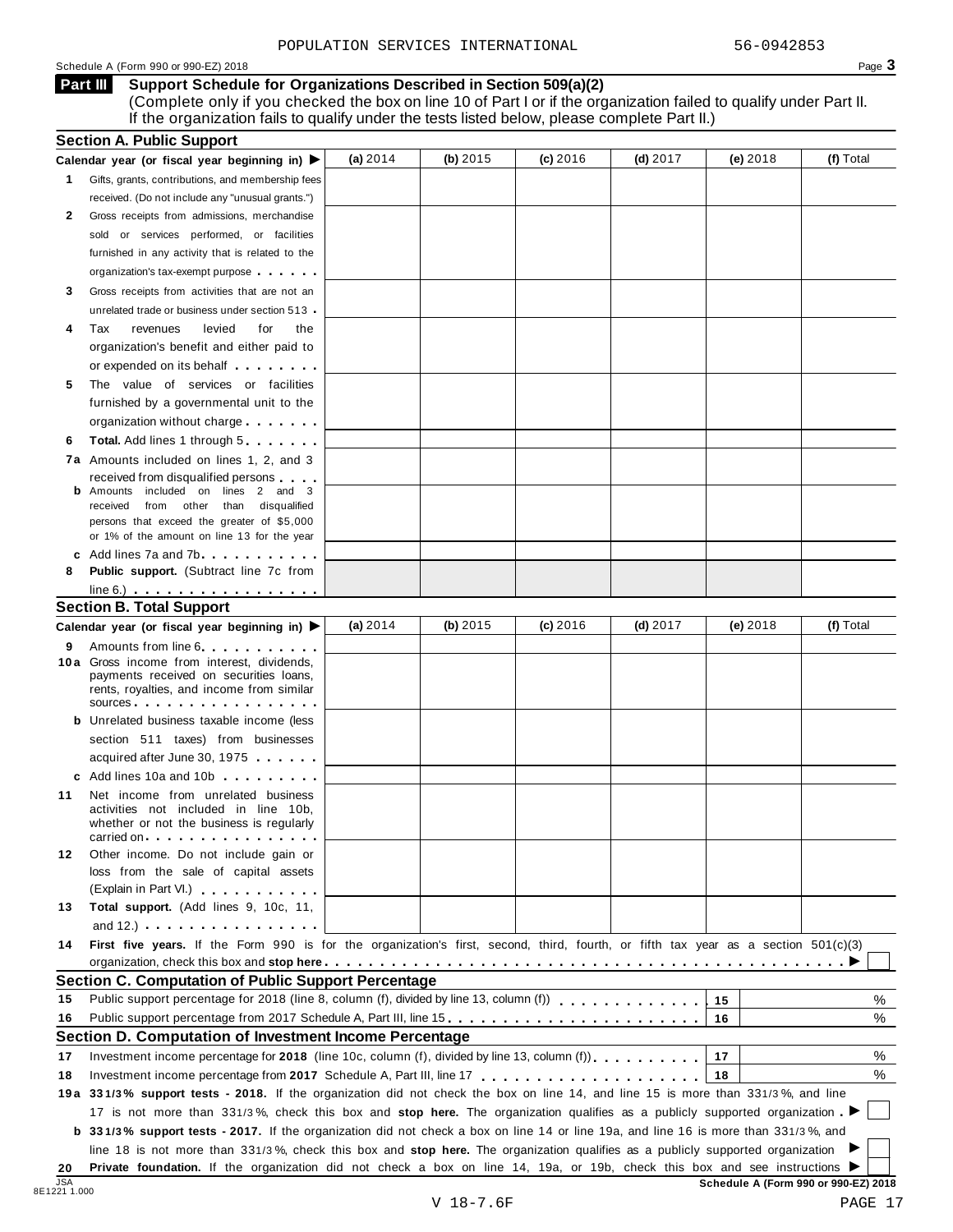**Yes No**

**2**

**3a**

**3b**

**3c**

**4a**

**4b**

**4c**

**5a**

**5b 5c**

**6**

**7**

**8**

**9a**

**9b**

**9c**

**10a**

### **Part IV Supporting Organizations**

(Complete only if you checked a box in line 12 on Part I. If you checked 12a of Part I, complete Sections A and B. If you checked 12b of Part I, complete Sections A and C. If you checked 12c of Part I, complete Sections A, D, and E. If you checked 12d of Part I, complete Sections A and D, and complete Part V.)

# **Section A. All Supporting Organizations**

- **1** Are all of the organization's supported organizations listed by name in the organization's governing documents? *If "No," describe in Part VI how the supported organizations are designated. If designated by class or purpose, describe the designation. If historic and continuing relationship, explain.* **1**
- **2** Did the organization have any supported organization that does not have an IRS determination of status under section 509(a)(1) or (2)? *If"Yes," explain in Part VI how the organization determined that the supported organization was described in section 509(a)(1) or (2).*
- **3 a** Did the organization have a supported organization described in section 501(c)(4), (5), or (6)? *If "Yes," answer (b) and (c) below.*
- **b** Did the organization confirm that each supported organization qualified under section 501(c)(4), (5), or (6) and | satisfied the public support tests under section 509(a)(2)? *If "Yes," describe in Part VI when and how the organization made the determination.*
- **c** Did the organization ensure that all support to such organizations was used exclusively for section 170(c)(2)(B) purposes? *If"Yes," explain in Part VI what controls the organization put in place to ensure such use.*
- **4 a** Was any supported organization not organized in the United States ("foreign supported organization")? *If "Yes," and if you checked 12a or 12b in Part I, answer (b) and (c) below.*
- **b** Did the organization have ultimate control and discretion in deciding whether to make grants to the foreign | supported organization? *If "Yes," describe in Part VI how the organization had such control and discretion despite being controlled or supervised by or in connection with its supported organizations.*
- **c** Did the organization support any foreign supported organization that does not have an IRS determination under sections 501(c)(3) and 509(a)(1) or (2)? *If "Yes," explain in Part VI what controls the organization used to ensure that all support to the foreign supported organization was used exclusively for section 170(c)(2)(B) purposes.*
- **5 a** Did the organization add, substitute, or remove any supported organizations during the tax year? *If "Yes,"* answer (b) and (c) below (if applicable). Also, provide detail in Part VI, including (i) the names and EIN *numbers of the supported organizations added, substituted, or removed; (ii) the reasons for each such action;* (iii) the authority under the organization's organizing document authorizing such action; and (iv) how the action *was accomplished (such as by amendment to the organizing document).*
- **b Type I or Type II only.** Was any added or substituted supported organization part of a class already designated in the organization's organizing document?
- **c Substitutions only.** Was the substitution the result of an event beyond the organization's control?
- **6** Did the organization provide support (whether in the form of grants or the provision of services or facilities) to anyone other than (i) its supported organizations, (ii) individuals that are part of the charitable class benefited by one or more of its supported organizations, or (iii) other supporting organizations that also support or benefit one or more of the filing organization's supported organizations? *If"Yes," provide detail in Part VI.*
- **7** Did the organization provide a grant, loan, compensation, or other similar payment to a substantial contributor (as defined in section 4958(c)(3)(C)), a family member of a substantial contributor, or a 35% controlled entity with regard to a substantial contributor? *If"Yes," complete Part I of Schedule L (Form 990 or 990-EZ).*
- **8** Did the organization make a loan to a disqualified person (as defined in section 4958) not described in line 7? *If "Yes," complete Part I of Schedule L (Form 990 or 990-EZ).*
- **9a** Was the organization controlled directly or indirectly at any time during the tax year by one or more | disqualified persons as defined in section 4946 (other than foundation managers and organizations described in section 509(a)(1) or (2))? *If"Yes," provide detail in Part VI.*
- **b** Did one or more disqualified persons (as defined in line 9a) hold a controlling interest in any entity in which | the supporting organization had an interest? *If"Yes," provide detail in Part VI.*
- **c** Did a disqualified person (as defined in line 9a) have an ownership interest in, or derive any personal benefit from, assets in which the supporting organization also had an interest? *If"Yes," provide detail in Part VI.*
- **10a** Was the organization subject to the excess business holdings rules of section 4943 because of section | 4943(f) (regarding certain Type II supporting organizations, and all Type III non-functionally integrated supporting organizations)? *If"Yes," answer 10b below.*
	- **b** Did the organization have any excess business holdings in the tax year? *(Use Schedule C, Form 4720, to determine whether the organization had excess business holdings.)*

**10b Schedule A (Form 990 or 990-EZ) 2018**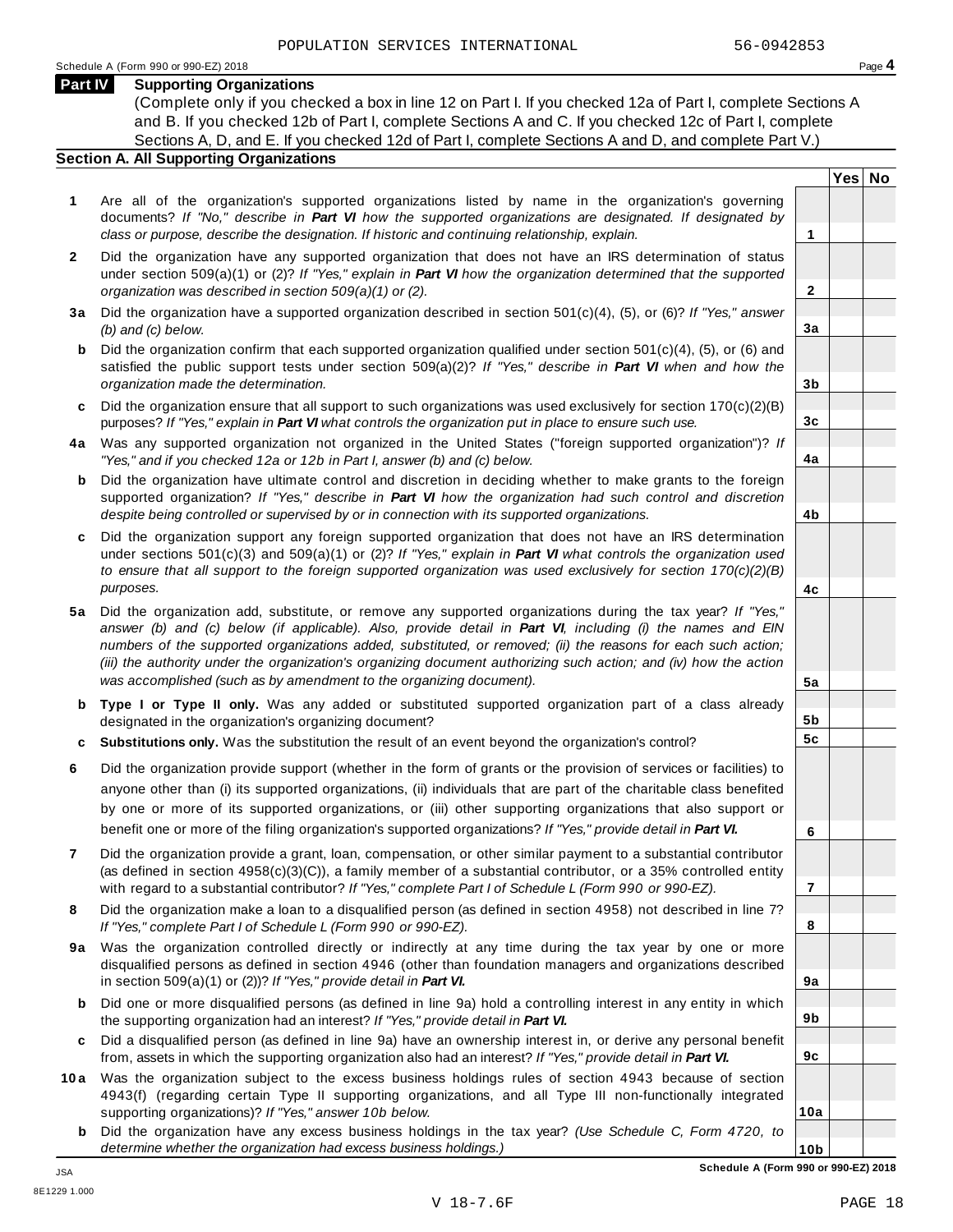Schedule <sup>A</sup> (Form <sup>990</sup> or 990-EZ) <sup>2018</sup> Page **5**

| <b>Part IV</b> | <b>Supporting Organizations (continued)</b>                                                                                                                                                                                              |                 |        |  |
|----------------|------------------------------------------------------------------------------------------------------------------------------------------------------------------------------------------------------------------------------------------|-----------------|--------|--|
|                |                                                                                                                                                                                                                                          |                 | Yes No |  |
| 11             | Has the organization accepted a gift or contribution from any of the following persons?                                                                                                                                                  |                 |        |  |
| a              | A person who directly or indirectly controls, either alone or together with persons described in (b) and (c)                                                                                                                             |                 |        |  |
|                | below, the governing body of a supported organization?                                                                                                                                                                                   | 11a             |        |  |
| b              | A family member of a person described in (a) above?                                                                                                                                                                                      | 11 <sub>b</sub> |        |  |
|                | c A 35% controlled entity of a person described in (a) or (b) above? If "Yes" to a, b, or c, provide detail in Part VI.                                                                                                                  | 11c             |        |  |
|                | <b>Section B. Type I Supporting Organizations</b>                                                                                                                                                                                        |                 |        |  |
|                |                                                                                                                                                                                                                                          |                 | Yes No |  |
|                |                                                                                                                                                                                                                                          |                 |        |  |
| 1              | Did the directors, trustees, or membership of one or more supported organizations have the power to                                                                                                                                      |                 |        |  |
|                | regularly appoint or elect at least a majority of the organization's directors or trustees at all times during the                                                                                                                       |                 |        |  |
|                | tax year? If "No," describe in Part VI how the supported organization(s) effectively operated, supervised, or                                                                                                                            |                 |        |  |
|                | controlled the organization's activities. If the organization had more than one supported organization,                                                                                                                                  |                 |        |  |
|                | describe how the powers to appoint and/or remove directors or trustees were allocated among the supported                                                                                                                                |                 |        |  |
|                | organizations and what conditions or restrictions, if any, applied to such powers during the tax year.                                                                                                                                   | 1               |        |  |
| $\mathbf{2}$   | Did the organization operate for the benefit of any supported organization other than the supported                                                                                                                                      |                 |        |  |
|                | organization(s) that operated, supervised, or controlled the supporting organization? If "Yes," explain in Part                                                                                                                          |                 |        |  |
|                | VI how providing such benefit carried out the purposes of the supported organization(s) that operated,                                                                                                                                   |                 |        |  |
|                | supervised, or controlled the supporting organization.                                                                                                                                                                                   | $\mathbf{2}$    |        |  |
|                | <b>Section C. Type II Supporting Organizations</b>                                                                                                                                                                                       |                 |        |  |
|                |                                                                                                                                                                                                                                          |                 | Yes No |  |
| 1              | Were a majority of the organization's directors or trustees during the tax year also a majority of the directors                                                                                                                         |                 |        |  |
|                | or trustees of each of the organization's supported organization(s)? If "No," describe in Part VI how control                                                                                                                            |                 |        |  |
|                | or management of the supporting organization was vested in the same persons that controlled or managed                                                                                                                                   |                 |        |  |
|                | the supported organization(s).                                                                                                                                                                                                           | 1               |        |  |
|                | <b>Section D. All Type III Supporting Organizations</b>                                                                                                                                                                                  |                 |        |  |
|                |                                                                                                                                                                                                                                          |                 | Yes No |  |
| 1              | Did the organization provide to each of its supported organizations, by the last day of the fifth month of the                                                                                                                           |                 |        |  |
|                | organization's tax year, (i) a written notice describing the type and amount of support provided during the prior                                                                                                                        |                 |        |  |
|                | tax year, (ii) a copy of the Form 990 that was most recently filed as of the date of notification, and (iii) copies of                                                                                                                   |                 |        |  |
|                | the organization's governing documents in effect on the date of notification, to the extent not previously                                                                                                                               |                 |        |  |
|                | provided?                                                                                                                                                                                                                                | 1               |        |  |
| 2              | Were any of the organization's officers, directors, or trustees either (i) appointed or elected by the supported                                                                                                                         |                 |        |  |
|                | organization(s) or (ii) serving on the governing body of a supported organization? If "No," explain in Part VI how                                                                                                                       |                 |        |  |
|                | the organization maintained a close and continuous working relationship with the supported organization(s).                                                                                                                              | $\mathbf{2}$    |        |  |
| 3              | By reason of the relationship described in (2), did the organization's supported organizations have a                                                                                                                                    |                 |        |  |
|                | significant voice in the organization's investment policies and in directing the use of the organization's                                                                                                                               |                 |        |  |
|                | income or assets at all times during the tax year? If "Yes," describe in Part VI the role the organization's                                                                                                                             |                 |        |  |
|                | supported organizations played in this regard.                                                                                                                                                                                           | 3               |        |  |
|                | Section E. Type III Functionally Integrated Supporting Organizations                                                                                                                                                                     |                 |        |  |
| 1              | Check the box next to the method that the organization used to satisfy the Integral Part Test during the year (see instructions).                                                                                                        |                 |        |  |
| a              | The organization satisfied the Activities Test. Complete line 2 below.                                                                                                                                                                   |                 |        |  |
| b              | The organization is the parent of each of its supported organizations. Complete line 3 below.                                                                                                                                            |                 |        |  |
| c              | The organization supported a governmental entity. Describe in Part VI how you supported a government entity (see instructions).                                                                                                          |                 |        |  |
|                |                                                                                                                                                                                                                                          |                 | Yes No |  |
| 2              | Activities Test. Answer (a) and (b) below.                                                                                                                                                                                               |                 |        |  |
| a              | Did substantially all of the organization's activities during the tax year directly further the exempt purposes of                                                                                                                       |                 |        |  |
|                | the supported organization(s) to which the organization was responsive? If "Yes," then in Part VI identify                                                                                                                               |                 |        |  |
|                | those supported organizations and explain how these activities directly furthered their exempt purposes,                                                                                                                                 |                 |        |  |
|                | how the organization was responsive to those supported organizations, and how the organization determined                                                                                                                                |                 |        |  |
|                | that these activities constituted substantially all of its activities.                                                                                                                                                                   | 2a              |        |  |
|                |                                                                                                                                                                                                                                          |                 |        |  |
|                |                                                                                                                                                                                                                                          |                 |        |  |
| b              | Did the activities described in (a) constitute activities that, but for the organization's involvement, one or more                                                                                                                      |                 |        |  |
|                | of the organization's supported organization(s) would have been engaged in? If "Yes," explain in Part VI the                                                                                                                             |                 |        |  |
|                | reasons for the organization's position that its supported organization(s) would have engaged in these                                                                                                                                   |                 |        |  |
|                | activities but for the organization's involvement.                                                                                                                                                                                       | 2 <sub>b</sub>  |        |  |
| 3              | Parent of Supported Organizations. Answer (a) and (b) below.                                                                                                                                                                             |                 |        |  |
| a              | Did the organization have the power to regularly appoint or elect a majority of the officers, directors, or                                                                                                                              |                 |        |  |
|                | trustees of each of the supported organizations? Provide details in Part VI.                                                                                                                                                             | 3a              |        |  |
| b              | Did the organization exercise a substantial degree of direction over the policies, programs, and activities of each<br>of its supported organizations? If "Yes," describe in Part VI the role played by the organization in this regard. | 3 <sub>b</sub>  |        |  |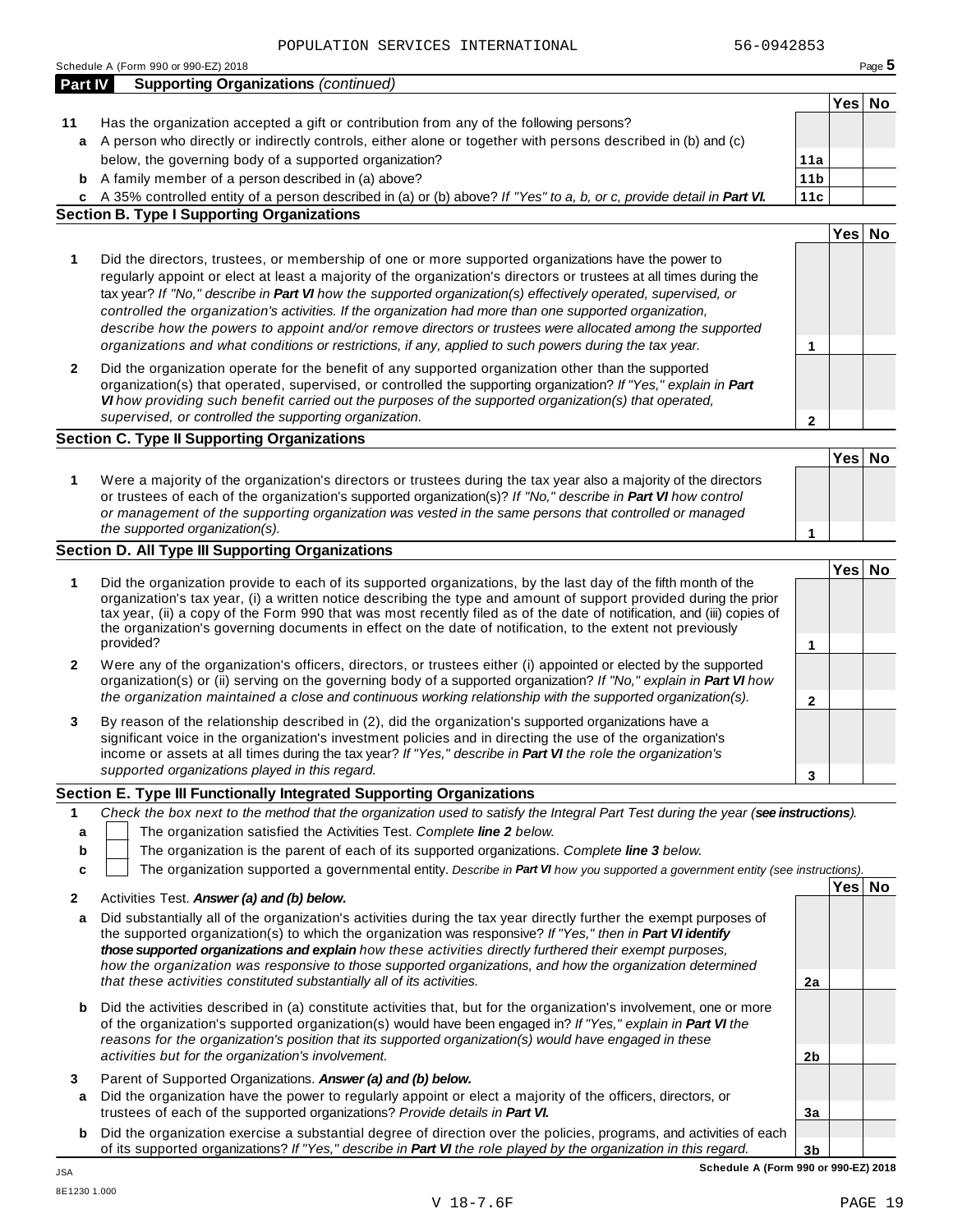| Schedule A (Form 990 or 990-EZ) 2018                                                                                                            |                         |                | Page $6$                       |
|-------------------------------------------------------------------------------------------------------------------------------------------------|-------------------------|----------------|--------------------------------|
| Type III Non-Functionally Integrated 509(a)(3) Supporting Organizations<br>Part V                                                               |                         |                |                                |
| $\mathbf 1$<br>Check here if the organization satisfied the Integral Part Test as a qualifying trust on Nov. 20, 1970 (explain in Part VI). See |                         |                |                                |
| instructions. All other Type III non-functionally integrated supporting organizations must complete Sections A through E.                       |                         |                |                                |
| Section A - Adjusted Net Income                                                                                                                 |                         | (A) Prior Year | (B) Current Year               |
|                                                                                                                                                 |                         |                | (optional)                     |
| 1 Net short-term capital gain                                                                                                                   | $\mathbf{1}$            |                |                                |
| 2 Recoveries of prior-year distributions                                                                                                        | $\overline{2}$          |                |                                |
| 3 Other gross income (see instructions)                                                                                                         | 3                       |                |                                |
| 4 Add lines 1 through 3.                                                                                                                        | 4                       |                |                                |
| 5 Depreciation and depletion                                                                                                                    | 5                       |                |                                |
| 6 Portion of operating expenses paid or incurred for production or                                                                              |                         |                |                                |
| collection of gross income or for management, conservation, or                                                                                  |                         |                |                                |
| maintenance of property held for production of income (see instructions)                                                                        | 6                       |                |                                |
| 7 Other expenses (see instructions)                                                                                                             | $\overline{7}$          |                |                                |
| 8 Adjusted Net Income (subtract lines 5, 6, and 7 from line 4)                                                                                  | 8                       |                |                                |
| <b>Section B - Minimum Asset Amount</b>                                                                                                         |                         | (A) Prior Year | (B) Current Year<br>(optional) |
| 1 Aggregate fair market value of all non-exempt-use assets (see                                                                                 |                         |                |                                |
| instructions for short tax year or assets held for part of year):                                                                               |                         |                |                                |
| a Average monthly value of securities                                                                                                           | 1a                      |                |                                |
| <b>b</b> Average monthly cash balances                                                                                                          | 1b                      |                |                                |
| c Fair market value of other non-exempt-use assets                                                                                              | 1 <sub>c</sub>          |                |                                |
| d Total (add lines 1a, 1b, and 1c)                                                                                                              | 1 <sub>d</sub>          |                |                                |
|                                                                                                                                                 |                         |                |                                |
| e Discount claimed for blockage or other<br>factors (explain in detail in Part VI):                                                             |                         |                |                                |
| 2 Acquisition indebtedness applicable to non-exempt-use assets                                                                                  | $\mathbf{2}$            |                |                                |
| 3 Subtract line 2 from line 1d.                                                                                                                 | $\overline{3}$          |                |                                |
|                                                                                                                                                 |                         |                |                                |
| 4 Cash deemed held for exempt use. Enter 1-1/2% of line 3 (for greater amount,<br>see instructions).                                            | 4                       |                |                                |
|                                                                                                                                                 | 5                       |                |                                |
| 5 Net value of non-exempt-use assets (subtract line 4 from line 3)                                                                              | 6                       |                |                                |
| 6 Multiply line 5 by .035.<br>7 Recoveries of prior-year distributions                                                                          | $\overline{7}$          |                |                                |
| 8 Minimum Asset Amount (add line 7 to line 6)                                                                                                   | 8                       |                |                                |
| <b>Section C - Distributable Amount</b>                                                                                                         |                         |                | <b>Current Year</b>            |
|                                                                                                                                                 |                         |                |                                |
| 1 Adjusted net income for prior year (from Section A, line 8, Column A)                                                                         | $\mathbf{1}$            |                |                                |
| 2 Enter 85% of line 1.                                                                                                                          | $\mathbf 2$             |                |                                |
| 3 Minimum asset amount for prior year (from Section B, line 8, Column A)                                                                        | 3                       |                |                                |
| 4 Enter greater of line 2 or line 3.                                                                                                            | $\overline{\mathbf{4}}$ |                |                                |
| 5 Income tax imposed in prior year                                                                                                              | 5                       |                |                                |
| 6 Distributable Amount. Subtract line 5 from line 4, unless subject to                                                                          |                         |                |                                |
| emergency temporary reduction (see instructions).                                                                                               | 6                       |                |                                |

**7** | Check here if the current year is the organization's first as a non-functionally integrated Type III supporting organization (see instructions).

**Schedule A (Form 990 or 990-EZ) 2018**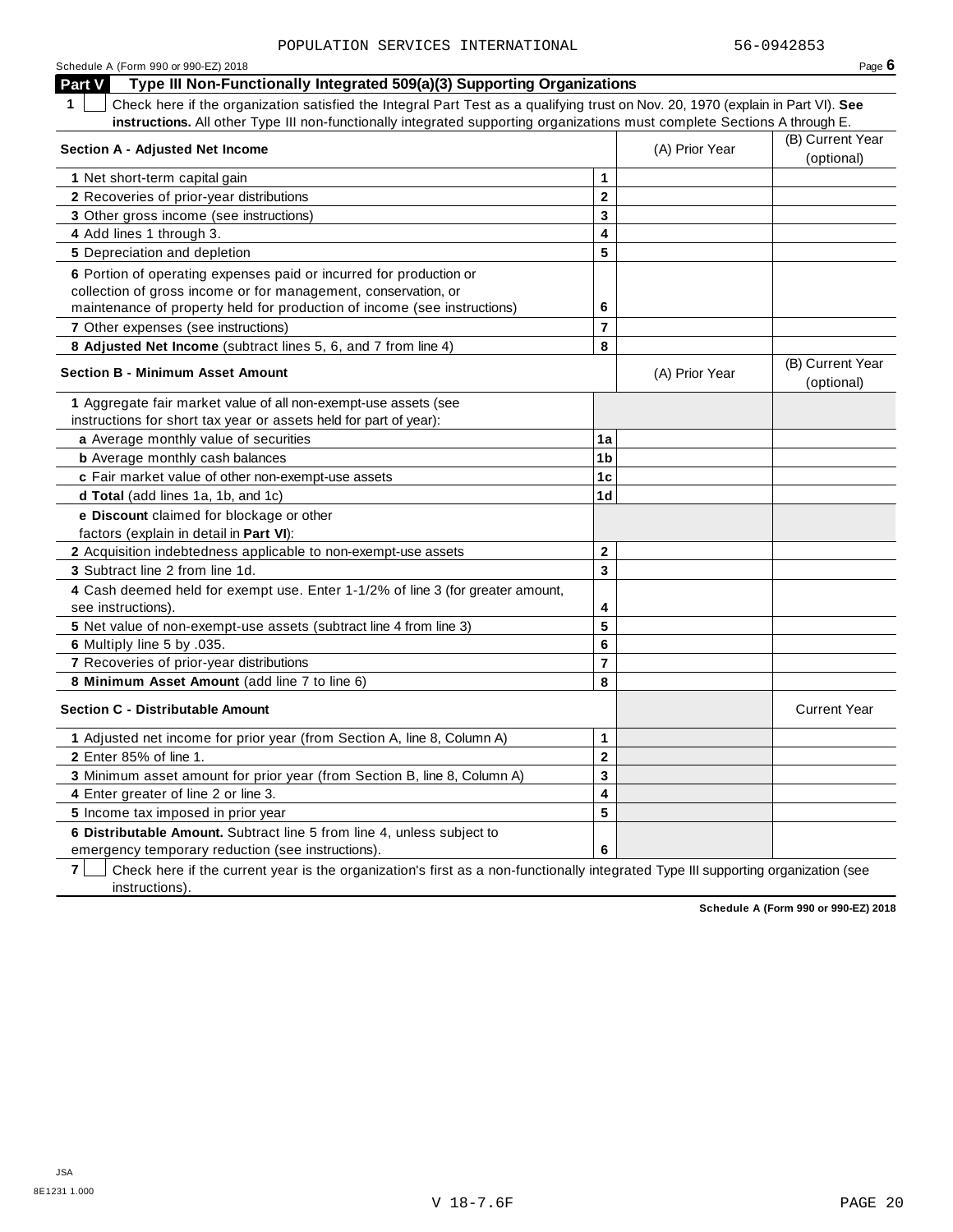|                | Schedule A (Form 990 or 990-EZ) 2018                                                       |                                    |                                               | Page 7                                           |
|----------------|--------------------------------------------------------------------------------------------|------------------------------------|-----------------------------------------------|--------------------------------------------------|
| Part V         | Type III Non-Functionally Integrated 509(a)(3) Supporting Organizations (continued)        |                                    |                                               |                                                  |
|                | <b>Section D - Distributions</b>                                                           |                                    |                                               | <b>Current Year</b>                              |
| 1              | Amounts paid to supported organizations to accomplish exempt purposes                      |                                    |                                               |                                                  |
| $\mathbf{2}$   | Amounts paid to perform activity that directly furthers exempt purposes of supported       |                                    |                                               |                                                  |
|                | organizations, in excess of income from activity                                           |                                    |                                               |                                                  |
| 3              | Administrative expenses paid to accomplish exempt purposes of supported organizations      |                                    |                                               |                                                  |
| 4              | Amounts paid to acquire exempt-use assets                                                  |                                    |                                               |                                                  |
| 5              | Qualified set-aside amounts (prior IRS approval required)                                  |                                    |                                               |                                                  |
| 6              | Other distributions (describe in Part VI). See instructions.                               |                                    |                                               |                                                  |
| 7              | Total annual distributions. Add lines 1 through 6.                                         |                                    |                                               |                                                  |
| 8              | Distributions to attentive supported organizations to which the organization is responsive |                                    |                                               |                                                  |
|                | (provide details in Part VI). See instructions.                                            |                                    |                                               |                                                  |
| 9              | Distributable amount for 2018 from Section C, line 6                                       |                                    |                                               |                                                  |
| 10             | Line 8 amount divided by line 9 amount                                                     |                                    |                                               |                                                  |
|                | Section E - Distribution Allocations (see instructions)                                    | (i)<br><b>Excess Distributions</b> | (ii)<br><b>Underdistributions</b><br>Pre-2018 | (iii)<br><b>Distributable</b><br>Amount for 2018 |
| 1              | Distributable amount for 2018 from Section C, line 6                                       |                                    |                                               |                                                  |
| $\mathbf{2}$   | Underdistributions, if any, for years prior to 2018                                        |                                    |                                               |                                                  |
|                | (reasonable cause required - explain in Part VI). See                                      |                                    |                                               |                                                  |
|                | instructions.                                                                              |                                    |                                               |                                                  |
| 3              | Excess distributions carryover, if any, to 2018                                            |                                    |                                               |                                                  |
| a              | From 2013                                                                                  |                                    |                                               |                                                  |
| b              | From 2014                                                                                  |                                    |                                               |                                                  |
| c              | From 2015 <b></b>                                                                          |                                    |                                               |                                                  |
| d              | From 2016                                                                                  |                                    |                                               |                                                  |
| е              | From 2017                                                                                  |                                    |                                               |                                                  |
| f              | Total of lines 3a through e                                                                |                                    |                                               |                                                  |
| g              | Applied to underdistributions of prior years                                               |                                    |                                               |                                                  |
| h              | Applied to 2018 distributable amount                                                       |                                    |                                               |                                                  |
| j.             | Carryover from 2013 not applied (see instructions)                                         |                                    |                                               |                                                  |
|                | Remainder. Subtract lines 3g, 3h, and 3i from 3f.                                          |                                    |                                               |                                                  |
| 4              | Distributions for 2018 from                                                                |                                    |                                               |                                                  |
|                | Section D, line 7:<br>\$                                                                   |                                    |                                               |                                                  |
| a              | Applied to underdistributions of prior years                                               |                                    |                                               |                                                  |
| b              | Applied to 2018 distributable amount                                                       |                                    |                                               |                                                  |
|                | Remainder. Subtract lines 4a and 4b from 4                                                 |                                    |                                               |                                                  |
| 5              | Remaining underdistributions for years prior to 2018, if                                   |                                    |                                               |                                                  |
|                | any. Subtract lines 3g and 4a from line 2. For result                                      |                                    |                                               |                                                  |
|                | greater than zero, explain in Part VI. See instructions.                                   |                                    |                                               |                                                  |
| 6              | Remaining underdistributions for 2018. Subtract lines 3h                                   |                                    |                                               |                                                  |
|                | and 4b from line 1. For result greater than zero, explain in                               |                                    |                                               |                                                  |
|                | Part VI. See instructions.                                                                 |                                    |                                               |                                                  |
| $\overline{7}$ | Excess distributions carryover to 2019. Add lines 3j                                       |                                    |                                               |                                                  |
|                | and 4c.                                                                                    |                                    |                                               |                                                  |
| 8              | Breakdown of line 7:                                                                       |                                    |                                               |                                                  |
| a              | Excess from 2014                                                                           |                                    |                                               |                                                  |
| b              | Excess from 2015                                                                           |                                    |                                               |                                                  |
| c              | Excess from 2016                                                                           |                                    |                                               |                                                  |
| d              | Excess from 2017                                                                           |                                    |                                               |                                                  |
| е              | Excess from 2018                                                                           |                                    |                                               |                                                  |
|                |                                                                                            |                                    |                                               |                                                  |

**Schedule A (Form 990 or 990-EZ) 2018**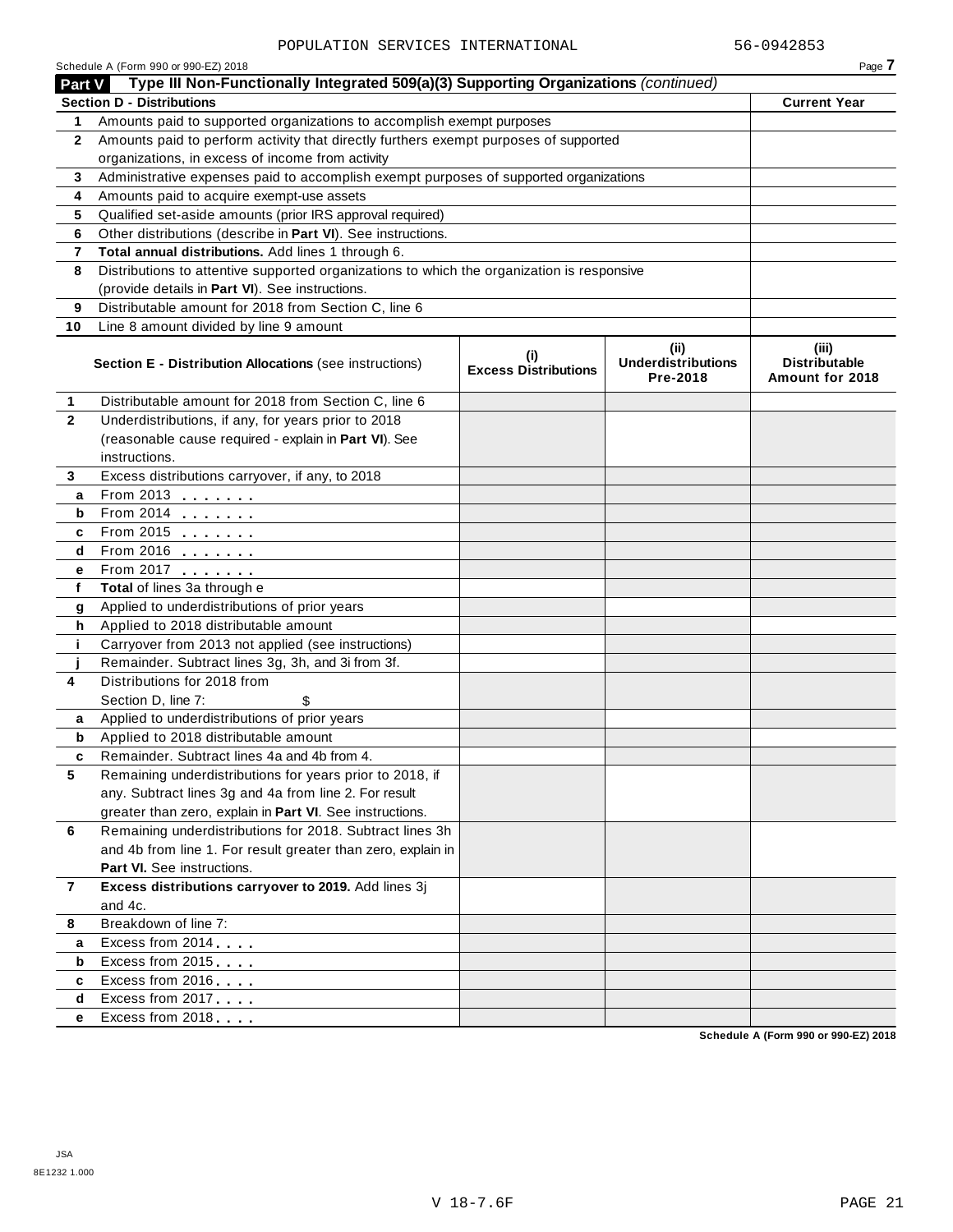Schedule <sup>A</sup> (Form <sup>990</sup> or 990-EZ) <sup>2018</sup> Page **8**

**Supplemental Information.** Provide the explanations required by Part II, line 10; Part II, line 17a or 17b; Part **Part VI** III, line 12; Part IV, Section A, lines 1, 2, 3b, 3c, 4b, 4c, 5a, 6, 9a, 9b, 9c, 11a, 11b, and 11c; Part IV, Section B, lines 1 and 2; Part IV, Section C, line 1; Part IV, Section D, lines 2 and 3; Part IV, Section E, lines 1c, 2a, 2b, 3a and 3b; Part V, line 1; Part V, Section B, line 1e; Part V, Section D, lines 5, 6, and 8; and Part V, Section E, lines 2, 5, and 6. Also complete this part for any additional information. (See instructions.)

| SCHEDULE A, PART II - OTHER INCOME |             |      |      |      | ATTACHMENT 1 |             |
|------------------------------------|-------------|------|------|------|--------------|-------------|
| DESCRIPTION                        | 2014        | 2015 | 2016 | 2017 | 2018         | TOTAL       |
| FOREIGN CURRENCY TRANS             | $-63, 495.$ |      |      |      |              | $-63, 495.$ |
| TOTALS                             | $-63,495.$  |      |      |      |              | $-63, 495.$ |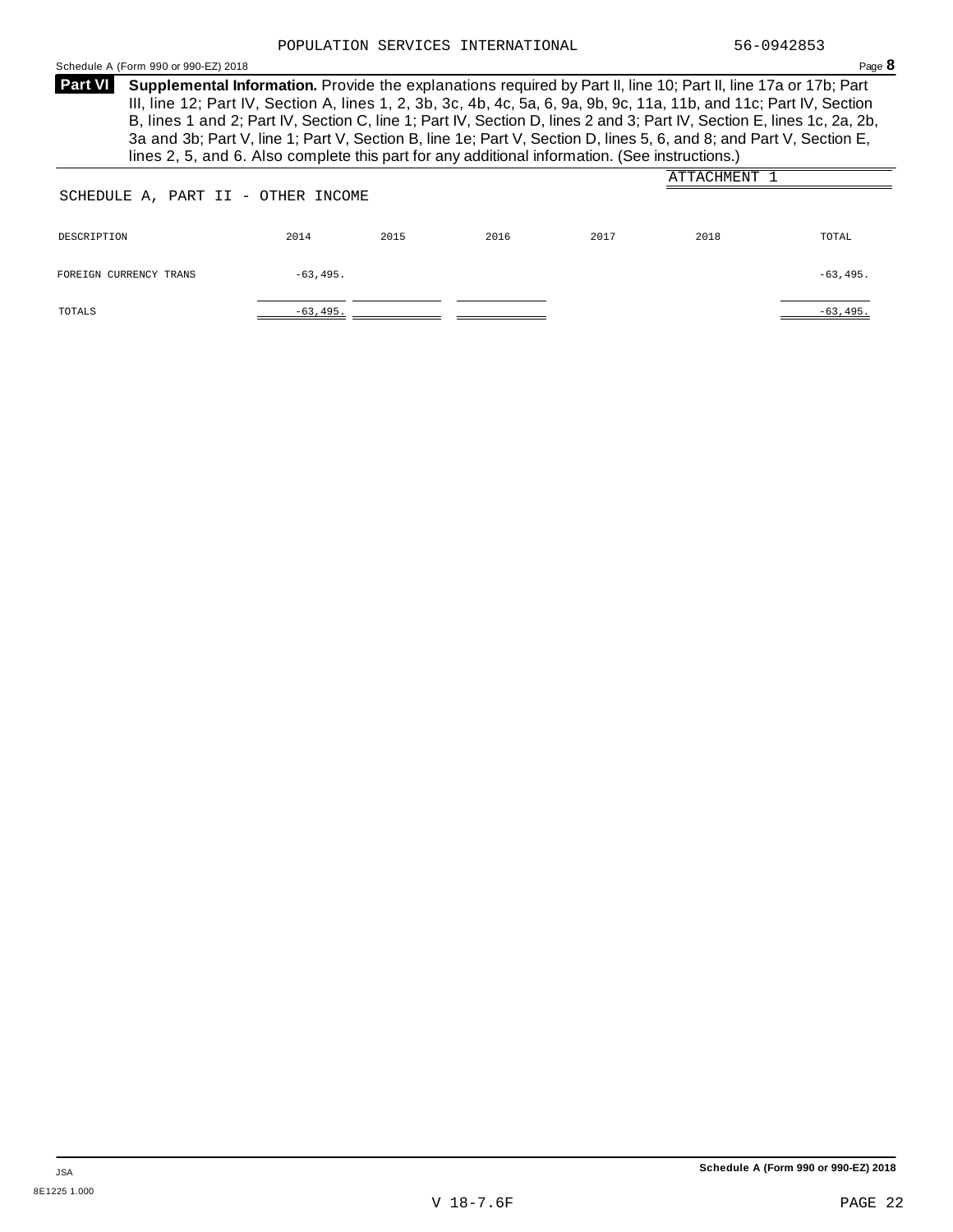**(Form 990, 990-EZ, or 990-PF)** Department of the Treasury<br>Internal Revenue Service

# **Schedule B chedule of Contributors**

(Porm 990, Form 990, Form 990-EZ, or Form 990-PF.<br>Department of the Treasury → Attach to Form 990, Form 990-EZ, or Form 990-PF.<br>Internal Revenue Service → → Go to www.irs.gov/Form990 for the latest information.<br>Name of th

**2018** 

POPULATION SERVICES INTERNATIONAL

56-0942853

| <b>Organization type (check one):</b> |                                                                           |
|---------------------------------------|---------------------------------------------------------------------------|
| Filers of:                            | Section:                                                                  |
| Form 990 or 990-EZ                    | $\mathbf{X}$<br>501(c)(3)<br>) (enter number) organization                |
|                                       | 4947(a)(1) nonexempt charitable trust not treated as a private foundation |
|                                       | 527 political organization                                                |
| Form 990-PF                           | 501(c)(3) exempt private foundation                                       |

4947(a)(1) nonexempt charitable trust treated as a private foundation

501(c)(3) taxable private foundation

Check if your organization is covered by the **General Rule** or a **Special Rule.**

**Note:** Only a section 501(c)(7), (8), or (10) organization can check boxes for both the General Rule and a Special Rule. See instructions.

### **General Rule**

For an organization filing Form 990, 990-EZ, or 990-PF that received, during the year, contributions totaling \$5,000 or more (in money or property) from any one contributor. Complete Parts I and II. See instructions for determining a contributor's total contributions.

### **Special Rules**

 $\text{X}$  For an organization described in section 501(c)(3) filing Form 990 or 990-EZ that met the 33 1/3% support test of the regulations under sections 509(a)(1) and 170(b)(1)(A)(vi), that checked Schedule A (Form 990 or 990-EZ), Part II, line 13, 16a, or 16b, and that received from any one contributor, during the year, total contributions of the greater of **(1)** \$5,000; or **(2)** 2% of the amount on (i) Form 990, Part VIII, line 1h; or (ii) Form 990-EZ, line 1. Complete Parts I and II.

For an organization described in section 501(c)(7), (8), or (10) filing Form 990 or 990-EZ that received from any one contributor, during the year, total contributions of more than \$1,000 *exclusively* for religious, charitable, scientific, literary, or educational purposes, or for the prevention of cruelty to children or animals. Complete Parts I (entering "N/A" in column (b) instead of the contributor name and address), II, and III.

For an organization described in section  $501(c)(7)$ , (8), or (10) filing Form 990 or 990-EZ that received from any one contributor, during the year, contributions *exclusively* for religious, charitable, etc., purposes, but no such contributions totaled more than \$1,000. If this box is checked, enter here the total contributions that were received during the year for an *exclusively* religious, charitable, etc., purpose. Don't complete any of the parts unless the **General Rule** applies to this organization because it received *nonexclusively* religious, charitable, etc., contributions totaling \$5,000 or more during the year  $\ldots \ldots \ldots \ldots \ldots \ldots \ldots \ldots \ldots \vdots \vdots$ 

**Caution:** An organization that isn't covered by the General Rule and/or the Special Rules doesn't file Schedule B (Form 990, 990-EZ, or 990-PF), but it **must** answer "No" on Part IV, line 2, of its Form 990; or check the box on line H of its Form 990-EZ or on its Form 990-PF, Part I, line 2, to certify that it doesn't meet the filing requirements of Schedule B (Form 990, 990-EZ, or 990-PF).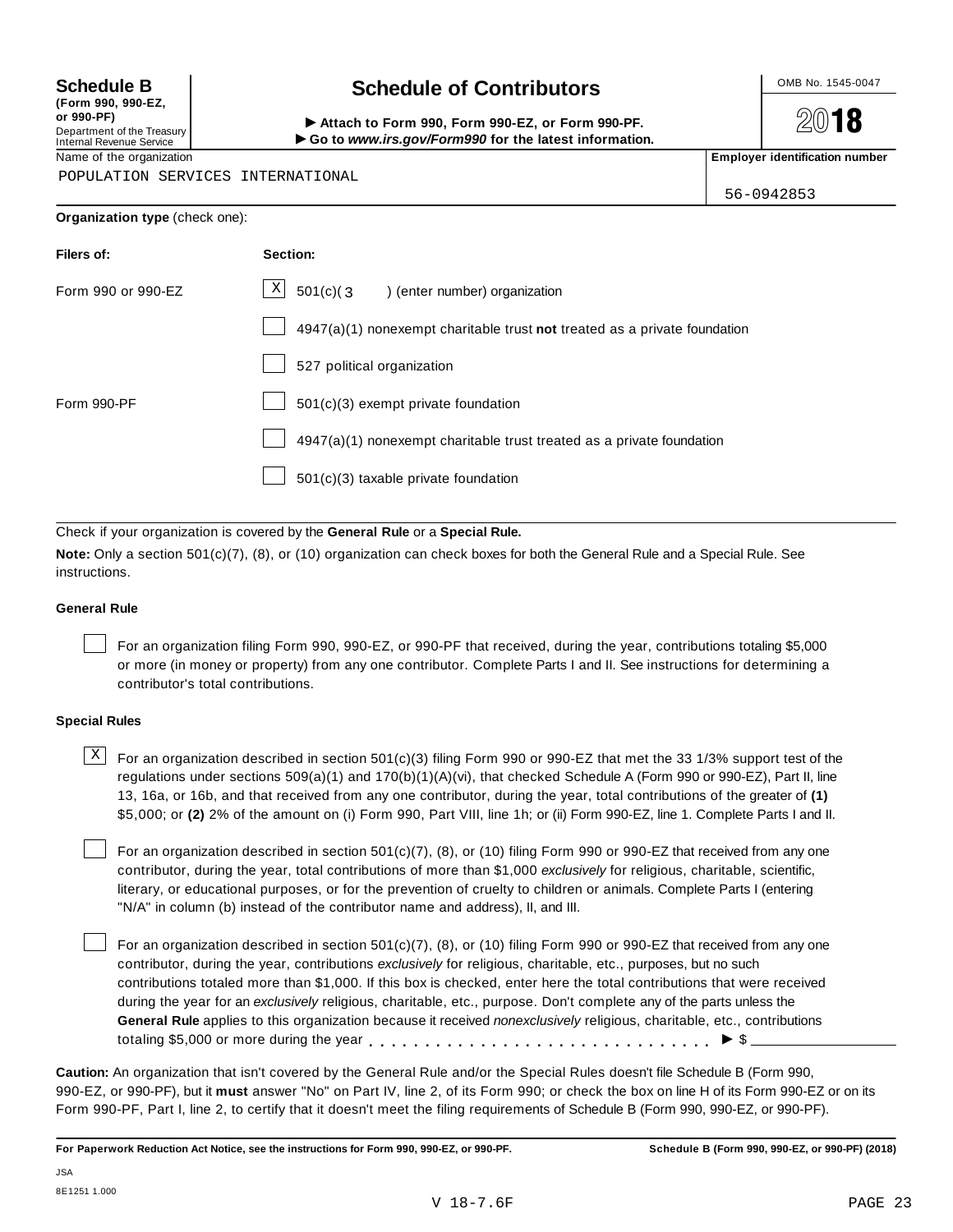| (a)        | (b)                               | (c)                               | (d)                                                                                                                  |
|------------|-----------------------------------|-----------------------------------|----------------------------------------------------------------------------------------------------------------------|
| No.        | Name, address, and ZIP + 4        | <b>Total contributions</b>        | Type of contribution                                                                                                 |
| 1          |                                   | 111,867,202.<br>\$                | Χ<br>Person<br>Payroll<br><b>Noncash</b><br>(Complete Part II for<br>noncash contributions.)                         |
| (a)        | (b)                               | (c)<br><b>Total contributions</b> | (d)                                                                                                                  |
| No.<br>2   | Name, address, and ZIP + 4        | 97, 117, 421.<br>\$               | Type of contribution<br>Х<br>Person<br>Payroll<br><b>Noncash</b><br>(Complete Part II for<br>noncash contributions.) |
| (a)<br>No. | (b)<br>Name, address, and ZIP + 4 | (c)<br><b>Total contributions</b> | (d)<br>Type of contribution                                                                                          |
| 3          |                                   | 32,698,879.<br>\$                 | Χ<br>Person<br>Payroll<br><b>Noncash</b><br>(Complete Part II for<br>noncash contributions.)                         |
| (a)<br>No. | (b)<br>Name, address, and ZIP + 4 | (c)<br><b>Total contributions</b> | (d)<br>Type of contribution                                                                                          |
| 4          |                                   | 39,619,018.<br>\$                 | Х<br>Person<br>Payroll<br><b>Noncash</b><br>(Complete Part II for<br>noncash contributions.)                         |
| (a)<br>No. | (b)<br>Name, address, and ZIP + 4 | (c)<br><b>Total contributions</b> | (d)<br>Type of contribution                                                                                          |
| 5          |                                   | 23,694,011.<br>\$                 | Χ<br>Person<br>Payroll<br>Noncash<br>(Complete Part II for<br>noncash contributions.)                                |
| (a)<br>No. | (b)<br>Name, address, and ZIP + 4 | (c)<br><b>Total contributions</b> | (d)<br>Type of contribution                                                                                          |
| 6          |                                   | 16,604,676.<br>\$                 | Χ<br>Person<br>Payroll<br>Noncash<br>(Complete Part II for<br>noncash contributions.)                                |

**Schedule B (Form 990, 990-EZ, or 990-PF) (2018)** JSA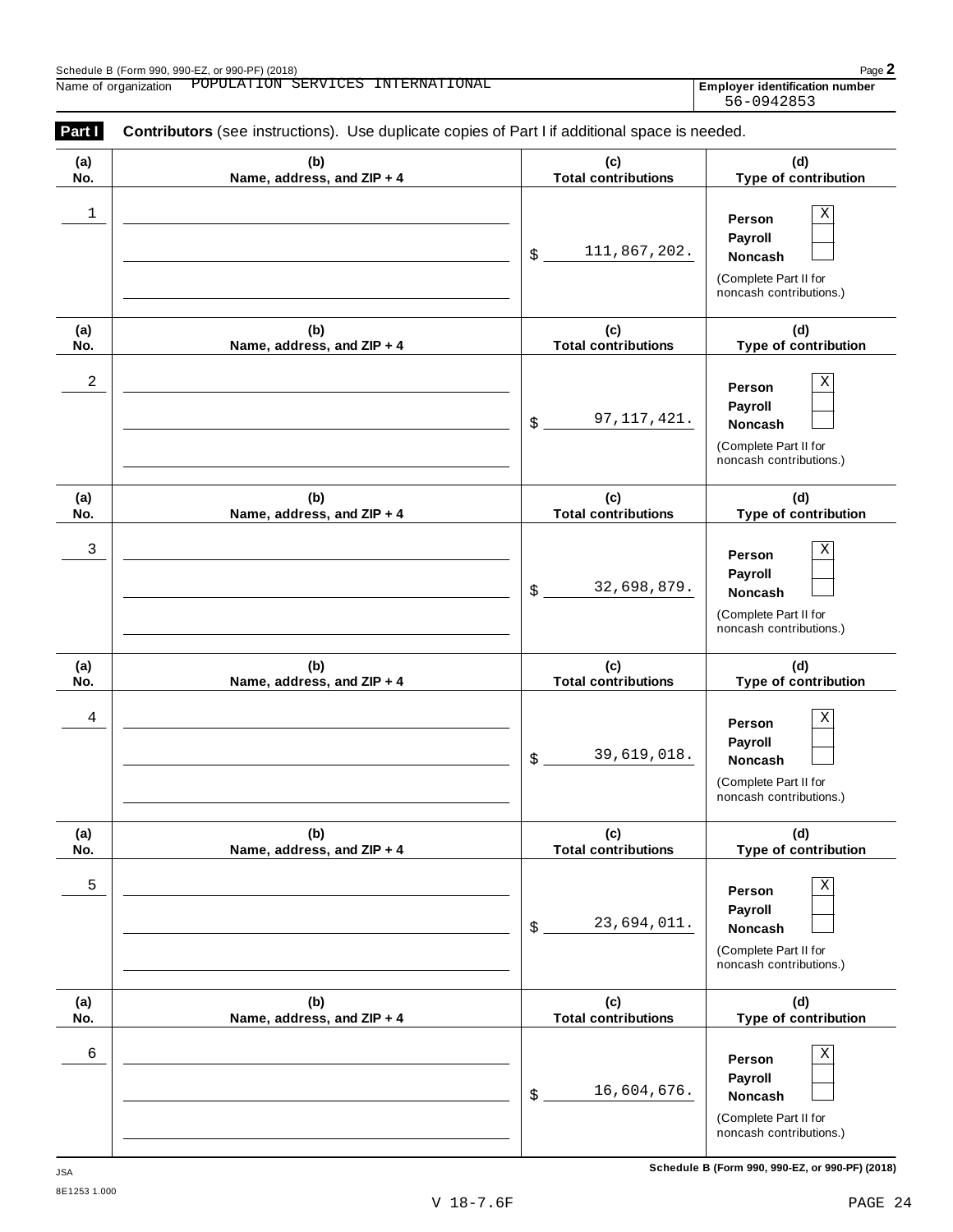| (a)        | (b)                               | (c)                                        | (d)                                                                                   |
|------------|-----------------------------------|--------------------------------------------|---------------------------------------------------------------------------------------|
| No.        | Name, address, and ZIP + 4        | <b>Total contributions</b>                 | Type of contribution                                                                  |
| 7          |                                   | 17,678,515.<br>$\boldsymbol{\mathsf{S}}$   | Χ<br>Person<br>Payroll<br>Noncash<br>(Complete Part II for                            |
|            |                                   |                                            | noncash contributions.)                                                               |
| (a)<br>No. | (b)<br>Name, address, and ZIP + 4 | (c)<br><b>Total contributions</b>          | (d)<br>Type of contribution                                                           |
| 8          |                                   | 13, 378, 440.<br>$\boldsymbol{\mathsf{S}}$ | Χ<br>Person<br>Payroll<br>Noncash<br>(Complete Part II for<br>noncash contributions.) |
| (a)<br>No. | (b)<br>Name, address, and ZIP + 4 | (c)<br><b>Total contributions</b>          | (d)<br>Type of contribution                                                           |
| 9          |                                   | 20,814,832.<br>$\boldsymbol{\mathsf{S}}$   | Χ<br>Person<br>Payroll<br>Noncash<br>(Complete Part II for<br>noncash contributions.) |
| (a)<br>No. | (b)<br>Name, address, and ZIP + 4 | (c)<br><b>Total contributions</b>          | (d)<br>Type of contribution                                                           |
|            |                                   | \$                                         | Person<br>Payroll<br>Noncash<br>(Complete Part II for<br>noncash contributions.)      |
| (a)<br>No. | (b)<br>Name, address, and ZIP + 4 | (c)<br><b>Total contributions</b>          | (d)<br>Type of contribution                                                           |
|            |                                   | \$                                         | Person<br>Payroll<br>Noncash<br>(Complete Part II for<br>noncash contributions.)      |
| (a)<br>No. | (b)<br>Name, address, and ZIP + 4 | (c)<br><b>Total contributions</b>          | (d)<br>Type of contribution                                                           |
|            |                                   | \$                                         | Person<br>Payroll<br>Noncash<br>(Complete Part II for<br>noncash contributions.)      |

**Schedule B (Form 990, 990-EZ, or 990-PF) (2018)** JSA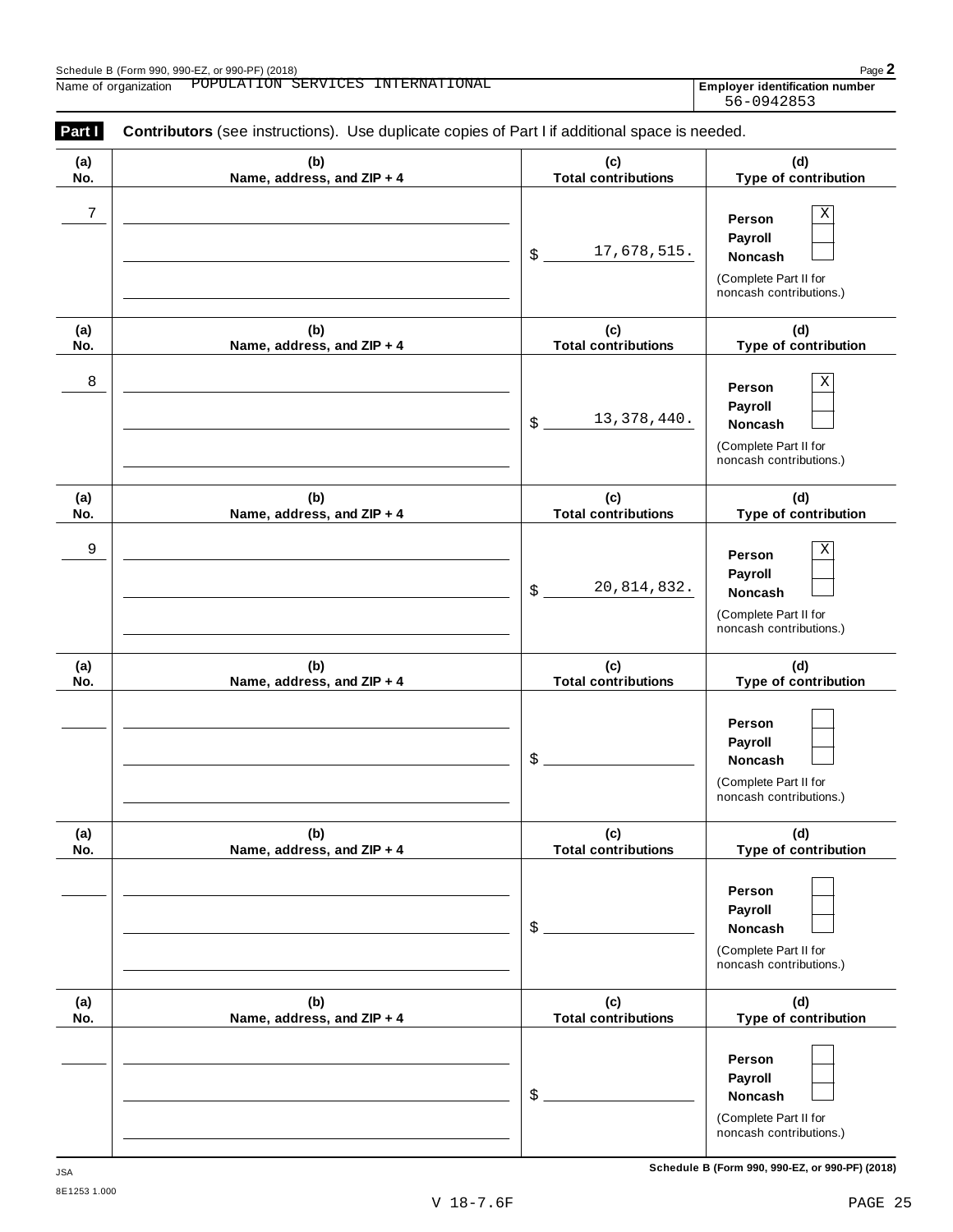Schedule B (Form 990, 990-EZ, or 990-PF) (2018)<br>
Name of organization POPULATION SERVICES INTERNATIONAL **Page 3**<br>
Page 3 Name of organization **Employer identification number** POPULATION SERVICES INTERNATIONAL

56-0942853

| Part II                   | Noncash Property (see instructions). Use duplicate copies of Part II if additional space is needed. |                                                 |                      |
|---------------------------|-----------------------------------------------------------------------------------------------------|-------------------------------------------------|----------------------|
| (a) No.<br>from<br>Part I | (b)<br>Description of noncash property given                                                        | (c)<br>FMV (or estimate)<br>(See instructions.) | (d)<br>Date received |
|                           |                                                                                                     | $\mathcal{L}_{-}$                               |                      |
| (a) No.<br>from<br>Part I | (b)<br>Description of noncash property given                                                        | (c)<br>FMV (or estimate)<br>(See instructions.) | (d)<br>Date received |
|                           |                                                                                                     | $\mathcal{L}_{-}$                               |                      |
| (a) No.<br>from<br>Part I | (b)<br>Description of noncash property given                                                        | (c)<br>FMV (or estimate)<br>(See instructions.) | (d)<br>Date received |
|                           |                                                                                                     | $$$ .                                           |                      |
| (a) No.<br>from<br>Part I | (b)<br>Description of noncash property given                                                        | (c)<br>FMV (or estimate)<br>(See instructions.) | (d)<br>Date received |
|                           |                                                                                                     | \$                                              |                      |
| (a) No.<br>from<br>Part I | (b)<br>Description of noncash property given                                                        | (c)<br>FMV (or estimate)<br>(See instructions.) | (d)<br>Date received |
|                           |                                                                                                     | \$                                              |                      |
| (a) No.<br>from<br>Part I | (b)<br>Description of noncash property given                                                        | (c)<br>FMV (or estimate)<br>(See instructions.) | (d)<br>Date received |
|                           |                                                                                                     | \$                                              |                      |

**Schedule B (Form 990, 990-EZ, or 990-PF) (2018)** JSA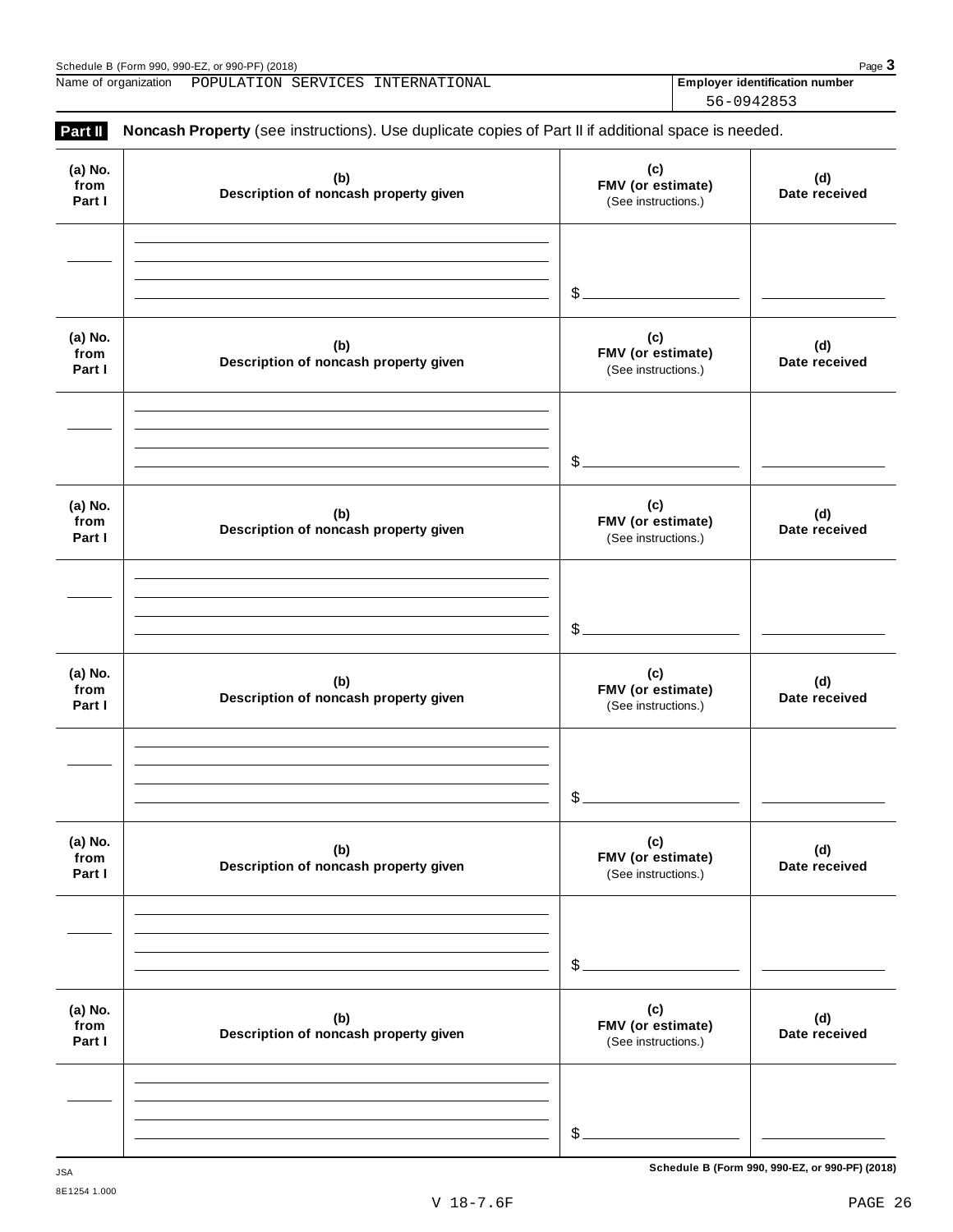| Part III                  | Exclusively religious, charitable, etc., contributions to organizations described in section 501(c)(7), (8), or<br>(10) that total more than \$1,000 for the year from any one contributor. Complete columns (a) through (e) and<br>the following line entry. For organizations completing Part III, enter the total of exclusively religious, charitable, etc.,<br>contributions of \$1,000 or less for the year. (Enter this information once. See instructions.) ▶ \$<br>Use duplicate copies of Part III if additional space is needed.<br>$(a)$ No. |                      |  |                                          |  |  |
|---------------------------|----------------------------------------------------------------------------------------------------------------------------------------------------------------------------------------------------------------------------------------------------------------------------------------------------------------------------------------------------------------------------------------------------------------------------------------------------------------------------------------------------------------------------------------------------------|----------------------|--|------------------------------------------|--|--|
| from<br>Part I            | (b) Purpose of gift                                                                                                                                                                                                                                                                                                                                                                                                                                                                                                                                      | (c) Use of gift      |  | (d) Description of how gift is held      |  |  |
|                           |                                                                                                                                                                                                                                                                                                                                                                                                                                                                                                                                                          |                      |  |                                          |  |  |
|                           |                                                                                                                                                                                                                                                                                                                                                                                                                                                                                                                                                          | (e) Transfer of gift |  |                                          |  |  |
|                           | Transferee's name, address, and ZIP + 4                                                                                                                                                                                                                                                                                                                                                                                                                                                                                                                  |                      |  | Relationship of transferor to transferee |  |  |
| (a) No.<br>from<br>Part I | (b) Purpose of gift                                                                                                                                                                                                                                                                                                                                                                                                                                                                                                                                      | (c) Use of gift      |  | (d) Description of how gift is held      |  |  |
|                           |                                                                                                                                                                                                                                                                                                                                                                                                                                                                                                                                                          |                      |  |                                          |  |  |
|                           |                                                                                                                                                                                                                                                                                                                                                                                                                                                                                                                                                          | (e) Transfer of gift |  |                                          |  |  |
|                           | Transferee's name, address, and ZIP + 4                                                                                                                                                                                                                                                                                                                                                                                                                                                                                                                  |                      |  | Relationship of transferor to transferee |  |  |
| (a) No.<br>from<br>Part I | (b) Purpose of gift                                                                                                                                                                                                                                                                                                                                                                                                                                                                                                                                      | (c) Use of gift      |  | (d) Description of how gift is held      |  |  |
|                           |                                                                                                                                                                                                                                                                                                                                                                                                                                                                                                                                                          | (e) Transfer of gift |  |                                          |  |  |
|                           | Transferee's name, address, and ZIP + 4                                                                                                                                                                                                                                                                                                                                                                                                                                                                                                                  |                      |  | Relationship of transferor to transferee |  |  |
| (a) No.<br>from<br>Part I | (b) Purpose of gift                                                                                                                                                                                                                                                                                                                                                                                                                                                                                                                                      | (c) Use of gift      |  | (d) Description of how gift is held      |  |  |
|                           |                                                                                                                                                                                                                                                                                                                                                                                                                                                                                                                                                          |                      |  |                                          |  |  |
|                           | Transferee's name, address, and ZIP + 4                                                                                                                                                                                                                                                                                                                                                                                                                                                                                                                  | (e) Transfer of gift |  | Relationship of transferor to transferee |  |  |
|                           |                                                                                                                                                                                                                                                                                                                                                                                                                                                                                                                                                          |                      |  |                                          |  |  |

Name of organization **Employer identification number** POPULATION SERVICES INTERNATIONAL

56-0942853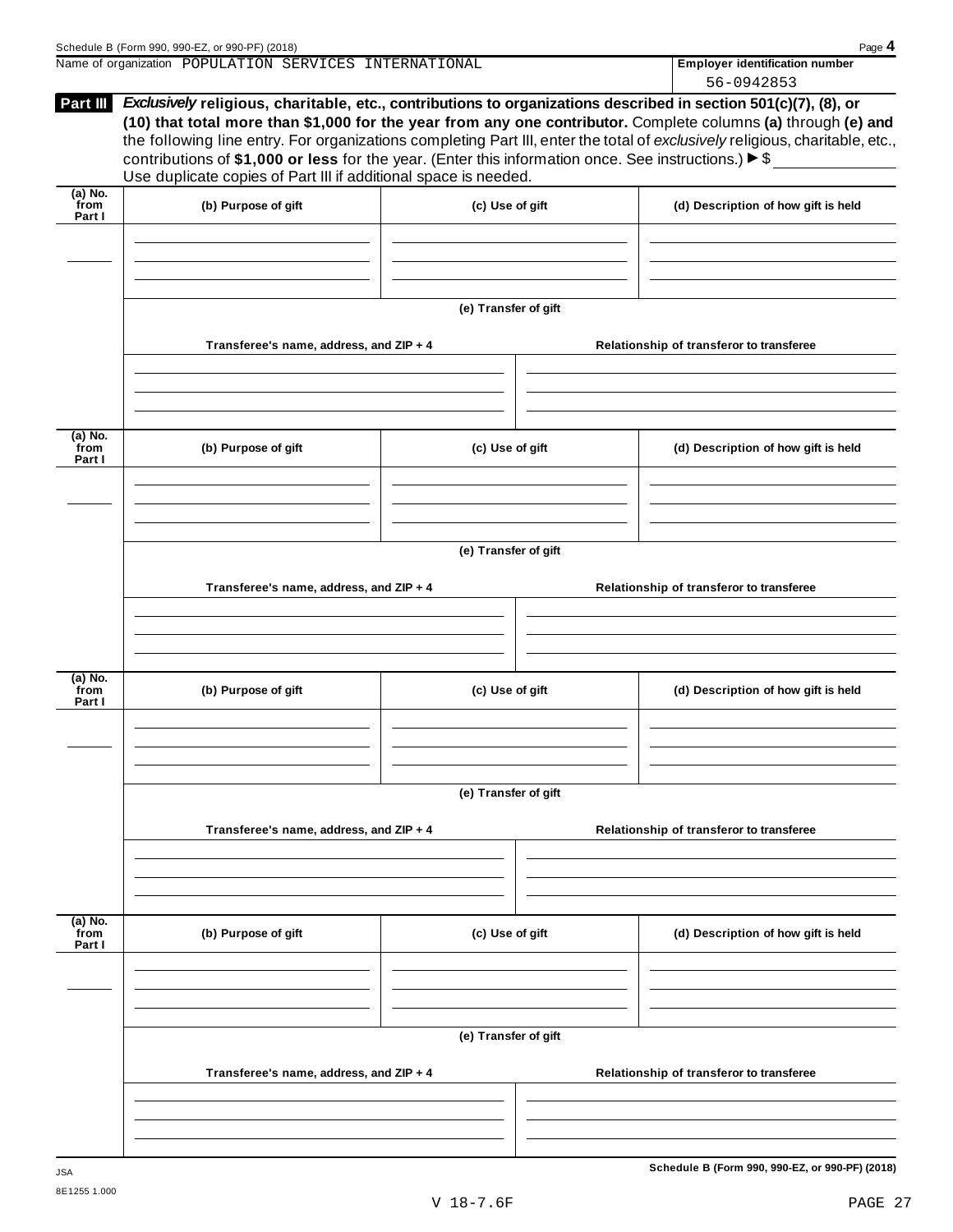|                          |                                                                    | If the organization answered "Yes," on Form 990, Part IV, line 3, or Form 990-EZ, Part V, line 46 (Political Campaign Activities), then<br>• Section 501(c)(3) organizations: Complete Parts I-A and B. Do not complete Part I-C.                                                                                                                                                                                                                                                                                                                    |           |                                                                             |                                                                                                                                                             |
|--------------------------|--------------------------------------------------------------------|------------------------------------------------------------------------------------------------------------------------------------------------------------------------------------------------------------------------------------------------------------------------------------------------------------------------------------------------------------------------------------------------------------------------------------------------------------------------------------------------------------------------------------------------------|-----------|-----------------------------------------------------------------------------|-------------------------------------------------------------------------------------------------------------------------------------------------------------|
|                          |                                                                    | ● Section 501(c) (other than section 501(c)(3)) organizations: Complete Parts I-A and C below. Do not complete Part I-B.                                                                                                                                                                                                                                                                                                                                                                                                                             |           |                                                                             |                                                                                                                                                             |
|                          | • Section 527 organizations: Complete Part I-A only.               |                                                                                                                                                                                                                                                                                                                                                                                                                                                                                                                                                      |           |                                                                             |                                                                                                                                                             |
|                          |                                                                    | If the organization answered "Yes," on Form 990, Part IV, line 4, or Form 990-EZ, Part VI, line 47 (Lobbying Activities), then                                                                                                                                                                                                                                                                                                                                                                                                                       |           |                                                                             |                                                                                                                                                             |
|                          |                                                                    | • Section 501(c)(3) organizations that have filed Form 5768 (election under section 501(h)): Complete Part II-A. Do not complete Part II-B.                                                                                                                                                                                                                                                                                                                                                                                                          |           |                                                                             |                                                                                                                                                             |
|                          |                                                                    | • Section 501(c)(3) organizations that have NOT filed Form 5768 (election under section 501(h)): Complete Part II-B. Do not complete Part II-A.                                                                                                                                                                                                                                                                                                                                                                                                      |           |                                                                             |                                                                                                                                                             |
|                          | Tax) (see separate instructions), then                             | If the organization answered "Yes," on Form 990, Part IV, line 5 (Proxy Tax) (see separate instructions) or Form 990-EZ, Part V, line 35c (Proxy                                                                                                                                                                                                                                                                                                                                                                                                     |           |                                                                             |                                                                                                                                                             |
|                          | • Section 501(c)(4), (5), or (6) organizations: Complete Part III. |                                                                                                                                                                                                                                                                                                                                                                                                                                                                                                                                                      |           |                                                                             |                                                                                                                                                             |
|                          | Name of organization                                               |                                                                                                                                                                                                                                                                                                                                                                                                                                                                                                                                                      |           |                                                                             | <b>Employer identification number</b>                                                                                                                       |
|                          | POPULATION SERVICES INTERNATIONAL                                  |                                                                                                                                                                                                                                                                                                                                                                                                                                                                                                                                                      |           | 56-0942853                                                                  |                                                                                                                                                             |
|                          | Part I-A                                                           | Complete if the organization is exempt under section 501(c) or is a section 527 organization.                                                                                                                                                                                                                                                                                                                                                                                                                                                        |           |                                                                             |                                                                                                                                                             |
| 1                        |                                                                    | Provide a description of the organization's direct and indirect political campaign activities in Part IV. (see instructions for                                                                                                                                                                                                                                                                                                                                                                                                                      |           |                                                                             |                                                                                                                                                             |
|                          | definition of "political campaign activities")                     |                                                                                                                                                                                                                                                                                                                                                                                                                                                                                                                                                      |           |                                                                             |                                                                                                                                                             |
| 2                        |                                                                    |                                                                                                                                                                                                                                                                                                                                                                                                                                                                                                                                                      |           |                                                                             |                                                                                                                                                             |
| 3                        |                                                                    |                                                                                                                                                                                                                                                                                                                                                                                                                                                                                                                                                      |           |                                                                             |                                                                                                                                                             |
|                          | Part I-B                                                           | Complete if the organization is exempt under section 501(c)(3).                                                                                                                                                                                                                                                                                                                                                                                                                                                                                      |           |                                                                             |                                                                                                                                                             |
| 1                        |                                                                    | Enter the amount of any excise tax incurred by the organization under section 4955. $\triangleright$ \$                                                                                                                                                                                                                                                                                                                                                                                                                                              |           |                                                                             |                                                                                                                                                             |
| $\mathbf{2}$             |                                                                    | Enter the amount of any excise tax incurred by organization managers under section 4955 $\bullet$                                                                                                                                                                                                                                                                                                                                                                                                                                                    |           |                                                                             |                                                                                                                                                             |
| 3                        |                                                                    |                                                                                                                                                                                                                                                                                                                                                                                                                                                                                                                                                      |           |                                                                             | <b>Yes</b><br>No                                                                                                                                            |
|                          |                                                                    |                                                                                                                                                                                                                                                                                                                                                                                                                                                                                                                                                      |           |                                                                             | Yes<br>No                                                                                                                                                   |
|                          | <b>b</b> If "Yes," describe in Part IV.                            |                                                                                                                                                                                                                                                                                                                                                                                                                                                                                                                                                      |           |                                                                             |                                                                                                                                                             |
|                          | Part I-C                                                           | Complete if the organization is exempt under section 501(c), except section 501(c)(3).                                                                                                                                                                                                                                                                                                                                                                                                                                                               |           |                                                                             |                                                                                                                                                             |
| 1                        |                                                                    | Enter the amount directly expended by the filing organization for section 527 exempt function                                                                                                                                                                                                                                                                                                                                                                                                                                                        |           |                                                                             |                                                                                                                                                             |
| $\mathbf{2}$             |                                                                    | Enter the amount of the filing organization's funds contributed to other organizations for section<br>527 exempt function activities $\ldots \ldots \ldots \ldots \ldots \ldots \ldots \ldots \ldots \ldots \ldots$                                                                                                                                                                                                                                                                                                                                  |           |                                                                             |                                                                                                                                                             |
| 3                        |                                                                    | Total exempt function expenditures. Add lines 1 and 2. Enter here and on Form 1120-POL,                                                                                                                                                                                                                                                                                                                                                                                                                                                              |           |                                                                             |                                                                                                                                                             |
| 4                        |                                                                    |                                                                                                                                                                                                                                                                                                                                                                                                                                                                                                                                                      |           |                                                                             | Yes<br>No                                                                                                                                                   |
| 5                        |                                                                    | Enter the names, addresses and employer identification number (EIN) of all section 527 political organizations to which the filing<br>organization made payments. For each organization listed, enter the amount paid from the filing organization's funds. Also enter<br>the amount of political contributions received that were promptly and directly delivered to a separate political organization, such<br>as a separate segregated fund or a political action committee (PAC). If additional space is needed, provide information in Part IV. |           |                                                                             |                                                                                                                                                             |
|                          |                                                                    |                                                                                                                                                                                                                                                                                                                                                                                                                                                                                                                                                      |           |                                                                             |                                                                                                                                                             |
|                          | (a) Name                                                           | (b) Address                                                                                                                                                                                                                                                                                                                                                                                                                                                                                                                                          | $(c)$ EIN | (d) Amount paid from<br>filing organization's<br>funds. If none, enter -0-. | (e) Amount of political<br>contributions received and<br>promptly and directly<br>delivered to a separate<br>political organization. If<br>none, enter -0-. |
| (1)                      |                                                                    |                                                                                                                                                                                                                                                                                                                                                                                                                                                                                                                                                      |           |                                                                             |                                                                                                                                                             |
|                          |                                                                    |                                                                                                                                                                                                                                                                                                                                                                                                                                                                                                                                                      |           |                                                                             |                                                                                                                                                             |
|                          |                                                                    |                                                                                                                                                                                                                                                                                                                                                                                                                                                                                                                                                      |           |                                                                             |                                                                                                                                                             |
|                          |                                                                    |                                                                                                                                                                                                                                                                                                                                                                                                                                                                                                                                                      |           |                                                                             |                                                                                                                                                             |
| (2)<br>(3)<br>(4)<br>(5) |                                                                    |                                                                                                                                                                                                                                                                                                                                                                                                                                                                                                                                                      |           |                                                                             |                                                                                                                                                             |

# **(Form 990 or 990-EZ)**

**SCHEDULE C Political Campaign and Lobbying Activities LOMB No. 1545-0047** 

**For Organizations Exempt From Income Tax Under section 501(c) and section 527 <br>Complete if the organization is described below. <br><b>Attach to Form 990 or Form 990-EZ.** Open to Public

■ Complete if the organization is described below. ■ Attach to Form 990 or Form 990-EZ. ■ Open to Publical Biology Form 990 for instructions and the latest information.

Department of the Treasury ▶ Complete if the organization is described below. ▶ Attach to Form 990 or Form 990-EZ. **Open to Public**<br>Internal Revenue Service ▶ Co to *www.irs.gov/Form990* for instructions and the latest in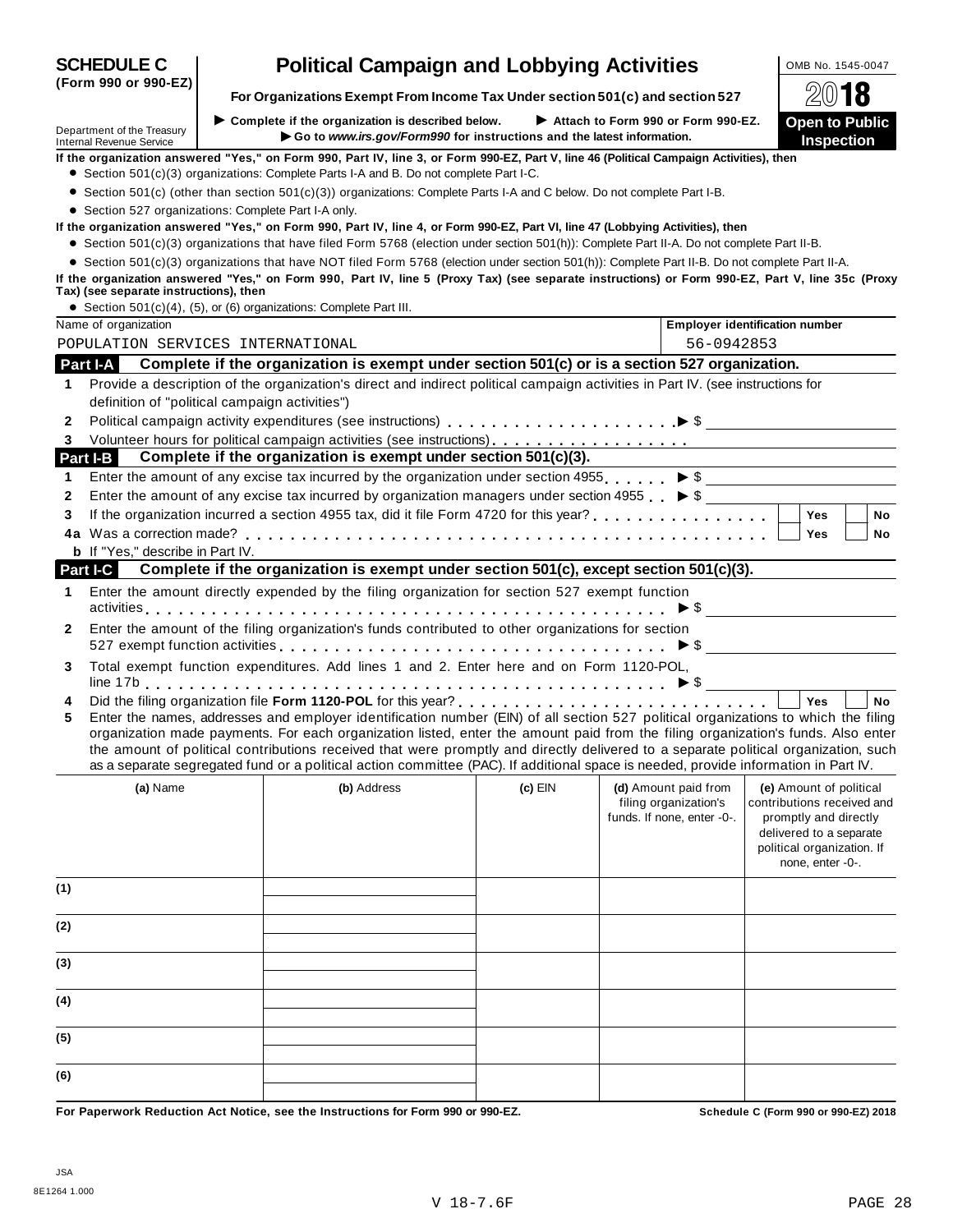| Schedule C (Form 990 or 990-EZ) 2018                                               | FUFULAIIUN SERVICES INIERNAIIUNAL                                                                                                                                                          |                                     | <b>しいこい エムいしつ</b><br>Page Z    |
|------------------------------------------------------------------------------------|--------------------------------------------------------------------------------------------------------------------------------------------------------------------------------------------|-------------------------------------|--------------------------------|
| Part II-A<br>section 501(h)).                                                      | Complete if the organization is exempt under section $501(c)(3)$ and filed Form 5768 (election under                                                                                       |                                     |                                |
| A Check $\blacktriangleright$                                                      | if the filing organization belongs to an affiliated group (and list in Part IV each affiliated group member's name,<br>address, EIN, expenses, and share of excess lobbying expenditures). |                                     |                                |
| <b>B</b> Check $\blacktriangleright$                                               | if the filing organization checked box A and "limited control" provisions apply.                                                                                                           |                                     |                                |
|                                                                                    | <b>Limits on Lobbying Expenditures</b><br>(The term "expenditures" means amounts paid or incurred.)                                                                                        | (a) Filing<br>organization's totals | (b) Affiliated<br>group totals |
|                                                                                    | 1a Total lobbying expenditures to influence public opinion (grass roots lobbying)                                                                                                          | 19,057.                             |                                |
|                                                                                    | <b>b</b> Total lobbying expenditures to influence a legislative body (direct lobbying)                                                                                                     | 33,075.                             |                                |
|                                                                                    |                                                                                                                                                                                            | 52, 132.                            |                                |
|                                                                                    |                                                                                                                                                                                            | 527,704,805.                        |                                |
| е                                                                                  | Total exempt purpose expenditures (add lines 1c and 1d)                                                                                                                                    | 527, 756, 937.                      |                                |
|                                                                                    | f Lobbying nontaxable amount. Enter the amount from the following table in both                                                                                                            |                                     |                                |
| columns.                                                                           |                                                                                                                                                                                            | 1,000,000.                          |                                |
| If the amount on line 1e, column (a) or (b) is: The lobbying nontaxable amount is: |                                                                                                                                                                                            |                                     |                                |
| Not over \$500,000                                                                 | 20% of the amount on line 1e.                                                                                                                                                              |                                     |                                |
| Over \$500,000 but not over \$1,000,000                                            | \$100,000 plus 15% of the excess over \$500,000.                                                                                                                                           |                                     |                                |
| Over \$1,000,000 but not over \$1,500,000                                          | \$175,000 plus 10% of the excess over \$1,000,000.                                                                                                                                         |                                     |                                |
| Over \$1,500,000 but not over \$17,000,000                                         | \$225,000 plus 5% of the excess over \$1,500,000.                                                                                                                                          |                                     |                                |
| Over \$17,000,000                                                                  | \$1,000,000.                                                                                                                                                                               |                                     |                                |
|                                                                                    |                                                                                                                                                                                            | 250,000.                            |                                |
|                                                                                    | h Subtract line 1g from line 1a. If zero or less, enter -0-                                                                                                                                | 0.                                  | 0.                             |
|                                                                                    |                                                                                                                                                                                            | 0.                                  | 0.                             |
|                                                                                    | If there is an amount other than zero on either line 1h or line 1i, did the organization file Form 4720                                                                                    |                                     |                                |
|                                                                                    |                                                                                                                                                                                            |                                     | Yes<br>No                      |

**4-Year Averaging Period Under Section 501(h)**

(Some organizations that made a section 501(h) election do not have to complete all of the five columns below.

**See the separate instructions for lines 2a through 2f.)**

| Lobbying Expenditures During 4-Year Averaging Period                                   |            |            |            |            |            |  |  |  |
|----------------------------------------------------------------------------------------|------------|------------|------------|------------|------------|--|--|--|
| Calendar year (or fiscal year<br>beginning in)                                         | (a) $2015$ | (b) 2016   | $(c)$ 2017 | $(d)$ 2018 | (e) Total  |  |  |  |
| 2a Lobbying nontaxable amount                                                          | 1,000,000. | 1,000,000. | 1,000,000. | 1,000,000. | 4,000,000. |  |  |  |
| <b>b</b> Lobbying ceiling amount<br>$(150\% \text{ of line } 2a, \text{ column } (e))$ |            |            |            |            | 6,000,000. |  |  |  |
| c Total lobbying expenditures                                                          | 11,959.    | 15,945.    | 7,252.     | 52,132.    | 87,288.    |  |  |  |
| <b>d</b> Grassroots nontaxable amount                                                  | 250,000.   | 250,000.   | 250,000.   | 250,000.   | 1,000,000. |  |  |  |
| e Grassroots ceiling amount<br>(150% of line 2d, column (e))                           |            |            |            |            | 1,500,000. |  |  |  |
| Grassroots lobbying expenditures                                                       |            |            |            | 19,057.    | 19,057.    |  |  |  |

**Schedule C (Form 990 or 990-EZ) 2018**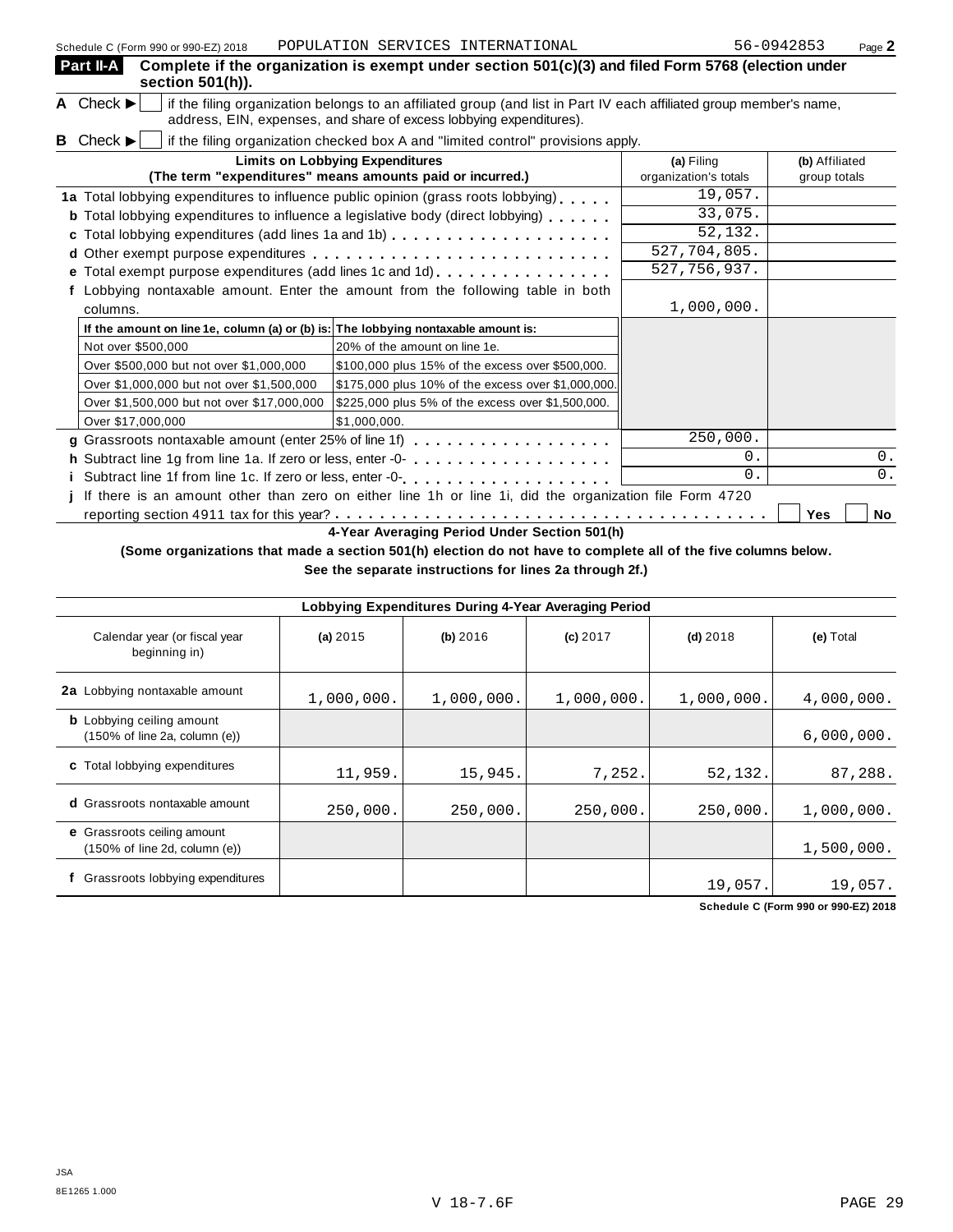| Schedule C (Form 990 or 990-EZ) 2018                                                                                                     | Page 3 |
|------------------------------------------------------------------------------------------------------------------------------------------|--------|
| Part II-B Complete if the organization is exempt under section 501(c)(3) and has NOT filed Form 5768<br>(election under section 501(h)). |        |
|                                                                                                                                          |        |

|    | For each "Yes," response on lines 1a through 1i below, provide in Part IV a detailed                                     | (a) |    | (b)    |
|----|--------------------------------------------------------------------------------------------------------------------------|-----|----|--------|
|    | description of the lobbying activity.                                                                                    | Yes | No | Amount |
| 1  | During the year, did the filing organization attempt to influence foreign, national, state, or local                     |     |    |        |
|    | legislation, including any attempt to influence public opinion on a legislative matter or                                |     |    |        |
|    | referendum, through the use of:                                                                                          |     |    |        |
| a  |                                                                                                                          |     |    |        |
| b  | Paid staff or management (include compensation in expenses reported on lines 1c through 1i)?                             |     |    |        |
| c  |                                                                                                                          |     |    |        |
| d  | Mailings to members, legislators, or the public?                                                                         |     |    |        |
| е  |                                                                                                                          |     |    |        |
|    |                                                                                                                          |     |    |        |
| a  | Direct contact with legislators, their staffs, government officials, or a legislative body?                              |     |    |        |
| h  | Rallies, demonstrations, seminars, conventions, speeches, lectures, or any similar means?.                               |     |    |        |
|    | Other activities?                                                                                                        |     |    |        |
|    |                                                                                                                          |     |    |        |
| 2a | Did the activities in line 1 cause the organization to be not described in section $501(c)(3)$ ?                         |     |    |        |
| b  | If "Yes," enter the amount of any tax incurred under section 4912.                                                       |     |    |        |
| c  | If "Yes," enter the amount of any tax incurred by organization managers under section 4912                               |     |    |        |
| d  | If the filing organization incurred a section 4912 tax, did it file Form 4720 for this year?                             |     |    |        |
|    | <b>Part III.</b> Complete if the exacujaction is exampt under eastion $E(1/\alpha)/4$ eastion $E(1/\alpha)/E$ or eastion |     |    |        |

| <b>Part III-A</b> Complete if the organization is exempt under section $501(c)(4)$ , section $501(c)(5)$ , or section<br>$501(c)(6)$ . |     |    |
|----------------------------------------------------------------------------------------------------------------------------------------|-----|----|
|                                                                                                                                        | Yes | No |
| Were substantially all (90% or more) dues received nondeductible by members?                                                           |     |    |
|                                                                                                                                        |     |    |
| Did the organization agree to carry over lobbying and political campaign activity expenditures from the prior year?                    |     |    |

|  | Did the organization agree to carry over loppying and political campaign activity expenditures from the prior year?   3                                                                                                        |  |  |
|--|--------------------------------------------------------------------------------------------------------------------------------------------------------------------------------------------------------------------------------|--|--|
|  | Part III-B Complete if the organization is exempt under section 501(c)(4), section 501(c)(5), or section                                                                                                                       |  |  |
|  | 501(c)(6) and if either (a) BOTH Part III-A, lines 1 and 2, are answered "No," OR (b) Part III-A, line 3, is                                                                                                                   |  |  |
|  | answered "Yes."                                                                                                                                                                                                                |  |  |
|  | Dues, assessments and similar amounts from members quarely exercised and service and service and supplied by the state of the state of the state of the state of the state of the state of the state of the state of the state |  |  |
|  |                                                                                                                                                                                                                                |  |  |

| $\mathbf{2}$   | Section 162(e) nondeductible lobbying and political expenditures (do not include amounts of                                                                                                              |    |  |
|----------------|----------------------------------------------------------------------------------------------------------------------------------------------------------------------------------------------------------|----|--|
|                | political expenses for which the section 527(f) tax was paid).                                                                                                                                           |    |  |
|                |                                                                                                                                                                                                          | 2a |  |
|                |                                                                                                                                                                                                          |    |  |
|                |                                                                                                                                                                                                          |    |  |
| 3              | Aggregate amount reported in section 6033(e)(1)(A) notices of nondeductible section 162(e) dues                                                                                                          |    |  |
| $\overline{4}$ | If notices were sent and the amount on line 2c exceeds the amount on line 3, what portion of the<br>excess does the organization agree to carryover to the reasonable estimate of nondeductible lobbying |    |  |
|                |                                                                                                                                                                                                          |    |  |
| 5.             |                                                                                                                                                                                                          |    |  |
|                |                                                                                                                                                                                                          |    |  |

# **Part IV Supplemental Information**

Provide the descriptions required for Part I-A, line 1; Part I-B, line 4; Part I-C, line 5; Part II-A (affiliated group list); Part II-A, lines 1 and 2 (see instructions); and Part II-B, line 1. Also, complete this part for any additional information.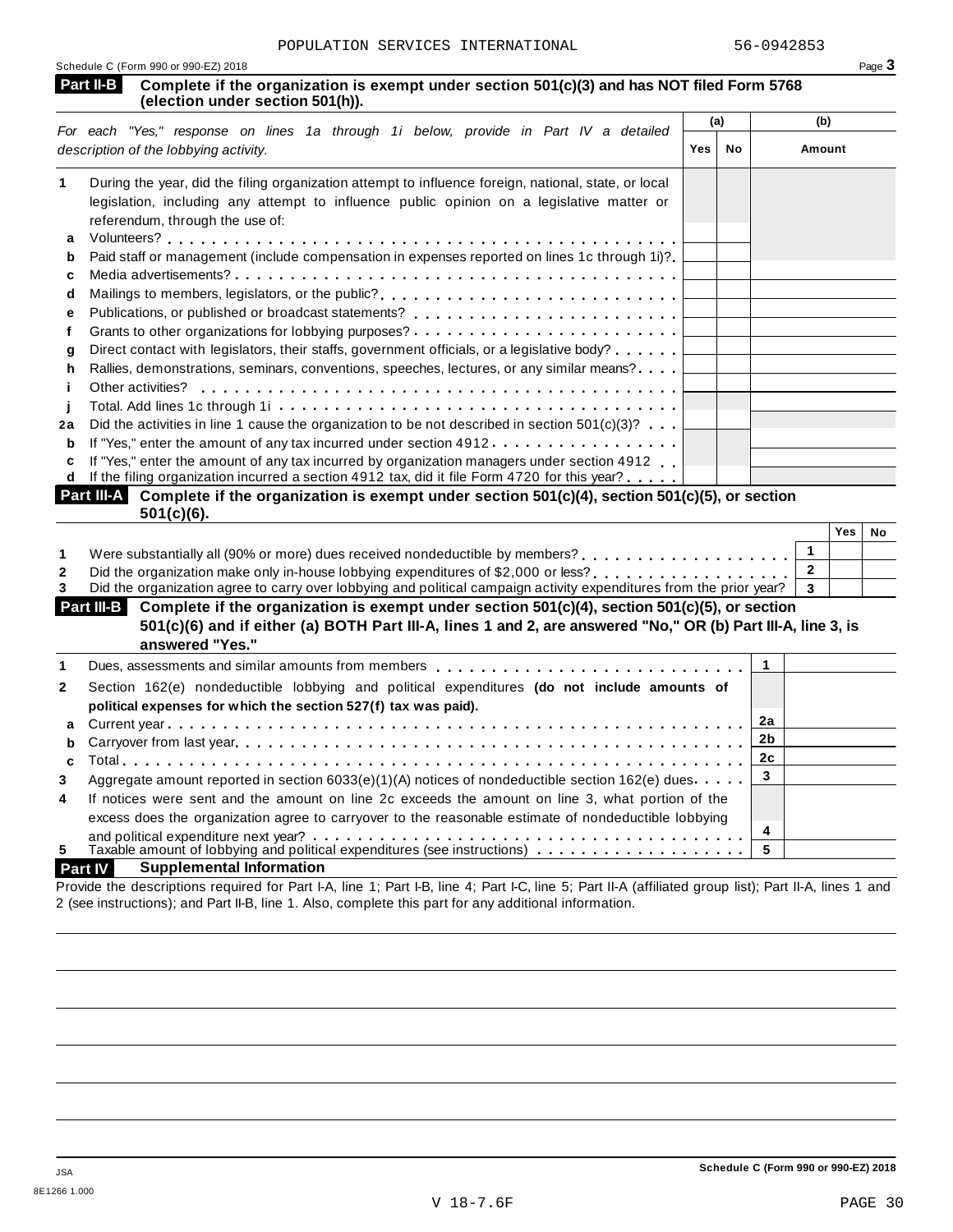**Part IV Supplemental Information** *(continued)*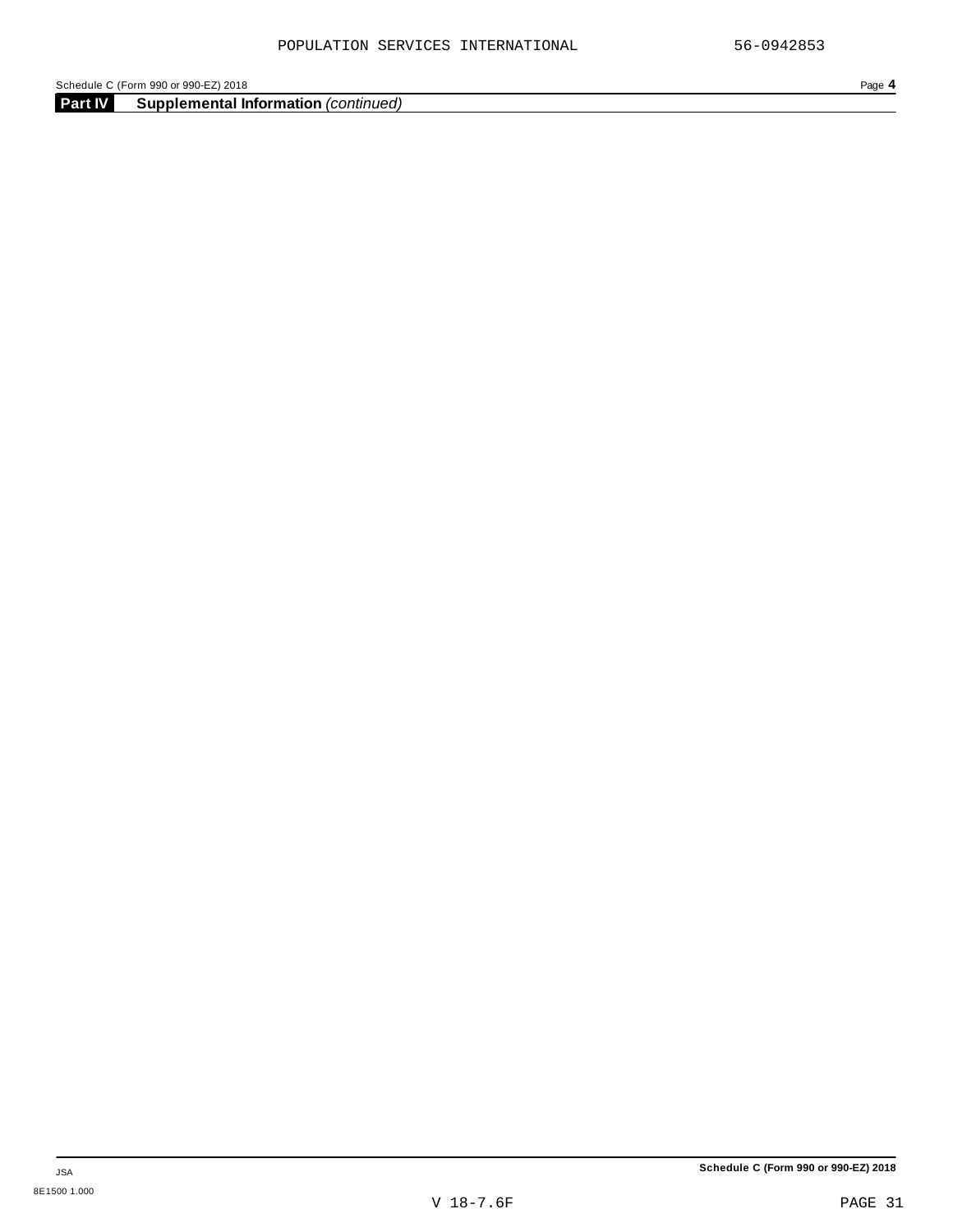|            | <b>SCHEDULE D</b> |
|------------|-------------------|
| (Form 990) |                   |

# Supplemental Financial Statements<br>
Example if the organization answered "Yes" on Form 990,<br>
Part IV, line 6, 7, 8, 9, 10, 11a, 11b, 11c, 11d, 11e, 11f, 12a, or 12b.

Department of the Treasury **I Attach 1990.** The S. 7, 8, 9, 10, 11a, 11b, 11c, 11d, 11e, 11f, 12a, or 12b.<br> **Department of the Treasury Inches Containery Containery Containery Containery Containery Containery** 

**Example 1 Bend and Service** I Command Revenue Service Internal Revenue Service I Connections **instructions**<br>Internal Revenue Service Inspection<br>Nome of the acception instructions and the latest information. Inspection In

| lame of the organization |  |
|--------------------------|--|
|--------------------------|--|

|                  | Name of the organization                                                                                                                                                                                                       | <b>Employer identification number</b>                                                                |
|------------------|--------------------------------------------------------------------------------------------------------------------------------------------------------------------------------------------------------------------------------|------------------------------------------------------------------------------------------------------|
|                  | POPULATION SERVICES INTERNATIONAL                                                                                                                                                                                              | 56-0942853                                                                                           |
|                  | Organizations Maintaining Donor Advised Funds or Other Similar Funds or Accounts.<br>Part I                                                                                                                                    |                                                                                                      |
|                  | Complete if the organization answered "Yes" on Form 990, Part IV, line 6.                                                                                                                                                      |                                                                                                      |
|                  | (a) Donor advised funds                                                                                                                                                                                                        | (b) Funds and other accounts                                                                         |
| 1                | Total number at end of year                                                                                                                                                                                                    |                                                                                                      |
| $\boldsymbol{2}$ | Aggregate value of contributions to (during year)                                                                                                                                                                              |                                                                                                      |
| 3                | Aggregate value of grants from (during year)                                                                                                                                                                                   |                                                                                                      |
| 4                | Aggregate value at end of year                                                                                                                                                                                                 |                                                                                                      |
| 5                | Did the organization inform all donors and donor advisors in writing that the assets held in donor advised                                                                                                                     |                                                                                                      |
|                  | funds are the organization's property, subject to the organization's exclusive legal control?                                                                                                                                  | Yes<br>No                                                                                            |
| 6                | Did the organization inform all grantees, donors, and donor advisors in writing that grant funds can be used                                                                                                                   |                                                                                                      |
|                  | only for charitable purposes and not for the benefit of the donor or donor advisor, or for any other purpose                                                                                                                   |                                                                                                      |
|                  |                                                                                                                                                                                                                                | Yes<br>No                                                                                            |
|                  | <b>Conservation Easements.</b><br>Part II                                                                                                                                                                                      |                                                                                                      |
|                  | Complete if the organization answered "Yes" on Form 990, Part IV, line 7.                                                                                                                                                      |                                                                                                      |
| 1                | Purpose(s) of conservation easements held by the organization (check all that apply).                                                                                                                                          |                                                                                                      |
|                  | Preservation of land for public use (e.g., recreation or education)                                                                                                                                                            |                                                                                                      |
|                  | Protection of natural habitat                                                                                                                                                                                                  | Preservation of a historically important land area<br>Preservation of a certified historic structure |
|                  |                                                                                                                                                                                                                                |                                                                                                      |
|                  | Preservation of open space<br>Complete lines 2a through 2d if the organization held a qualified conservation contribution in the form of a conservation                                                                        |                                                                                                      |
| 2                |                                                                                                                                                                                                                                | Held at the End of the Tax Year                                                                      |
|                  | easement on the last day of the tax year.                                                                                                                                                                                      |                                                                                                      |
| а                |                                                                                                                                                                                                                                | 2a                                                                                                   |
| b                |                                                                                                                                                                                                                                | 2b                                                                                                   |
| c                | Number of conservation easements on a certified historic structure included in (a)                                                                                                                                             | 2c                                                                                                   |
| d                | Number of conservation easements included in (c) acquired after 7/25/06, and not on a                                                                                                                                          |                                                                                                      |
|                  | historic structure listed in the National Register                                                                                                                                                                             | 2d                                                                                                   |
| 3                | Number of conservation easements modified, transferred, released, extinguished, or terminated by the organization during the                                                                                                   |                                                                                                      |
|                  | tax year $\blacktriangleright$ $\_\_$                                                                                                                                                                                          |                                                                                                      |
| 4                | Number of states where property subject to conservation easement is located $\blacktriangleright$ ____                                                                                                                         |                                                                                                      |
| 5                | Does the organization have a written policy regarding the periodic monitoring, inspection, handling of                                                                                                                         |                                                                                                      |
|                  | violations, and enforcement of the conservation easements it holds?                                                                                                                                                            | Yes<br>No                                                                                            |
| 6                | Staff and volunteer hours devoted to monitoring, inspecting, handling of violations, and enforcing conservation easements during the year                                                                                      |                                                                                                      |
|                  |                                                                                                                                                                                                                                |                                                                                                      |
| 7                | Amount of expenses incurred in monitoring, inspecting, handling of violations, and enforcing conservation easements during the year                                                                                            |                                                                                                      |
|                  | $\blacktriangleright$ \$                                                                                                                                                                                                       |                                                                                                      |
| 8                | Does each conservation easement reported on line 2(d) above satisfy the requirements of section 170(h)(4)(B)(i)                                                                                                                |                                                                                                      |
|                  |                                                                                                                                                                                                                                |                                                                                                      |
| 9                | In Part XIII, describe how the organization reports conservation easements in its revenue and expense statement, and                                                                                                           |                                                                                                      |
|                  | balance sheet, and include, if applicable, the text of the footnote to the organization's financial statements that describes the                                                                                              |                                                                                                      |
|                  | organization's accounting for conservation easements.<br>Part III                                                                                                                                                              |                                                                                                      |
|                  | Organizations Maintaining Collections of Art, Historical Treasures, or Other Similar Assets.<br>Complete if the organization answered "Yes" on Form 990, Part IV, line 8.                                                      |                                                                                                      |
|                  |                                                                                                                                                                                                                                |                                                                                                      |
| 1a               | If the organization elected, as permitted under SFAS 116 (ASC 958), not to report in its revenue statement and balance sheet works of art, historical treasures, or other similar assets held for public exhibition, education |                                                                                                      |
|                  |                                                                                                                                                                                                                                |                                                                                                      |
| b                | If the organization elected, as permitted under SFAS 116 (ASC 958), to report in its revenue statement and balance sheet                                                                                                       |                                                                                                      |
|                  | works of art, historical treasures, or other similar assets held for public exhibition, education, or research in furtherance of                                                                                               |                                                                                                      |
|                  | public service, provide the following amounts relating to these items:                                                                                                                                                         |                                                                                                      |
|                  |                                                                                                                                                                                                                                | $\triangleright$ \$                                                                                  |
|                  |                                                                                                                                                                                                                                |                                                                                                      |
| $\mathbf{2}$     | If the organization received or held works of art, historical treasures, or other similar assets for financial gain, provide the                                                                                               |                                                                                                      |
|                  | following amounts required to be reported under SFAS 116 (ASC 958) relating to these items:                                                                                                                                    |                                                                                                      |
| а                |                                                                                                                                                                                                                                |                                                                                                      |
| b                |                                                                                                                                                                                                                                |                                                                                                      |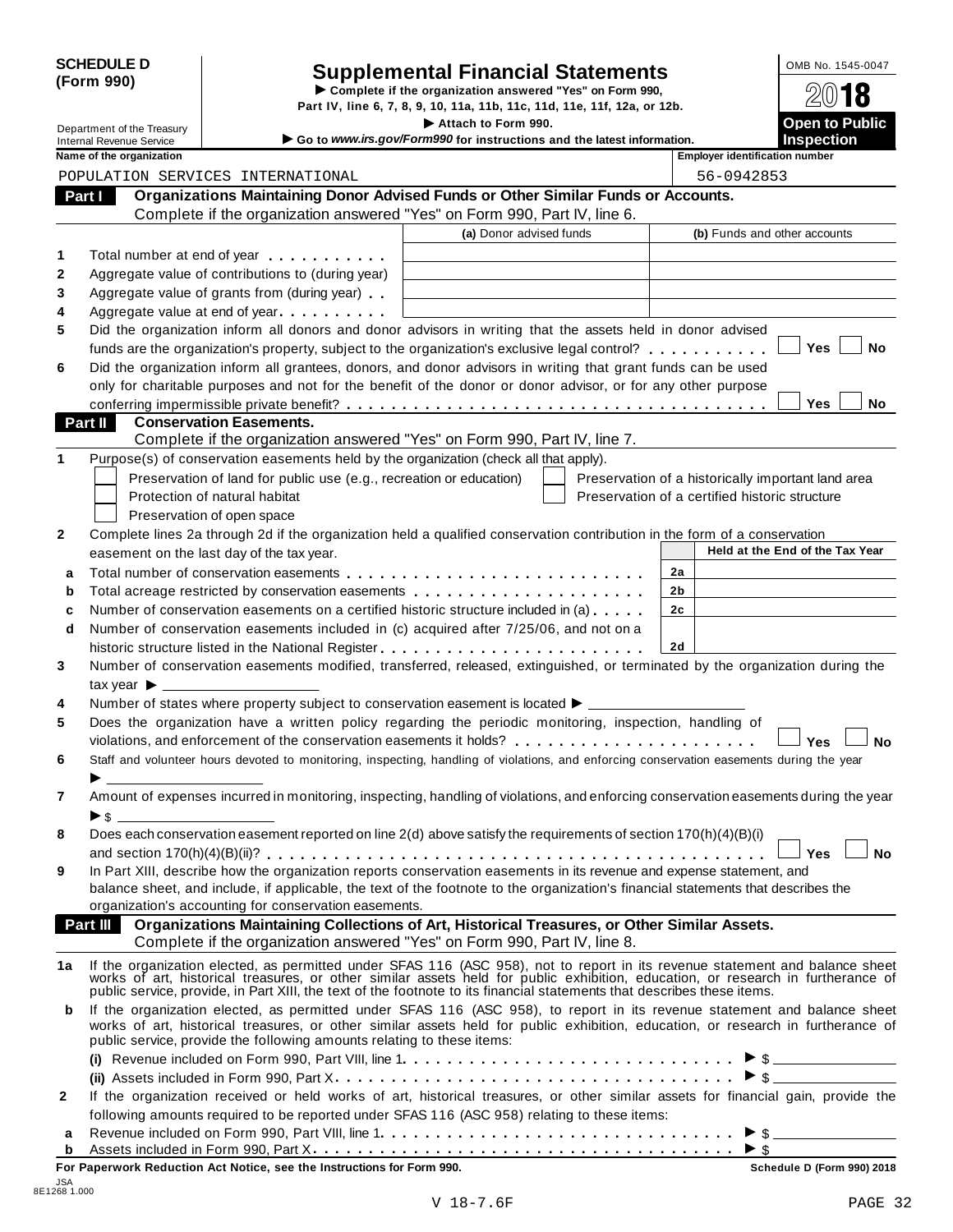POPULATION SERVICES INTERNATIONAL 56-0942853

|    | Schedule D (Form 990) 2018                                                                                                                                                                                                        |                                                  |                                              |                                    |                                                                                                                                                                                                                               |                |                             | Page 2    |
|----|-----------------------------------------------------------------------------------------------------------------------------------------------------------------------------------------------------------------------------------|--------------------------------------------------|----------------------------------------------|------------------------------------|-------------------------------------------------------------------------------------------------------------------------------------------------------------------------------------------------------------------------------|----------------|-----------------------------|-----------|
|    | Organizations Maintaining Collections of Art, Historical Treasures, or Other Similar Assets (continued)<br>Part III                                                                                                               |                                                  |                                              |                                    |                                                                                                                                                                                                                               |                |                             |           |
| 3  | Using the organization's acquisition, accession, and other records, check any of the following that are a significant use of its                                                                                                  |                                                  |                                              |                                    |                                                                                                                                                                                                                               |                |                             |           |
|    | collection items (check all that apply):                                                                                                                                                                                          |                                                  |                                              |                                    |                                                                                                                                                                                                                               |                |                             |           |
| a  | Public exhibition                                                                                                                                                                                                                 |                                                  | d                                            | Loan or exchange programs          |                                                                                                                                                                                                                               |                |                             |           |
| b  | Scholarly research                                                                                                                                                                                                                |                                                  | е                                            |                                    | Other and the contract of the contract of the contract of the contract of the contract of the contract of the contract of the contract of the contract of the contract of the contract of the contract of the contract of the |                |                             |           |
| c  | Preservation for future generations                                                                                                                                                                                               |                                                  |                                              |                                    |                                                                                                                                                                                                                               |                |                             |           |
| 4  | Provide a description of the organization's collections and explain how they further the organization's exempt purpose in Part                                                                                                    |                                                  |                                              |                                    |                                                                                                                                                                                                                               |                |                             |           |
|    | XIII.                                                                                                                                                                                                                             |                                                  |                                              |                                    |                                                                                                                                                                                                                               |                |                             |           |
| 5  | During the year, did the organization solicit or receive donations of art, historical treasures, or other similar                                                                                                                 |                                                  |                                              |                                    |                                                                                                                                                                                                                               |                |                             |           |
|    | assets to be sold to raise funds rather than to be maintained as part of the organization's collection?                                                                                                                           |                                                  |                                              |                                    |                                                                                                                                                                                                                               | Yes            |                             | No        |
|    | <b>Part IV</b><br><b>Escrow and Custodial Arrangements.</b>                                                                                                                                                                       |                                                  |                                              |                                    |                                                                                                                                                                                                                               |                |                             |           |
|    | Complete if the organization answered "Yes" on Form 990, Part IV, line 9, or reported an amount on Form                                                                                                                           |                                                  |                                              |                                    |                                                                                                                                                                                                                               |                |                             |           |
|    | 990, Part X, line 21.                                                                                                                                                                                                             |                                                  |                                              |                                    |                                                                                                                                                                                                                               |                |                             |           |
|    | 1a Is the organization an agent, trustee, custodian or other intermediary for contributions or other assets not                                                                                                                   |                                                  |                                              |                                    |                                                                                                                                                                                                                               |                |                             |           |
|    |                                                                                                                                                                                                                                   |                                                  |                                              |                                    |                                                                                                                                                                                                                               | Yes            |                             | <b>No</b> |
| b  | If "Yes," explain the arrangement in Part XIII and complete the following table:                                                                                                                                                  |                                                  |                                              |                                    |                                                                                                                                                                                                                               |                |                             |           |
|    |                                                                                                                                                                                                                                   |                                                  |                                              |                                    | Amount                                                                                                                                                                                                                        |                |                             |           |
| с  |                                                                                                                                                                                                                                   |                                                  |                                              | 1c                                 |                                                                                                                                                                                                                               |                |                             |           |
|    |                                                                                                                                                                                                                                   |                                                  |                                              |                                    |                                                                                                                                                                                                                               |                |                             |           |
| d  |                                                                                                                                                                                                                                   |                                                  |                                              | 1 <sub>d</sub>                     |                                                                                                                                                                                                                               |                |                             |           |
| e  |                                                                                                                                                                                                                                   |                                                  |                                              | 1e                                 |                                                                                                                                                                                                                               |                |                             |           |
| f  | Ending balance enterprised and the series are a series and series are a series and the series are a series and<br>Did the organization include an amount on Form 990, Part X, line 21, for escrow or custodial account liability? |                                                  |                                              | 1f                                 |                                                                                                                                                                                                                               |                |                             | No        |
| 2a |                                                                                                                                                                                                                                   |                                                  |                                              |                                    |                                                                                                                                                                                                                               | Yes            |                             |           |
| b  | If "Yes," explain the arrangement in Part XIII. Check here if the explanation has been provided on Part XIII                                                                                                                      |                                                  |                                              |                                    |                                                                                                                                                                                                                               |                |                             |           |
|    | Part V<br><b>Endowment Funds.</b>                                                                                                                                                                                                 |                                                  |                                              |                                    |                                                                                                                                                                                                                               |                |                             |           |
|    | Complete if the organization answered "Yes" on Form 990, Part IV, line 10.                                                                                                                                                        |                                                  |                                              | (c) Two years back                 |                                                                                                                                                                                                                               |                |                             |           |
|    |                                                                                                                                                                                                                                   | (a) Current year                                 | (b) Prior year                               |                                    | (d) Three years back                                                                                                                                                                                                          |                | (e) Four years back         |           |
| 1a | Beginning of year balance                                                                                                                                                                                                         | the control of the control of the control of     |                                              |                                    |                                                                                                                                                                                                                               |                |                             |           |
|    | Contributions                                                                                                                                                                                                                     |                                                  |                                              |                                    |                                                                                                                                                                                                                               |                |                             |           |
| с  | Net investment earnings, gains,                                                                                                                                                                                                   |                                                  |                                              |                                    |                                                                                                                                                                                                                               |                |                             |           |
|    | and losses                                                                                                                                                                                                                        | the control of the control of the control of the |                                              |                                    |                                                                                                                                                                                                                               |                |                             |           |
| d  | Grants or scholarships                                                                                                                                                                                                            |                                                  |                                              |                                    |                                                                                                                                                                                                                               |                |                             |           |
| е  | Other expenditures for facilities                                                                                                                                                                                                 |                                                  |                                              |                                    |                                                                                                                                                                                                                               |                |                             |           |
|    | and programs $\ldots \ldots \ldots$                                                                                                                                                                                               |                                                  | the control of the control of the control of |                                    |                                                                                                                                                                                                                               |                |                             |           |
| f  |                                                                                                                                                                                                                                   |                                                  |                                              |                                    |                                                                                                                                                                                                                               |                |                             |           |
| g  | End of year balance [1]                                                                                                                                                                                                           |                                                  |                                              |                                    |                                                                                                                                                                                                                               |                |                             |           |
| 2  | Provide the estimated percentage of the current year end balance (line 1g, column (a)) held as:                                                                                                                                   |                                                  |                                              |                                    |                                                                                                                                                                                                                               |                |                             |           |
|    | Board designated or quasi-endowment > % %                                                                                                                                                                                         |                                                  |                                              |                                    |                                                                                                                                                                                                                               |                |                             |           |
| b  | Permanent endowment ▶                                                                                                                                                                                                             | $\%$                                             |                                              |                                    |                                                                                                                                                                                                                               |                |                             |           |
| C  | Temporarily restricted endowment ▶                                                                                                                                                                                                | %                                                |                                              |                                    |                                                                                                                                                                                                                               |                |                             |           |
|    | The percentages on lines 2a, 2b, and 2c should equal 100%.                                                                                                                                                                        |                                                  |                                              |                                    |                                                                                                                                                                                                                               |                |                             |           |
|    | 3a Are there endowment funds not in the possession of the organization that are held and administered for the                                                                                                                     |                                                  |                                              |                                    |                                                                                                                                                                                                                               |                |                             |           |
|    | organization by:                                                                                                                                                                                                                  |                                                  |                                              |                                    |                                                                                                                                                                                                                               |                | <b>Yes</b>                  | No        |
|    |                                                                                                                                                                                                                                   |                                                  |                                              |                                    |                                                                                                                                                                                                                               | 3a(i)          |                             |           |
|    |                                                                                                                                                                                                                                   |                                                  |                                              |                                    |                                                                                                                                                                                                                               | 3a(ii)         |                             |           |
| b  | If "Yes" on line 3a(ii), are the related organizations listed as required on Schedule R?                                                                                                                                          |                                                  |                                              |                                    |                                                                                                                                                                                                                               | 3 <sub>b</sub> |                             |           |
| 4  | Describe in Part XIII the intended uses of the organization's endowment funds.                                                                                                                                                    |                                                  |                                              |                                    |                                                                                                                                                                                                                               |                |                             |           |
|    | Land, Buildings, and Equipment.<br><b>Part VI</b>                                                                                                                                                                                 |                                                  |                                              |                                    |                                                                                                                                                                                                                               |                |                             |           |
|    | Complete if the organization answered "Yes" on Form 990, Part IV, line 11a. See Form 990, Part X, line 10.<br>Description of property                                                                                             |                                                  |                                              |                                    |                                                                                                                                                                                                                               |                |                             |           |
|    |                                                                                                                                                                                                                                   | (a) Cost or other basis                          | (investment)                                 | (b) Cost or other basis<br>(other) | (c) Accumulated<br>depreciation                                                                                                                                                                                               | (d) Book value |                             |           |
|    |                                                                                                                                                                                                                                   |                                                  |                                              | $\overline{24}$ , 645, 141.        |                                                                                                                                                                                                                               |                | $\overline{24}$ , 645, 141. |           |
| b  |                                                                                                                                                                                                                                   |                                                  |                                              | 23, 218, 048.                      | 6,945,570.                                                                                                                                                                                                                    |                | 16, 272, 478.               |           |
| C  | Leasehold improvements entitled and the set of the set of the set of the set of the set of the set of the set of the set of the set of the set of the set of the set of the set of the set of the set of the set of the set of    |                                                  |                                              | 11, 417, 612.                      | 5, 113, 837.                                                                                                                                                                                                                  |                | 6,303,775.                  |           |
| d  | Equipment                                                                                                                                                                                                                         |                                                  |                                              | 1,472,580.                         | 1,188,022.                                                                                                                                                                                                                    |                | 284,558.                    |           |
|    |                                                                                                                                                                                                                                   |                                                  |                                              | 7,569,686.                         | 6,070,134.                                                                                                                                                                                                                    |                | 1,499,552.                  |           |
|    | Total. Add lines 1a through 1e. (Column (d) must equal Form 990, Part X, column (B), line 10c.)                                                                                                                                   |                                                  |                                              |                                    |                                                                                                                                                                                                                               |                | 49,005,504.                 |           |
|    |                                                                                                                                                                                                                                   |                                                  |                                              |                                    |                                                                                                                                                                                                                               |                |                             |           |

**Schedule D (Form 990) 2018**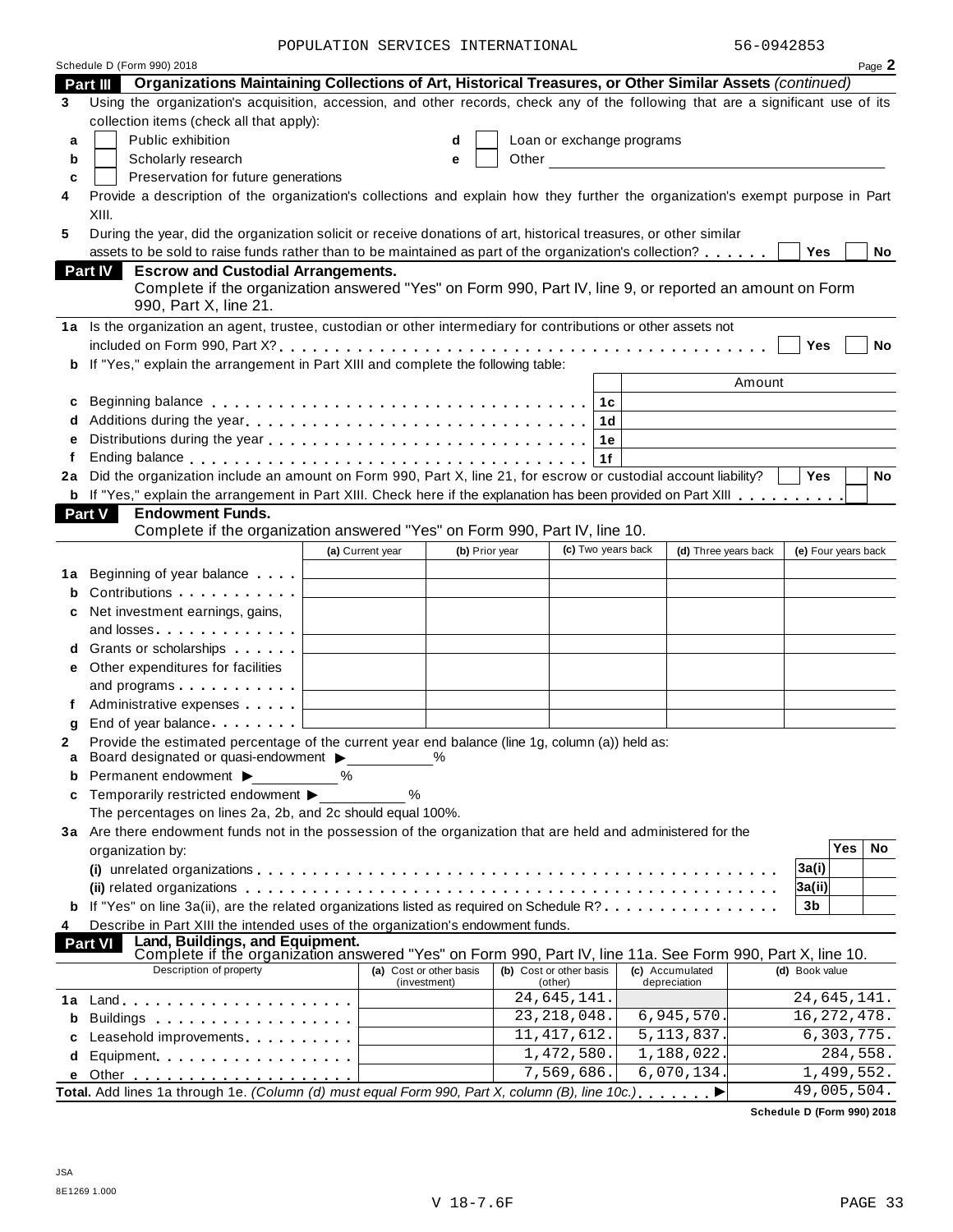|                 | Schedule D (Form 990) 2018                                                                                                                           |                 |                                                              | Page 3                      |
|-----------------|------------------------------------------------------------------------------------------------------------------------------------------------------|-----------------|--------------------------------------------------------------|-----------------------------|
| <b>Part VII</b> | <b>Investments - Other Securities.</b><br>Complete if the organization answered "Yes" on Form 990, Part IV, line 11b. See Form 990, Part X, line 12. |                 |                                                              |                             |
|                 | (a) Description of security or category<br>(including name of security)                                                                              | (b) Book value  | (c) Method of valuation:<br>Cost or end-of-year market value |                             |
|                 | (1) Financial derivatives                                                                                                                            |                 |                                                              |                             |
|                 | (2) Closely-held equity interests [1] [1] Closely-held equity interests                                                                              |                 |                                                              |                             |
|                 | $(3)$ Other $(3)$                                                                                                                                    |                 |                                                              |                             |
| (A)             |                                                                                                                                                      |                 |                                                              |                             |
| (B)             |                                                                                                                                                      |                 |                                                              |                             |
| (C)             |                                                                                                                                                      |                 |                                                              |                             |
| (D)             |                                                                                                                                                      |                 |                                                              |                             |
| (E)             |                                                                                                                                                      |                 |                                                              |                             |
| (F)             |                                                                                                                                                      |                 |                                                              |                             |
| (G)             |                                                                                                                                                      |                 |                                                              |                             |
| (H)             |                                                                                                                                                      |                 |                                                              |                             |
|                 | Total. (Column (b) must equal Form 990, Part X, col. (B) line 12.) $\blacktriangleright$                                                             |                 |                                                              |                             |
| Part VIII       | <b>Investments - Program Related.</b><br>Complete if the organization answered "Yes" on Form 990, Part IV, line 11c. See Form 990, Part X, line 13.  |                 |                                                              |                             |
|                 | (a) Description of investment                                                                                                                        | (b) Book value  | (c) Method of valuation:<br>Cost or end-of-year market value |                             |
| (1)             |                                                                                                                                                      |                 |                                                              |                             |
| (2)             |                                                                                                                                                      |                 |                                                              |                             |
| (3)             |                                                                                                                                                      |                 |                                                              |                             |
| (4)             |                                                                                                                                                      |                 |                                                              |                             |
| (5)             |                                                                                                                                                      |                 |                                                              |                             |
| (6)             |                                                                                                                                                      |                 |                                                              |                             |
| (7)             |                                                                                                                                                      |                 |                                                              |                             |
| (8)             |                                                                                                                                                      |                 |                                                              |                             |
| (9)             |                                                                                                                                                      |                 |                                                              |                             |
|                 | Total. (Column (b) must equal Form 990, Part X, col. (B) line 13.) $\blacktriangleright$                                                             |                 |                                                              |                             |
| Part IX         | <b>Other Assets.</b>                                                                                                                                 |                 |                                                              |                             |
|                 | Complete if the organization answered "Yes" on Form 990, Part IV, line 11d. See Form 990, Part X, line 15.                                           |                 |                                                              |                             |
|                 |                                                                                                                                                      | (a) Description |                                                              | (b) Book value              |
| (2) ADVANCES    | (1) DEPOSITS AND OTHERS                                                                                                                              |                 |                                                              | 8,993,739.<br>24, 207, 240. |
|                 | (3) DUE FROM AFFILIATES                                                                                                                              |                 |                                                              | 5,011,580.                  |
|                 | (4) INVESTMENT IN FOREIGN CORP                                                                                                                       |                 |                                                              | 11,270,058                  |
|                 |                                                                                                                                                      |                 |                                                              |                             |
| (5)             |                                                                                                                                                      |                 |                                                              |                             |
| (6)<br>(7)      |                                                                                                                                                      |                 |                                                              |                             |
| (8)             |                                                                                                                                                      |                 |                                                              |                             |
| (9)             |                                                                                                                                                      |                 |                                                              |                             |
|                 |                                                                                                                                                      |                 | ▶                                                            | $\overline{49,482,617}$ .   |
| Part X          | <b>Other Liabilities.</b><br>Complete if the organization answered "Yes" on Form 990, Part IV, line 11e or 11f. See Form 990, Part X,                |                 |                                                              |                             |
|                 | line 25.                                                                                                                                             |                 |                                                              |                             |
| 1.              | (a) Description of liability                                                                                                                         | (b) Book value  |                                                              |                             |
|                 | (1) Federal income taxes                                                                                                                             |                 |                                                              |                             |
| (2)             |                                                                                                                                                      |                 |                                                              |                             |
| (3)             |                                                                                                                                                      |                 |                                                              |                             |
| (4)             |                                                                                                                                                      |                 |                                                              |                             |
| (5)             |                                                                                                                                                      |                 |                                                              |                             |
| (6)<br>(7)      |                                                                                                                                                      |                 |                                                              |                             |
| (8)             |                                                                                                                                                      |                 |                                                              |                             |
| (9)             |                                                                                                                                                      |                 |                                                              |                             |
|                 | Total. (Column (b) must equal Form 990, Part X, col. (B) line 25.) $\blacktriangleright$                                                             |                 |                                                              |                             |
|                 | 2. Liability for uncertain tax positions. In Part XIII, provide the text of the footnote to the organization's financial statements that reports the |                 |                                                              |                             |
|                 |                                                                                                                                                      |                 |                                                              |                             |

organization's liability for uncertain tax positions under FIN 48 (ASC 740). Check here ifthe text of the footnote has been provided in Part XIII

 $\boxed{\text{X}}$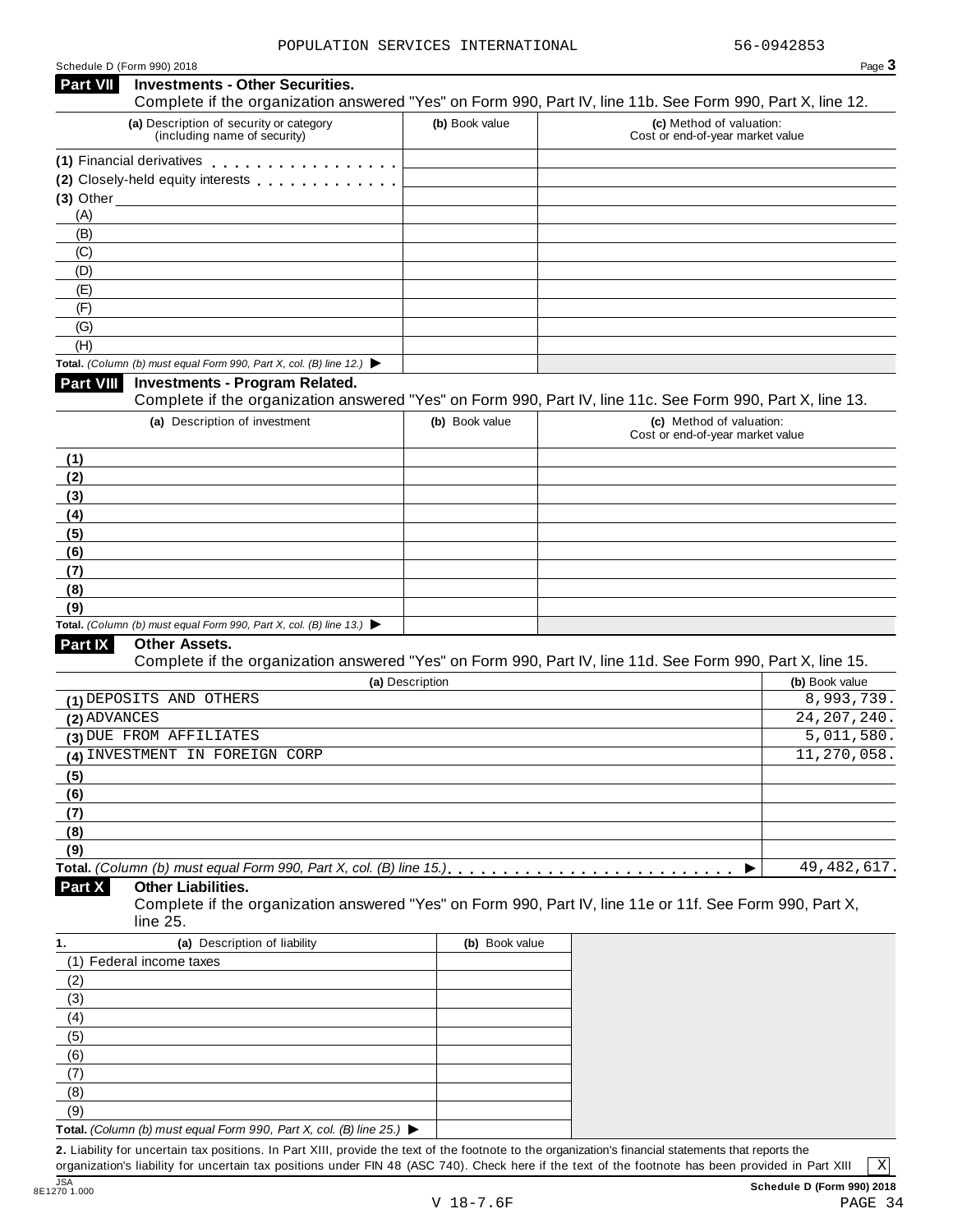|  |  | POPULATION SERVICES INTERNATIONAL |
|--|--|-----------------------------------|
|--|--|-----------------------------------|

|   | Schedule D (Form 990) 2018                                                                                                                                                    |              | Page 4         |
|---|-------------------------------------------------------------------------------------------------------------------------------------------------------------------------------|--------------|----------------|
|   | Part XI<br>Reconciliation of Revenue per Audited Financial Statements With Revenue per Return.<br>Complete if the organization answered "Yes" on Form 990, Part IV, line 12a. |              |                |
|   | Total revenue, gains, and other support per audited financial statements                                                                                                      | $\mathbf{1}$ | 542, 349, 734. |
|   | Amounts included on line 1 but not on Form 990, Part VIII, line 12:                                                                                                           |              |                |
| a | $-1, 563, 212.$<br>2a                                                                                                                                                         |              |                |
| b | 2 <sub>b</sub><br>Donated services and use of facilities                                                                                                                      |              |                |
|   | 2c                                                                                                                                                                            |              |                |
| d | 14, 331, 366.                                                                                                                                                                 |              |                |
| е |                                                                                                                                                                               | 2e           | 12,768,154.    |
|   |                                                                                                                                                                               | 3            | 529,581,580.   |
|   | Amounts included on Form 990, Part VIII, line 12, but not on line 1:                                                                                                          |              |                |
|   | 4a<br>Investment expenses not included on Form 990, Part VIII, line 7b                                                                                                        |              |                |
| b | 4 <sub>b</sub>                                                                                                                                                                |              |                |
| C |                                                                                                                                                                               | 4c           |                |
|   | Total revenue. Add lines 3 and 4c. (This must equal Form 990, Part I, line 12.)                                                                                               | 5            | 529,581,580.   |
|   | Reconciliation of Expenses per Audited Financial Statements With Expenses per Return.<br>Part XII                                                                             |              |                |
|   | Complete if the organization answered "Yes" on Form 990, Part IV, line 12a.                                                                                                   |              |                |
|   |                                                                                                                                                                               | 1            | 544, 563, 239. |
|   | Amounts included on line 1 but not on Form 990, Part IX, line 25:                                                                                                             |              |                |
| a | 2a<br>Donated services and use of facilities                                                                                                                                  |              |                |
| b | 2 <sub>b</sub>                                                                                                                                                                |              |                |
|   | 2 <sub>c</sub>                                                                                                                                                                |              |                |
|   | 16,806,302.<br>2d                                                                                                                                                             |              |                |
|   |                                                                                                                                                                               | 2e           | 16,806,302.    |
|   |                                                                                                                                                                               | 3            | 527, 756, 937. |
|   | Amounts included on Form 990, Part IX, line 25, but not on line 1:                                                                                                            |              |                |
|   | 4a<br>Investment expenses not included on Form 990, Part VIII, line 7b                                                                                                        |              |                |
| b |                                                                                                                                                                               |              |                |
|   |                                                                                                                                                                               | 4c           |                |
| C | Total expenses. Add lines 3 and 4c. (This must equal Form 990, Part I, line 18.)                                                                                              | 5            | 527,756,937.   |
|   |                                                                                                                                                                               |              |                |

SEE PAGE 5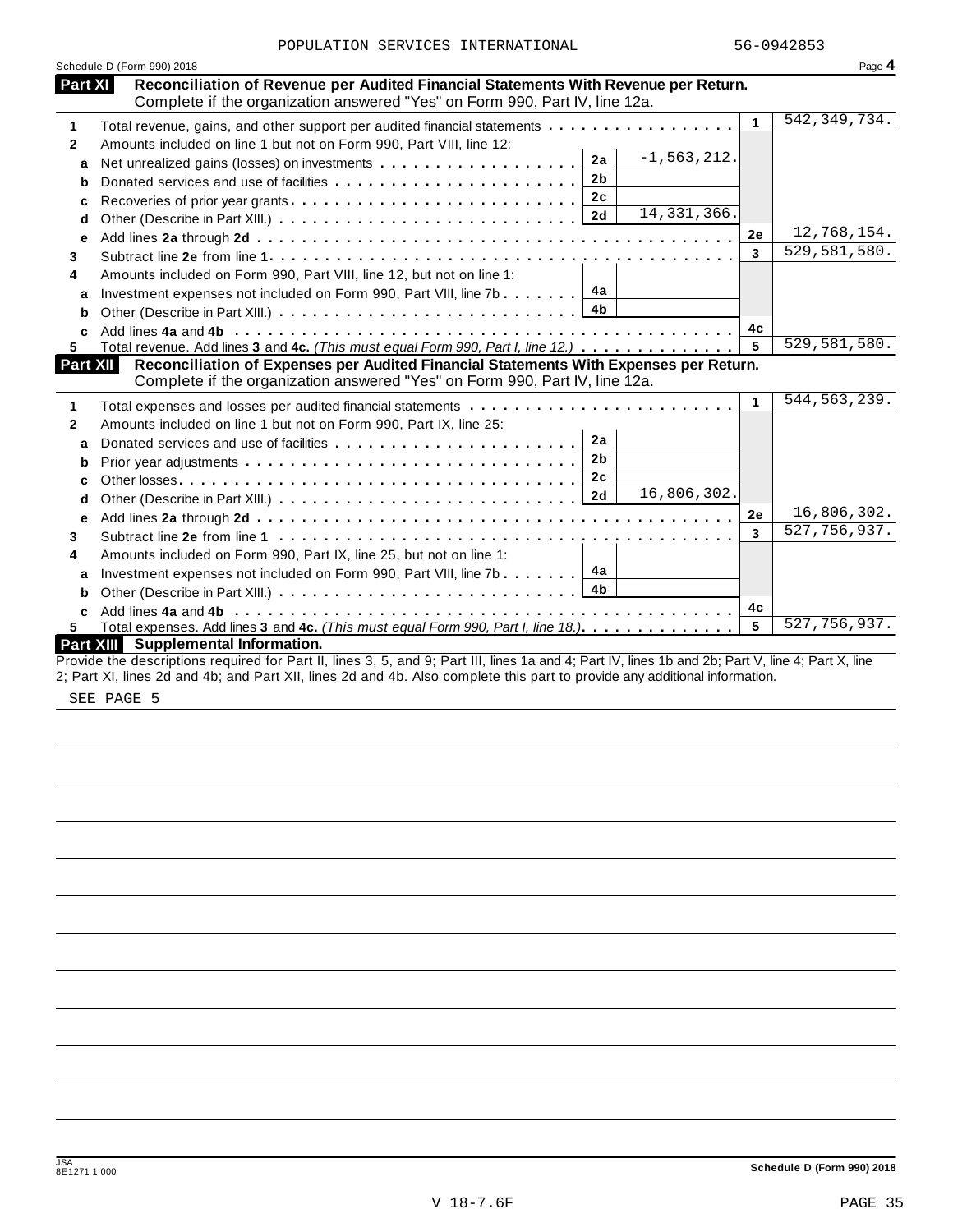SCH D, PART XI, LINE 2D:

| EXPENSES AND LOSSES OF RELATED ENTITY: \$12,957,182 |  |  |                |
|-----------------------------------------------------|--|--|----------------|
| INVESTMENT RETURN:                                  |  |  | \$940.564      |
| NET RENTAL LOSS:                                    |  |  | $\sin 433.620$ |

SCH D, PART XII, LINE 2D:

EXPENSES AND LOSSES OF RELATED ACTIVITY: \$16,806,302

SCH D, PART X, LINE 2:

PSI HAS ADOPTED THE PROVISIONS OF ASC TOPIC NO. 740-10, INCOME TAXES (ASC 740-10). UNDER ASC 740-10, AN ORGANIZATION MUST RECOGNIZE THE TAX BENEFIT ASSOCIATED WITH TAX POSITIONS TAKEN FOR TAX RETURN PURPOSES WHEN IT IS MORE-LIKELY-THAN-NOT THAT THE POSITION WILL BE SUSTAINED. THE IMPLEMENTATION OF ASC 740-10 HAD NO IMPACT ON PSI'S CONSOLIDATED FINANCIAL STATEMENTS. PSI DOES NOT BELIEVE THERE ARE ANY UNRECOGNIZED TAX BENEFITS THAT SHOULD BE RECORDED. PSI IS NO LONGER SUBJECT TO INCOME TAX EXAMINATIONS BY THE U.S. FEDERAL, STATE OR LOCAL TAX AUTHORITIES FOR YEARS BEFORE 2015.

THERE WERE NO MATERIAL INTEREST OR PENALTIES RECORDED FOR THE YEARS ENDED DECEMBER 31, 2018 AND 2017, RESPECTIVELY.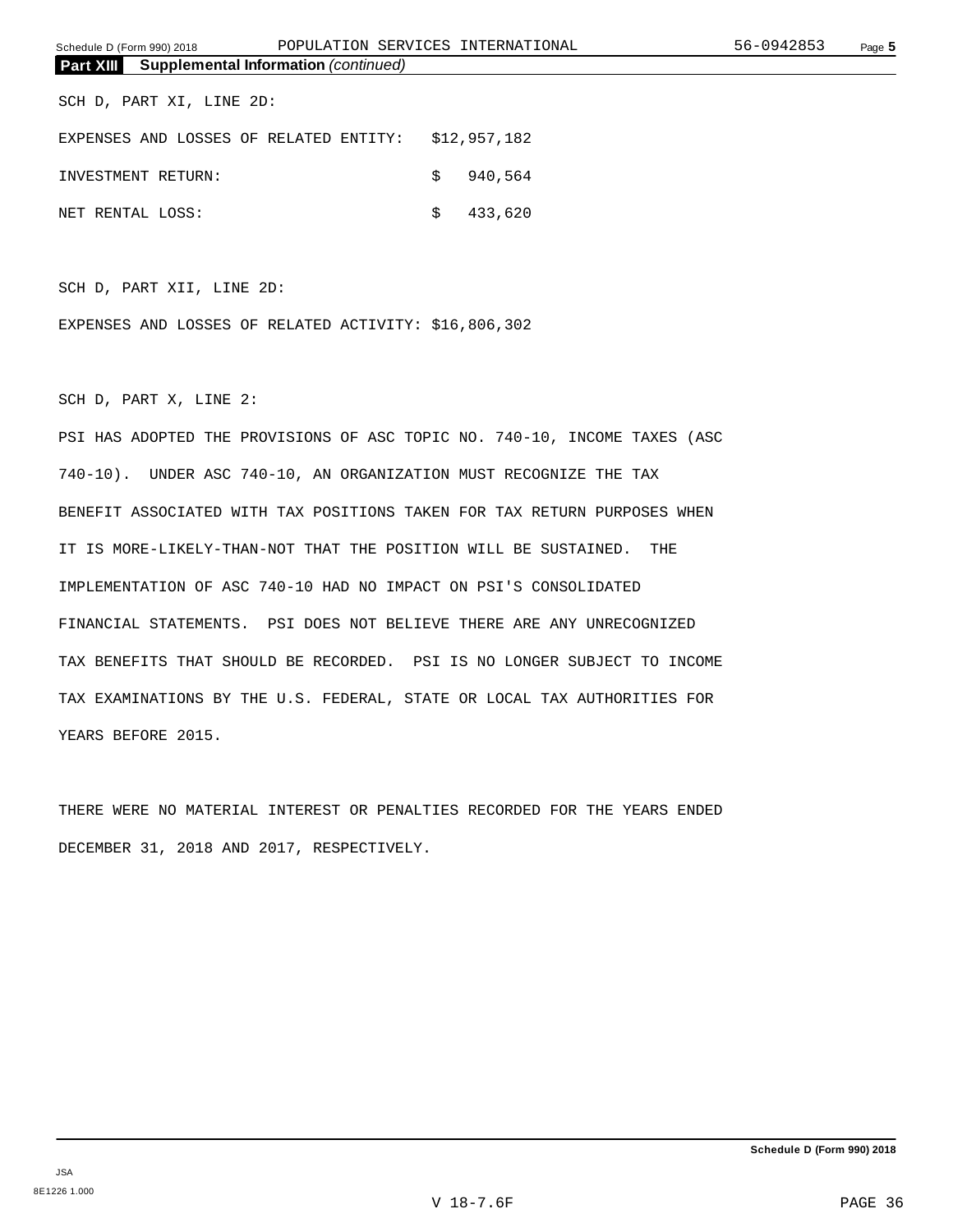| <b>SCHEDULE F</b>                                           | <b>Statement of Activities Outside the United States</b>                                                                                                                                                                       | OMB No. 1545-0047<br>2018<br>Open to Public<br><b>Inspection</b> |                                       |
|-------------------------------------------------------------|--------------------------------------------------------------------------------------------------------------------------------------------------------------------------------------------------------------------------------|------------------------------------------------------------------|---------------------------------------|
| (Form 990)<br>Department of the Treasury                    | ► Complete if the organization answered "Yes" on Form 990, Part IV, line 14b, 15, or 16.<br>Attach to Form 990.<br>Go to www.irs.gov/Form990 for instructions and the latest information.                                      |                                                                  |                                       |
| <b>Internal Revenue Service</b><br>Name of the organization |                                                                                                                                                                                                                                |                                                                  | <b>Employer identification number</b> |
|                                                             | POPULATION SERVICES INTERNATIONAL                                                                                                                                                                                              |                                                                  | 56-0942853                            |
| Part I                                                      | General Information on Activities Outside the United States. Complete if the organization answered "Yes" on<br>Form 990, Part IV, line 14b.                                                                                    |                                                                  |                                       |
| grants or assistance?                                       | For grantmakers. Does the organization maintain records to substantiate the amount of its grants and other<br>assistance, the grantees' eligibility for the grants or assistance, and the selection criteria used to award the |                                                                  | Χ<br>Yes<br>No                        |
|                                                             | For grantmakers. Describe in Part V the organization's procedures for monitoring the use of its grants and other assistance                                                                                                    |                                                                  |                                       |

| a recommended booding in Fait V and digameations procedured not intermeding and doe of no grante and canonality |  |  |  |  |
|-----------------------------------------------------------------------------------------------------------------|--|--|--|--|
| outside the United States.                                                                                      |  |  |  |  |
|                                                                                                                 |  |  |  |  |

# **3** Activities per Region. (The following Part I, line 3 table can be duplicated if additional space is needed.)

|                        | (a) Region                                                                                    | (b) Number<br>of offices in<br>the region | (c) Number of<br>employees,<br>agents, and<br>independent<br>contractors<br>in the region | (d) Activities conducted in the<br>region (by type) (such as,<br>fundraising, program services,<br>investments, grants to recipients<br>located in the region) | (e) If activity listed in (d) is<br>a program service,<br>describe specific type of<br>service(s) in the region | (f) Total<br>expenditures for<br>and investments<br>in the region |
|------------------------|-----------------------------------------------------------------------------------------------|-------------------------------------------|-------------------------------------------------------------------------------------------|----------------------------------------------------------------------------------------------------------------------------------------------------------------|-----------------------------------------------------------------------------------------------------------------|-------------------------------------------------------------------|
| (1)                    | CENTRAL AMERICA/CARIBBEAN                                                                     | $8$ .                                     | 330.                                                                                      | PROGRAM SERVICES                                                                                                                                               | SOCIAL MARKETING                                                                                                | 22,601,844.                                                       |
| (2)                    | SOUTH ASIA                                                                                    | 11.                                       | 229.                                                                                      | PROGRAM SERVICES                                                                                                                                               | SOCIAL MARKETING                                                                                                | 12,618,777.                                                       |
| (3)                    | SUB-SAHARAN AFRICA                                                                            | 162.                                      | 4,494.                                                                                    | PROGRAM SERVICES                                                                                                                                               | SOCIAL MARKETING                                                                                                | 316, 259, 070.                                                    |
| (4)                    | RUSSIA/INDEPENDENT STATES                                                                     | 5.                                        | 44.                                                                                       | PROGRAM SERVICES                                                                                                                                               | SOCIAL MARKETING                                                                                                | 3,951,126.                                                        |
| (5)                    | EAST ASIA AND THE PACIFIC                                                                     | 12.                                       | 1,061.                                                                                    | PROGRAM SERVICES                                                                                                                                               | SOCIAL MARKETING                                                                                                | 34,709,761.                                                       |
| (6)                    | CENTRAL AMERICA/CARIBBEAN                                                                     | 7.                                        | 115.                                                                                      | INVESTMENTS                                                                                                                                                    |                                                                                                                 | 6,468,648.                                                        |
| (7)                    | SOUTH AMERICA                                                                                 | $1$ .                                     | 37.                                                                                       | INVESTMENTS                                                                                                                                                    |                                                                                                                 | 1,868,704.                                                        |
| (8)                    | SOUTH ASIA                                                                                    | $1$ .                                     | 439.                                                                                      | INVESTMENTS                                                                                                                                                    |                                                                                                                 | 10,049,827.                                                       |
| (9)                    | SUB-SAHARAN AFRICA                                                                            | 0.                                        | $\mathsf{0}$ .                                                                            | <b>GRANTMAKING</b>                                                                                                                                             |                                                                                                                 | 52, 516, 781.                                                     |
| (10)                   | EAST ASIA AND THE PACIFIC                                                                     | $0$ .                                     | $0$ .                                                                                     | <b>GRANTMAKING</b>                                                                                                                                             |                                                                                                                 | 2, 210, 355.                                                      |
| (11)                   | SOUTH ASIA                                                                                    | 0.                                        | $0$ .                                                                                     | <b>GRANTMAKING</b>                                                                                                                                             |                                                                                                                 | 5, 191, 456.                                                      |
| (12)                   | RUSSIA/INDEPENDENT STATES                                                                     | 0.                                        | $\mathsf{0}$ .                                                                            | <b>GRANTMAKING</b>                                                                                                                                             |                                                                                                                 | 1,531,260.                                                        |
| (13)                   | CENTRAL AMERICA/CARIBBEAN                                                                     | 0.                                        | $\mathsf{0}$ .                                                                            | <b>GRANTMAKING</b>                                                                                                                                             |                                                                                                                 | 16,043,119.                                                       |
| (14)                   |                                                                                               |                                           |                                                                                           |                                                                                                                                                                |                                                                                                                 |                                                                   |
| (15)                   |                                                                                               |                                           |                                                                                           |                                                                                                                                                                |                                                                                                                 |                                                                   |
| (16)                   |                                                                                               |                                           |                                                                                           |                                                                                                                                                                |                                                                                                                 |                                                                   |
| (17)                   |                                                                                               |                                           |                                                                                           |                                                                                                                                                                |                                                                                                                 |                                                                   |
| 3a<br>$\mathbf b$<br>c | Subtotal<br>Total<br>from<br>continuation<br>sheets to Part I<br>Totals (add lines 3a and 3b) | 207.<br>207.                              | 6,749.<br>6,749.                                                                          |                                                                                                                                                                |                                                                                                                 | 486,020,728.<br>486,020,728.                                      |

**For Paperwork Reduction Act Notice, see the Instructions for Form 990. Schedule F (Form 990) 2018**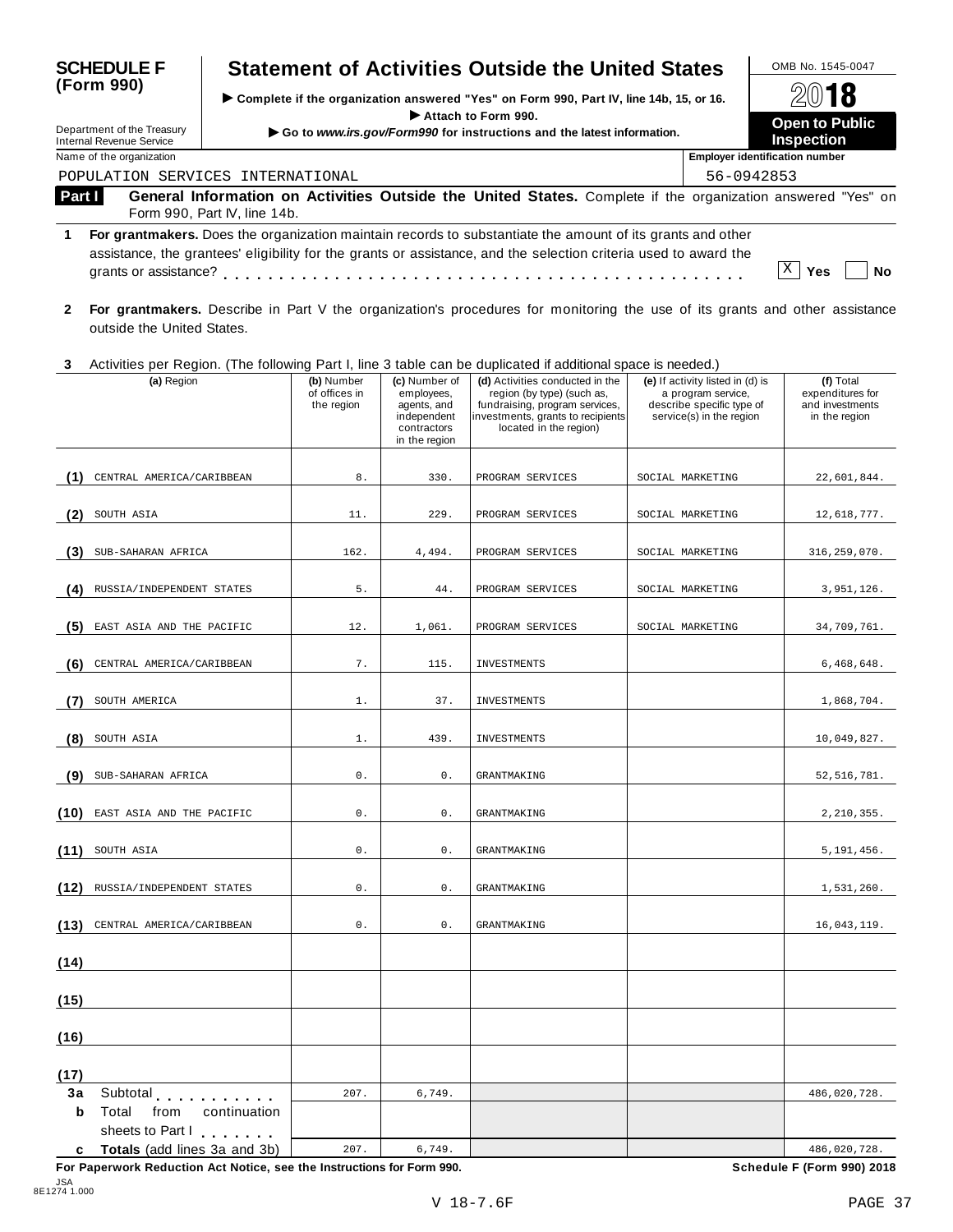| Part II | Grants and Other Assistance to Organizations or Entities Outside the United States. Complete if the organization answered "Yes" on Form 990,<br>Part IV, line 15, for any recipient who received more than \$5,000. Part II can be duplicated if additional space is needed. |                                                    |                          |                         |                             |                                       |                                        |                                             |                                                                |  |  |
|---------|------------------------------------------------------------------------------------------------------------------------------------------------------------------------------------------------------------------------------------------------------------------------------|----------------------------------------------------|--------------------------|-------------------------|-----------------------------|---------------------------------------|----------------------------------------|---------------------------------------------|----------------------------------------------------------------|--|--|
| -1      | (a) Name of<br>organization                                                                                                                                                                                                                                                  | (b) IRS code<br>section and EIN<br>(if applicable) | (c) Region               | (d) Purpose of<br>grant | (e) Amount of<br>cash grant | (f) Manner of<br>cash<br>disbursement | (g) Amount of<br>noncash<br>assistance | (h) Description<br>of noncash<br>assistance | (i) Method of<br>valuation<br>(book, FMV,<br>appraisal, other) |  |  |
| (1)     |                                                                                                                                                                                                                                                                              |                                                    | CENT. AMERICA/CARIBBEAN  | PROGRAM SERV            | 14, 464, 909.               | WIRE                                  |                                        |                                             |                                                                |  |  |
| (2)     |                                                                                                                                                                                                                                                                              |                                                    | CENT. AMERICA/CARIBBEAN  | PROGRAM SERV            | 1,075,058.                  | WIRE                                  |                                        |                                             |                                                                |  |  |
| (3)     |                                                                                                                                                                                                                                                                              |                                                    | CENT. AMERICA/CARIBBEAN  | PROGRAM SERV            | 503,152.                    | WIRE                                  |                                        |                                             |                                                                |  |  |
| (4)     |                                                                                                                                                                                                                                                                              |                                                    | EAST ASIA/PACIFIC        | PROGRAM SERV            | 1,336,361.                  | WIRE                                  |                                        |                                             |                                                                |  |  |
| (5)     |                                                                                                                                                                                                                                                                              |                                                    | EAST ASIA/PACIFIC        | PROGRAM SERV            | 48,536.                     | WIRE                                  |                                        |                                             |                                                                |  |  |
| (6)     |                                                                                                                                                                                                                                                                              |                                                    | EAST ASIA/PACIFIC        | PROGRAM SERV            | 20,832.                     | WIRE                                  |                                        |                                             |                                                                |  |  |
| (7)     |                                                                                                                                                                                                                                                                              |                                                    | EAST ASIA/PACIFIC        | PROGRAM SERV            | 741,264.                    | WIRE                                  |                                        |                                             |                                                                |  |  |
| (8)     |                                                                                                                                                                                                                                                                              |                                                    | EAST ASIA/PACIFIC        | PROGRAM SERV            | 63, 363.                    | WIRE                                  |                                        |                                             |                                                                |  |  |
| (9)     |                                                                                                                                                                                                                                                                              |                                                    | RUSSIA/NEWLY IND. STATES | PROGRAM SERV            | 824,042.                    | WIRE                                  |                                        |                                             |                                                                |  |  |
| (10)    |                                                                                                                                                                                                                                                                              |                                                    | SOUTH ASIA               | PROGRAM SERV            | 1,091,587.                  | WIRE                                  |                                        |                                             |                                                                |  |  |
| (11)    |                                                                                                                                                                                                                                                                              |                                                    | SOUTH ASIA               | PROGRAM SERV            | 885,629.                    | WIRE                                  |                                        |                                             |                                                                |  |  |
| (12)    |                                                                                                                                                                                                                                                                              |                                                    | SOUTH ASIA               | PROGRAM SERV            | 2,295,012.                  | WIRE                                  |                                        |                                             |                                                                |  |  |
| (13)    |                                                                                                                                                                                                                                                                              |                                                    | SOUTH ASIA               | PROGRAM SERV            | 633,955.                    | WIRE                                  |                                        |                                             |                                                                |  |  |
| (14)    |                                                                                                                                                                                                                                                                              |                                                    | SOUTH ASIA               | PROGRAM SERV            | 1,170,902.                  | WIRE                                  |                                        |                                             |                                                                |  |  |
| (15)    |                                                                                                                                                                                                                                                                              |                                                    | SUB-SAHARAN AFRICA       | PROGRAM SERV            | 40,221.                     | WIRE                                  |                                        |                                             |                                                                |  |  |
| (16)    |                                                                                                                                                                                                                                                                              |                                                    | SUB-SAHARAN AFRICA       | PROGRAM SERV            | 68,106.                     | WIRE                                  |                                        |                                             |                                                                |  |  |

**2** Enter total number of recipient organizations listed above that are recognized as charities by the foreign country, recognized as tax-exempt

 $\blacksquare$ <br>by the IRS, or for which the grantee or counsel has provided a section 501(c)(3) equivalency letter<br>3 Enter total number of other organizations or entities

**Schedule F (Form 990) 2018**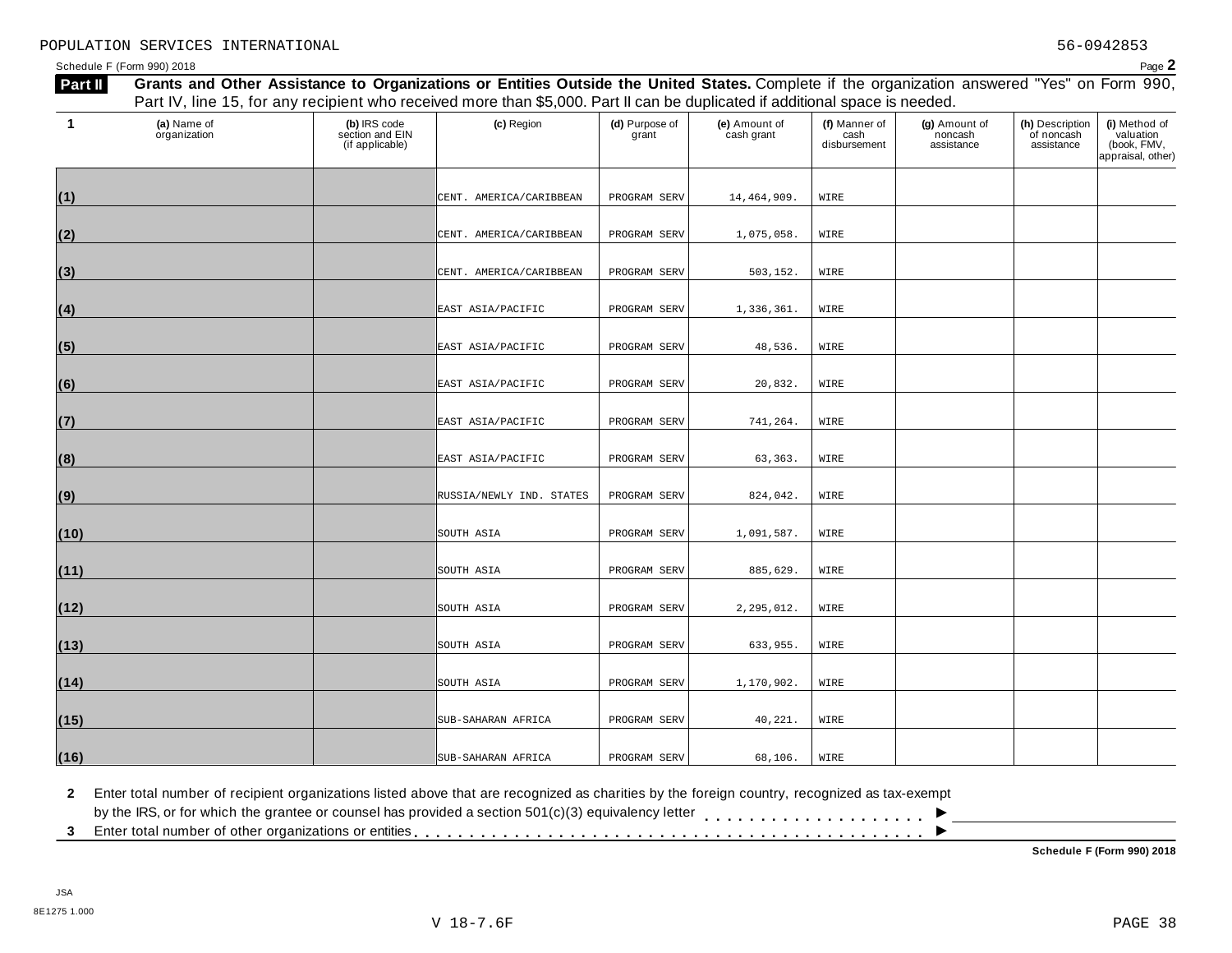| Part II | Grants and Other Assistance to Organizations or Entities Outside the United States. Complete if the organization answered "Yes" on Form 990,<br>Part IV, line 15, for any recipient who received more than \$5,000. Part II can be duplicated if additional space is needed. |                                                    |                    |                         |                             |                                       |                                        |                                             |                                                                |  |  |  |
|---------|------------------------------------------------------------------------------------------------------------------------------------------------------------------------------------------------------------------------------------------------------------------------------|----------------------------------------------------|--------------------|-------------------------|-----------------------------|---------------------------------------|----------------------------------------|---------------------------------------------|----------------------------------------------------------------|--|--|--|
| -1      | (a) Name of<br>organization                                                                                                                                                                                                                                                  | (b) IRS code<br>section and EIN<br>(if applicable) | (c) Region         | (d) Purpose of<br>grant | (e) Amount of<br>cash grant | (f) Manner of<br>cash<br>disbursement | (g) Amount of<br>noncash<br>assistance | (h) Description<br>of noncash<br>assistance | (i) Method of<br>valuation<br>(book, FMV,<br>appraisal, other) |  |  |  |
| (1)     |                                                                                                                                                                                                                                                                              |                                                    | SUB-SAHARAN AFRICA | PROGRAM SERV            | 6,979,097.                  | WIRE                                  |                                        |                                             |                                                                |  |  |  |
| (2)     |                                                                                                                                                                                                                                                                              |                                                    | SUB-SAHARAN AFRICA | PROGRAM SERV            | 509, 330.                   | WIRE                                  |                                        |                                             |                                                                |  |  |  |
| (3)     |                                                                                                                                                                                                                                                                              |                                                    | SUB-SAHARAN AFRICA | PROGRAM SERV            | 164,309.                    | WIRE                                  |                                        |                                             |                                                                |  |  |  |
| (4)     |                                                                                                                                                                                                                                                                              |                                                    | SUB-SAHARAN AFRICA | PROGRAM SERV            | 2,055,180.                  | WIRE                                  |                                        |                                             |                                                                |  |  |  |
| (5)     |                                                                                                                                                                                                                                                                              |                                                    | SUB-SAHARAN AFRICA | PROGRAM SERV            | 465, 437.                   | WIRE                                  |                                        |                                             |                                                                |  |  |  |
| (6)     |                                                                                                                                                                                                                                                                              |                                                    | SUB-SAHARAN AFRICA | PROGRAM SERV            | 7,860.                      | WIRE                                  |                                        |                                             |                                                                |  |  |  |
| (7)     |                                                                                                                                                                                                                                                                              |                                                    | SUB-SAHARAN AFRICA | PROGRAM SERV            | 20,500.                     | WIRE                                  |                                        |                                             |                                                                |  |  |  |
| (8)     |                                                                                                                                                                                                                                                                              |                                                    | SUB-SAHARAN AFRICA | PROGRAM SERV            | 8,294.                      | WIRE                                  |                                        |                                             |                                                                |  |  |  |
| (9)     |                                                                                                                                                                                                                                                                              |                                                    | SUB-SAHARAN AFRICA | PROGRAM SERV            | 13,212.                     | WIRE                                  |                                        |                                             |                                                                |  |  |  |
| (10)    |                                                                                                                                                                                                                                                                              |                                                    | SUB-SAHARAN AFRICA | PROGRAM SERV            | 13,167.                     | WIRE                                  |                                        |                                             |                                                                |  |  |  |
| (11)    |                                                                                                                                                                                                                                                                              |                                                    | SUB-SAHARAN AFRICA | PROGRAM SERV            | 67,181.                     | WIRE                                  |                                        |                                             |                                                                |  |  |  |
| (12)    |                                                                                                                                                                                                                                                                              |                                                    | SUB-SAHARAN AFRICA | PROGRAM SERV            | 4,121,667.                  | WIRE                                  |                                        |                                             |                                                                |  |  |  |
| (13)    |                                                                                                                                                                                                                                                                              |                                                    | SUB-SAHARAN AFRICA | PROGRAM SERV            | 233,680.                    | WIRE                                  |                                        |                                             |                                                                |  |  |  |
| (14)    |                                                                                                                                                                                                                                                                              |                                                    | SUB-SAHARAN AFRICA | PROGRAM SERV            | 423,354.                    | WIRE                                  |                                        |                                             |                                                                |  |  |  |
| (15)    |                                                                                                                                                                                                                                                                              |                                                    | SUB-SAHARAN AFRICA | PROGRAM SERV            | 2,559,438.                  | WIRE                                  |                                        |                                             |                                                                |  |  |  |
| (16)    |                                                                                                                                                                                                                                                                              |                                                    | SUB-SAHARAN AFRICA | PROGRAM SERV            | 417,815.                    | WIRE                                  |                                        |                                             |                                                                |  |  |  |

**2** Enter total number of recipient organizations listed above that are recognized as charities by the foreign country, recognized as tax-exempt

 $\blacksquare$ <br>by the IRS, or for which the grantee or counsel has provided a section 501(c)(3) equivalency letter<br>3 Enter total number of other organizations or entities

**Schedule F (Form 990) 2018**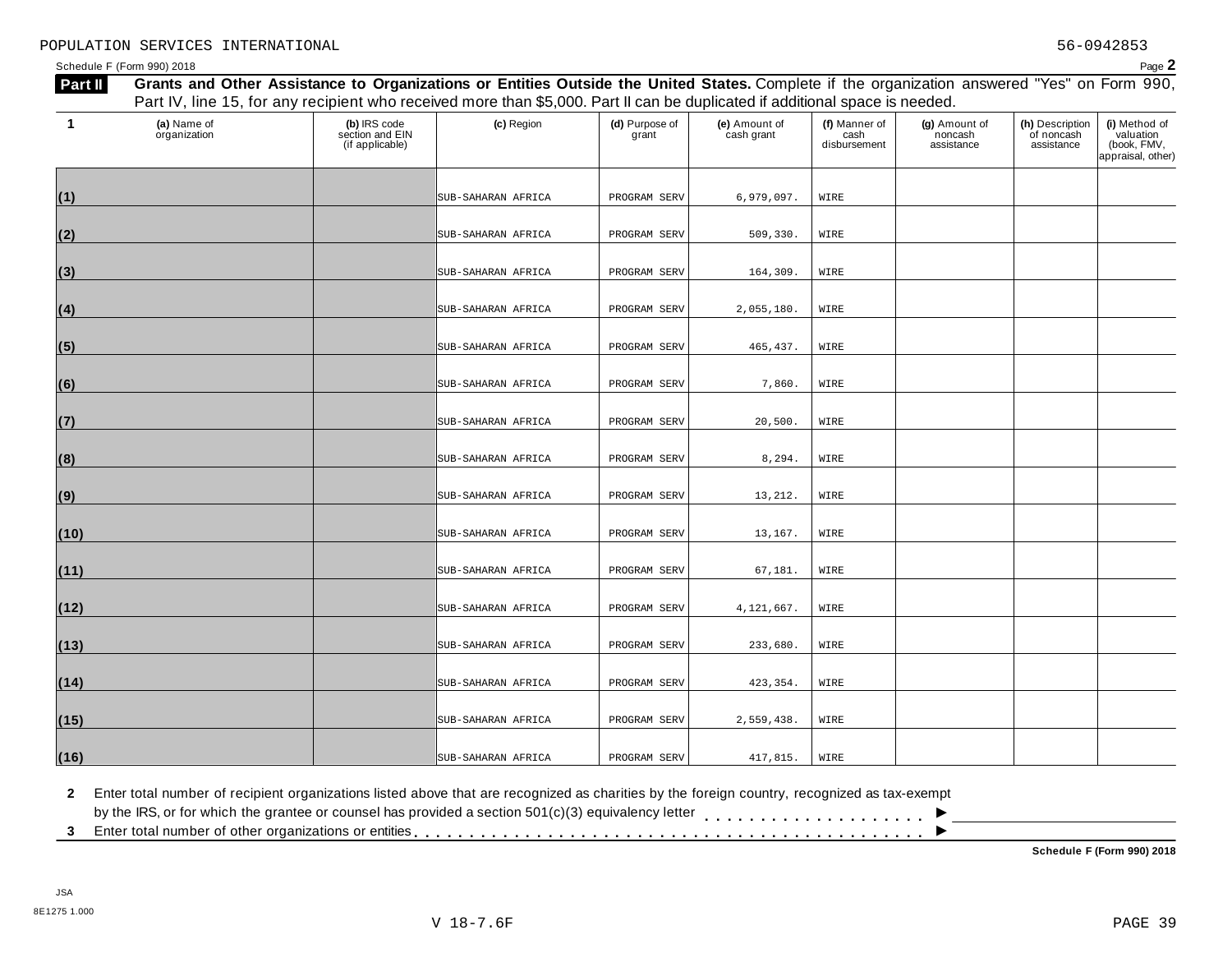| Part II | Grants and Other Assistance to Organizations or Entities Outside the United States. Complete if the organization answered "Yes" on Form 990,<br>Part IV, line 15, for any recipient who received more than \$5,000. Part II can be duplicated if additional space is needed. |                                                    |                    |                         |                             |                                       |                                        |                                             |                                                                |  |  |  |
|---------|------------------------------------------------------------------------------------------------------------------------------------------------------------------------------------------------------------------------------------------------------------------------------|----------------------------------------------------|--------------------|-------------------------|-----------------------------|---------------------------------------|----------------------------------------|---------------------------------------------|----------------------------------------------------------------|--|--|--|
|         |                                                                                                                                                                                                                                                                              |                                                    |                    |                         |                             |                                       |                                        |                                             |                                                                |  |  |  |
| -1      | (a) Name of<br>organization                                                                                                                                                                                                                                                  | (b) IRS code<br>section and EIN<br>(if applicable) | (c) Region         | (d) Purpose of<br>grant | (e) Amount of<br>cash grant | (f) Manner of<br>cash<br>disbursement | (g) Amount of<br>noncash<br>assistance | (h) Description<br>of noncash<br>assistance | (i) Method of<br>valuation<br>(book, FMV,<br>appraisal, other) |  |  |  |
| (1)     |                                                                                                                                                                                                                                                                              |                                                    | SUB-SAHARAN AFRICA | PROGRAM SERV            | 1,479,786.                  | WIRE                                  |                                        |                                             |                                                                |  |  |  |
| (2)     |                                                                                                                                                                                                                                                                              |                                                    | SUB-SAHARAN AFRICA | PROGRAM SERV            | 3,209,910.                  | WIRE                                  |                                        |                                             |                                                                |  |  |  |
| (3)     |                                                                                                                                                                                                                                                                              |                                                    | SUB-SAHARAN AFRICA | PROGRAM SERV            | 628,625.                    | WIRE                                  |                                        |                                             |                                                                |  |  |  |
| (4)     |                                                                                                                                                                                                                                                                              |                                                    | SUB-SAHARAN AFRICA | PROGRAM SERV            | 2,363,614.                  | WIRE                                  |                                        |                                             |                                                                |  |  |  |
| (5)     |                                                                                                                                                                                                                                                                              |                                                    | SUB-SAHARAN AFRICA | PROGRAM SERV            | 3,199,335.                  | WIRE                                  |                                        |                                             |                                                                |  |  |  |
| (6)     |                                                                                                                                                                                                                                                                              |                                                    | SUB-SAHARAN AFRICA | PROGRAM SERV            | 70,308.                     | WIRE                                  |                                        |                                             |                                                                |  |  |  |
| (7)     |                                                                                                                                                                                                                                                                              |                                                    | SUB-SAHARAN AFRICA | PROGRAM SERV            | 954,913.                    | WIRE                                  |                                        |                                             |                                                                |  |  |  |
| (8)     |                                                                                                                                                                                                                                                                              |                                                    | SUB-SAHARAN AFRICA | PROGRAM SERV            | 1,204,712.                  | WIRE                                  |                                        |                                             |                                                                |  |  |  |
| (9)     |                                                                                                                                                                                                                                                                              |                                                    | SUB-SAHARAN AFRICA | PROGRAM SERV            | 6, 224.                     | WIRE                                  |                                        |                                             |                                                                |  |  |  |
| (10)    |                                                                                                                                                                                                                                                                              |                                                    | SUB-SAHARAN AFRICA | PROGRAM SERV            | 872,293.                    | WIRE                                  |                                        |                                             |                                                                |  |  |  |
| (11)    |                                                                                                                                                                                                                                                                              |                                                    | SUB-SAHARAN AFRICA | PROGRAM SERV            | 60,008.                     | WIRE                                  |                                        |                                             |                                                                |  |  |  |
| (12)    |                                                                                                                                                                                                                                                                              |                                                    | SUB-SAHARAN AFRICA | PROGRAM SERV            | 807,427.                    | WIRE                                  |                                        |                                             |                                                                |  |  |  |
| (13)    |                                                                                                                                                                                                                                                                              |                                                    | SUB-SAHARAN AFRICA | PROGRAM SERV            | 269,726.                    | WIRE                                  |                                        |                                             |                                                                |  |  |  |
| (14)    |                                                                                                                                                                                                                                                                              |                                                    | SUB-SAHARAN AFRICA | PROGRAM SERV            | 928,367.                    | WIRE                                  |                                        |                                             |                                                                |  |  |  |
| (15)    |                                                                                                                                                                                                                                                                              |                                                    | SUB-SAHARAN AFRICA | PROGRAM SERV            | 1,691,538.                  | WIRE                                  |                                        |                                             |                                                                |  |  |  |
| (16)    |                                                                                                                                                                                                                                                                              |                                                    | SUB-SAHARAN AFRICA | PROGRAM SERV            | 12,936.                     | WIRE                                  |                                        |                                             |                                                                |  |  |  |

**2** Enter total number of recipient organizations listed above that are recognized as charities by the foreign country, recognized as tax-exempt

 $\blacksquare$ <br>by the IRS, or for which the grantee or counsel has provided a section 501(c)(3) equivalency letter<br>3 Enter total number of other organizations or entities

**Schedule F (Form 990) 2018**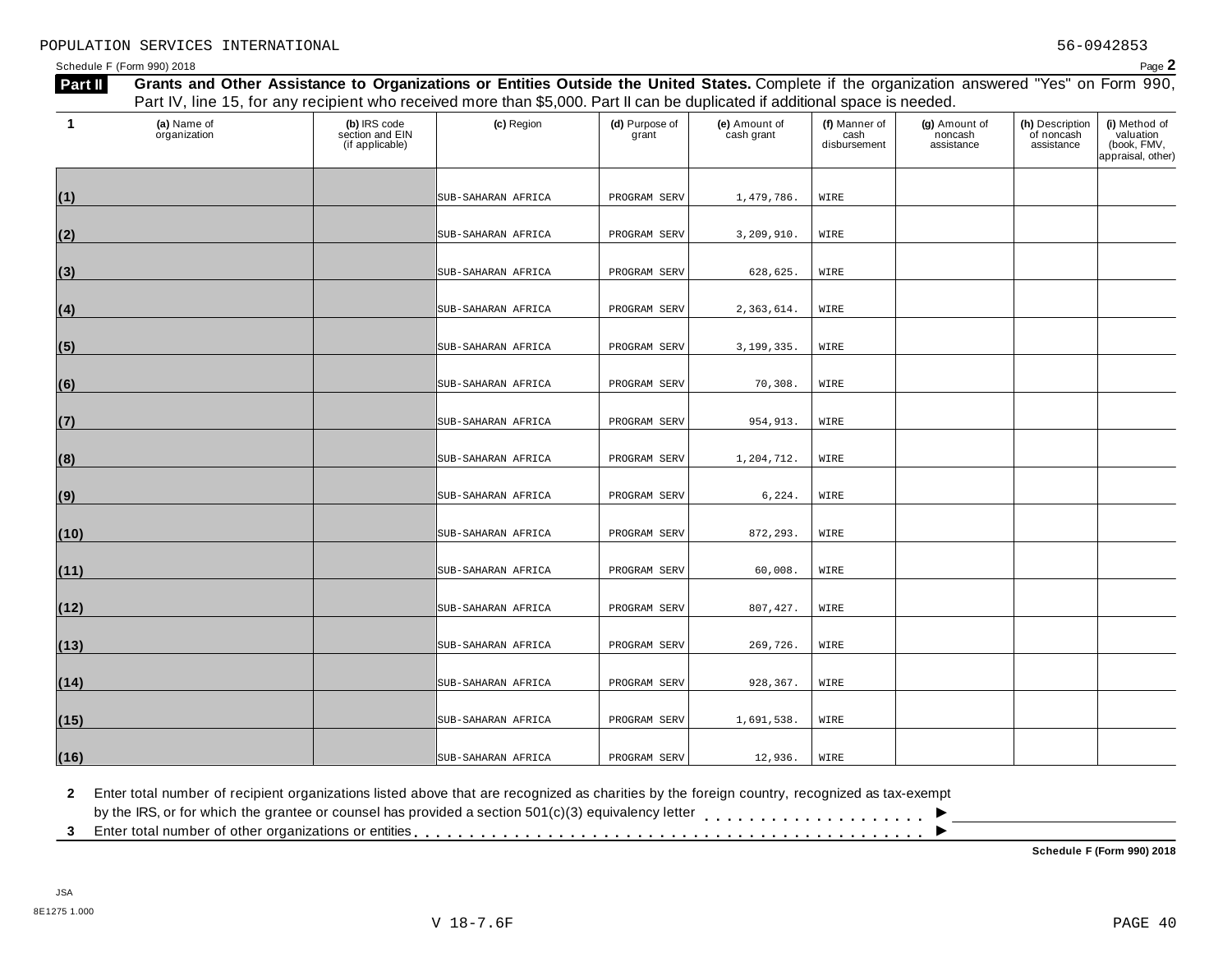| Part II | Grants and Other Assistance to Organizations or Entities Outside the United States. Complete if the organization answered "Yes" on Form 990,<br>Part IV, line 15, for any recipient who received more than \$5,000. Part II can be duplicated if additional space is needed. |                                                    |                    |                         |                             |                                       |                                        |                                             |                                                                |  |  |  |
|---------|------------------------------------------------------------------------------------------------------------------------------------------------------------------------------------------------------------------------------------------------------------------------------|----------------------------------------------------|--------------------|-------------------------|-----------------------------|---------------------------------------|----------------------------------------|---------------------------------------------|----------------------------------------------------------------|--|--|--|
| -1      | (a) Name of<br>organization                                                                                                                                                                                                                                                  | (b) IRS code<br>section and EIN<br>(if applicable) | (c) Region         | (d) Purpose of<br>grant | (e) Amount of<br>cash grant | (f) Manner of<br>cash<br>disbursement | (g) Amount of<br>noncash<br>assistance | (h) Description<br>of noncash<br>assistance | (i) Method of<br>valuation<br>(book, FMV,<br>appraisal, other) |  |  |  |
| (1)     |                                                                                                                                                                                                                                                                              |                                                    | SUB-SAHARAN AFRICA | PROGRAM SERV            | 1,516,792.                  | WIRE                                  |                                        |                                             |                                                                |  |  |  |
| (2)     |                                                                                                                                                                                                                                                                              |                                                    | SUB-SAHARAN AFRICA | PROGRAM SERV            | 2,096,591.                  | WIRE                                  |                                        |                                             |                                                                |  |  |  |
| (3)     |                                                                                                                                                                                                                                                                              |                                                    | SUB-SAHARAN AFRICA | PROGRAM SERV            | 3,733,544.                  | WIRE                                  |                                        |                                             |                                                                |  |  |  |
| (4)     |                                                                                                                                                                                                                                                                              |                                                    | SUB-SAHARAN AFRICA | PROGRAM SERV            | 72,043.                     | WIRE                                  |                                        |                                             |                                                                |  |  |  |
| (5)     |                                                                                                                                                                                                                                                                              |                                                    | SUB-SAHARAN AFRICA | PROGRAM SERV            | 2, 114, 142.                | WIRE                                  |                                        |                                             |                                                                |  |  |  |
| (6)     |                                                                                                                                                                                                                                                                              |                                                    | SUB-SAHARAN AFRICA | PROGRAM SERV            | 16,326.                     | WIRE                                  |                                        |                                             |                                                                |  |  |  |
| (7)     |                                                                                                                                                                                                                                                                              |                                                    | SUB-SAHARAN AFRICA | PROGRAM SERV            | 328,091.                    | WIRE                                  |                                        |                                             |                                                                |  |  |  |
| (8)     |                                                                                                                                                                                                                                                                              |                                                    | SUB-SAHARAN AFRICA | PROGRAM SERV            | 272,305.                    | WIRE                                  |                                        |                                             |                                                                |  |  |  |
| (9)     |                                                                                                                                                                                                                                                                              |                                                    | SUB-SAHARAN AFRICA | PROGRAM SERV            | 71,262.                     | WIRE                                  |                                        |                                             |                                                                |  |  |  |
| (10)    |                                                                                                                                                                                                                                                                              |                                                    | SUB-SAHARAN AFRICA | PROGRAM SERV            | 1,021,557.                  | WIRE                                  |                                        |                                             |                                                                |  |  |  |
| (11)    |                                                                                                                                                                                                                                                                              |                                                    | SUB-SAHARAN AFRICA | PROGRAM SERV            | 604,353.                    | WIRE                                  |                                        |                                             |                                                                |  |  |  |
| (12)    |                                                                                                                                                                                                                                                                              |                                                    | SUB-SAHARAN AFRICA | PROGRAM SERV            | 1,049,183.                  | WIRE                                  |                                        |                                             |                                                                |  |  |  |
| (13)    |                                                                                                                                                                                                                                                                              |                                                    | SUB-SAHARAN AFRICA | PROGRAM SERV            | 23, 487.                    | WIRE                                  |                                        |                                             |                                                                |  |  |  |
| (14)    |                                                                                                                                                                                                                                                                              |                                                    | SUB-SAHARAN AFRICA | PROGRAM SERV            | 145,208.                    | WIRE                                  |                                        |                                             |                                                                |  |  |  |
| (15)    |                                                                                                                                                                                                                                                                              |                                                    | SUB-SAHARAN AFRICA | PROGRAM SERV            | 205,361.                    | WIRE                                  |                                        |                                             |                                                                |  |  |  |
| (16)    |                                                                                                                                                                                                                                                                              |                                                    | SUB-SAHARAN AFRICA | PROGRAM SERV            | 55,971.                     | WIRE                                  |                                        |                                             |                                                                |  |  |  |

**2** Enter total number of recipient organizations listed above that are recognized as charities by the foreign country, recognized as tax-exempt

 $\blacksquare$ <br>by the IRS, or for which the grantee or counsel has provided a section 501(c)(3) equivalency letter<br>3 Enter total number of other organizations or entities

**Schedule F (Form 990) 2018**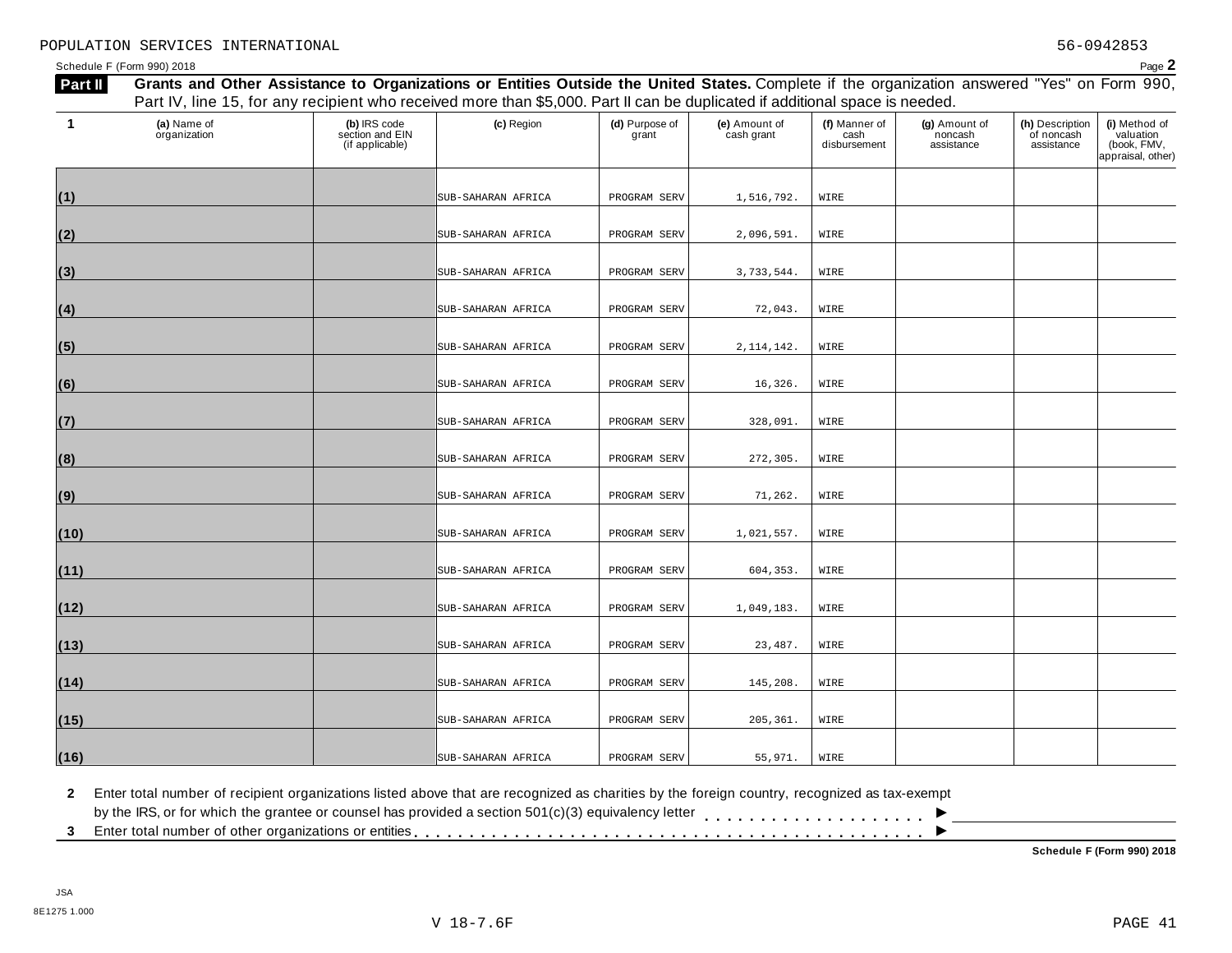| $\mathbf{1}$ | (a) Name of<br>organization | (b) IRS code<br>section and EIN<br>(if applicable) | (c) Region               | (d) Purpose of<br>grant | (e) Amount of<br>cash grant | (f) Manner of<br>cash<br>disbursement | (g) Amount of<br>noncash<br>assistance | (h) Description<br>of noncash<br>assistance | (i) Method of<br>valuation<br>(book, FMV,<br>appraisal, other) |
|--------------|-----------------------------|----------------------------------------------------|--------------------------|-------------------------|-----------------------------|---------------------------------------|----------------------------------------|---------------------------------------------|----------------------------------------------------------------|
| (1)          |                             |                                                    | SUB-SAHARAN AFRICA       | PROGRAM SERV            | 1,534,791.                  | WIRE                                  |                                        |                                             |                                                                |
| (2)          |                             |                                                    | SUB-SAHARAN AFRICA       | PROGRAM SERV            | 159,621.                    | WIRE                                  |                                        |                                             |                                                                |
| (3)          |                             |                                                    | SUB-SAHARAN AFRICA       | PROGRAM SERV            | 430,464.                    | WIRE                                  |                                        |                                             |                                                                |
| (4)          |                             |                                                    | RUSSIA/NEWLY IND. STATES | PROGRAM SERV            | 707,218.                    | WIRE                                  |                                        |                                             |                                                                |
| (5)          |                             |                                                    | SUB-SAHARAN AFRICA       | PROGRAM SERV            | 252,491.                    |                                       |                                        |                                             |                                                                |
| (6)          |                             |                                                    |                          |                         |                             |                                       |                                        |                                             |                                                                |
| (7)          |                             |                                                    |                          |                         |                             |                                       |                                        |                                             |                                                                |
| (8)          |                             |                                                    |                          |                         |                             |                                       |                                        |                                             |                                                                |
| (9)          |                             |                                                    |                          |                         |                             |                                       |                                        |                                             |                                                                |
| (10)         |                             |                                                    |                          |                         |                             |                                       |                                        |                                             |                                                                |
| (11)         |                             |                                                    |                          |                         |                             |                                       |                                        |                                             |                                                                |
| (12)         |                             |                                                    |                          |                         |                             |                                       |                                        |                                             |                                                                |
| (13)         |                             |                                                    |                          |                         |                             |                                       |                                        |                                             |                                                                |
| (14)         |                             |                                                    |                          |                         |                             |                                       |                                        |                                             |                                                                |
| (15)         |                             |                                                    |                          |                         |                             |                                       |                                        |                                             |                                                                |
| (16)         |                             |                                                    |                          |                         |                             |                                       |                                        |                                             |                                                                |

**2** Enter total number of recipient organizations listed above that are recognized as charities by the foreign country, recognized as tax-exempt  $\blacksquare$ <br>by the IRS, or for which the grantee or counsel has provided a section 501(c)(3) equivalency letter<br>3 Enter total number of other organizations or entities

 $\overline{\phantom{a}}$ 

**Schedule F (Form 990) 2018**

69.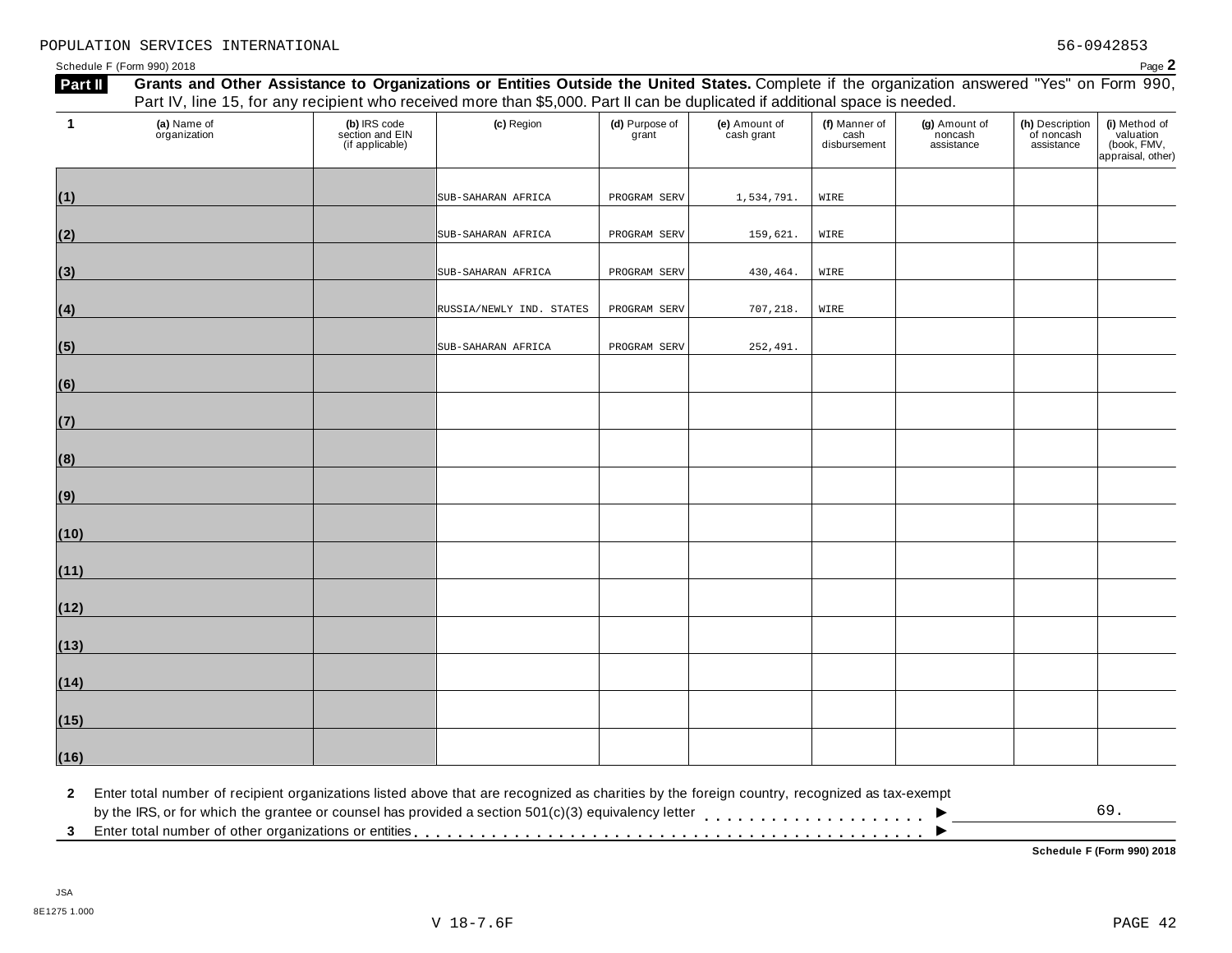| Grants and Other Assistance to Individuals Outside the United States. Complete if the organization answered "Yes" on Form 990, Part IV, line 16.<br>Part III<br>Part III can be duplicated if additional space is needed. |            |                             |                             |                                       |                                        |                                             |                                                                |
|---------------------------------------------------------------------------------------------------------------------------------------------------------------------------------------------------------------------------|------------|-----------------------------|-----------------------------|---------------------------------------|----------------------------------------|---------------------------------------------|----------------------------------------------------------------|
| (a) Type of grant or assistance                                                                                                                                                                                           | (b) Region | (c) Number of<br>recipients | (d) Amount of<br>cash grant | (e) Manner of<br>cash<br>disbursement | (f) Amount of<br>noncash<br>assistance | (g) Description<br>of noncash<br>assistance | (h) Method of<br>valuation<br>(book, FMV,<br>appraisal, other) |
| (1)<br><u> 1986 - Jan Barbara Barbara, prima prima prima prima prima prima prima prima prima prima prima prima prima pr</u>                                                                                               |            |                             |                             |                                       |                                        |                                             |                                                                |
| (2)                                                                                                                                                                                                                       |            |                             |                             |                                       |                                        |                                             |                                                                |
| (3)                                                                                                                                                                                                                       |            |                             |                             |                                       |                                        |                                             |                                                                |
| (4)                                                                                                                                                                                                                       |            |                             |                             |                                       |                                        |                                             |                                                                |
| (5)                                                                                                                                                                                                                       |            |                             |                             |                                       |                                        |                                             |                                                                |
| (6)                                                                                                                                                                                                                       |            |                             |                             |                                       |                                        |                                             |                                                                |
| <u> 1980 - Johann Barbara, martxa al</u><br>(7)                                                                                                                                                                           |            |                             |                             |                                       |                                        |                                             |                                                                |
| (8)                                                                                                                                                                                                                       |            |                             |                             |                                       |                                        |                                             |                                                                |
| (9)<br><u> 1980 - Johann Barbara, martxa a</u>                                                                                                                                                                            |            |                             |                             |                                       |                                        |                                             |                                                                |
| (10)                                                                                                                                                                                                                      |            |                             |                             |                                       |                                        |                                             |                                                                |
| (11)                                                                                                                                                                                                                      |            |                             |                             |                                       |                                        |                                             |                                                                |
| (12)<br><u> 1989 - Jan Barbara Barbara, prima popular popular popular popular popular popular popular popular popular po</u>                                                                                              |            |                             |                             |                                       |                                        |                                             |                                                                |
| (13)                                                                                                                                                                                                                      |            |                             |                             |                                       |                                        |                                             |                                                                |
| (14)<br><u> 1989 - Andrea Station Barbara, amerikan per</u>                                                                                                                                                               |            |                             |                             |                                       |                                        |                                             |                                                                |
| (15)                                                                                                                                                                                                                      |            |                             |                             |                                       |                                        |                                             |                                                                |
| (16)                                                                                                                                                                                                                      |            |                             |                             |                                       |                                        |                                             |                                                                |
| (17)                                                                                                                                                                                                                      |            |                             |                             |                                       |                                        |                                             |                                                                |
| (18)                                                                                                                                                                                                                      |            |                             |                             |                                       |                                        |                                             |                                                                |

**Schedule F (Form 990) 2018**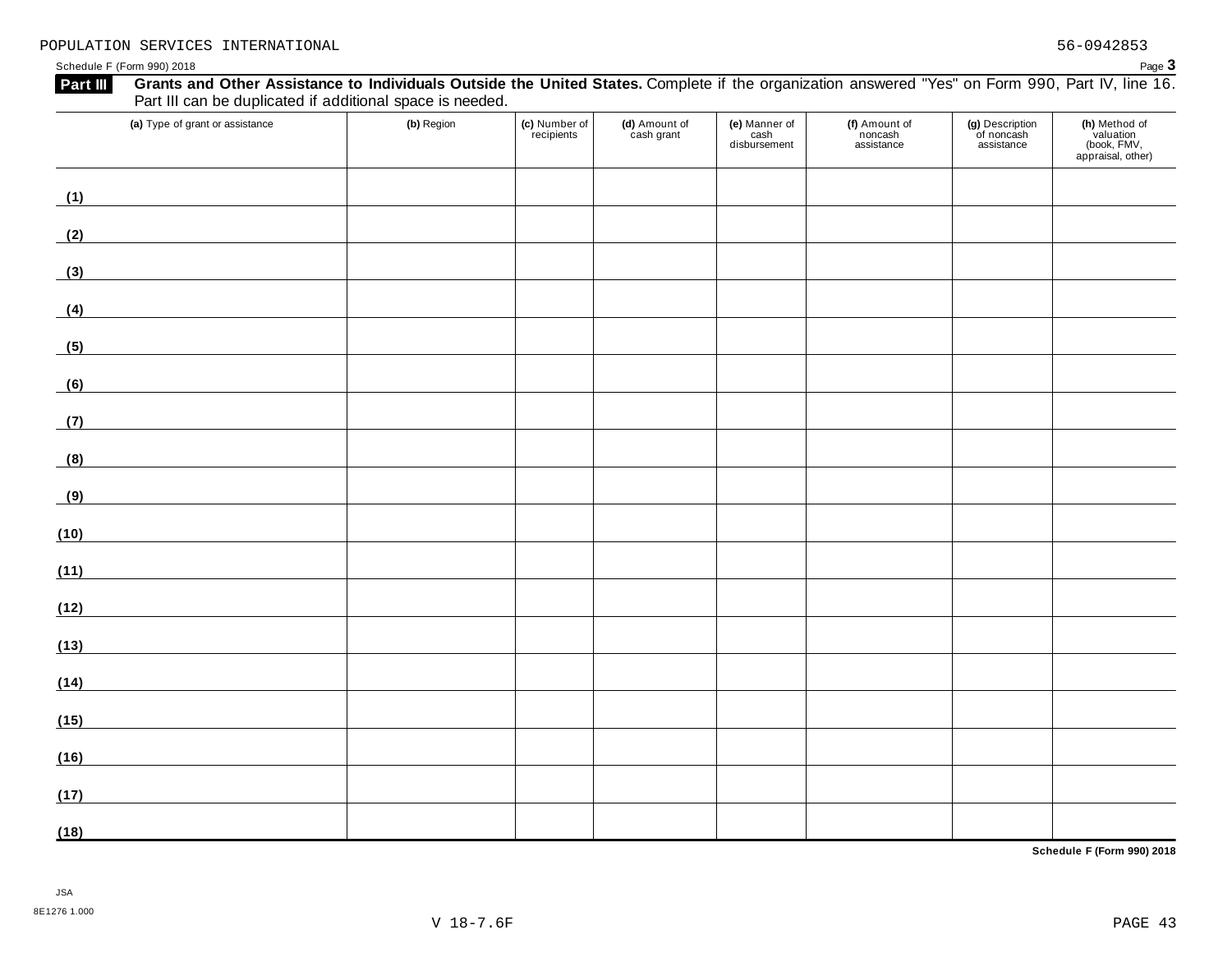POPULATION SERVICES INTERNATIONAL 56-0942853

|         | Schedule F (Form 990) 2018                                                                                                                                                                                                                                                                                                                                                                                                    | Page 4         |
|---------|-------------------------------------------------------------------------------------------------------------------------------------------------------------------------------------------------------------------------------------------------------------------------------------------------------------------------------------------------------------------------------------------------------------------------------|----------------|
| Part IV | <b>Foreign Forms</b>                                                                                                                                                                                                                                                                                                                                                                                                          |                |
| 1.      | Was the organization a U.S. transferor of property to a foreign corporation during the tax year? If "Yes,"<br>the organization may be required to file Form 926, Return by a U.S. Transferor of Property to a Foreign<br>Χ<br>Yes                                                                                                                                                                                             | No             |
| 2       | Did the organization have an interest in a foreign trust during the tax year? If "Yes," the organization<br>may be required to separately file Form 3520, Annual Return To Report Transactions With Foreign<br>Trusts and Receipt of Certain Foreign Gifts, and/or Form 3520-A, Annual Information Return of Foreign<br>Trust With a U.S. Owner (see Instructions for Forms 3520 and 3520-A; don't file with Form 990)<br>Yes | Χ<br><b>No</b> |
| 3       | Did the organization have an ownership interest in a foreign corporation during the tax year? If "Yes,"<br>the organization may be required to file Form 5471, Information Return of U.S. Persons With Respect To<br>$\mathbf X$<br>Certain Foreign Corporations (see Instructions for Form 5471) [11] [12] Certain Foreign Corporations (see Instructions for Form 5471)<br>Yes                                              | No             |
| 4       | Was the organization a direct or indirect shareholder of a passive foreign investment company or a<br>qualified electing fund during the tax year? If "Yes," the organization may be required to file Form 8621,<br>Information Return by a Shareholder of a Passive Foreign Investment Company or Qualified Electing<br>Fund (see Instructions for Form 8621)<br>Yes                                                         | X<br><b>No</b> |
| 5       | Did the organization have an ownership interest in a foreign partnership during the tax year? If "Yes,"<br>the organization may be required to file Form 8865, Return of U.S. Persons With Respect to Certain<br>Yes                                                                                                                                                                                                          | X<br><b>No</b> |
| 6       | Did the organization have any operations in or related to any boycotting countries during the tax year? If<br>"Yes," the organization may be required to separately file Form 5713, International Boycott Report (see<br>Instructions for Form 5713; don't file with Form 990)<br>Yes                                                                                                                                         | X<br><b>No</b> |

**Schedule F (Form 990) 2018**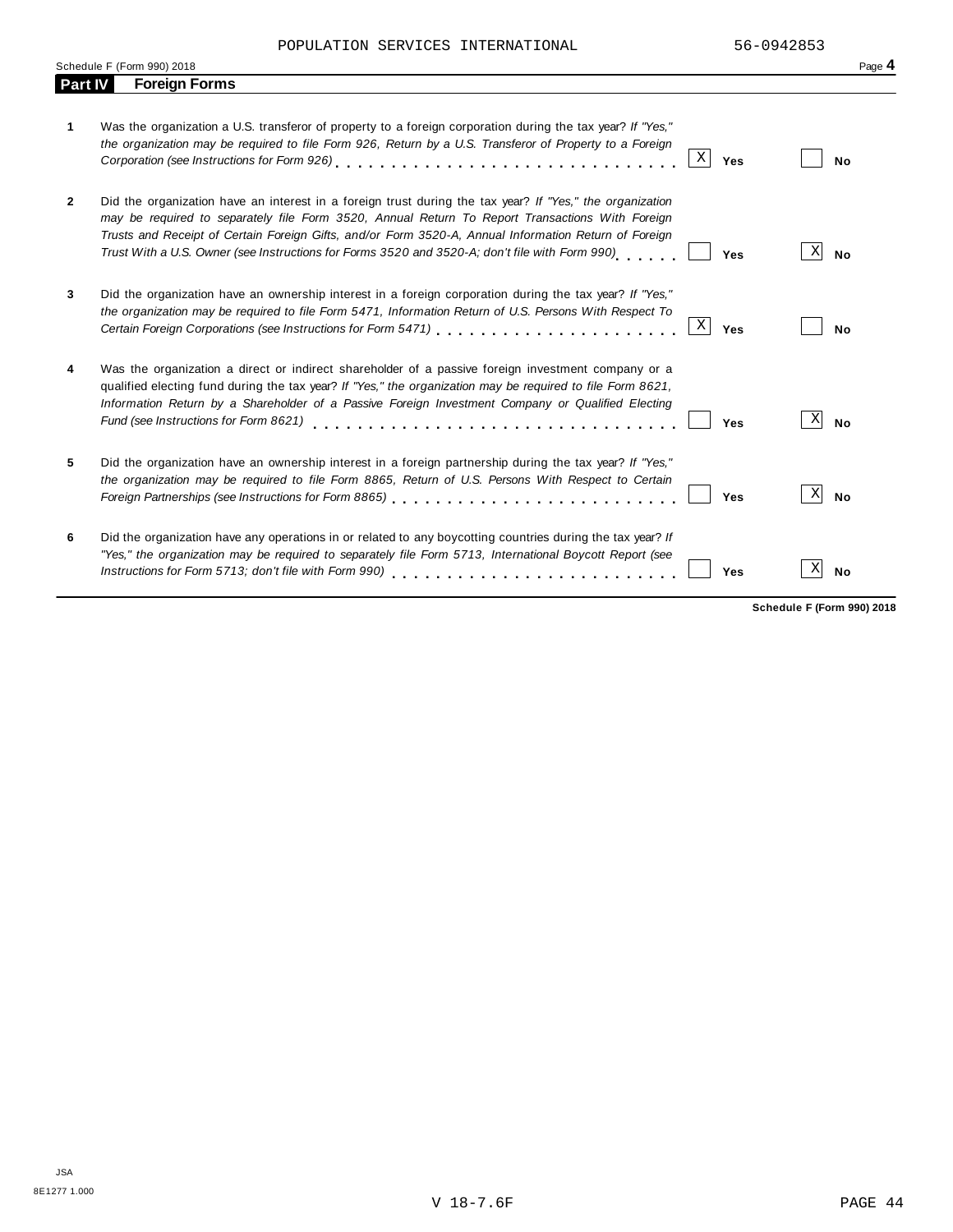### **Part V Supplemental Information**

Provide the information required by Part I, line 2 (monitoring of funds); Part I, line 3, column (f) (accounting method; amounts of investments vs. expenditures per region); Part II, line 1 (accounting method); Part III (accounting method); and Part III, column (c) (estimated number of recipients), as applicable. Also complete this part to provide any additional information (see instructions).

SCHEDULE F, PART I, LINE 2:

PSI HAS THE RESPONSIBILITY TO ENSURE THAT OUR SUBRECIPIENTS INCUR COSTS IN ACCORDANCE WITH THE DONOR'S APPLICABLE LAWS AND REGULATIONS AND PSI'S INTERNAL POLICIES AND PROCEDURES ON SUBRECIPIENT MANAGEMENT. THIS STATEMENT IS TRUE WHEN PSI, AS A PRIMARY RECIPIENT OF DONOR FUNDS, AWARDS PART OF THE GRANT TO A SUBRECIPIENT. COMPLIANCE WITH DONOR IMPOSED AUDITS (PROGRAM SPECIFIC OR SINGLE AUDIT, FOR EXAMPLE) IS ONLY ONE OF THE MANY SUBRECIPIENT MONITORING TOOLS AVAILABLE. SUBRECIPIENT MONITORING SHOULD OCCUR THROUGHOUT THE YEAR OR THE PROJECT PERIOD AND NOT SOLELY RELY ON A YEARLY AUDIT. MONITORING THROUGH ON A CONTINUOUS BASIS CAN TAKE MANY FORMS. A FUNDAMENTAL MONITORING TOOL IS INFORMING THE SUBRECIPIENT OF THE BASIC AWARD INFORMATION (E.G. GRANT/CONTRACT AGREEMENT NUMBER, DONOR NAME, AWARD TERM) AND APPLICABLE COMPLIANCE REQUIREMENTS. ADDITIONAL MONITORING TOOLS INCLUDE THE FOLLOWING: - 1. REVIEWING FINANCIAL PERFORMANCE REPORTS SUBMITTED BY THE SUBRECIPIENT. 2. PERFORMING SITE VISITS AT THE SUBRECIPIENT'S OFFICES TO REVIEW FINANCIAL AND PROGRAMMATIC RECORDS AND OBSERVE OPERATIONS. 3. REGULAR CONTACT WITH THE SUBRECIPIENT AND MAKING APPROPRIATE INQUIRIES CONCERNING PROGRAM ACTIVITIES AND DOCUMENTING THE RESULTS OF THOSE INQUIRIES. 4. ARRANGING FOR AGREED-UPON PROCEDURES AND ENGAGEMENTS FOR CERTAIN ASPECTS OF THE SUBRECIPIENT ACTIVITIES, SUCH AS ELIGIBILITY DETERMINATION. DONOR LAWS AND REGULATIONS MAY IMPOSE SUBRECIPIENT MONITORING REQUIREMENTS SPECIFIC TO A PROGRAM. IN ADDITION, FACTORS SUCH AS THE SIZE OF THE AWARDS, PERCENTAGE OF THE PASS-THROUGH ENTITY'S TOTAL PROGRAM FUNDS AWARDED TO SUBRECIPIENTS, THE COMPLEXITY OF THE COMPLIANCE REQUIREMENTS, AND RISK OF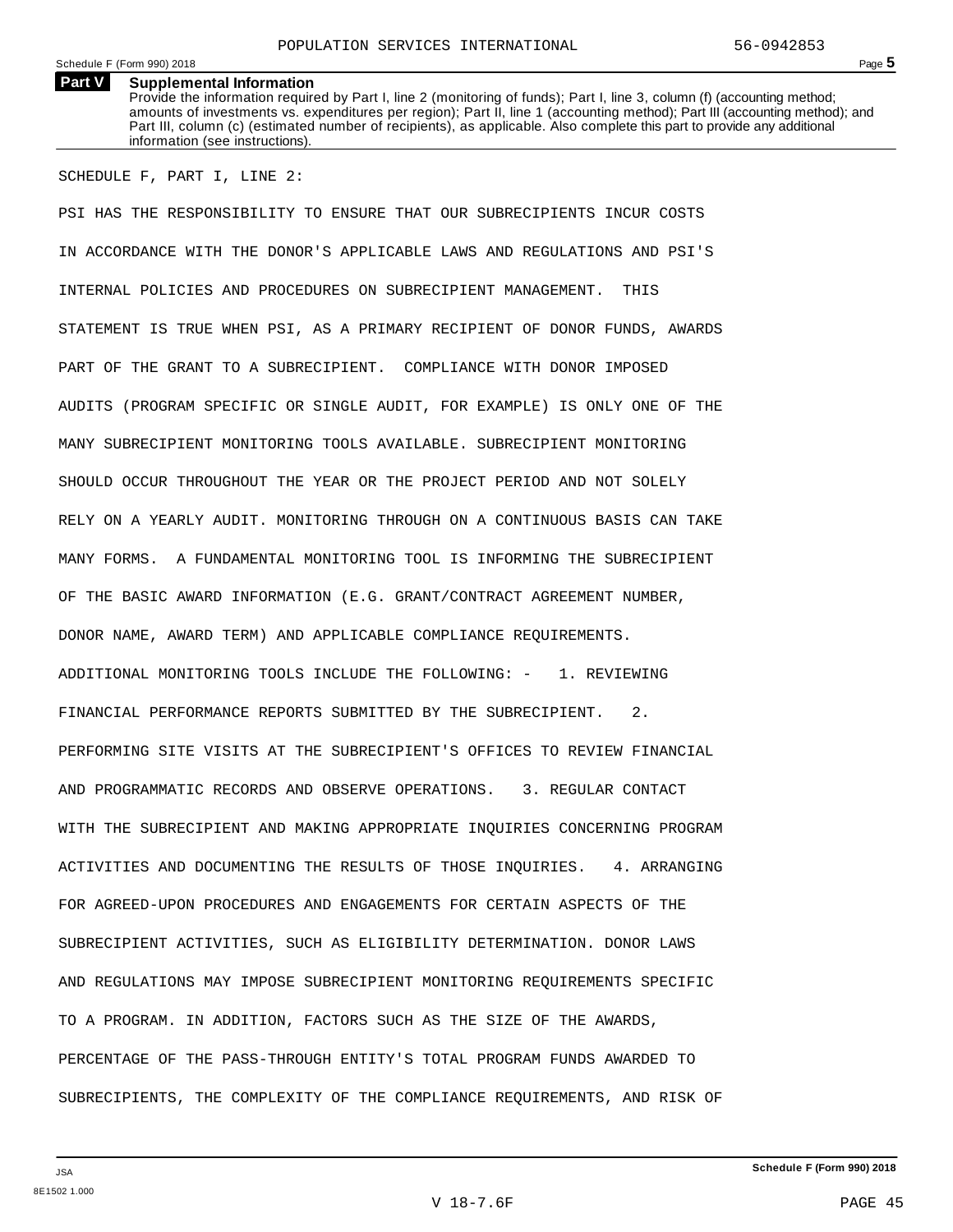## **Part V Supplemental Information**

Provide the information required by Part I, line 2 (monitoring of funds); Part I, line 3, column (f) (accounting method; amounts of investments vs. expenditures per region); Part II, line 1 (accounting method); Part III (accounting method); and Part III, column (c) (estimated number of recipients), as applicable. Also complete this part to provide any additional information (see instructions).

SUBRECIPIENT NON-COMPLIANCE AS ASSESSED BY THE PASS-THROUGH ENTITY MAY INFLUENCE THE NATURE AND EXTENT OF THE MONITORING PROCEDURES. PROGRAM COMPLEXITY: PROGRAMS WITH COMPLEX COMPLIANCE REQUIREMENTS HAVE A HIGHER RISK OF NON-COMPLIANCE. PASS-THROUGH FUNDING: THE LARGER THE PERCENTAGE OF PROGRAM AWARDS PASSED THROUGH, THE GREATER THE NEED FOR PSI TO MONITOR THE SUBRECIPIENT. AMOUNT OF AWARD: LARGER DOLLAR AWARDS ARE OF GREATER RISK. SUBRECIPIENTS ARE EVALUATED AND ASSESSED TO DETERMINE IF THERE IS A NEED FOR CLOSER MONITORING. IN GENERAL, SUBRECIPIENTS WHO HAVE NEVER RECEIVED FUNDING BEFORE WOULD REQUIRE CLOSER MONITORING. EXISTING SUBRECIPIENTS WILL BE EVALUATED ON AN ONGOING BASIS BASED ON RESULTS OF AWARD MONITORING AND SUBRECIPIENT AUDITS.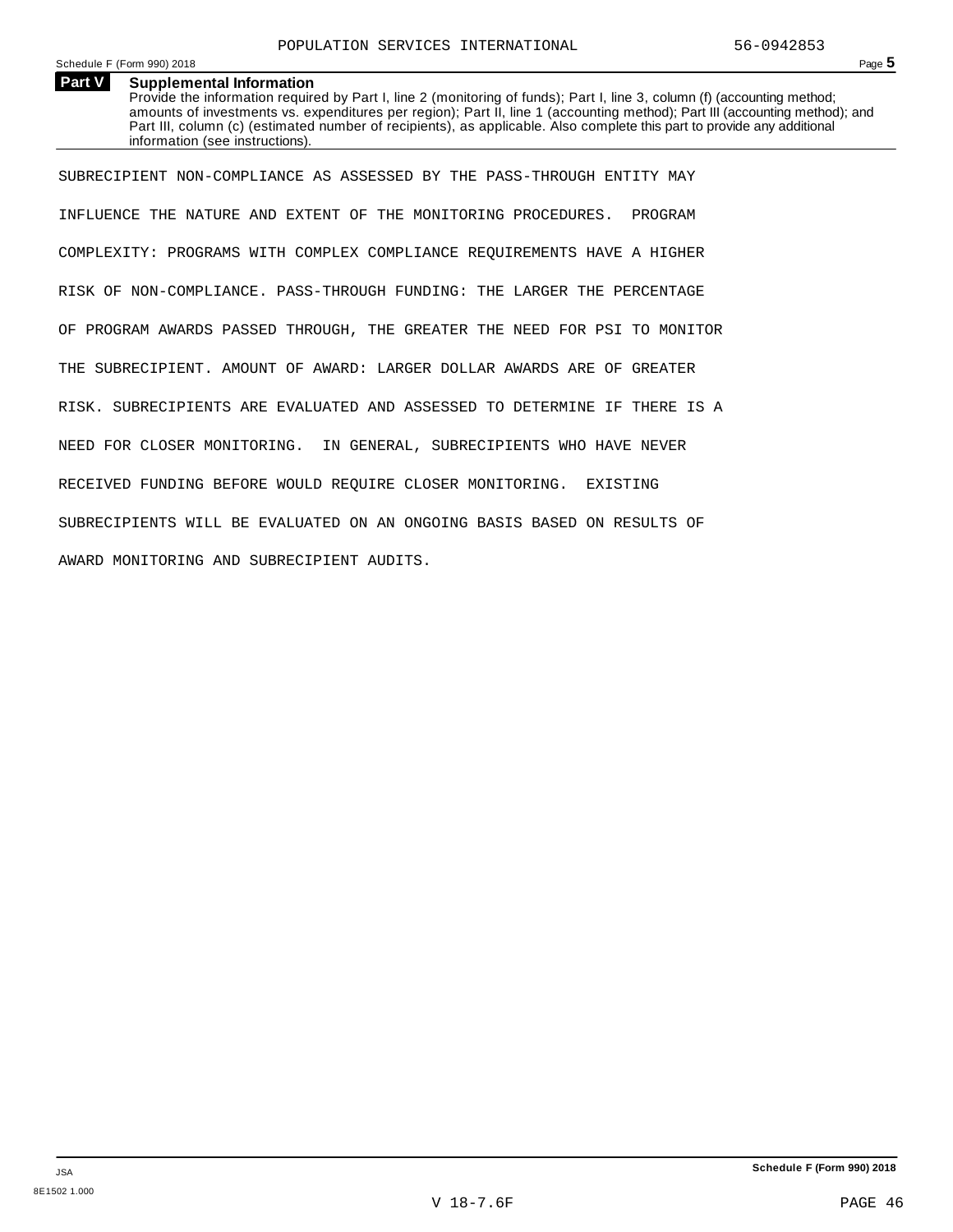| <b>SCHEDULE G</b>                                                                                                                                                      |                                  | Supplemental Information Regarding Fundraising or Gaming Activities                                                                                                 |                                         |                                    |                                       |                                        | OMB No. 1545-0047                |
|------------------------------------------------------------------------------------------------------------------------------------------------------------------------|----------------------------------|---------------------------------------------------------------------------------------------------------------------------------------------------------------------|-----------------------------------------|------------------------------------|---------------------------------------|----------------------------------------|----------------------------------|
| (Form 990 or 990-EZ)                                                                                                                                                   |                                  | Complete if the organization answered "Yes" on Form 990, Part IV, line 17, 18, or 19, or if the<br>organization entered more than \$15,000 on Form 990-EZ, line 6a. |                                         |                                    |                                       |                                        |                                  |
|                                                                                                                                                                        |                                  |                                                                                                                                                                     |                                         | Attach to Form 990 or Form 990-EZ. |                                       |                                        | Open to Public                   |
| Department of the Treasury<br><b>Internal Revenue Service</b>                                                                                                          |                                  | Go to www.irs.gov/Form990 for instructions and the latest instructions.                                                                                             |                                         |                                    |                                       |                                        | Inspection                       |
| Name of the organization                                                                                                                                               |                                  |                                                                                                                                                                     |                                         |                                    |                                       | <b>Employer identification number</b>  |                                  |
| POPULATION SERVICES INTERNATIONAL                                                                                                                                      |                                  |                                                                                                                                                                     |                                         |                                    |                                       | 56-0942853                             |                                  |
| Part I                                                                                                                                                                 |                                  | Fundraising Activities. Complete if the organization answered "Yes" on Form 990, Part IV, line 17.                                                                  |                                         |                                    |                                       |                                        |                                  |
|                                                                                                                                                                        |                                  | Form 990-EZ filers are not required to complete this part.                                                                                                          |                                         |                                    |                                       |                                        |                                  |
| Indicate whether the organization raised funds through any of the following activities. Check all that apply.<br>1                                                     |                                  |                                                                                                                                                                     |                                         |                                    |                                       |                                        |                                  |
| Χ<br>Mail solicitations<br>a                                                                                                                                           |                                  | e                                                                                                                                                                   | Χ                                       |                                    | Solicitation of non-government grants |                                        |                                  |
| Χ<br>b                                                                                                                                                                 | Internet and email solicitations | $\mathbf{f}$                                                                                                                                                        | $\mathbf X$                             |                                    | Solicitation of government grants     |                                        |                                  |
| X<br>Phone solicitations<br>c                                                                                                                                          |                                  | g                                                                                                                                                                   |                                         |                                    | Special fundraising events            |                                        |                                  |
| Χ<br>In-person solicitations<br>d                                                                                                                                      |                                  |                                                                                                                                                                     |                                         |                                    |                                       |                                        |                                  |
| 2a Did the organization have a written or oral agreement with any individual (including officers, directors, trustees,                                                 |                                  |                                                                                                                                                                     |                                         |                                    |                                       |                                        |                                  |
| or key employees listed in Form 990, Part VII) or entity in connection with professional fundraising services?                                                         |                                  |                                                                                                                                                                     |                                         |                                    |                                       |                                        | $X \mid Y$ es<br><b>No</b>       |
| <b>b</b> If "Yes," list the 10 highest paid individuals or entities (fundraisers) pursuant to agreements under which the fundraiser is to be                           |                                  |                                                                                                                                                                     |                                         |                                    |                                       |                                        |                                  |
| compensated at least \$5,000 by the organization.                                                                                                                      |                                  |                                                                                                                                                                     |                                         |                                    |                                       |                                        |                                  |
|                                                                                                                                                                        |                                  |                                                                                                                                                                     |                                         |                                    |                                       |                                        |                                  |
| (i) Name and address of individual                                                                                                                                     |                                  |                                                                                                                                                                     |                                         | (iii) Did fundraiser have          | (iv) Gross receipts                   | (v) Amount paid to<br>(or retained by) | (vi) Amount paid to              |
| or entity (fundraiser)                                                                                                                                                 |                                  | (ii) Activity                                                                                                                                                       | custody or control of<br>contributions? |                                    | from activity                         | fundraiser listed in                   | (or retained by)<br>organization |
|                                                                                                                                                                        |                                  |                                                                                                                                                                     | Yes                                     | No                                 |                                       | col. (i)                               |                                  |
| 1                                                                                                                                                                      |                                  | <b>DEVELOP</b>                                                                                                                                                      |                                         |                                    |                                       |                                        |                                  |
| SEA CHANGE STRATEGIES                                                                                                                                                  |                                  | STRATEGY                                                                                                                                                            |                                         | Χ                                  |                                       | 170,238.                               |                                  |
| $\mathbf{2}$                                                                                                                                                           |                                  | <b>DEVELOP</b>                                                                                                                                                      |                                         |                                    |                                       |                                        |                                  |
| SANKY COMMUNICATIONS, INC                                                                                                                                              |                                  | STRATEGY                                                                                                                                                            |                                         | Χ                                  |                                       | 87,998.                                |                                  |
| 3                                                                                                                                                                      |                                  | <b>DEVELOP</b>                                                                                                                                                      |                                         |                                    |                                       |                                        |                                  |
| SUDDES GROUP FOR IMPACT                                                                                                                                                |                                  | STRATEGY                                                                                                                                                            |                                         | Χ                                  |                                       | 180,496.                               |                                  |
|                                                                                                                                                                        |                                  | <b>DONATION</b>                                                                                                                                                     |                                         |                                    |                                       |                                        |                                  |
| FIONTA INCORPORATED                                                                                                                                                    |                                  | MANAGEMENT                                                                                                                                                          |                                         | Χ                                  |                                       | 89,051                                 |                                  |
| 5                                                                                                                                                                      |                                  |                                                                                                                                                                     |                                         |                                    |                                       |                                        |                                  |
|                                                                                                                                                                        |                                  |                                                                                                                                                                     |                                         |                                    |                                       |                                        |                                  |
| 6                                                                                                                                                                      |                                  |                                                                                                                                                                     |                                         |                                    |                                       |                                        |                                  |
|                                                                                                                                                                        |                                  |                                                                                                                                                                     |                                         |                                    |                                       |                                        |                                  |
| $\overline{7}$                                                                                                                                                         |                                  |                                                                                                                                                                     |                                         |                                    |                                       |                                        |                                  |
|                                                                                                                                                                        |                                  |                                                                                                                                                                     |                                         |                                    |                                       |                                        |                                  |
| 8                                                                                                                                                                      |                                  |                                                                                                                                                                     |                                         |                                    |                                       |                                        |                                  |
|                                                                                                                                                                        |                                  |                                                                                                                                                                     |                                         |                                    |                                       |                                        |                                  |
| 9                                                                                                                                                                      |                                  |                                                                                                                                                                     |                                         |                                    |                                       |                                        |                                  |
|                                                                                                                                                                        |                                  |                                                                                                                                                                     |                                         |                                    |                                       |                                        |                                  |
| 10                                                                                                                                                                     |                                  |                                                                                                                                                                     |                                         |                                    |                                       |                                        |                                  |
|                                                                                                                                                                        |                                  |                                                                                                                                                                     |                                         |                                    |                                       |                                        |                                  |
|                                                                                                                                                                        |                                  |                                                                                                                                                                     |                                         |                                    |                                       |                                        |                                  |
| Total                                                                                                                                                                  |                                  |                                                                                                                                                                     |                                         |                                    |                                       | 527,783.                               |                                  |
| List all states in which the organization is registered or licensed to solicit contributions or has been notified it is exempt from<br>3<br>registration or licensing. |                                  |                                                                                                                                                                     |                                         |                                    |                                       |                                        |                                  |
| AL, AK, AZ, AR, CA, CO, CT, DE, DC, FL, GA, IL, IN,                                                                                                                    |                                  |                                                                                                                                                                     |                                         |                                    |                                       |                                        |                                  |
| IA, KS, KY, LA, ME, MD, MA, MI, MN, MS, MO, MT, NE, NH, NJ, NM, NY, NC, ND, OH,                                                                                        |                                  |                                                                                                                                                                     |                                         |                                    |                                       |                                        |                                  |
| OR, PA, RI, SC, SD, TN, TX, VT, VA, WA, WI, WY,                                                                                                                        |                                  |                                                                                                                                                                     |                                         |                                    |                                       |                                        |                                  |
|                                                                                                                                                                        |                                  |                                                                                                                                                                     |                                         |                                    |                                       |                                        |                                  |
|                                                                                                                                                                        |                                  |                                                                                                                                                                     |                                         |                                    |                                       |                                        |                                  |

For Paperwork Reduction Act Notice, see the Instructions for Form 990 or 990-EZ. Schedule G (Form 990 or 990-EZ) 2018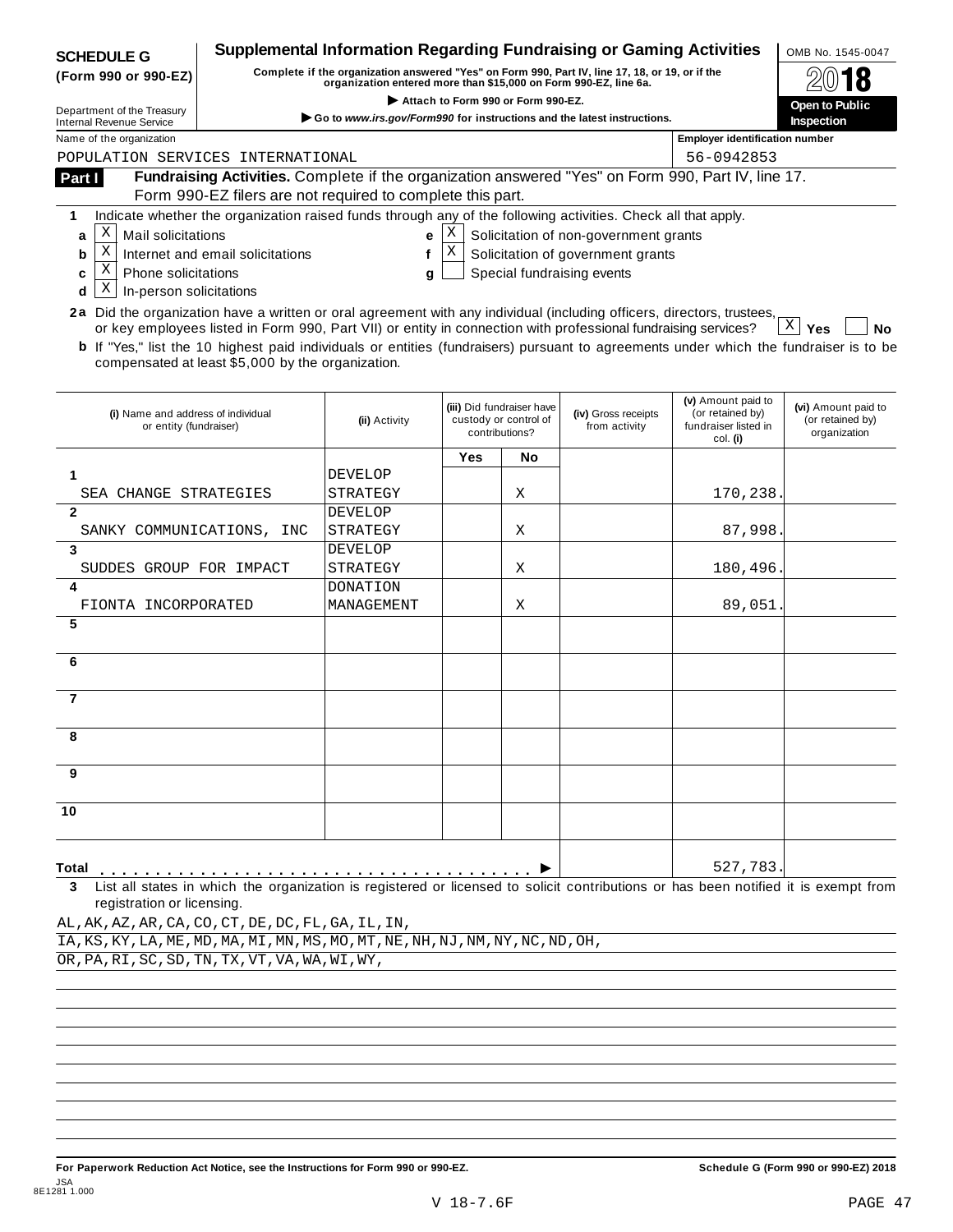Schedule G (Form 990 or 990-EZ) 2018  $\overline{\phantom{a}}$  **Page**  $2$ 

|        |                                                                                                                                                                                                                                | (a) Event $#1$                                 | (b) Event $#2$                                                  | (c) Other events | (d) Total events<br>(add col. (a) through                                                                                                                       |
|--------|--------------------------------------------------------------------------------------------------------------------------------------------------------------------------------------------------------------------------------|------------------------------------------------|-----------------------------------------------------------------|------------------|-----------------------------------------------------------------------------------------------------------------------------------------------------------------|
|        |                                                                                                                                                                                                                                | (event type)                                   | (event type)                                                    | (total number)   | col. (c)                                                                                                                                                        |
|        | 1 Gross receipts                                                                                                                                                                                                               |                                                |                                                                 |                  |                                                                                                                                                                 |
|        |                                                                                                                                                                                                                                |                                                |                                                                 |                  |                                                                                                                                                                 |
|        | 2 Less: Contributions  <br>3 Gross income (line 1 minus                                                                                                                                                                        |                                                |                                                                 |                  |                                                                                                                                                                 |
|        |                                                                                                                                                                                                                                |                                                |                                                                 |                  |                                                                                                                                                                 |
|        | 4 Cash prizes <u>  _ _ _ _ _ _ _ _ _</u> _ _ _ _ _ _ _                                                                                                                                                                         |                                                |                                                                 |                  |                                                                                                                                                                 |
|        |                                                                                                                                                                                                                                |                                                |                                                                 |                  |                                                                                                                                                                 |
|        |                                                                                                                                                                                                                                |                                                |                                                                 |                  |                                                                                                                                                                 |
|        | 7 Food and beverages entertainment and several property and several property of the set of the set of the set of the set of the set of the set of the set of the set of the set of the set of the set of the set of the set of |                                                |                                                                 |                  |                                                                                                                                                                 |
|        | 8 Entertainment <u>  _ _ _ _ _ _ _ _ _</u> _ _ _                                                                                                                                                                               |                                                |                                                                 |                  |                                                                                                                                                                 |
|        | 9 Other direct expenses [                                                                                                                                                                                                      |                                                |                                                                 |                  |                                                                                                                                                                 |
|        |                                                                                                                                                                                                                                |                                                |                                                                 |                  |                                                                                                                                                                 |
|        |                                                                                                                                                                                                                                | \$15,000 on Form 990-EZ, line 6a.<br>(a) Bingo | (b) Pull tabs/instant<br>bingo/progressive bingo                | (c) Other gaming |                                                                                                                                                                 |
|        | 1 Gross revenue                                                                                                                                                                                                                |                                                |                                                                 |                  |                                                                                                                                                                 |
|        | 2 Cash prizes [1, 1, 1, 1, 1, 1, 1, 1]                                                                                                                                                                                         |                                                |                                                                 |                  |                                                                                                                                                                 |
|        | 3 Noncash prizes                                                                                                                                                                                                               |                                                |                                                                 |                  |                                                                                                                                                                 |
|        | 4 Rent/facility costs                                                                                                                                                                                                          |                                                |                                                                 |                  |                                                                                                                                                                 |
|        | 5 Other direct expenses                                                                                                                                                                                                        |                                                |                                                                 |                  | Gaming. Complete if the organization answered "Yes" on Form 990, Part IV, line 19, or reported more than<br>(d) Total gaming (add<br>col. (a) through col. (c)) |
|        |                                                                                                                                                                                                                                | Yes<br>No                                      | $\frac{9}{6}$<br>Yes $\overline{\qquad \qquad }$ %<br><b>No</b> | No               | %                                                                                                                                                               |
|        |                                                                                                                                                                                                                                |                                                |                                                                 |                  |                                                                                                                                                                 |
|        | 7 Direct expense summary. Add lines 2 through 5 in column (d)                                                                                                                                                                  |                                                |                                                                 |                  |                                                                                                                                                                 |
|        | 8 Net gaming income summary. Subtract line 7 from line 1, column (d) ▶                                                                                                                                                         |                                                |                                                                 |                  |                                                                                                                                                                 |
| a<br>b | Enter the state(s) in which the organization conducts gaming activities:<br>Is the organization licensed to conduct gaming activities in each of these states?<br>If "Ne " explain:                                            |                                                |                                                                 |                  | Yes<br><b>No</b>                                                                                                                                                |

**Schedule G (Form 990 or 990-EZ) 2018**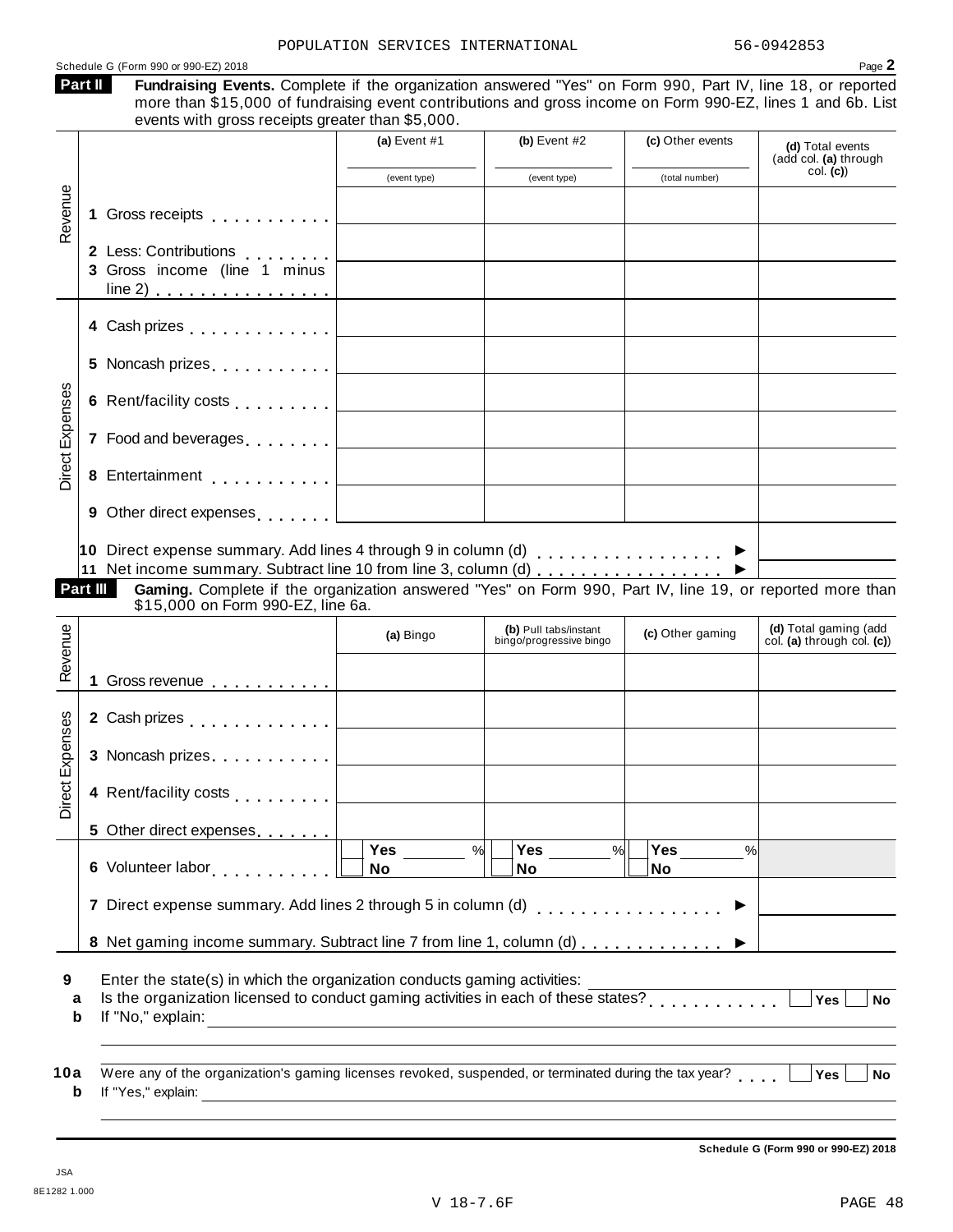|                | POPULAIIUN SERVICES INIERNAIIUNAL                                                                                                                                                                                                             |                  |
|----------------|-----------------------------------------------------------------------------------------------------------------------------------------------------------------------------------------------------------------------------------------------|------------------|
|                | Schedule G (Form 990 or 990-EZ) 2018                                                                                                                                                                                                          | Page 3           |
| 11             |                                                                                                                                                                                                                                               | Yes<br><b>No</b> |
| 12             | Is the organization a grantor, beneficiary or trustee of a trust or a member of a partnership or other entity                                                                                                                                 |                  |
|                |                                                                                                                                                                                                                                               | Yes<br><b>No</b> |
| 13             | Indicate the percentage of gaming activity conducted in:                                                                                                                                                                                      |                  |
| a              | The organization's facility enterpreened in the enterpreened in the enterpreened in the organization's facility                                                                                                                               | %                |
| b              | An outside facility enterpreened and the series of the control of the control of the control of the control of the control of the control of the control of the control of the control of the control of the control of the co                | $\%$             |
| 14             | Enter the name and address of the person who prepares the organization's gaming/special events books and<br>records:                                                                                                                          |                  |
|                |                                                                                                                                                                                                                                               |                  |
|                |                                                                                                                                                                                                                                               |                  |
|                | 15a Does the organization have a contract with a third party from whom the organization receives gaming                                                                                                                                       |                  |
|                |                                                                                                                                                                                                                                               | Yes No           |
|                | <b>b</b> If "Yes," enter the amount of gaming revenue received by the organization $\triangleright$ \$______________ and the                                                                                                                  |                  |
|                | amount of gaming revenue retained by the third party $\triangleright$ \$ _______________.                                                                                                                                                     |                  |
|                | c If "Yes," enter name and address of the third party:                                                                                                                                                                                        |                  |
|                |                                                                                                                                                                                                                                               |                  |
|                |                                                                                                                                                                                                                                               |                  |
| 16             | Gaming manager information:                                                                                                                                                                                                                   |                  |
|                |                                                                                                                                                                                                                                               |                  |
|                |                                                                                                                                                                                                                                               |                  |
|                | Gaming manager compensation $\triangleright$ \$ ______________                                                                                                                                                                                |                  |
|                | Description of services provided ▶                                                                                                                                                                                                            |                  |
|                | Director/officer<br>Employee<br>Independent contractor                                                                                                                                                                                        |                  |
| 17             | Mandatory distributions:                                                                                                                                                                                                                      |                  |
| a              | Is the organization required under state law to make charitable distributions from the gaming proceeds to                                                                                                                                     |                  |
|                |                                                                                                                                                                                                                                               | Yes<br><b>No</b> |
| b              | Enter the amount of distributions required under state law to be distributed to other exempt organizations                                                                                                                                    |                  |
|                | or spent in the organization's own exempt activities during the tax year $\triangleright$ \$                                                                                                                                                  |                  |
|                |                                                                                                                                                                                                                                               |                  |
| <b>Part IV</b> | Supplemental Information. Provide the explanation required by Part I, line 2b, columns (iii) and (v), and<br>Part III, lines 9, 9b, 10b, 15b, 15c, 16, and 17b, as applicable. Also provide any additional information<br>(see instructions). |                  |

**Schedule G (Form 990 or 990-EZ) 2018**

 $\ddot{\phantom{a}}$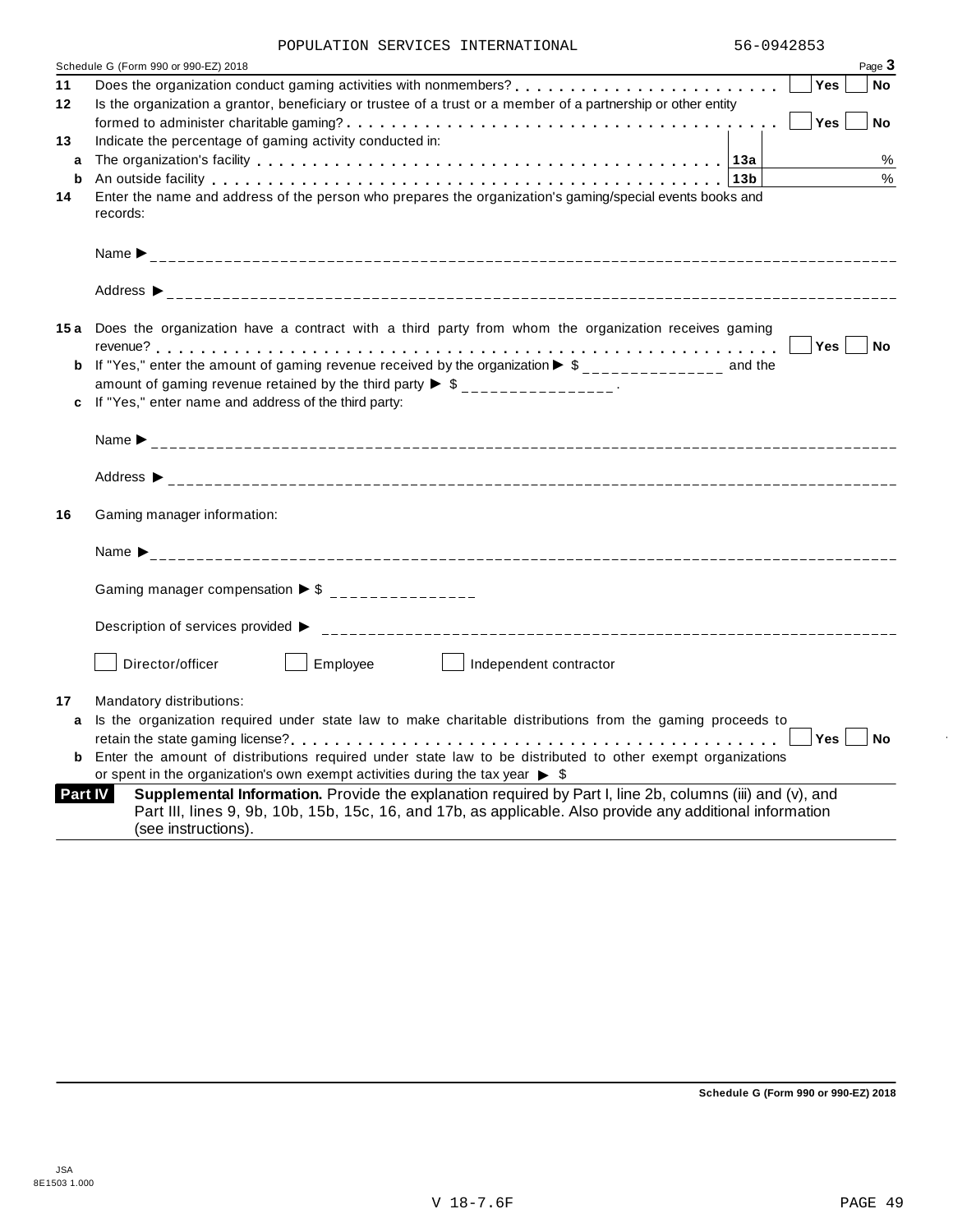| <b>SCHEDULE I</b><br>(Form 990)                                                                                                                                                                                                                                                                  |            |                                    | <b>Grants and Other Assistance to Organizations,</b><br>Governments, and Individuals in the United States |                                       |                                                             |                                          | OMB No. 1545-0047<br>2018             |
|--------------------------------------------------------------------------------------------------------------------------------------------------------------------------------------------------------------------------------------------------------------------------------------------------|------------|------------------------------------|-----------------------------------------------------------------------------------------------------------|---------------------------------------|-------------------------------------------------------------|------------------------------------------|---------------------------------------|
|                                                                                                                                                                                                                                                                                                  |            |                                    | Complete if the organization answered "Yes" on Form 990, Part IV, line 21 or 22.                          |                                       |                                                             |                                          |                                       |
| Department of the Treasury                                                                                                                                                                                                                                                                       |            |                                    | Attach to Form 990.                                                                                       |                                       |                                                             |                                          | <b>Open to Public</b>                 |
| <b>Internal Revenue Service</b>                                                                                                                                                                                                                                                                  |            |                                    | Go to www.irs.gov/Form990 for the latest information.                                                     |                                       |                                                             |                                          | <b>Inspection</b>                     |
| Name of the organization                                                                                                                                                                                                                                                                         |            |                                    |                                                                                                           |                                       |                                                             | <b>Employer identification number</b>    |                                       |
| POPULATION SERVICES INTERNATIONAL                                                                                                                                                                                                                                                                |            |                                    |                                                                                                           |                                       |                                                             | 56-0942853                               |                                       |
| <b>General Information on Grants and Assistance</b><br>Part I                                                                                                                                                                                                                                    |            |                                    |                                                                                                           |                                       |                                                             |                                          |                                       |
| Does the organization maintain records to substantiate the amount of the grants or assistance, the grantees' eligibility for the grants or assistance, and<br>1<br>Describe in Part IV the organization's procedures for monitoring the use of grant funds in the United States.<br>$\mathbf{2}$ |            |                                    |                                                                                                           |                                       |                                                             |                                          | $X$ Yes<br>No                         |
| Grants and Other Assistance to Domestic Organizations and Domestic Governments. Complete if the organization answered "Yes" on Form 990,<br><b>Part II</b><br>Part IV, line 21, for any recipient that received more than \$5,000. Part II can be duplicated if additional space is needed.      |            |                                    |                                                                                                           |                                       |                                                             |                                          |                                       |
| 1 (a) Name and address of organization<br>or government                                                                                                                                                                                                                                          | $(b)$ EIN  | (c) IRC section<br>(if applicable) | (d) Amount of cash<br>grant                                                                               | (e) Amount of non-<br>cash assistance | (f) Method of valuation<br>(book, FMV, appraisal,<br>other) | (g) Description of<br>noncash assistance | (h) Purpose of grant<br>or assistance |
| (1) CATHOLIC RELIEF SERVICES                                                                                                                                                                                                                                                                     |            |                                    |                                                                                                           |                                       |                                                             |                                          |                                       |
| 228 W LEXINGTON STREET BALTIMORE, MD 21201                                                                                                                                                                                                                                                       | 13-5563422 | 501(C)(3)                          | 4,004,254.                                                                                                |                                       |                                                             |                                          | MALARIA PREVENTION                    |
| (2) CAMBER COLLECTIVE LLC                                                                                                                                                                                                                                                                        |            |                                    |                                                                                                           |                                       |                                                             |                                          |                                       |
| 408 N 35TH STREET SEATTLE, WA 98103                                                                                                                                                                                                                                                              | 27-1314359 |                                    | 184,067.                                                                                                  |                                       |                                                             |                                          | FAMILY PLANNING                       |
| (3) CICATELLI ASSOCIATES, INC.                                                                                                                                                                                                                                                                   |            |                                    |                                                                                                           |                                       |                                                             |                                          |                                       |
| 505 8TH AVE FL 16 NEW YORK, NY 10018                                                                                                                                                                                                                                                             | 13-3020576 | 501(C)(3)                          | 78,451.                                                                                                   |                                       |                                                             |                                          | HIV/AIDS PROGRAM                      |
| (4) DUKE UNIVERSITY                                                                                                                                                                                                                                                                              |            |                                    |                                                                                                           |                                       |                                                             |                                          |                                       |
| PO BOX 602651 CHARLOTTE, NC 28260                                                                                                                                                                                                                                                                | 56-0532129 | 501(C)(3)                          | 39,181.                                                                                                   |                                       |                                                             |                                          | MALARIA PREVENTION                    |
| (5) FAMILY HEALTH INTERNATIONAL                                                                                                                                                                                                                                                                  |            |                                    |                                                                                                           |                                       |                                                             |                                          |                                       |
| 359 BLACKWEEL STREET DURHAM, NC 27701                                                                                                                                                                                                                                                            | 45-2459015 | 501(C)(3)                          | 101,655                                                                                                   |                                       |                                                             |                                          | HIV/AIDS PREVENTION                   |
| (6) GLASSWING INTERNATIONAL USA                                                                                                                                                                                                                                                                  |            |                                    |                                                                                                           |                                       |                                                             |                                          |                                       |
| 25 BROADWAY, 9TH FLOOR NEW YORK, NY 10004                                                                                                                                                                                                                                                        | 26-1456470 | 501(C)(3)                          | 47,146.                                                                                                   |                                       |                                                             |                                          | EDUCATION                             |
| $(7)$ IDEO.ORG                                                                                                                                                                                                                                                                                   |            |                                    |                                                                                                           |                                       |                                                             |                                          | FAMILY PLANNING AND                   |
| 444 SPEAR ST STE 213 SAN FRAN., CA 94105                                                                                                                                                                                                                                                         | 27-3755556 | 501(C)(3)                          | 744,417.                                                                                                  |                                       |                                                             |                                          | HEALTH SERVICES                       |
| (8) INTERNATIONAL CENTER FOR RESEARCH                                                                                                                                                                                                                                                            |            |                                    |                                                                                                           |                                       |                                                             |                                          | FAMILY PLANNING AND                   |
| 1120 20TH STREET NW WASHINGTON, DC 20036                                                                                                                                                                                                                                                         | 52-1081455 | 501(C)(3)                          | 12,566.                                                                                                   |                                       |                                                             |                                          | HEALTH SERVICES                       |
| (9) INTRAHEALTH INTERNATIONAL, INC.                                                                                                                                                                                                                                                              |            |                                    |                                                                                                           |                                       |                                                             |                                          | FAMILY PLANNING AND                   |
| 6340 QUADRANGLE DRIVE CHAPEL HILL, NC 27517                                                                                                                                                                                                                                                      | 55-0825466 | 501(C)(3)                          | 29,748                                                                                                    |                                       |                                                             |                                          | HEALTH SERVICES                       |
| (10) MANAGEMENT SCIENCES FOR HEALTH                                                                                                                                                                                                                                                              |            |                                    |                                                                                                           |                                       |                                                             |                                          |                                       |
| 200 RIVERS EDGE DRIVE MEDFORD, MA 02155                                                                                                                                                                                                                                                          | 04-2482188 | 501(C)(3)                          | 2,672,020.                                                                                                |                                       |                                                             |                                          | HIV PREVENTION                        |
| $(11)$ PACT, INC.                                                                                                                                                                                                                                                                                |            |                                    |                                                                                                           |                                       |                                                             |                                          | FAMILY PLANNING AND                   |
| 1828 L ST STE 300 NW WASHINGTON, DC 20036                                                                                                                                                                                                                                                        | 13-2702768 | 501(C)(3)                          | 272,259.                                                                                                  |                                       |                                                             |                                          | HEALTH SERVICES                       |
| (12) PATH                                                                                                                                                                                                                                                                                        |            |                                    |                                                                                                           |                                       |                                                             |                                          |                                       |
| 2201 WESTLAKE AVE SEATTLE, WA 98121                                                                                                                                                                                                                                                              | 23-7313698 | 501(C)(3)                          | 56,181.                                                                                                   |                                       |                                                             |                                          | SANITATION                            |
| $\mathbf{2}$<br>3                                                                                                                                                                                                                                                                                |            |                                    |                                                                                                           |                                       |                                                             |                                          |                                       |

 $\overline{P}$  **For Paperwork Reduction Act Notice, see the Instructions for Form 990.** 

Schedule I (Form 990) (2018)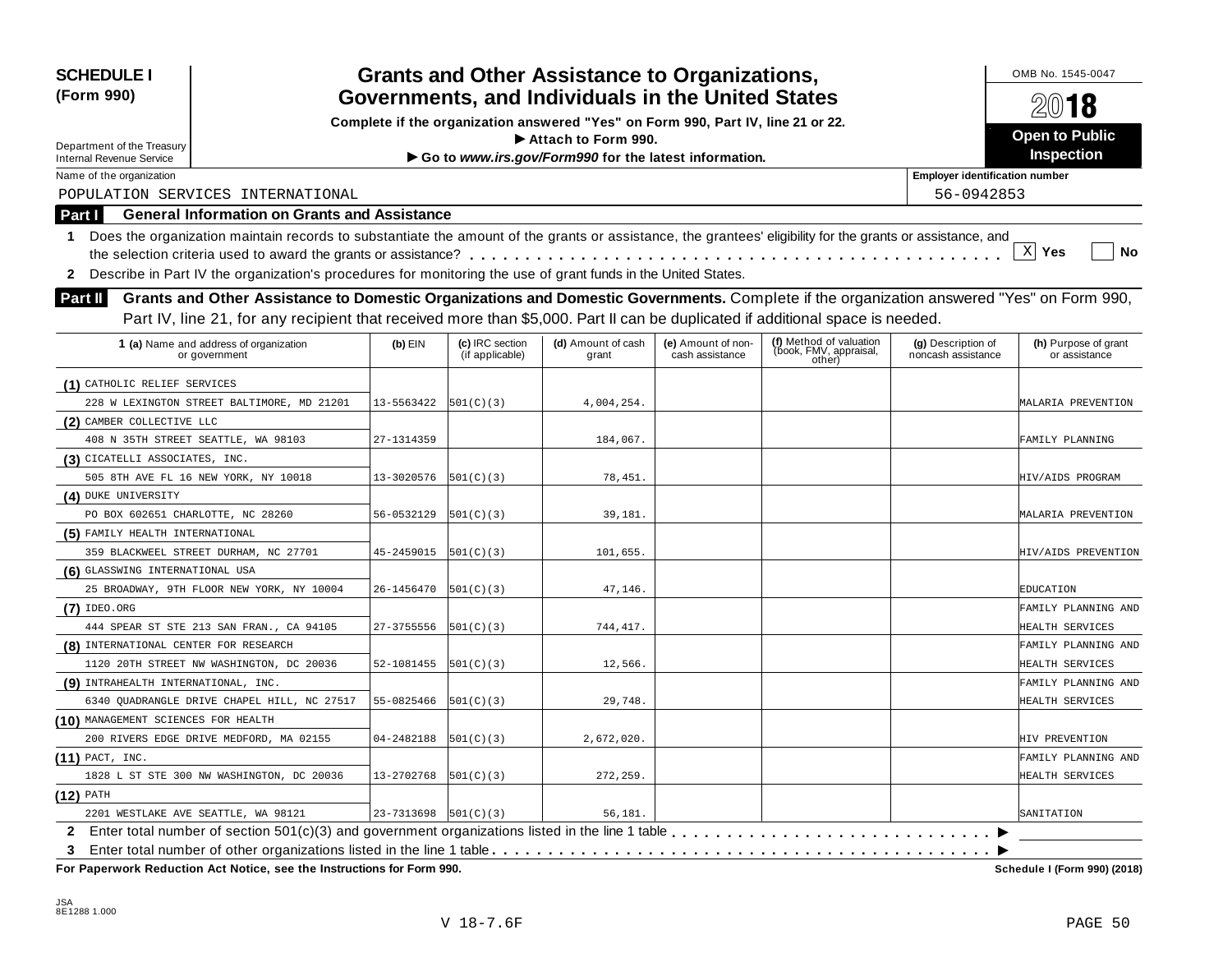| <b>SCHEDULE I</b><br>(Form 990)                                                                                                                                                                                                                                                    |            |                                    | <b>Grants and Other Assistance to Organizations,</b><br>Governments, and Individuals in the United States |                                       |                                                             |                                          | OMB No. 1545-0047<br>2018             |
|------------------------------------------------------------------------------------------------------------------------------------------------------------------------------------------------------------------------------------------------------------------------------------|------------|------------------------------------|-----------------------------------------------------------------------------------------------------------|---------------------------------------|-------------------------------------------------------------|------------------------------------------|---------------------------------------|
|                                                                                                                                                                                                                                                                                    |            |                                    | Complete if the organization answered "Yes" on Form 990, Part IV, line 21 or 22.                          |                                       |                                                             |                                          |                                       |
| Department of the Treasury                                                                                                                                                                                                                                                         |            |                                    | Attach to Form 990.                                                                                       |                                       |                                                             |                                          | <b>Open to Public</b>                 |
| <b>Internal Revenue Service</b>                                                                                                                                                                                                                                                    |            |                                    | Go to www.irs.gov/Form990 for the latest information.                                                     |                                       |                                                             |                                          | <b>Inspection</b>                     |
| Name of the organization                                                                                                                                                                                                                                                           |            |                                    |                                                                                                           |                                       |                                                             | <b>Employer identification number</b>    |                                       |
| POPULATION SERVICES INTERNATIONAL                                                                                                                                                                                                                                                  |            |                                    |                                                                                                           |                                       |                                                             | 56-0942853                               |                                       |
| <b>General Information on Grants and Assistance</b><br><b>Part I</b>                                                                                                                                                                                                               |            |                                    |                                                                                                           |                                       |                                                             |                                          |                                       |
| Does the organization maintain records to substantiate the amount of the grants or assistance, the grantees' eligibility for the grants or assistance, and<br>1<br>2 Describe in Part IV the organization's procedures for monitoring the use of grant funds in the United States. |            |                                    |                                                                                                           |                                       |                                                             |                                          | $X$ Yes<br>No                         |
| Grants and Other Assistance to Domestic Organizations and Domestic Governments. Complete if the organization answered "Yes" on Form 990,<br>Part II                                                                                                                                |            |                                    |                                                                                                           |                                       |                                                             |                                          |                                       |
| Part IV, line 21, for any recipient that received more than \$5,000. Part II can be duplicated if additional space is needed.<br>1 (a) Name and address of organization<br>or government                                                                                           | $(b)$ EIN  | (c) IRC section<br>(if applicable) | (d) Amount of cash<br>grant                                                                               | (e) Amount of non-<br>cash assistance | (f) Method of valuation<br>(book, FMV, appraisal,<br>other) | (g) Description of<br>noncash assistance | (h) Purpose of grant<br>or assistance |
| (1) PLAN INTERNATIONAL USA, INC                                                                                                                                                                                                                                                    |            |                                    |                                                                                                           |                                       |                                                             |                                          |                                       |
| 155 PLAN WAY WARWICK, RI 02886                                                                                                                                                                                                                                                     | 13-5661832 | 501(C)(3)                          | 445.243.                                                                                                  |                                       |                                                             |                                          | SANITATION                            |
| (2) MEDICAL CARE DEVELOPMENT INC.                                                                                                                                                                                                                                                  |            |                                    |                                                                                                           |                                       |                                                             |                                          |                                       |
| 8401 COLESVILLE RD SILVER SPRINGS, MD 20910                                                                                                                                                                                                                                        | 01-6022787 | 501(C)(3)                          | 161,122.                                                                                                  |                                       |                                                             |                                          | MALARIA PREVENTION                    |
| (3) RESULTS FOR DEVELOPMENT INSTITUTE                                                                                                                                                                                                                                              |            |                                    |                                                                                                           |                                       |                                                             |                                          | FAMILY PLANNING AND                   |
| 1100 15TH ST NW STE 400 WASH., DC 20005                                                                                                                                                                                                                                            | 20-8530747 | 501(C)(3)                          | 112,089.                                                                                                  |                                       |                                                             |                                          | HEALTH SERVICES                       |
| (4) THE REGENTS OF UNIVERSITY OF CALIFORNIA                                                                                                                                                                                                                                        |            |                                    |                                                                                                           |                                       |                                                             |                                          | FAMILY PLANNING AND                   |
| 1855 FOLSON ST SAN FRANCISCO, CA 94143                                                                                                                                                                                                                                             | 94-6002123 | 501(C)(3)                          | 271,367.                                                                                                  |                                       |                                                             |                                          | HEALTH SERVICES                       |
| (5) POPULATION MEDIA CTR                                                                                                                                                                                                                                                           |            |                                    |                                                                                                           |                                       |                                                             |                                          |                                       |
| PO BOX 547 SHEBURNE, VT 05482                                                                                                                                                                                                                                                      | 03-0358029 | 501(C)(3)                          | 507,229.                                                                                                  |                                       |                                                             |                                          | <b>BROADCAST</b>                      |
| (6) SAVE THE CHILDREN FEDERATION                                                                                                                                                                                                                                                   |            |                                    |                                                                                                           |                                       |                                                             |                                          | FAMILY PLANNING AND                   |
| 54 WILTON ROAD WESTPORT, CT 06880                                                                                                                                                                                                                                                  | 06-0726487 | 501(C)(3)                          | 154,196.                                                                                                  |                                       |                                                             |                                          | HEALTH SERVICES                       |
| $(7)$ SNV USA                                                                                                                                                                                                                                                                      |            |                                    |                                                                                                           |                                       |                                                             |                                          |                                       |
| 7514 WISCONSIN AVE. BETHESDA, MD 20814                                                                                                                                                                                                                                             | 90-0756603 | 501(C)(3)                          | 595,243.                                                                                                  |                                       |                                                             |                                          | SANITATION                            |
| (8) UNIVERSITY OF MARYLAND                                                                                                                                                                                                                                                         |            |                                    |                                                                                                           |                                       |                                                             |                                          |                                       |
| 220 ARCH ST. BALTIMORE, MD 21201                                                                                                                                                                                                                                                   | 52-6002033 | 501(C)(3)                          | 76,800.                                                                                                   |                                       |                                                             |                                          | MALARIA PREVENTION                    |
| (9) WORLD VISION INC.                                                                                                                                                                                                                                                              |            |                                    |                                                                                                           |                                       |                                                             |                                          |                                       |
| 34834 WYRHSER WY FED WY, WA 98063                                                                                                                                                                                                                                                  | 95-1922279 | 501(C)(3)                          | 338,176.                                                                                                  |                                       |                                                             |                                          | MALARIA PREVENTION                    |
| (10)                                                                                                                                                                                                                                                                               |            |                                    |                                                                                                           |                                       |                                                             |                                          |                                       |
| (11)                                                                                                                                                                                                                                                                               |            |                                    |                                                                                                           |                                       |                                                             |                                          |                                       |
| (12)                                                                                                                                                                                                                                                                               |            |                                    |                                                                                                           |                                       |                                                             |                                          |                                       |
| $\mathbf{2}$<br>3                                                                                                                                                                                                                                                                  |            |                                    |                                                                                                           |                                       |                                                             |                                          | 20.<br>1.                             |

 $F$ or Paperwork Reduction Act Notice, see the Instructions for Form 990.

Schedule I (Form 990) (2018)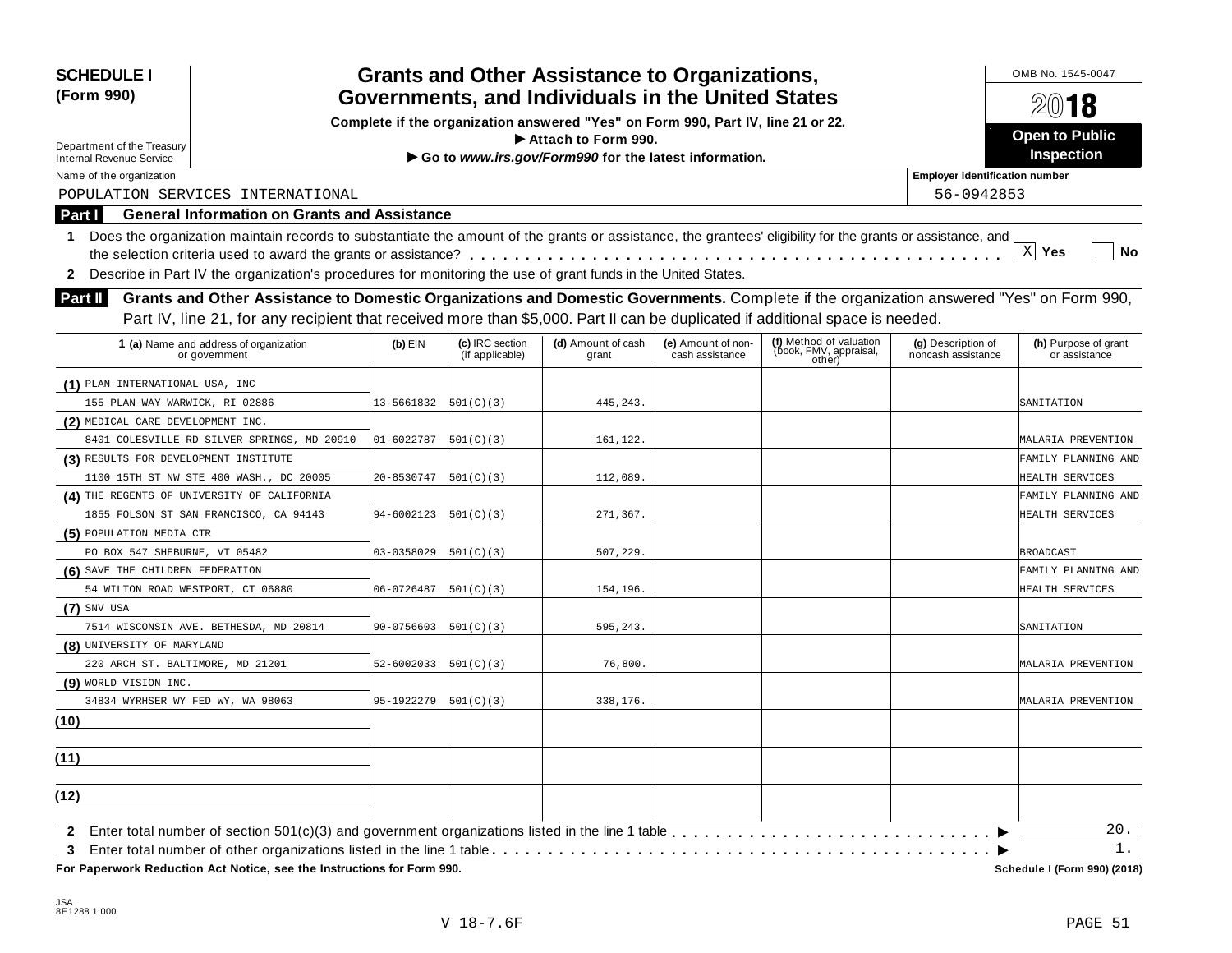| (a) Type of grant or assistance                                                                                                                                | (b) Number of<br>recipients | (c) Amount of<br>cash grant | (d) Amount of<br>non-cash assistance | (e) Method of valuation (book,<br>FMV, appraisal, other) | (f) Description of non-cash assistance |
|----------------------------------------------------------------------------------------------------------------------------------------------------------------|-----------------------------|-----------------------------|--------------------------------------|----------------------------------------------------------|----------------------------------------|
| $\mathbf{1}$                                                                                                                                                   |                             |                             |                                      |                                                          |                                        |
| $\mathbf{2}$                                                                                                                                                   |                             |                             |                                      |                                                          |                                        |
| 3                                                                                                                                                              |                             |                             |                                      |                                                          |                                        |
| 4                                                                                                                                                              |                             |                             |                                      |                                                          |                                        |
| 5                                                                                                                                                              |                             |                             |                                      |                                                          |                                        |
| 6                                                                                                                                                              |                             |                             |                                      |                                                          |                                        |
| $\overline{7}$                                                                                                                                                 |                             |                             |                                      |                                                          |                                        |
| Supplemental Information. Provide the information required in Part I, line 2, Part III, column (b); and any other additional<br><b>Part IV</b><br>information. |                             |                             |                                      |                                                          |                                        |
| SCH I PART I, LINE 2 DESCRIPTION OF PROCEDURE FOR MONITORING USE OF FUNDS:                                                                                     |                             |                             |                                      |                                                          |                                        |
| PSI HAS THE RESPONSIBILITY TO ENSURE THAT OUR SUBRECIPIENTS INCUR COSTS                                                                                        |                             |                             |                                      |                                                          |                                        |
| IN ACCORDANCE WITH THE DONOR'S APPLICABLE LAWS AND REGULATIONS AND PSI'S                                                                                       |                             |                             |                                      |                                                          |                                        |
| INTERNAL POLICIES AND PROCEDURES ON SUBRECIPIENT MANAGEMENT.                                                                                                   |                             |                             | THIS                                 |                                                          |                                        |
| STATEMENT IS TRUE WHEN PSI, AS A PRIMARY RECIPIENT OF DONOR FUNDS, AWARDS                                                                                      |                             |                             |                                      |                                                          |                                        |
| PART OF THE GRANT TO A SUBRECIPIENT. COMPLIANCE WITH DONOR IMPOSED                                                                                             |                             |                             |                                      |                                                          |                                        |
| AUDITS (PROGRAM SPECIFIC OR SINGLE AUDIT, FOR EXAMPLE) IS ONLY ONE OF THE                                                                                      |                             |                             |                                      |                                                          |                                        |
|                                                                                                                                                                |                             |                             |                                      |                                                          |                                        |
|                                                                                                                                                                |                             |                             |                                      |                                                          |                                        |
| MANY SUBRECIPIENT MONITORING TOOLS AVAILABLE. SUBRECIPIENT MONITORING<br>SHOULD OCCUR THROUGHOUT THE YEAR OR THE PROJECT PERIOD AND NOT SOLELY                 |                             |                             |                                      |                                                          |                                        |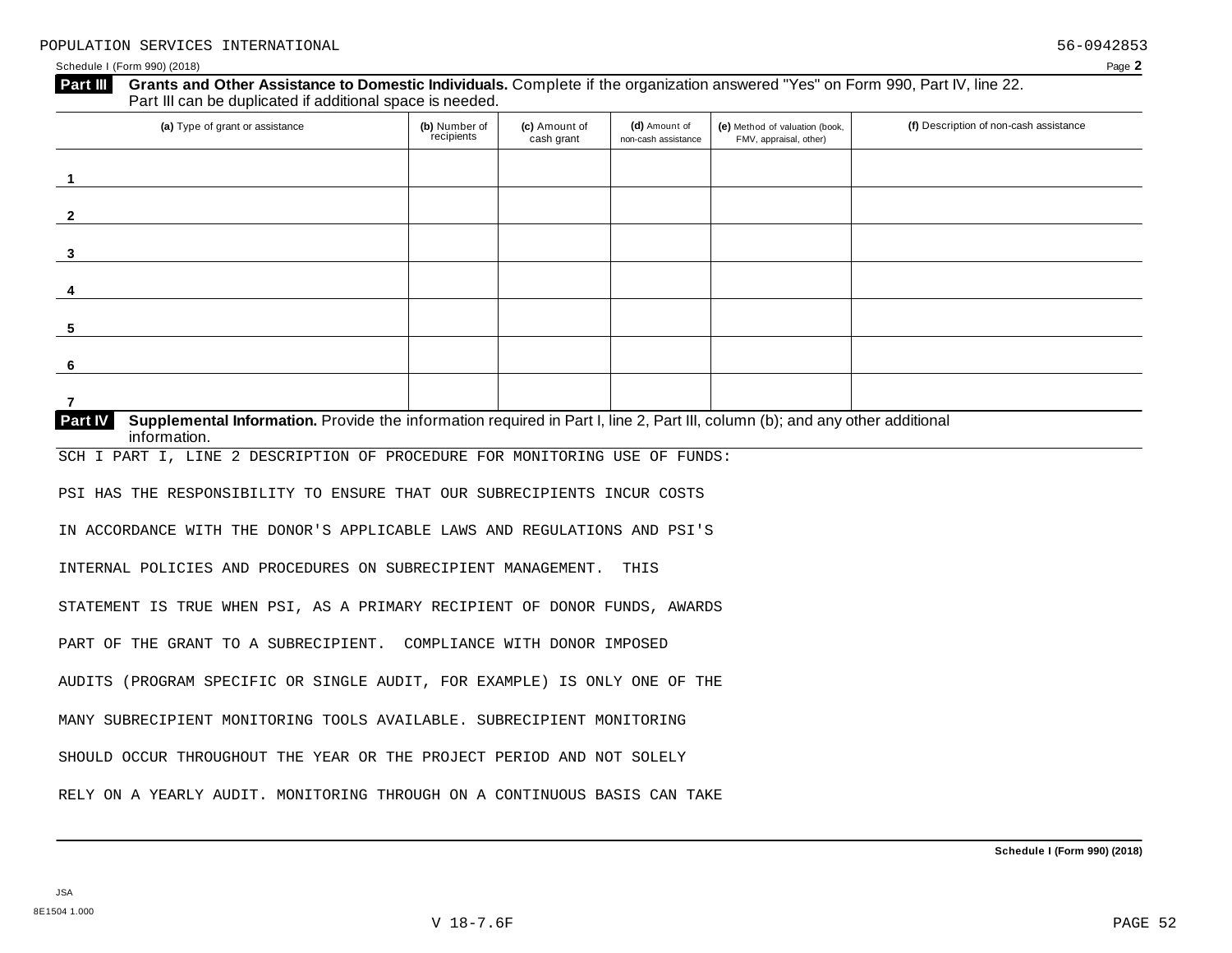| Grants and Other Assistance to Domestic Individuals. Complete if the organization answered "Yes" on Form 990, Part IV, line 22.<br>Part III<br>Part III can be duplicated if additional space is needed. |                             |                             |                                      |                                                          |                                        |
|----------------------------------------------------------------------------------------------------------------------------------------------------------------------------------------------------------|-----------------------------|-----------------------------|--------------------------------------|----------------------------------------------------------|----------------------------------------|
| (a) Type of grant or assistance                                                                                                                                                                          | (b) Number of<br>recipients | (c) Amount of<br>cash grant | (d) Amount of<br>non-cash assistance | (e) Method of valuation (book,<br>FMV, appraisal, other) | (f) Description of non-cash assistance |
| -1                                                                                                                                                                                                       |                             |                             |                                      |                                                          |                                        |
|                                                                                                                                                                                                          |                             |                             |                                      |                                                          |                                        |
| $\mathbf{2}$                                                                                                                                                                                             |                             |                             |                                      |                                                          |                                        |
| $\mathbf{3}$                                                                                                                                                                                             |                             |                             |                                      |                                                          |                                        |
| 4                                                                                                                                                                                                        |                             |                             |                                      |                                                          |                                        |
| 5                                                                                                                                                                                                        |                             |                             |                                      |                                                          |                                        |
| 6                                                                                                                                                                                                        |                             |                             |                                      |                                                          |                                        |
| $\overline{7}$                                                                                                                                                                                           |                             |                             |                                      |                                                          |                                        |
| Supplemental Information. Provide the information required in Part I, line 2, Part III, column (b); and any other additional<br><b>Part IV</b><br>information.                                           |                             |                             |                                      |                                                          |                                        |
| A FUNDAMENTAL MONITORING TOOL IS INFORMING THE SUBRECIPIENT<br>MANY FORMS.                                                                                                                               |                             |                             |                                      |                                                          |                                        |
| OF THE BASIC AWARD INFORMATION (E.G. GRANT/CONTRACT AGREEMENT NUMBER,                                                                                                                                    |                             |                             |                                      |                                                          |                                        |
| DONOR NAME, AWARD TERM) AND APPLICABLE COMPLIANCE REQUIREMENTS.                                                                                                                                          |                             |                             |                                      |                                                          |                                        |
| ADDITIONAL MONITORING TOOLS INCLUDE THE FOLLOWING: -                                                                                                                                                     |                             | 1. REVIEWING                |                                      |                                                          |                                        |
| FINANCIAL PERFORMANCE REPORTS SUBMITTED BY THE SUBRECIPIENT.                                                                                                                                             |                             |                             | 2.                                   |                                                          |                                        |
|                                                                                                                                                                                                          |                             |                             |                                      |                                                          |                                        |
| PERFORMING SITE VISITS AT THE SUBRECIPIENT'S OFFICES TO REVIEW FINANCIAL                                                                                                                                 |                             |                             |                                      |                                                          |                                        |
| AND PROGRAMMATIC RECORDS AND OBSERVE OPERATIONS. 3. REGULAR CONTACT                                                                                                                                      |                             |                             |                                      |                                                          |                                        |
| WITH THE SUBRECIPIENT AND MAKING APPROPRIATE INQUIRIES CONCERNING PROGRAM                                                                                                                                |                             |                             |                                      |                                                          |                                        |
| ACTIVITIES AND DOCUMENTING THE RESULTS OF THOSE INQUIRIES.                                                                                                                                               |                             |                             | 4. ARRANGING                         |                                                          |                                        |
| FOR AGREED-UPON PROCEDURES AND ENGAGEMENTS FOR CERTAIN ASPECTS OF THE                                                                                                                                    |                             |                             |                                      |                                                          |                                        |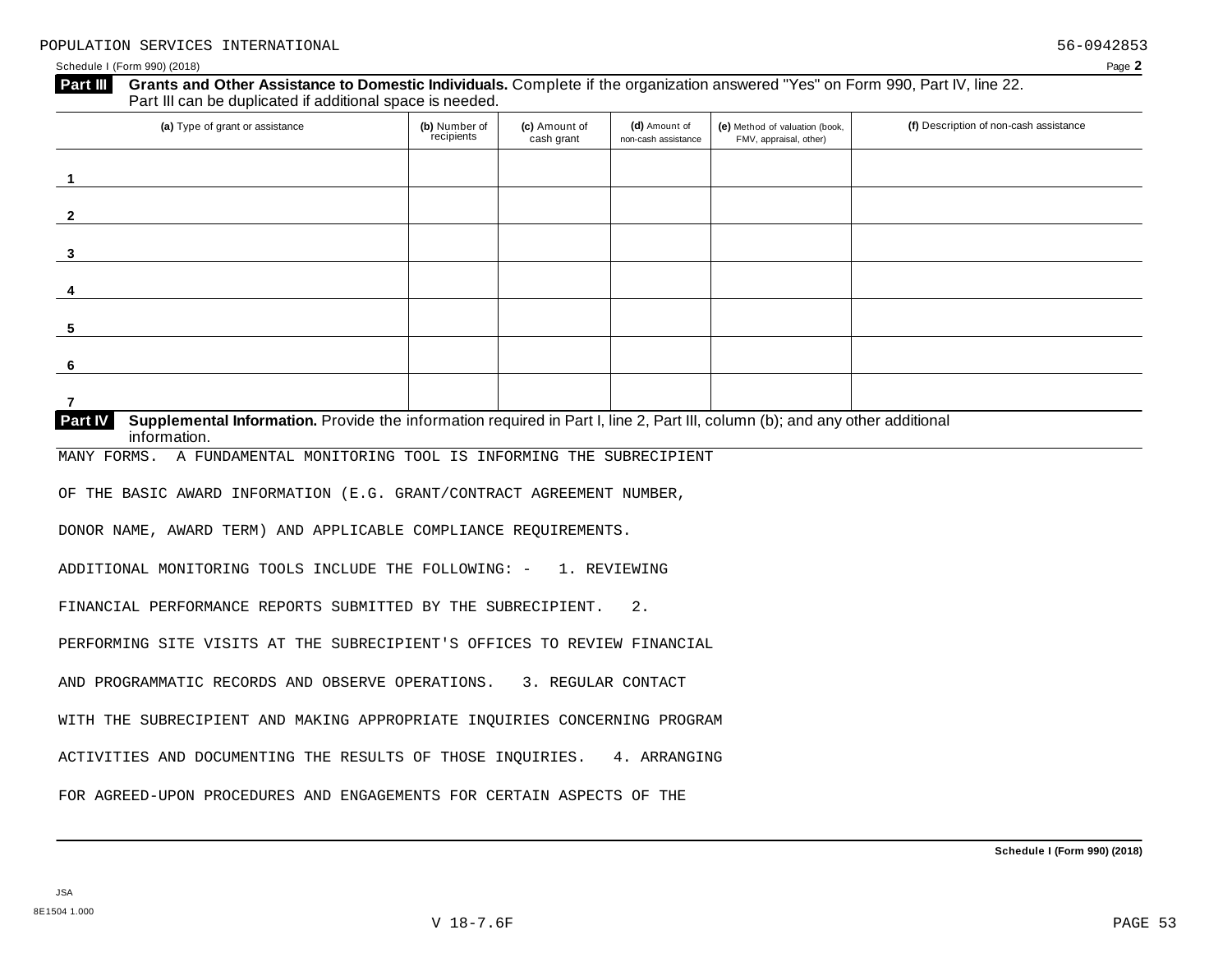| (a) Type of grant or assistance                                                                                                                         | (b) Number of<br>recipients | (c) Amount of<br>cash grant | (d) Amount of<br>non-cash assistance | (e) Method of valuation (book,<br>FMV, appraisal, other) | (f) Description of non-cash assistance |
|---------------------------------------------------------------------------------------------------------------------------------------------------------|-----------------------------|-----------------------------|--------------------------------------|----------------------------------------------------------|----------------------------------------|
| $\overline{1}$                                                                                                                                          |                             |                             |                                      |                                                          |                                        |
| $\mathbf{2}$                                                                                                                                            |                             |                             |                                      |                                                          |                                        |
| 3                                                                                                                                                       |                             |                             |                                      |                                                          |                                        |
| 4                                                                                                                                                       |                             |                             |                                      |                                                          |                                        |
| 5                                                                                                                                                       |                             |                             |                                      |                                                          |                                        |
| 6                                                                                                                                                       |                             |                             |                                      |                                                          |                                        |
| $\overline{7}$                                                                                                                                          |                             |                             |                                      |                                                          |                                        |
| Part IV<br>Supplemental Information. Provide the information required in Part I, line 2, Part III, column (b); and any other additional<br>information. |                             |                             |                                      |                                                          |                                        |
| SUBRECIPIENT ACTIVITIES, SUCH AS ELIGIBILITY DETERMINATION. DONOR LAWS                                                                                  |                             |                             |                                      |                                                          |                                        |
| AND REGULATIONS MAY IMPOSE SUBRECIPIENT MONITORING REQUIREMENTS SPECIFIC                                                                                |                             |                             |                                      |                                                          |                                        |
| TO A PROGRAM. IN ADDITION, FACTORS SUCH AS THE SIZE OF THE AWARDS,                                                                                      |                             |                             |                                      |                                                          |                                        |
| PERCENTAGE OF THE PASS-THROUGH ENTITY'S TOTAL PROGRAM FUNDS AWARDED TO                                                                                  |                             |                             |                                      |                                                          |                                        |
| SUBRECIPIENTS, THE COMPLEXITY OF THE COMPLIANCE REQUIREMENTS, AND RISK OF                                                                               |                             |                             |                                      |                                                          |                                        |
| SUBRECIPIENT NON-COMPLIANCE AS ASSESSED BY THE PASS-THROUGH ENTITY MAY                                                                                  |                             |                             |                                      |                                                          |                                        |
| INFLUENCE THE NATURE AND EXTENT OF THE MONITORING PROCEDURES.                                                                                           |                             |                             | PROGRAM                              |                                                          |                                        |
|                                                                                                                                                         |                             |                             |                                      |                                                          |                                        |
|                                                                                                                                                         |                             |                             |                                      |                                                          |                                        |
| COMPLEXITY: PROGRAMS WITH COMPLEX COMPLIANCE REQUIREMENTS HAVE A HIGHER<br>RISK OF NON-COMPLIANCE.<br>PASS-THROUGH FUNDING: THE LARGER THE PERCENTAGE   |                             |                             |                                      |                                                          |                                        |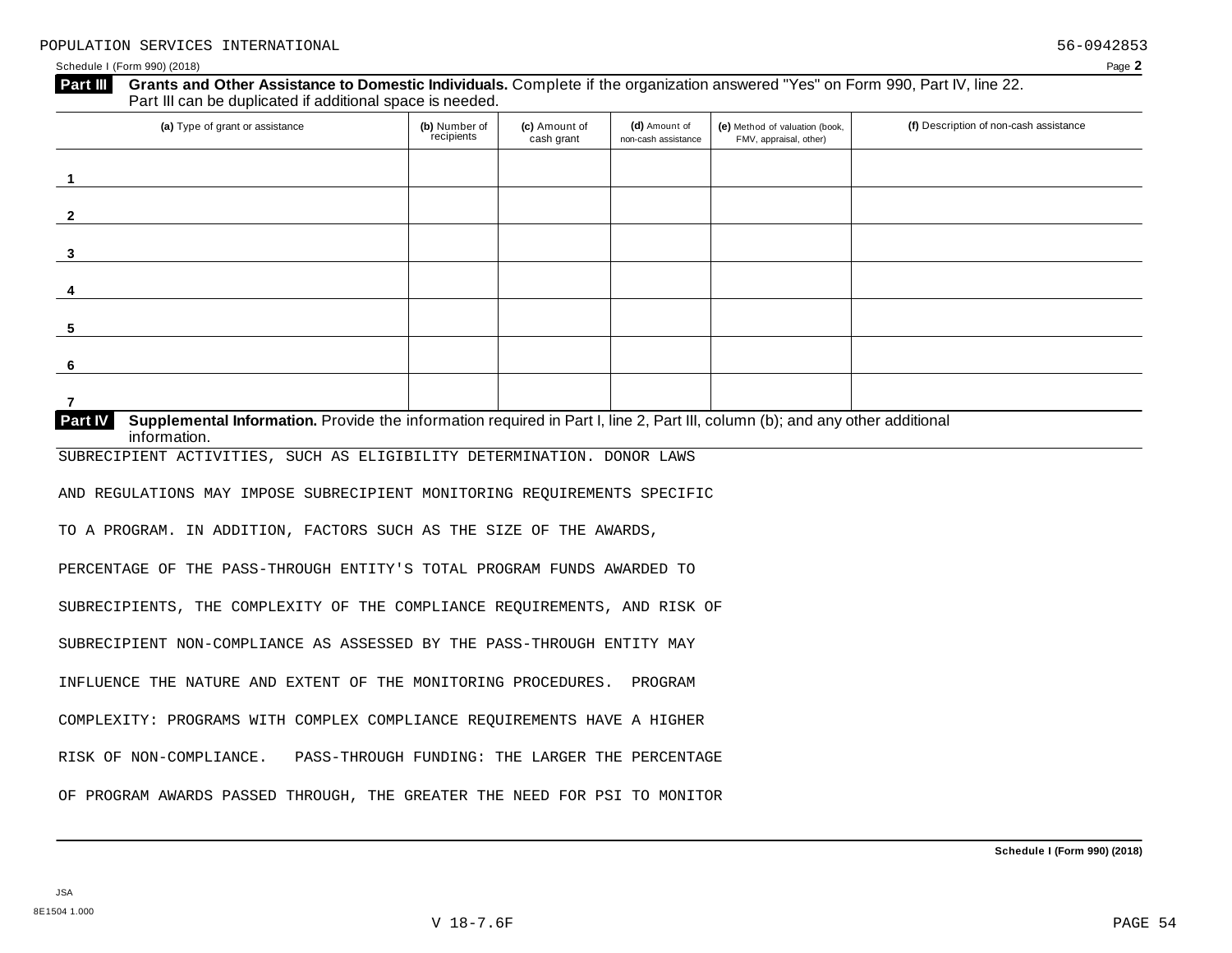| $\mathbf 1$<br>$\mathbf{2}$<br>$\mathbf{3}$<br>5<br>6<br>7<br>Part IV<br>Supplemental Information. Provide the information required in Part I, line 2, Part III, column (b); and any other additional<br>information.<br>THE SUBRECIPIENT.<br>AMOUNT OF AWARD: LARGER DOLLAR AWARDS ARE OF GREATER | (a) Type of grant or assistance | (b) Number of<br>recipients | (c) Amount of<br>cash grant | (d) Amount of<br>non-cash assistance | (e) Method of valuation (book,<br>FMV, appraisal, other) | (f) Description of non-cash assistance |
|----------------------------------------------------------------------------------------------------------------------------------------------------------------------------------------------------------------------------------------------------------------------------------------------------|---------------------------------|-----------------------------|-----------------------------|--------------------------------------|----------------------------------------------------------|----------------------------------------|
|                                                                                                                                                                                                                                                                                                    |                                 |                             |                             |                                      |                                                          |                                        |
|                                                                                                                                                                                                                                                                                                    |                                 |                             |                             |                                      |                                                          |                                        |
|                                                                                                                                                                                                                                                                                                    |                                 |                             |                             |                                      |                                                          |                                        |
|                                                                                                                                                                                                                                                                                                    |                                 |                             |                             |                                      |                                                          |                                        |
|                                                                                                                                                                                                                                                                                                    |                                 |                             |                             |                                      |                                                          |                                        |
|                                                                                                                                                                                                                                                                                                    |                                 |                             |                             |                                      |                                                          |                                        |
|                                                                                                                                                                                                                                                                                                    |                                 |                             |                             |                                      |                                                          |                                        |
|                                                                                                                                                                                                                                                                                                    |                                 |                             |                             |                                      |                                                          |                                        |
|                                                                                                                                                                                                                                                                                                    |                                 |                             |                             |                                      |                                                          |                                        |
| RISK. SUBRECIPIENTS ARE EVALUATED AND ASSESSED TO DETERMINE IF THERE IS A                                                                                                                                                                                                                          |                                 |                             |                             |                                      |                                                          |                                        |
| NEED FOR CLOSER MONITORING. IN GENERAL, SUBRECIPIENTS WHO HAVE NEVER                                                                                                                                                                                                                               |                                 |                             |                             |                                      |                                                          |                                        |

SUBRECIPIENTS WILL BE EVALUATED ON AN ONGOING BASIS BASED ON RESULTS OF

AWARD MONITORING AND SUBRECIPIENT AUDITS.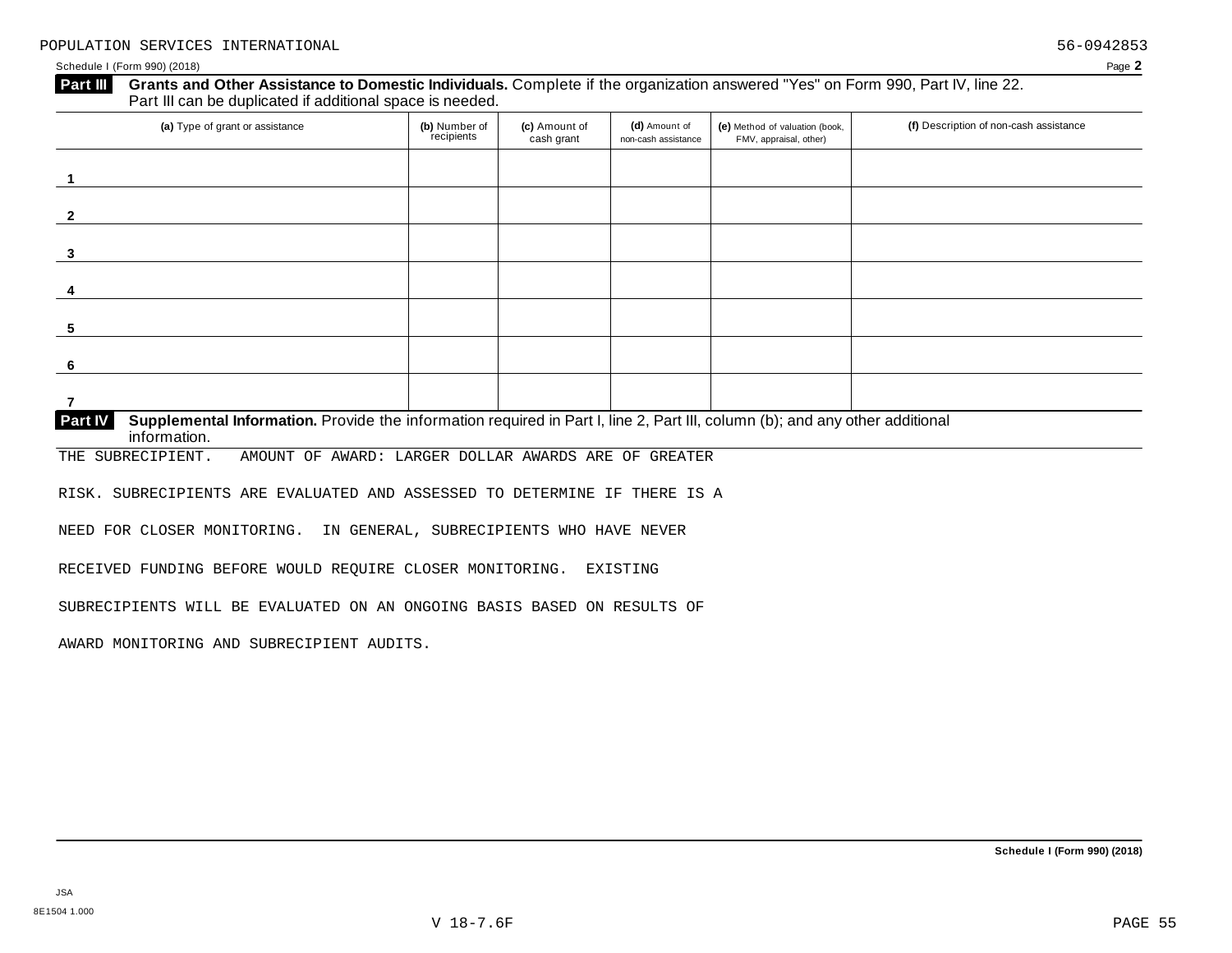|              | <b>SCHEDULE J</b>          |                                                                    | <b>Compensation Information</b>                                                                                                                                                                                     |                                       | OMB No. 1545-0047     |            |                         |
|--------------|----------------------------|--------------------------------------------------------------------|---------------------------------------------------------------------------------------------------------------------------------------------------------------------------------------------------------------------|---------------------------------------|-----------------------|------------|-------------------------|
|              | (Form 990)                 |                                                                    | For certain Officers, Directors, Trustees, Key Employees, and Highest                                                                                                                                               |                                       |                       | 18         |                         |
|              |                            |                                                                    | <b>Compensated Employees</b><br>Complete if the organization answered "Yes" on Form 990, Part IV, line 23.                                                                                                          |                                       |                       |            |                         |
|              | Department of the Treasury |                                                                    | Attach to Form 990.                                                                                                                                                                                                 |                                       | <b>Open to Public</b> |            |                         |
|              | Internal Revenue Service   |                                                                    | Go to www.irs.gov/Form990 for instructions and the latest information.                                                                                                                                              |                                       | <b>Inspection</b>     |            |                         |
|              | Name of the organization   |                                                                    |                                                                                                                                                                                                                     | <b>Employer identification number</b> |                       |            |                         |
|              |                            | POPULATION SERVICES INTERNATIONAL                                  |                                                                                                                                                                                                                     | 56-0942853                            |                       |            |                         |
| Part I       |                            | <b>Questions Regarding Compensation</b>                            |                                                                                                                                                                                                                     |                                       |                       | <b>Yes</b> | No                      |
|              |                            |                                                                    | 1a Check the appropriate box(es) if the organization provided any of the following to or for a person listed on Form                                                                                                |                                       |                       |            |                         |
|              |                            |                                                                    | 990, Part VII, Section A, line 1a. Complete Part III to provide any relevant information regarding these items.                                                                                                     |                                       |                       |            |                         |
|              |                            | First-class or charter travel                                      | Χ                                                                                                                                                                                                                   |                                       |                       |            |                         |
|              |                            |                                                                    | Housing allowance or residence for personal use                                                                                                                                                                     |                                       |                       |            |                         |
|              | Χ                          | Travel for companions<br>Tax indemnification and gross-up payments | Payments for business use of personal residence<br>Χ<br>Health or social club dues or initiation fees                                                                                                               |                                       |                       |            |                         |
|              |                            |                                                                    |                                                                                                                                                                                                                     |                                       |                       |            |                         |
|              |                            | Discretionary spending account                                     | Personal services (such as maid, chauffeur, chef)                                                                                                                                                                   |                                       |                       |            |                         |
| b            |                            |                                                                    | If any of the boxes on line 1a are checked, did the organization follow a written policy regarding payment<br>or reimbursement or provision of all of the expenses described above? If "No," complete Part III to   |                                       |                       |            |                         |
|              |                            |                                                                    |                                                                                                                                                                                                                     |                                       | 1 <sub>b</sub>        | Χ          |                         |
| $\mathbf{2}$ |                            |                                                                    | Did the organization require substantiation prior to reimbursing or allowing expenses incurred by all                                                                                                               |                                       |                       |            |                         |
|              |                            |                                                                    | directors, trustees, and officers, including the CEO/Executive Director, regarding the items checked on line                                                                                                        |                                       | $\mathbf{2}$          | Χ          |                         |
|              |                            |                                                                    |                                                                                                                                                                                                                     |                                       |                       |            |                         |
| 3            |                            |                                                                    | Indicate which, if any, of the following the filing organization used to establish the compensation of the                                                                                                          |                                       |                       |            |                         |
|              |                            |                                                                    | organization's CEO/Executive Director. Check all that apply. Do not check any boxes for methods used by a<br>related organization to establish compensation of the CEO/Executive Director, but explain in Part III. |                                       |                       |            |                         |
|              |                            | Compensation committee                                             | Χ<br>Written employment contract                                                                                                                                                                                    |                                       |                       |            |                         |
|              |                            | Independent compensation consultant                                | $\boldsymbol{\mathrm{X}}$<br>Compensation survey or study                                                                                                                                                           |                                       |                       |            |                         |
|              | Χ                          | Form 990 of other organizations                                    | $\overline{\mathbf{X}}$<br>Approval by the board or compensation committee                                                                                                                                          |                                       |                       |            |                         |
|              |                            |                                                                    |                                                                                                                                                                                                                     |                                       |                       |            |                         |
| 4            |                            |                                                                    | During the year, did any person listed on Form 990, Part VII, Section A, line 1a, with respect to the filing                                                                                                        |                                       |                       |            |                         |
| a            |                            | organization or a related organization:                            | Receive a severance payment or change-of-control payment?                                                                                                                                                           |                                       | 4a                    |            | Χ                       |
| b            |                            |                                                                    | Participate in, or receive payment from, a supplemental nonqualified retirement plan?                                                                                                                               |                                       | 4b                    |            | $\mathbf X$             |
| c            |                            |                                                                    | Participate in, or receive payment from, an equity-based compensation arrangement?                                                                                                                                  |                                       | 4c                    |            | $\overline{\mathbf{x}}$ |
|              |                            |                                                                    | If "Yes" to any of lines 4a-c, list the persons and provide the applicable amounts for each item in Part III.                                                                                                       |                                       |                       |            |                         |
|              |                            |                                                                    |                                                                                                                                                                                                                     |                                       |                       |            |                         |
|              |                            |                                                                    | Only section $501(c)(3)$ , $501(c)(4)$ , and $501(c)(29)$ organizations must complete lines 5-9.                                                                                                                    |                                       |                       |            |                         |
| 5            |                            |                                                                    | For persons listed on Form 990, Part VII, Section A, line 1a, did the organization pay or accrue any                                                                                                                |                                       |                       |            |                         |
|              |                            | compensation contingent on the revenues of:                        |                                                                                                                                                                                                                     |                                       |                       |            |                         |
|              |                            |                                                                    |                                                                                                                                                                                                                     |                                       | 5a                    |            | Χ                       |
| b            |                            |                                                                    |                                                                                                                                                                                                                     |                                       | 5b                    |            | $\mathbf X$             |
|              |                            | If "Yes" on line 5a or 5b, describe in Part III.                   |                                                                                                                                                                                                                     |                                       |                       |            |                         |
| 6            |                            |                                                                    | For persons listed on Form 990, Part VII, Section A, line 1a, did the organization pay or accrue any                                                                                                                |                                       |                       |            |                         |
|              |                            | compensation contingent on the net earnings of:                    |                                                                                                                                                                                                                     |                                       |                       |            |                         |
| a            |                            |                                                                    |                                                                                                                                                                                                                     |                                       | 6a                    |            | Χ                       |
| b            |                            |                                                                    |                                                                                                                                                                                                                     |                                       | 6b                    |            | $\mathbf X$             |
|              |                            | If "Yes" on line 6a or 6b, describe in Part III.                   |                                                                                                                                                                                                                     |                                       |                       |            |                         |
| 7            |                            |                                                                    | For persons listed on Form 990, Part VII, Section A, line 1a, did the organization provide any nonfixed                                                                                                             |                                       |                       |            |                         |
|              |                            |                                                                    | payments not described on lines 5 and 6? If "Yes," describe in Part III.                                                                                                                                            |                                       | 7                     |            | Χ                       |
| 8            |                            |                                                                    | Were any amounts reported on Form 990, Part VII, paid or accrued pursuant to a contract that was subject                                                                                                            |                                       |                       |            |                         |
|              |                            |                                                                    | to the initial contract exception described in Regulations section 53.4958-4(a)(3)? If "Yes," describe                                                                                                              |                                       |                       |            |                         |
|              |                            |                                                                    |                                                                                                                                                                                                                     |                                       | 8                     |            | X                       |
|              |                            |                                                                    |                                                                                                                                                                                                                     |                                       |                       |            |                         |
| 9            |                            |                                                                    | If "Yes" on line 8, did the organization also follow the rebuttable presumption procedure described in                                                                                                              |                                       |                       |            |                         |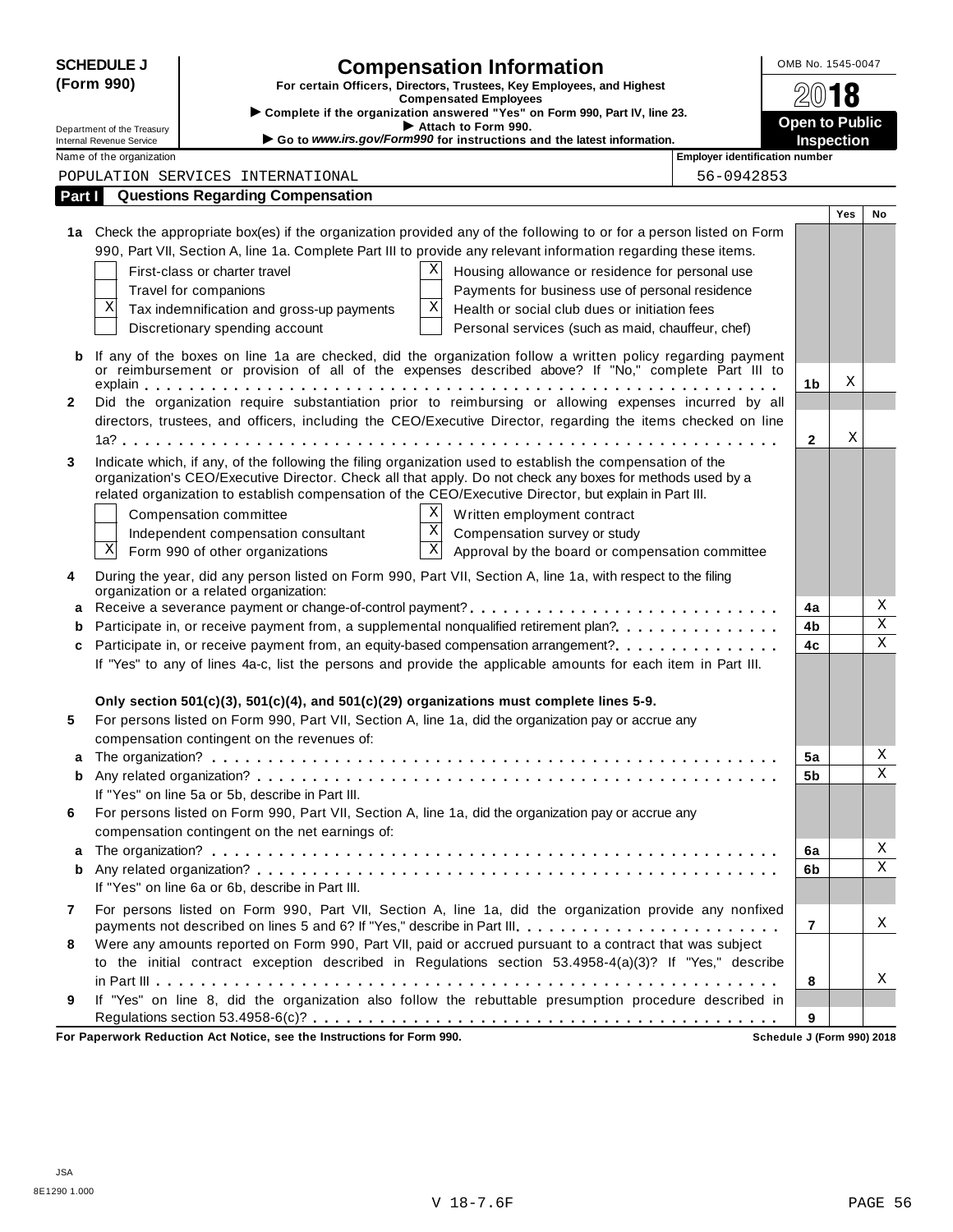# Schedule J (Form 990) 2018<br>**Part II** Officers, Directors, Trustees, Key Employees, and Highest Compensated Employees. Use duplicate copies if additional space is needed. **Part II Officers, Directors, Trustees, Key Employees, and Highest Compensated Employees.** Use duplicate copies ifadditional space is needed.

For each individual whose compensation must be reported on Schedule J, report compensation from the organization on row (i) and from related organizations, described in the instructions, on row (ii). Do not list any individuals that aren't listed on Form 990, Part VII.

**Note:** The sum of columns (B)(i)-(iii) for each listed individual must equal the total amount of Form 990, Part VII, Section A, line 1a, applicable column (D) and (E) amounts for that individual.

|                                              |      |                          | (B) Breakdown of W-2 and/or 1099-MISC compensation |                                           | (C) Retirement and             | (D) Nontaxable | (E) Total of columns | (F) Compensation                                           |
|----------------------------------------------|------|--------------------------|----------------------------------------------------|-------------------------------------------|--------------------------------|----------------|----------------------|------------------------------------------------------------|
| (A) Name and Title                           |      | (i) Base<br>compensation | (ii) Bonus & incentive<br>compensation             | (iii) Other<br>reportable<br>compensation | other deferred<br>compensation | benefits       | $(B)(i)-(D)$         | in column (B) reported<br>as deferred on prior<br>Form 990 |
| KARL W. HOFMANN                              | (i)  | 375,000                  | 30,000.                                            | 774                                       | 30,250                         | 23, 314.       | 459,338              | 0.                                                         |
| PRESIDENT & CEO                              | (ii) | 0                        | $\Omega$                                           | $\mathbf{0}$                              | $\Omega$                       | 0.             | 0                    | 0.                                                         |
| KIM SCHWARTZ                                 | (i)  | 318,243                  | 30,000.                                            | 1,188.                                    | 30,250.                        | 2,570.         | 382,251              | 0.                                                         |
| 2 <sup>SENIOR</sup> VICE PRESIDENT & CFO     | (ii) | $\mathbf 0$              | $\Omega$                                           | $\Omega$                                  | $\Omega$                       | $\Omega$ .     | $\Omega$             | 0.                                                         |
| MICHAEL HOLSCHER                             | (i)  | 295,254                  | 30,000                                             | 1,397.                                    | 30,250                         | 19,438.        | 376,339              | 0.                                                         |
| 3 <sup>SENIOR</sup> VICE PRESIDENT & CSRO    | (ii) | $\mathbf 0$              | $\Omega$                                           | $\Omega$                                  | 0.                             | $\Omega$ .     | $\Omega$             | 0.                                                         |
| DESMOND CHAVASSE                             | (i)  | 201,530                  | 18,750                                             | 61,668.                                   | 10,077                         | 15,954.        | 307,979              | $0$ .                                                      |
| SVP, MALARIA & CHILD SURVIVAL                | (i)  | $\Omega$                 | $\overline{0}$                                     | $\Omega$ .                                | $\Omega$ .                     | $0$ .          | $\mathbf{0}$ .       | 0.                                                         |
| LYNN S. GRESHAM                              | (i)  | 212,500                  | 0                                                  | 1,046                                     | 0.                             | 25,606.        | 239,152              | 0.                                                         |
| $5^{SR}$ . VP, TALENT & LEARNING             | (ii) | 0                        | 0                                                  | 0                                         | $\Omega$ .                     | 0.             | $\mathbf{0}$ .       | 0.                                                         |
| JUDITH HEICHELHEIM                           | (i)  | 244,210                  | 15,000                                             | 425                                       | 26,863                         | 36,484.        | 322,982              | 0.                                                         |
| 6 <sup>SENIOR</sup> VICE PRESIDENT & COO     | (ii) | 0                        | 0                                                  | 0                                         | 0                              | 0.             | $\mathsf{O}$ .       | $0$ .                                                      |
| MARCIE COOK                                  | (i)  | 188,542                  | 10,000.                                            | 180                                       | 20,740.                        | 9,774.         | 229,236.             | $0$ .                                                      |
| VP, SOCIAL ENTERPRISE                        | (ii) | $\Omega$                 | $\Omega$                                           | $\Omega$                                  | $\Omega$ .                     | 0.             | $\mathbf{0}$ .       | $0$ .                                                      |
| AMY LATRIELLE                                | (i)  | 169,250                  | 8,000                                              | 25,266.                                   | 18,618.                        | 1,496.         | 222,630.             | 0.                                                         |
| 8 <sup>SR. DIR. OF GLOBAL FUND MKTG.</sup>   | (ii) | 0                        | $\Omega$                                           | $\overline{0}$                            | 0                              | $\Omega$ .     | $\Omega$             | 0.                                                         |
| KATHRYN M. ROBERTS                           | (i)  | 282,738                  | 18,750.                                            | 414                                       | 30,250.                        | 33,778.        | 365,930              | $\overline{0}$ .                                           |
| 9 <sup>SR.</sup> VP, CORP. PARTNERSHIPS      | (ii) | 0                        | $\Omega$                                           | $\mathbf{0}$                              | $\Omega$                       | 0.             | 0                    | 0.                                                         |
| SUSAN MUKASA                                 | (i)  | 168,716                  | 9,000                                              | 23,295                                    | 18,559.                        | 20,528.        | 240,098              | $0$ .                                                      |
| 10 <sup>REGIONAL</sup> DIRECTOR, EAST AFRICA | (i)  | $\Omega$                 | $\overline{0}$                                     | $\Omega$                                  | $0$ .                          | 0.             | $\Omega$ .           | 0.                                                         |
| JILL L. SHUMANN                              | (i)  | 165,000                  | $\mathbf{0}$ .                                     | 414                                       | 3,025                          | 1,496.         | 169,935              | 0.                                                         |
| 11 <sup>REG. DIR.-</sup> WEST/CENTRAL AFRICA | (i)  | $\Omega$                 | $\mathbf 0$                                        | $\Omega$                                  | $\Omega$ .                     | $\Omega$ .     | 0                    | 0.                                                         |
| ELIZABETH BROGAARD-ALLE                      | (i)  | 107,810                  | 900                                                | 251,216                                   | 5,391                          | 14,101.        | 379,418              | 0.                                                         |
| 12 <sup>REGIONAL REP., COTE D'IVOIRE</sup>   | (ii) | 0                        | 0                                                  | $\Omega$                                  | $\mathbf 0$ .                  | 0.             | $\Omega$ .           | 0.                                                         |
| BARRY WHITTLE                                | (i)  | 169,999                  | 4,500                                              | 147,658                                   | 8,500                          | 14,096.        | 344,753              | 0.                                                         |
| 13 <sup>SR.</sup> COUNTRY REP., ASIA         | (ii) | 0                        | $\overline{0}$                                     | $\Omega$                                  | 0.                             | 0.             | $\mathbf{0}$ .       | 0.                                                         |
| HANNA M. BALDWIN                             | (i)  | 91,605                   | 900                                                | 220,941                                   | 4,582                          | 13,557.        | 331,585              | 0.                                                         |
| 14 <sup>DIR. OPS. AND MGMT., UGANDA</sup>    | (ii) | 0                        | $\overline{0}$                                     | 0.                                        | $0$ .                          | 0.             | $\mathsf{O}$ .       | 0.                                                         |
| ALISON MALMQVIST                             | (i)  | 124,879                  | 900                                                | 163,261                                   | 13,737.                        | 13,250         | 316,027              | $0$ .                                                      |
| 15 <sup>DEPUTY DIR., REP. HEALTH</sup>       | (ii) | $\mathbf 0$              | $\Omega$                                           | $\mathbf 0$ .                             | $0$ .                          | 0.             | $\mathsf{O}$ .       | 0.                                                         |
| ERIC W. SEASTEDT                             | (i)  | 126,202                  | 4,000                                              | 145,195                                   | 6,310.                         | 15,965.        | 297,672.             | $0$ .                                                      |
| 16 REGIONAL REP., SOUTHEAST ASIA             | (i)  | 0.                       | 0.                                                 | 0.                                        | 0.                             | $0$ .          | $\mathsf{0}$ .       | $\overline{0}$ .                                           |

**Schedule J (Form 990) 2018**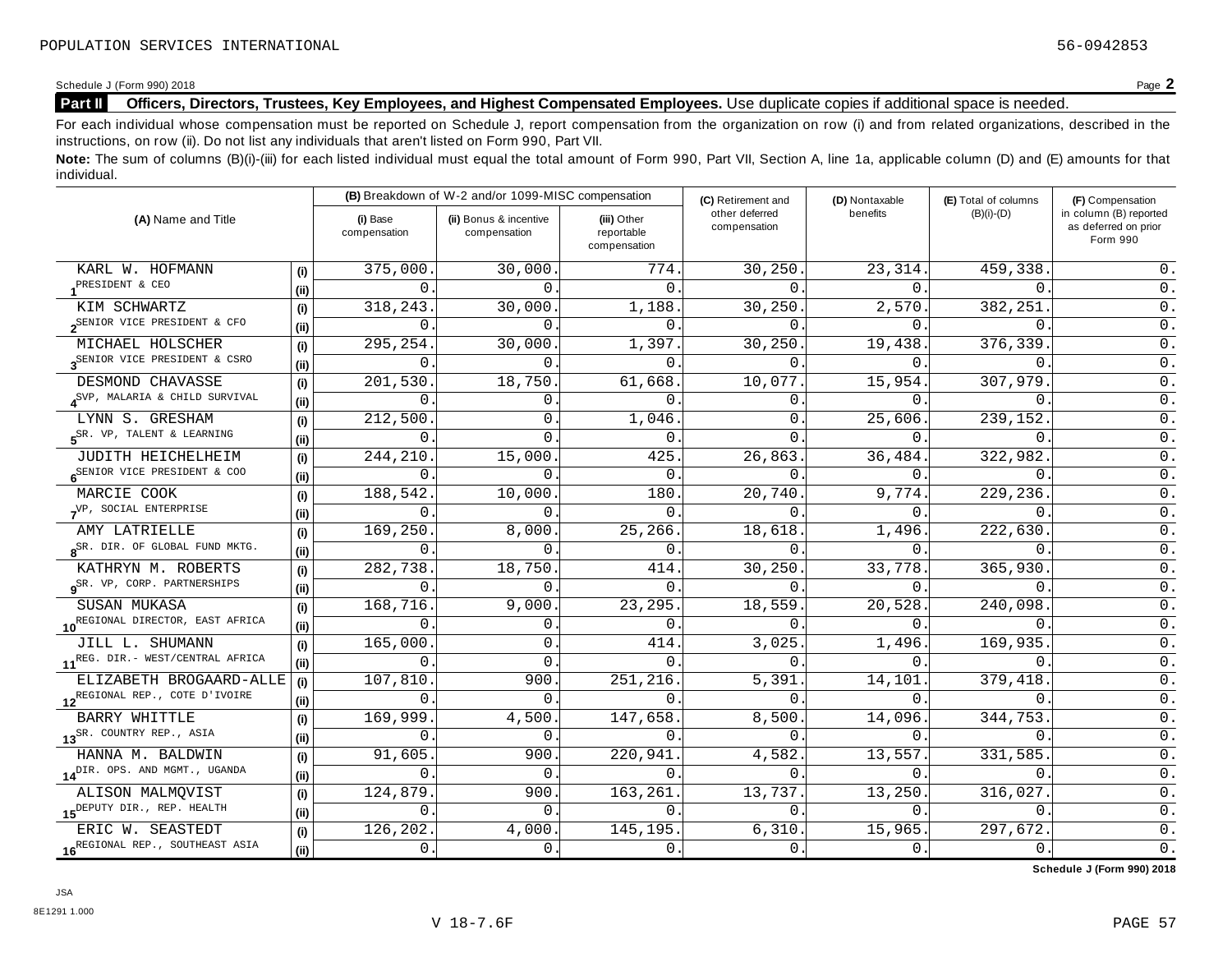## Schedule J (Form 990) 2018<br>**Part II** Officers, Directors, Trustees, Key Employees, and Highest Compensated Employees. Use duplicate copies if additional space is needed. **Part II Officers, Directors, Trustees, Key Employees, and Highest Compensated Employees.** Use duplicate copies ifadditional space is needed.

For each individual whose compensation must be reported on Schedule J, report compensation from the organization on row (i) and from related organizations, described in the instructions, on row (ii). Do not list any individuals that aren't listed on Form 990, Part VII.

Note: The sum of columns (B)(i)-(iii) for each listed individual must equal the total amount of Form 990, Part VII, Section A, line 1a, applicable column (D) and (E) amounts for that individual.

|                           |                              |                          | (B) Breakdown of W-2 and/or 1099-MISC compensation |                                           | (C) Retirement and             | (D) Nontaxable   | (E) Total of columns | (F) Compensation                                           |
|---------------------------|------------------------------|--------------------------|----------------------------------------------------|-------------------------------------------|--------------------------------|------------------|----------------------|------------------------------------------------------------|
| (A) Name and Title        |                              | (i) Base<br>compensation | (ii) Bonus & incentive<br>compensation             | (iii) Other<br>reportable<br>compensation | other deferred<br>compensation | benefits         | $(B)(i)-(D)$         | in column (B) reported<br>as deferred on prior<br>Form 990 |
| <b>JULIA ROBERTS</b>      | (i)                          | 167,482                  | 9,000.                                             | 365.                                      | 8,374.                         | 13,490.          | 198,711.             | $\overline{0}$ .                                           |
| ACTING REG. DIRECTOR ASIA | (ii)                         | $\mathsf{O}$ .           | $0$ .                                              | $\mathsf{0}$ .                            | $\overline{0}$ .               | $\overline{0}$ . | $\overline{0}$ .     | $\overline{0}$ .                                           |
|                           | (i)                          |                          |                                                    |                                           |                                |                  |                      |                                                            |
| $\overline{2}$            | (ii)                         |                          |                                                    |                                           |                                |                  |                      |                                                            |
|                           | (i)                          |                          |                                                    |                                           |                                |                  |                      |                                                            |
| 3                         | (ii)                         |                          |                                                    |                                           |                                |                  |                      |                                                            |
|                           | $\qquad \qquad \textbf{(i)}$ |                          |                                                    |                                           |                                |                  |                      |                                                            |
| 4                         | (ii)                         |                          |                                                    |                                           |                                |                  |                      |                                                            |
|                           | (i)                          |                          |                                                    |                                           |                                |                  |                      |                                                            |
| $5\phantom{.0}$           | (ii)                         |                          |                                                    |                                           |                                |                  |                      |                                                            |
|                           | (i)                          |                          |                                                    |                                           |                                |                  |                      |                                                            |
| 6                         | (ii)                         |                          |                                                    |                                           |                                |                  |                      |                                                            |
|                           | $\qquad \qquad \textbf{(i)}$ |                          |                                                    |                                           |                                |                  |                      |                                                            |
| $\overline{7}$            | (ii)                         |                          |                                                    |                                           |                                |                  |                      |                                                            |
|                           | (i)                          |                          |                                                    |                                           |                                |                  |                      |                                                            |
| 8                         | (ii)                         |                          |                                                    |                                           |                                |                  |                      |                                                            |
|                           | (i)                          |                          |                                                    |                                           |                                |                  |                      |                                                            |
| 9                         | (ii)                         |                          |                                                    |                                           |                                |                  |                      |                                                            |
|                           | (i)                          |                          |                                                    |                                           |                                |                  |                      |                                                            |
| $10$                      | (ii)                         |                          |                                                    |                                           |                                |                  |                      |                                                            |
|                           | (i)                          |                          |                                                    |                                           |                                |                  |                      |                                                            |
| $11$                      | (ii)                         |                          |                                                    |                                           |                                |                  |                      |                                                            |
|                           | (i)                          |                          |                                                    |                                           |                                |                  |                      |                                                            |
| 12                        | (ii)                         |                          |                                                    |                                           |                                |                  |                      |                                                            |
|                           | (i)                          |                          |                                                    |                                           |                                |                  |                      |                                                            |
| 13                        | (ii)                         |                          |                                                    |                                           |                                |                  |                      |                                                            |
|                           | (i)                          |                          |                                                    |                                           |                                |                  |                      |                                                            |
| 14                        | (ii)                         |                          |                                                    |                                           |                                |                  |                      |                                                            |
|                           | (i)                          |                          |                                                    |                                           |                                |                  |                      |                                                            |
| 15                        | (ii)                         |                          |                                                    |                                           |                                |                  |                      |                                                            |
|                           | (i)                          |                          |                                                    |                                           |                                |                  |                      |                                                            |
| 16                        | (ii)                         |                          |                                                    |                                           |                                |                  |                      |                                                            |

**Schedule J (Form 990) 2018**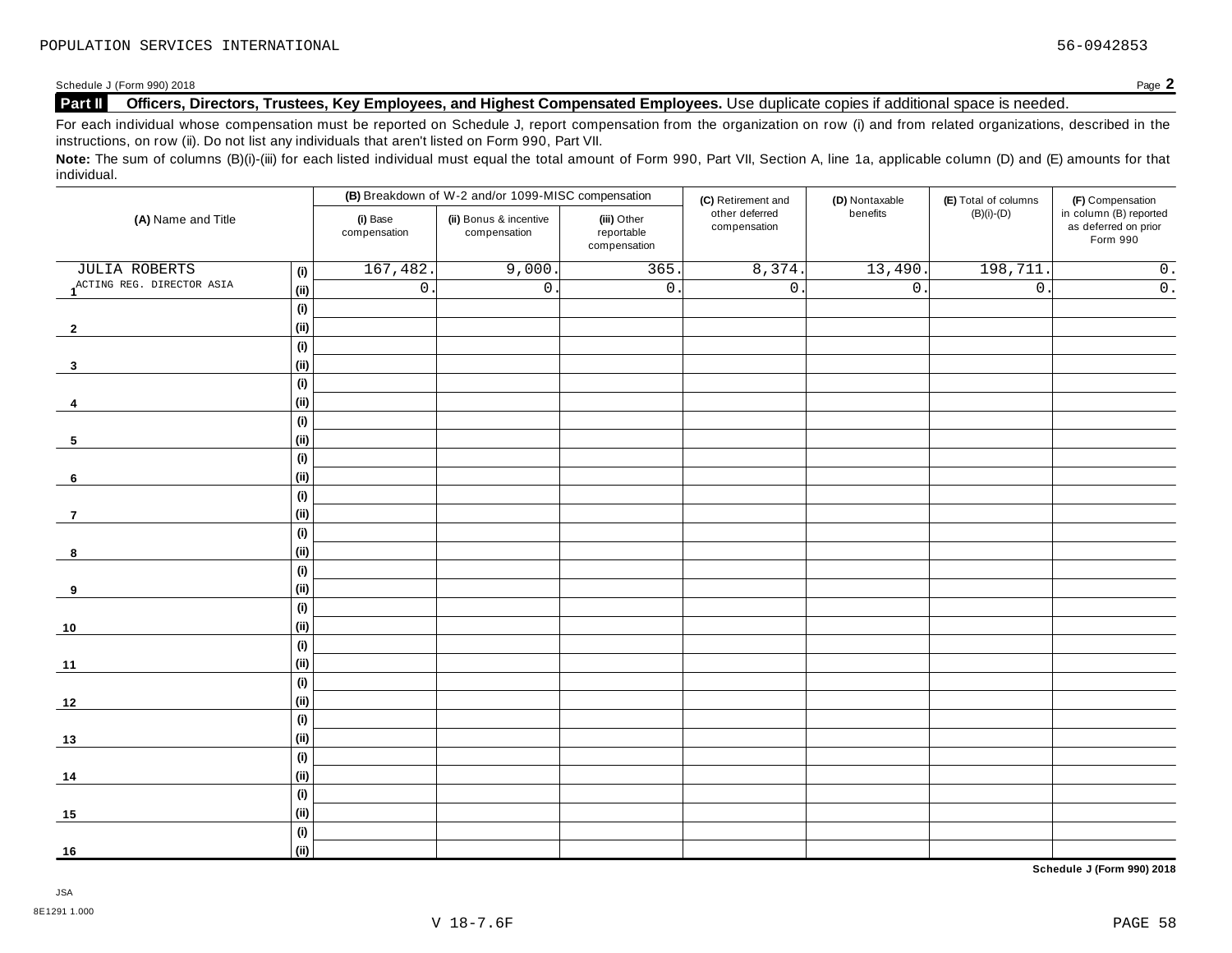### **Part III Supplemental Information**

Provide the information, explanation, or descriptions required for Part I, lines 1a, 1b, 3, 4a, 4b, 4c, 5a, 5b, 6a, 6b, 7, and 8, and for Part II. Also complete this part for any additional information.

SCHEDULE J, PART I, LINE 1A:

TAX INDEMNIFICATION AND GROSS-UP PAYMENTS

THE QUALIFIED INTERNATIONAL EMPLOYEES ARE TAX INDEMNIFIED IN HOST

COUNTRIES IN WHICH THEY WORK. THEY ARE OBLIGATED TO PAY TAXES TO THE HOST

COUNTRIES, AND THESE TAX AMOUNTS ARE INCLUDED AS PART OF INCOME.

### HOUSING ALLOWANCE OR RESIDENCE FOR PERSONAL USE

IT IS PROVIDED AND INCLUDED AS PART OF INCOME OF THOSE QUALIFIED

INTERNATIONAL EMPLOYEES RESIDING OUTSIDE OF THEIR HOME COUNTRY.

HEALTH OR SOCIAL CLUB DUES OR INITIATION FEES

SUCH DUES AND FEES ARE INCLUDED IN EMPLOYEES' INCOME. UP TO \$500 WORTH OF

FITNESS BENEFIT IS REIMBURSABLE TO ALL EMPLOYEES.

### INCENTIVE COMPENSATION POLICY:

THE ORGANIZATION MAINTAINS AN INCENTIVE COMPENSATION POLICY AS A MEANS OF

REWARDING EMPLOYEES IN THEIR ACHIEVING INDIVIDUAL AND ORGANIZATIONAL

GOALS.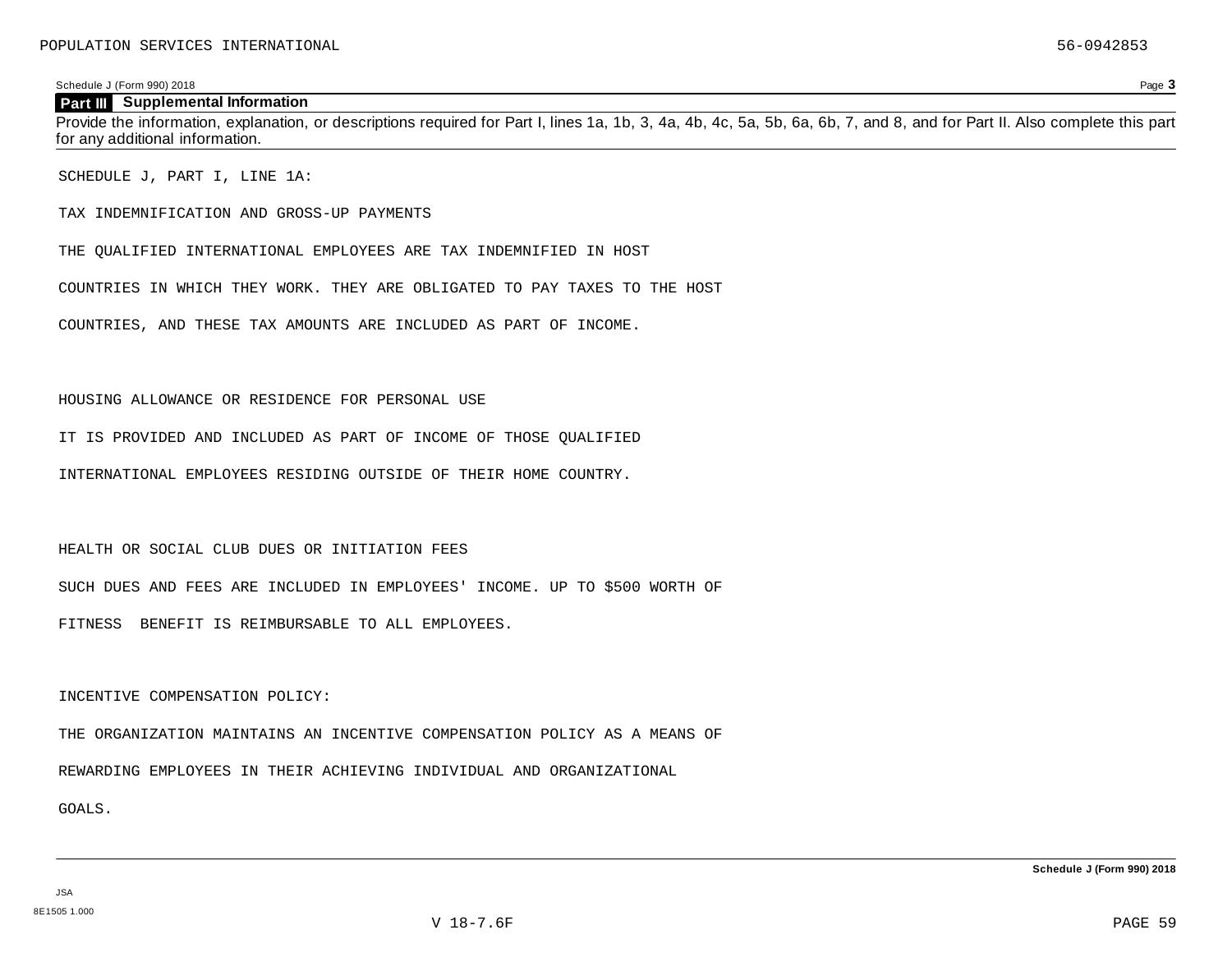## **Part III Supplemental Information**

Provide the information, explanation, or descriptions required for Part I, lines 1a, 1b, 3, 4a, 4b, 4c, 5a, 5b, 6a, 6b, 7, and 8, and for Part II. Also complete this part for any additional information.

SCHEDULE J, PART II, COLUMN (III):

OTHER REPORTABLE COMPENSATION INCLUDES HOUSING AND EDUCATIONAL

ALLOWANCES, DANGER PAY, POST ALLOWANCE AND POST DIFFERENTIAL. THESE COSTS

APPLY TO THOSE EMPLOYEES LISTED ON SCHEDULE J, WHO ARE BASED OVERSEAS.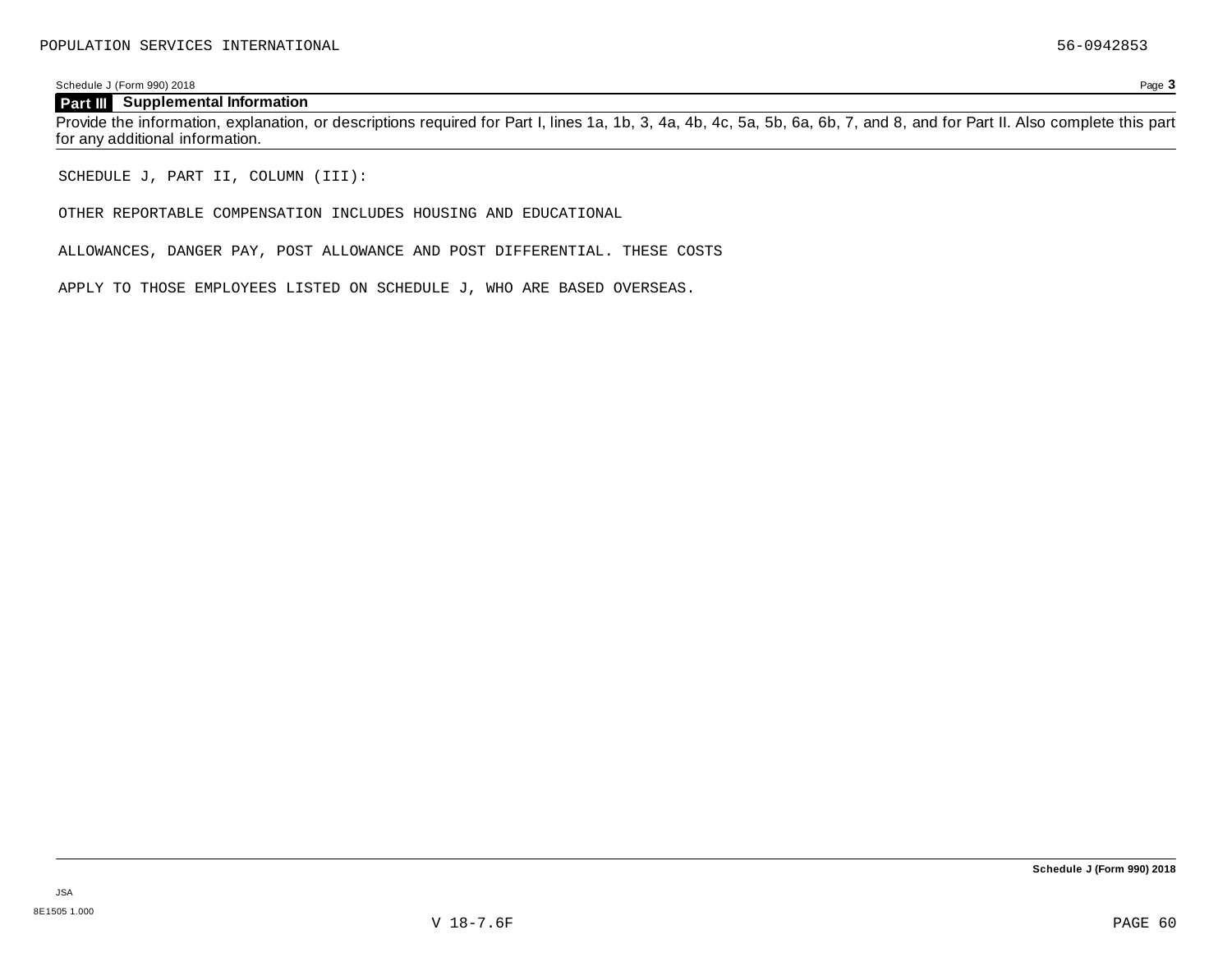## DISTRICT OF COLUMBIA

# SCHEDULE K  $\bigcup_{\text{OMB No. 1545-0047}}$  **Supplemental Information on Tax-Exempt Bonds**

 $\triangleright$  Complete if the organization answered "Yes" on Form 990, Part IV, line 24a. Provide descriptions,<br>explanations, and any additional information in Part VI.

Department of the Treasury<br>
Inspection ■ Department of the Treasury<br>
Name of the organization **Department of the Treasury** ● Go to www.irs.gov/Form990 for instructions and the latest information.

Department of the Treasury<br>Internal Revenue Service

**(Form 990)**

POPULATION SERVICES INTERNATIONAL 56-0942853

| Part I          | <b>Bond Issues</b>                                                             |                |                 |                 |            |                 |                                                |    |                            |   |              |              |                                 |              |                            |              |
|-----------------|--------------------------------------------------------------------------------|----------------|-----------------|-----------------|------------|-----------------|------------------------------------------------|----|----------------------------|---|--------------|--------------|---------------------------------|--------------|----------------------------|--------------|
|                 | (a) Issuer name                                                                | (b) Issuer EIN | $(c)$ CUSIP $#$ | (d) Date issued |            | (e) Issue price |                                                |    | (f) Description of purpose |   | (g) Defeased |              | $(h)$ On<br>behalf of<br>issuer |              | (i) Pooled<br>financing    |              |
|                 |                                                                                |                |                 |                 |            |                 |                                                |    |                            |   | Yes          | No           | Yes   No                        |              | Yes No                     |              |
|                 | A DISTRICT OF COLUMBIA                                                         | 53-6001131     | 2548392E2       | 11/01/2017      |            |                 | 28,200,000. PURCHASE OF LAND, OFFICE BLDG, IMP |    |                            |   |              | $\mathbf{x}$ |                                 | $\mathbf{x}$ |                            | $\mathbf{x}$ |
|                 |                                                                                |                |                 |                 |            |                 |                                                |    |                            |   |              |              |                                 |              |                            |              |
| в               |                                                                                |                |                 |                 |            |                 |                                                |    |                            |   |              |              |                                 |              |                            |              |
|                 |                                                                                |                |                 |                 |            |                 |                                                |    |                            |   |              |              |                                 |              |                            |              |
| C               |                                                                                |                |                 |                 |            |                 |                                                |    |                            |   |              |              |                                 |              |                            |              |
|                 |                                                                                |                |                 |                 |            |                 |                                                |    |                            |   |              |              |                                 |              |                            |              |
| D               |                                                                                |                |                 |                 |            |                 |                                                |    |                            |   |              |              |                                 |              |                            |              |
| Part II         | <b>Proceeds</b>                                                                |                |                 |                 |            |                 |                                                |    |                            |   |              |              |                                 |              |                            |              |
|                 |                                                                                |                |                 |                 |            | A               |                                                | B  |                            | C |              |              |                                 | D            |                            |              |
|                 |                                                                                |                |                 |                 |            |                 |                                                |    |                            |   |              |              |                                 |              |                            |              |
|                 |                                                                                |                |                 |                 |            | 28, 200, 000.   |                                                |    |                            |   |              |              |                                 |              |                            |              |
|                 |                                                                                |                |                 |                 |            |                 |                                                |    |                            |   |              |              |                                 |              |                            |              |
|                 |                                                                                |                |                 |                 |            |                 |                                                |    |                            |   |              |              |                                 |              |                            |              |
| 6.              |                                                                                |                |                 |                 |            |                 |                                                |    |                            |   |              |              |                                 |              |                            |              |
|                 |                                                                                |                |                 |                 |            | 176, 250.       |                                                |    |                            |   |              |              |                                 |              |                            |              |
|                 |                                                                                |                |                 |                 |            |                 |                                                |    |                            |   |              |              |                                 |              |                            |              |
|                 |                                                                                |                |                 |                 |            |                 |                                                |    |                            |   |              |              |                                 |              |                            |              |
| 10              |                                                                                |                |                 |                 |            | 28,023,750.     |                                                |    |                            |   |              |              |                                 |              |                            |              |
| 11              |                                                                                |                |                 |                 |            |                 |                                                |    |                            |   |              |              |                                 |              |                            |              |
| 12 <sup>1</sup> |                                                                                |                |                 |                 |            |                 |                                                |    |                            |   |              |              |                                 |              |                            |              |
|                 |                                                                                |                |                 |                 | 2007       |                 |                                                |    |                            |   |              |              |                                 |              |                            |              |
|                 |                                                                                |                |                 |                 | <b>Yes</b> | <b>No</b>       | <b>Yes</b>                                     | No | Yes                        |   | <b>No</b>    |              | Yes                             |              | No                         |              |
|                 | 14 Were the bonds issued as part of a refunding issue of tax-exempt bonds (or, |                |                 |                 |            |                 |                                                |    |                            |   |              |              |                                 |              |                            |              |
|                 |                                                                                |                |                 |                 | X          |                 |                                                |    |                            |   |              |              |                                 |              |                            |              |
|                 | 15 Were the bonds issued as part of a refunding issue of taxable bonds (or, if |                |                 |                 |            |                 |                                                |    |                            |   |              |              |                                 |              |                            |              |
|                 | issued prior to 2018, an advance refunding issue)?                             |                |                 |                 |            | Χ               |                                                |    |                            |   |              |              |                                 |              |                            |              |
|                 |                                                                                |                |                 |                 | X          |                 |                                                |    |                            |   |              |              |                                 |              |                            |              |
| 17              | Does the organization maintain adequate books and records to support the       |                |                 |                 |            |                 |                                                |    |                            |   |              |              |                                 |              |                            |              |
|                 |                                                                                |                |                 |                 | X          |                 |                                                |    |                            |   |              |              |                                 |              |                            |              |
|                 | For Paperwork Reduction Act Notice, see the Instructions for Form 990.         |                |                 |                 |            |                 |                                                |    |                            |   |              |              |                                 |              | Schedule K (Form 990) 2018 |              |

The any additional information in Part VI.<br>► Attach to Form 990. **Open** to Public<br>monod for instructions and the latest information **Inspection**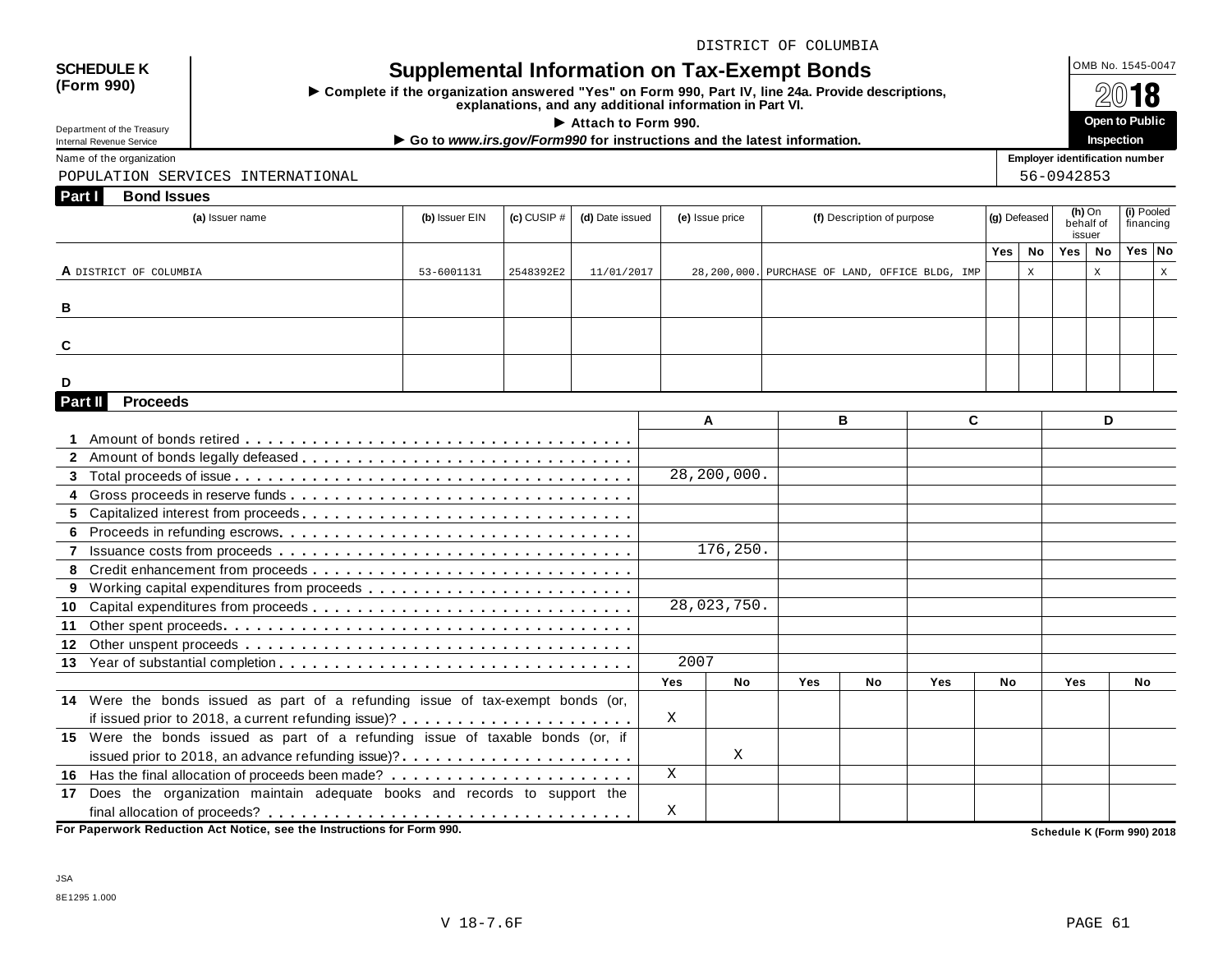### POPULATION SERVICES INTERNATIONAL 56-0942853

| DISTRICT OF COLUMBIA<br><b>Part III</b><br>B<br>C<br>A<br>D<br>Yes<br><b>Yes</b><br>No<br>Yes<br>No<br><b>No</b><br><b>Yes</b><br>No<br>Was the organization a partner in a partnership, or a member of an LLC,<br>$\mathbf 1$<br>X<br>2 Are there any lease arrangements that may result in private business use of<br>Χ<br>3a Are there any management or service contracts that may result in private<br>Χ<br>b If "Yes" to line 3a, does the organization routinely engage bond counsel or other outside<br>counsel to review any management or service contracts relating to the financed property?<br>c Are there any research agreements that may result in private business use of<br>X<br>d If "Yes" to line 3c, does the organization routinely engage bond counsel or other<br>outside counsel to review any research agreements relating to the financed property?<br>Enter the percentage of financed property used in a private business use by entities<br>4<br>$\%$<br>$\%$<br>$\%$<br>other than a section 501(c)(3) organization or a state or local government $\dots \dots$<br>Enter the percentage of financed property used in a private business use as a<br>5<br>result of unrelated trade or business activity carried on by your organization,<br>%<br>%<br>another section 501(c)(3) organization, or a state or local government $\ldots \ldots$<br>% | Schedule K (Form 990) 2018  |  |  |  | Page 2 |
|-----------------------------------------------------------------------------------------------------------------------------------------------------------------------------------------------------------------------------------------------------------------------------------------------------------------------------------------------------------------------------------------------------------------------------------------------------------------------------------------------------------------------------------------------------------------------------------------------------------------------------------------------------------------------------------------------------------------------------------------------------------------------------------------------------------------------------------------------------------------------------------------------------------------------------------------------------------------------------------------------------------------------------------------------------------------------------------------------------------------------------------------------------------------------------------------------------------------------------------------------------------------------------------------------------------------------------------------------------------------------------------|-----------------------------|--|--|--|--------|
|                                                                                                                                                                                                                                                                                                                                                                                                                                                                                                                                                                                                                                                                                                                                                                                                                                                                                                                                                                                                                                                                                                                                                                                                                                                                                                                                                                                   | <b>Private Business Use</b> |  |  |  |        |
|                                                                                                                                                                                                                                                                                                                                                                                                                                                                                                                                                                                                                                                                                                                                                                                                                                                                                                                                                                                                                                                                                                                                                                                                                                                                                                                                                                                   |                             |  |  |  |        |
|                                                                                                                                                                                                                                                                                                                                                                                                                                                                                                                                                                                                                                                                                                                                                                                                                                                                                                                                                                                                                                                                                                                                                                                                                                                                                                                                                                                   |                             |  |  |  |        |
|                                                                                                                                                                                                                                                                                                                                                                                                                                                                                                                                                                                                                                                                                                                                                                                                                                                                                                                                                                                                                                                                                                                                                                                                                                                                                                                                                                                   |                             |  |  |  |        |
|                                                                                                                                                                                                                                                                                                                                                                                                                                                                                                                                                                                                                                                                                                                                                                                                                                                                                                                                                                                                                                                                                                                                                                                                                                                                                                                                                                                   |                             |  |  |  |        |
|                                                                                                                                                                                                                                                                                                                                                                                                                                                                                                                                                                                                                                                                                                                                                                                                                                                                                                                                                                                                                                                                                                                                                                                                                                                                                                                                                                                   |                             |  |  |  |        |
|                                                                                                                                                                                                                                                                                                                                                                                                                                                                                                                                                                                                                                                                                                                                                                                                                                                                                                                                                                                                                                                                                                                                                                                                                                                                                                                                                                                   |                             |  |  |  |        |
|                                                                                                                                                                                                                                                                                                                                                                                                                                                                                                                                                                                                                                                                                                                                                                                                                                                                                                                                                                                                                                                                                                                                                                                                                                                                                                                                                                                   |                             |  |  |  |        |
|                                                                                                                                                                                                                                                                                                                                                                                                                                                                                                                                                                                                                                                                                                                                                                                                                                                                                                                                                                                                                                                                                                                                                                                                                                                                                                                                                                                   |                             |  |  |  |        |
|                                                                                                                                                                                                                                                                                                                                                                                                                                                                                                                                                                                                                                                                                                                                                                                                                                                                                                                                                                                                                                                                                                                                                                                                                                                                                                                                                                                   |                             |  |  |  |        |
|                                                                                                                                                                                                                                                                                                                                                                                                                                                                                                                                                                                                                                                                                                                                                                                                                                                                                                                                                                                                                                                                                                                                                                                                                                                                                                                                                                                   |                             |  |  |  |        |
|                                                                                                                                                                                                                                                                                                                                                                                                                                                                                                                                                                                                                                                                                                                                                                                                                                                                                                                                                                                                                                                                                                                                                                                                                                                                                                                                                                                   |                             |  |  |  |        |
|                                                                                                                                                                                                                                                                                                                                                                                                                                                                                                                                                                                                                                                                                                                                                                                                                                                                                                                                                                                                                                                                                                                                                                                                                                                                                                                                                                                   |                             |  |  |  |        |
|                                                                                                                                                                                                                                                                                                                                                                                                                                                                                                                                                                                                                                                                                                                                                                                                                                                                                                                                                                                                                                                                                                                                                                                                                                                                                                                                                                                   |                             |  |  |  |        |
|                                                                                                                                                                                                                                                                                                                                                                                                                                                                                                                                                                                                                                                                                                                                                                                                                                                                                                                                                                                                                                                                                                                                                                                                                                                                                                                                                                                   |                             |  |  |  |        |
|                                                                                                                                                                                                                                                                                                                                                                                                                                                                                                                                                                                                                                                                                                                                                                                                                                                                                                                                                                                                                                                                                                                                                                                                                                                                                                                                                                                   |                             |  |  |  | %      |
|                                                                                                                                                                                                                                                                                                                                                                                                                                                                                                                                                                                                                                                                                                                                                                                                                                                                                                                                                                                                                                                                                                                                                                                                                                                                                                                                                                                   |                             |  |  |  |        |
|                                                                                                                                                                                                                                                                                                                                                                                                                                                                                                                                                                                                                                                                                                                                                                                                                                                                                                                                                                                                                                                                                                                                                                                                                                                                                                                                                                                   |                             |  |  |  |        |
|                                                                                                                                                                                                                                                                                                                                                                                                                                                                                                                                                                                                                                                                                                                                                                                                                                                                                                                                                                                                                                                                                                                                                                                                                                                                                                                                                                                   |                             |  |  |  | %      |
| $\frac{1}{2}$<br>$\frac{1}{6}$<br>$\frac{0}{0}$<br>6                                                                                                                                                                                                                                                                                                                                                                                                                                                                                                                                                                                                                                                                                                                                                                                                                                                                                                                                                                                                                                                                                                                                                                                                                                                                                                                              |                             |  |  |  | $\%$   |
| $\mathbf X$<br>Does the bond issue meet the private security or payment test?                                                                                                                                                                                                                                                                                                                                                                                                                                                                                                                                                                                                                                                                                                                                                                                                                                                                                                                                                                                                                                                                                                                                                                                                                                                                                                     |                             |  |  |  |        |
| 8a Has there been a sale or disposition of any of the bond-financed property to a                                                                                                                                                                                                                                                                                                                                                                                                                                                                                                                                                                                                                                                                                                                                                                                                                                                                                                                                                                                                                                                                                                                                                                                                                                                                                                 |                             |  |  |  |        |
| Χ<br>nongovernmental person other than a 501(c)(3) organization since the bonds were issued?                                                                                                                                                                                                                                                                                                                                                                                                                                                                                                                                                                                                                                                                                                                                                                                                                                                                                                                                                                                                                                                                                                                                                                                                                                                                                      |                             |  |  |  |        |
| <b>b</b> If "Yes" to line 8a, enter the percentage of bond-financed property sold or                                                                                                                                                                                                                                                                                                                                                                                                                                                                                                                                                                                                                                                                                                                                                                                                                                                                                                                                                                                                                                                                                                                                                                                                                                                                                              |                             |  |  |  |        |
| %<br>%<br>%                                                                                                                                                                                                                                                                                                                                                                                                                                                                                                                                                                                                                                                                                                                                                                                                                                                                                                                                                                                                                                                                                                                                                                                                                                                                                                                                                                       |                             |  |  |  |        |
| c If "Yes" to line 8a, was any remedial action taken pursuant to Regulations                                                                                                                                                                                                                                                                                                                                                                                                                                                                                                                                                                                                                                                                                                                                                                                                                                                                                                                                                                                                                                                                                                                                                                                                                                                                                                      |                             |  |  |  |        |
|                                                                                                                                                                                                                                                                                                                                                                                                                                                                                                                                                                                                                                                                                                                                                                                                                                                                                                                                                                                                                                                                                                                                                                                                                                                                                                                                                                                   |                             |  |  |  |        |
| 9 Has the organization established written procedures to ensure that all                                                                                                                                                                                                                                                                                                                                                                                                                                                                                                                                                                                                                                                                                                                                                                                                                                                                                                                                                                                                                                                                                                                                                                                                                                                                                                          |                             |  |  |  |        |
| nonqualified bonds of the issue are remediated in accordance with the                                                                                                                                                                                                                                                                                                                                                                                                                                                                                                                                                                                                                                                                                                                                                                                                                                                                                                                                                                                                                                                                                                                                                                                                                                                                                                             |                             |  |  |  |        |
| requirements under Regulations sections 1.141-12 and 1.145-2?<br>X                                                                                                                                                                                                                                                                                                                                                                                                                                                                                                                                                                                                                                                                                                                                                                                                                                                                                                                                                                                                                                                                                                                                                                                                                                                                                                                |                             |  |  |  |        |
| <b>Part IV</b><br>Arbitrage                                                                                                                                                                                                                                                                                                                                                                                                                                                                                                                                                                                                                                                                                                                                                                                                                                                                                                                                                                                                                                                                                                                                                                                                                                                                                                                                                       |                             |  |  |  |        |
| C<br>B<br>D<br>A                                                                                                                                                                                                                                                                                                                                                                                                                                                                                                                                                                                                                                                                                                                                                                                                                                                                                                                                                                                                                                                                                                                                                                                                                                                                                                                                                                  |                             |  |  |  |        |
| Has the issuer filed Form 8038-T, Arbitrage Rebate, Yield Reduction and<br><b>No</b><br>Yes<br>Yes<br>Yes<br><b>No</b><br><b>No</b><br><b>Yes</b><br>1.<br>No                                                                                                                                                                                                                                                                                                                                                                                                                                                                                                                                                                                                                                                                                                                                                                                                                                                                                                                                                                                                                                                                                                                                                                                                                     |                             |  |  |  |        |
| X                                                                                                                                                                                                                                                                                                                                                                                                                                                                                                                                                                                                                                                                                                                                                                                                                                                                                                                                                                                                                                                                                                                                                                                                                                                                                                                                                                                 |                             |  |  |  |        |
| 2 If "No" to line 1, did the following apply?                                                                                                                                                                                                                                                                                                                                                                                                                                                                                                                                                                                                                                                                                                                                                                                                                                                                                                                                                                                                                                                                                                                                                                                                                                                                                                                                     |                             |  |  |  |        |
| X                                                                                                                                                                                                                                                                                                                                                                                                                                                                                                                                                                                                                                                                                                                                                                                                                                                                                                                                                                                                                                                                                                                                                                                                                                                                                                                                                                                 |                             |  |  |  |        |
|                                                                                                                                                                                                                                                                                                                                                                                                                                                                                                                                                                                                                                                                                                                                                                                                                                                                                                                                                                                                                                                                                                                                                                                                                                                                                                                                                                                   |                             |  |  |  |        |
|                                                                                                                                                                                                                                                                                                                                                                                                                                                                                                                                                                                                                                                                                                                                                                                                                                                                                                                                                                                                                                                                                                                                                                                                                                                                                                                                                                                   |                             |  |  |  |        |
| If "Yes" to line 2c, provide in Part VI the date the rebate computation was                                                                                                                                                                                                                                                                                                                                                                                                                                                                                                                                                                                                                                                                                                                                                                                                                                                                                                                                                                                                                                                                                                                                                                                                                                                                                                       |                             |  |  |  |        |
|                                                                                                                                                                                                                                                                                                                                                                                                                                                                                                                                                                                                                                                                                                                                                                                                                                                                                                                                                                                                                                                                                                                                                                                                                                                                                                                                                                                   |                             |  |  |  |        |
| Χ<br>$3^{\circ}$                                                                                                                                                                                                                                                                                                                                                                                                                                                                                                                                                                                                                                                                                                                                                                                                                                                                                                                                                                                                                                                                                                                                                                                                                                                                                                                                                                  |                             |  |  |  |        |

**Schedule K (Form 990) 2018**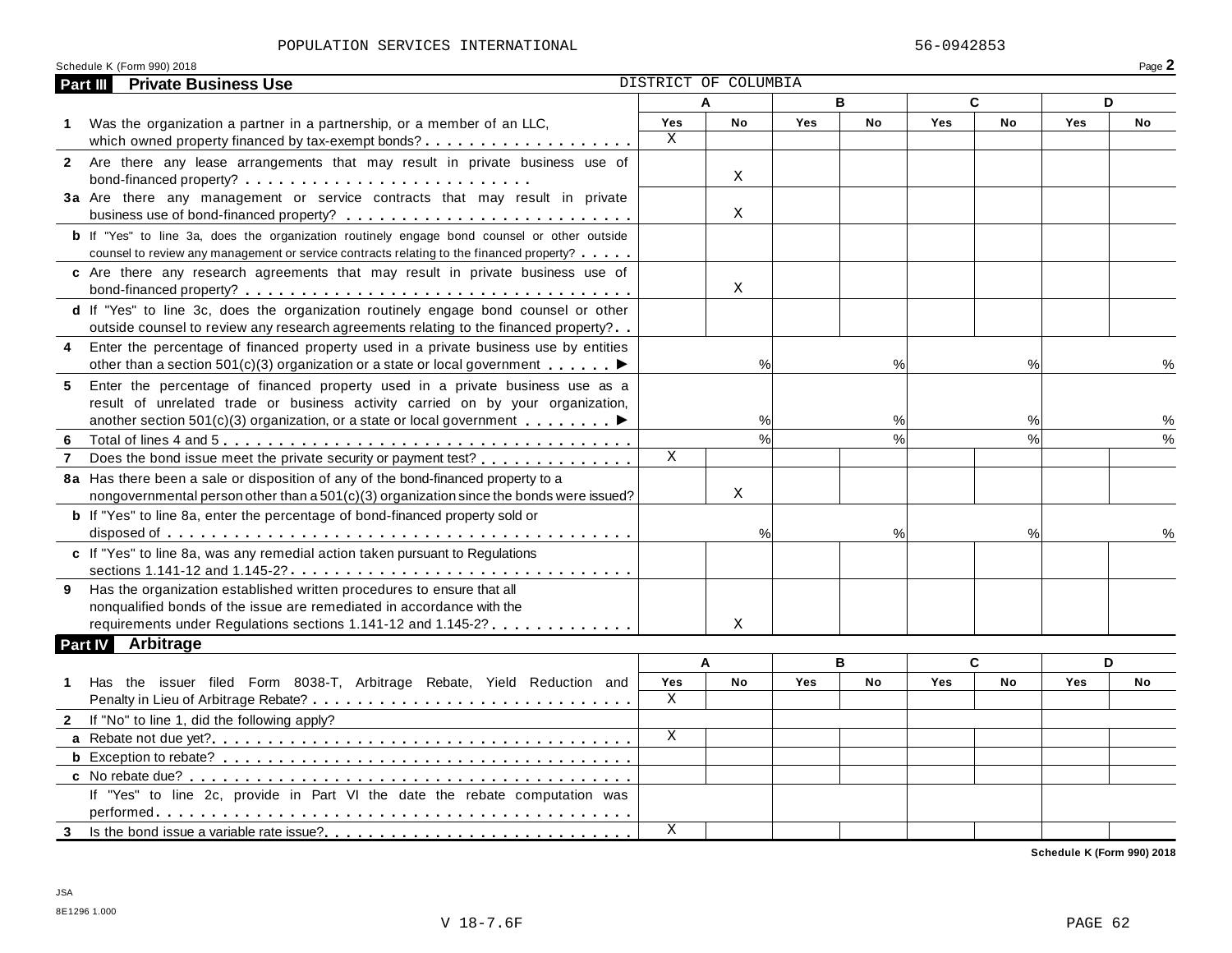### POPULATION SERVICES INTERNATIONAL 56-0942853

| Arbitrage (Continued)<br>Part IV                                                                                               |            | A         |            | в         |            | C         |            | D         |
|--------------------------------------------------------------------------------------------------------------------------------|------------|-----------|------------|-----------|------------|-----------|------------|-----------|
|                                                                                                                                | Yes        | <b>No</b> | Yes        | <b>No</b> | <b>Yes</b> | <b>No</b> | Yes        | <b>No</b> |
| 4a Has the organization or the governmental issuer entered into a qualified                                                    |            | X         |            |           |            |           |            |           |
|                                                                                                                                |            |           |            |           |            |           |            |           |
|                                                                                                                                |            |           |            |           |            |           |            |           |
|                                                                                                                                |            |           |            |           |            |           |            |           |
|                                                                                                                                |            |           |            |           |            |           |            |           |
|                                                                                                                                |            |           |            |           |            |           |            |           |
| 5a Were gross proceeds invested in a guaranteed investment contract (GIC)?                                                     |            | X         |            |           |            |           |            |           |
|                                                                                                                                |            |           |            |           |            |           |            |           |
|                                                                                                                                |            |           |            |           |            |           |            |           |
| d Was the regulatory safe harbor for establishing the fair market value of the GIC satisfied?                                  |            |           |            |           |            |           |            |           |
| 6 Were any gross proceeds invested beyond an available temporary period?                                                       |            | X         |            |           |            |           |            |           |
| Has the organization established written procedures to monitor the<br>$\overline{7}$                                           |            |           |            |           |            |           |            |           |
|                                                                                                                                |            | X         |            |           |            |           |            |           |
| <b>Procedures To Undertake Corrective Action</b><br><b>Part V</b>                                                              |            |           |            |           |            |           |            |           |
|                                                                                                                                |            | A         |            | в         |            | C         |            | D         |
| Has the organization established written procedures to ensure that violations                                                  | <b>Yes</b> | No        | <b>Yes</b> | No        | <b>Yes</b> | <b>No</b> | <b>Yes</b> | No        |
|                                                                                                                                |            |           |            |           |            |           |            |           |
| of federal tax requirements are timely identified and corrected through the                                                    |            |           |            |           |            |           |            |           |
| voluntary closing agreement program if self-remediation isn't available under                                                  |            |           |            |           |            |           |            |           |
| Supplemental Information. Provide additional information for responses to questions on Schedule K. See instructions<br>Part VI |            | Χ         |            |           |            |           |            |           |
|                                                                                                                                |            |           |            |           |            |           |            |           |
|                                                                                                                                |            |           |            |           |            |           |            |           |
|                                                                                                                                |            |           |            |           |            |           |            |           |
|                                                                                                                                |            |           |            |           |            |           |            |           |
|                                                                                                                                |            |           |            |           |            |           |            |           |
|                                                                                                                                |            |           |            |           |            |           |            |           |
|                                                                                                                                |            |           |            |           |            |           |            |           |
|                                                                                                                                |            |           |            |           |            |           |            |           |
|                                                                                                                                |            |           |            |           |            |           |            |           |
|                                                                                                                                |            |           |            |           |            |           |            |           |
|                                                                                                                                |            |           |            |           |            |           |            |           |
|                                                                                                                                |            |           |            |           |            |           |            |           |
|                                                                                                                                |            |           |            |           |            |           |            |           |
|                                                                                                                                |            |           |            |           |            |           |            |           |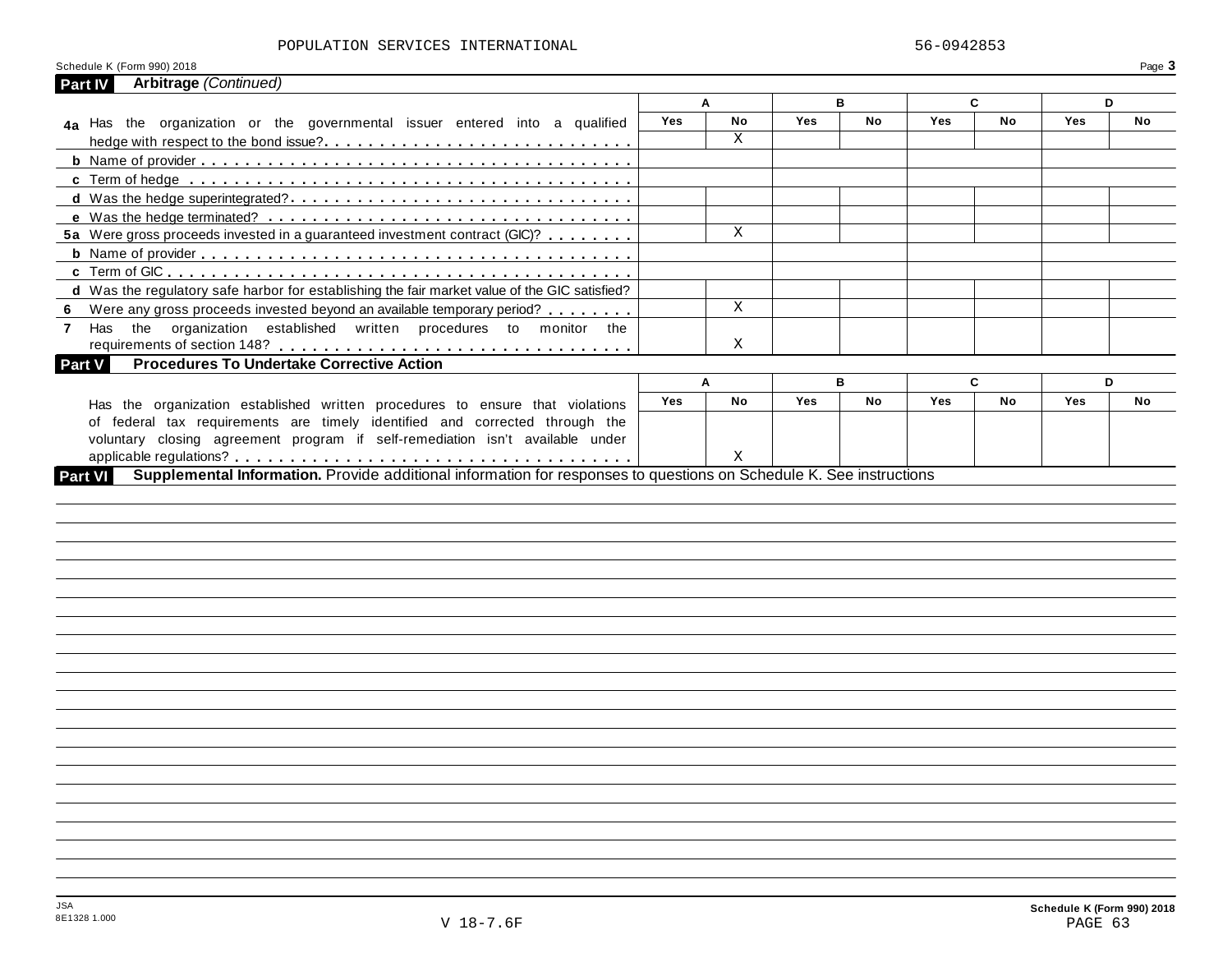**Part VI Supplemental Information.** Provide additional information for responses to questions on Schedule K (see instructions) *(Continued)*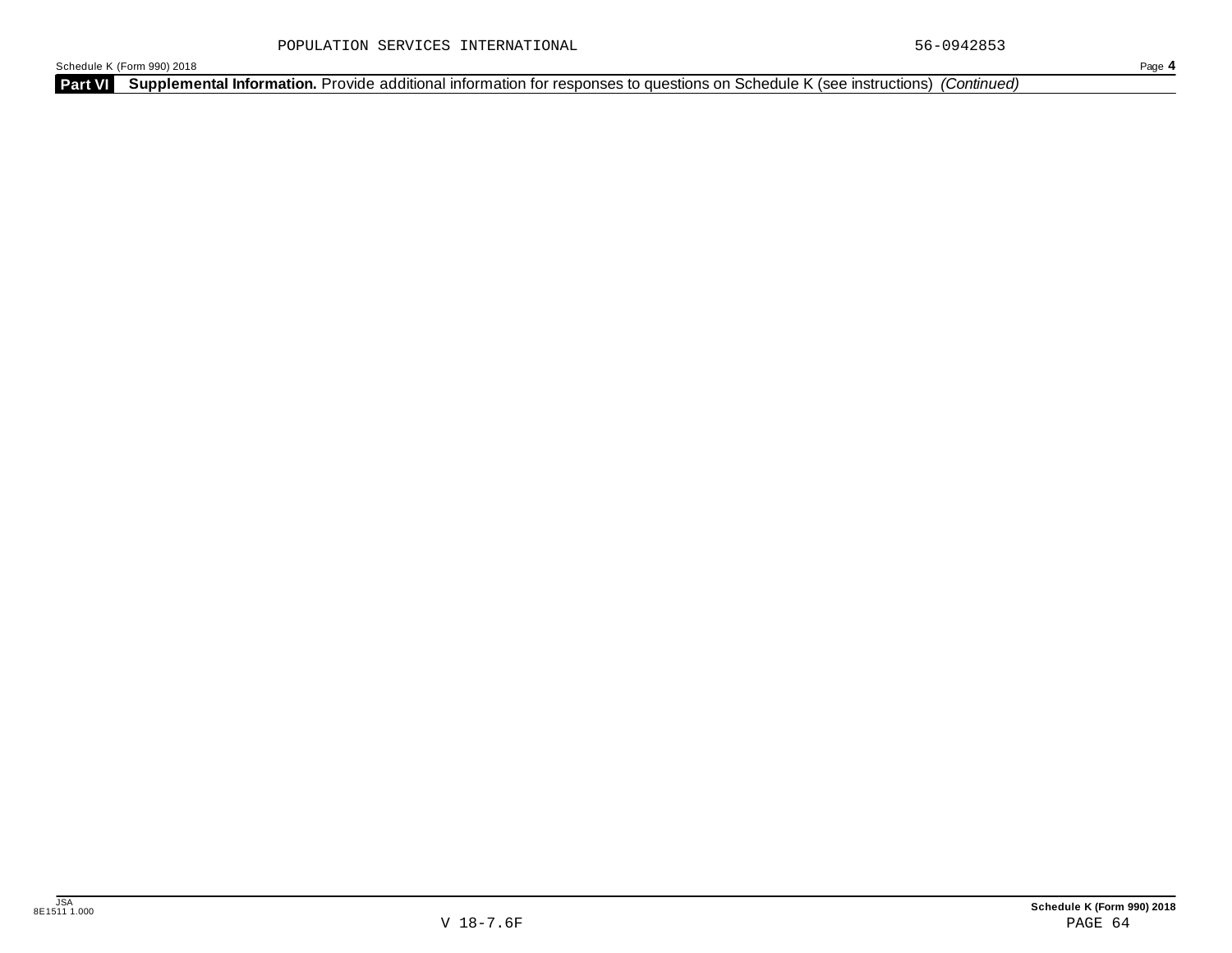# SCHEDULE M<br>
(Form 990) **Schedule Moncash Contributions**<br>  $\begin{array}{r} \boxed{\text{OMB No. 1545-0047}} \\ \text{Complete if the organizations answered "Yes" on Form 990 Part IV lines 29 or 30.} \end{array}$

| Department of the Treasury |
|----------------------------|
| Internal Revenue Service   |
|                            |

**Examplete** if the organizations answered "Yes" on Form 990, Part IV, lines 29 or 30. △<del>Ⅳ</del><br>▶ Attach to Form 990.  $\blacktriangleright$  Attach to Form 990. **Department of the Treasury ▶ Attach to Form 990.**<br>Internal Revenue Service ▶ Go to *www.irs.gov/Form990* for instructions and the latest information.<br>Nome of the organization aumhor

Name of the organization **intervalse of the organization intervalse of the organization <b>intervalse of the organization intervalse of the organization intervalse of the organization intervalse of the organization**

# POPULATION SERVICES INTERNATIONAL 56-0942853

| Part I       | <b>Types of Property</b>                                                                                                                                                                                                      |                               |                                                                                                                     |                                                                                    |                                                              |
|--------------|-------------------------------------------------------------------------------------------------------------------------------------------------------------------------------------------------------------------------------|-------------------------------|---------------------------------------------------------------------------------------------------------------------|------------------------------------------------------------------------------------|--------------------------------------------------------------|
|              |                                                                                                                                                                                                                               | (a)<br>Check if<br>applicable | (b)<br>Number of contributions or<br>items contributed                                                              | (c)<br>Noncash contribution<br>amounts reported on<br>Form 990, Part VIII, line 1g | (d)<br>Method of determining<br>noncash contribution amounts |
| 1.           |                                                                                                                                                                                                                               |                               | <u> 1989 - Johann Barn, mars ann an t-Amhain an t-Amhain an t-Amhain an t-Amhain an t-Amhain an t-Amhain an t-A</u> |                                                                                    |                                                              |
| $\mathbf{2}$ | Art - Historical treasures                                                                                                                                                                                                    |                               | <u> 1989 - Johann Barn, amerikansk politiker (</u>                                                                  |                                                                                    |                                                              |
| 3            |                                                                                                                                                                                                                               |                               |                                                                                                                     |                                                                                    |                                                              |
| 4            |                                                                                                                                                                                                                               |                               | <u> 1980 - Johann Barbara, martxa alemaniar arg</u>                                                                 |                                                                                    |                                                              |
| 5            | Clothing and household                                                                                                                                                                                                        |                               |                                                                                                                     |                                                                                    |                                                              |
|              |                                                                                                                                                                                                                               |                               |                                                                                                                     |                                                                                    |                                                              |
| 6            |                                                                                                                                                                                                                               |                               |                                                                                                                     | the control of the control of the control of the control of                        |                                                              |
| 7            |                                                                                                                                                                                                                               |                               |                                                                                                                     | the control of the control of the control of the control of the control of         |                                                              |
| 8            |                                                                                                                                                                                                                               |                               |                                                                                                                     |                                                                                    |                                                              |
| 9            |                                                                                                                                                                                                                               |                               |                                                                                                                     | the control of the control of the control of the control of the control of         |                                                              |
| 10           |                                                                                                                                                                                                                               |                               | <u> 1989 - Johann Barbara, martxa alemaniar a</u>                                                                   |                                                                                    |                                                              |
| 11           | Securities - Partnership, LLC,                                                                                                                                                                                                |                               |                                                                                                                     |                                                                                    |                                                              |
|              |                                                                                                                                                                                                                               |                               |                                                                                                                     |                                                                                    |                                                              |
| 12           | Securities - Miscellaneous                                                                                                                                                                                                    |                               |                                                                                                                     |                                                                                    |                                                              |
| 13           | Qualified conservation                                                                                                                                                                                                        |                               |                                                                                                                     |                                                                                    |                                                              |
|              | contribution - Historic                                                                                                                                                                                                       |                               |                                                                                                                     |                                                                                    |                                                              |
|              | structures experience and the structures                                                                                                                                                                                      |                               |                                                                                                                     |                                                                                    |                                                              |
| 14           | Qualified conservation                                                                                                                                                                                                        |                               |                                                                                                                     |                                                                                    |                                                              |
|              |                                                                                                                                                                                                                               |                               |                                                                                                                     |                                                                                    |                                                              |
| 15           |                                                                                                                                                                                                                               |                               |                                                                                                                     | the control of the control of the control of the control of the control of         |                                                              |
| 16           |                                                                                                                                                                                                                               |                               |                                                                                                                     | the control of the control of the control of the control of                        |                                                              |
| 17           |                                                                                                                                                                                                                               |                               |                                                                                                                     |                                                                                    |                                                              |
| 18           |                                                                                                                                                                                                                               |                               |                                                                                                                     |                                                                                    |                                                              |
| 19           | Food inventory $\ldots \ldots \ldots$ . $\Box$                                                                                                                                                                                |                               |                                                                                                                     |                                                                                    |                                                              |
| 20           | Drugs and medical supplies equal to the state of the state of the state of the state of the state of the state of the state of the state of the state of the state of the state of the state of the state of the state of the |                               |                                                                                                                     |                                                                                    |                                                              |
| 21           |                                                                                                                                                                                                                               |                               |                                                                                                                     | the control of the control of the control of the control of                        |                                                              |
| 22           |                                                                                                                                                                                                                               |                               |                                                                                                                     | the control of the control of the control of the                                   |                                                              |
| 23           |                                                                                                                                                                                                                               |                               |                                                                                                                     |                                                                                    |                                                              |
| 24           | Archeological artifacts [1996]                                                                                                                                                                                                |                               |                                                                                                                     |                                                                                    |                                                              |
| 25           | Other $\blacktriangleright$ ( COMMODITIES                                                                                                                                                                                     | X                             | 42.                                                                                                                 | 32, 208, 722.                                                                      | FMV                                                          |
| 26           | Other $\blacktriangleright$ ( $\_\_\_\_\_\_\_\_$ )                                                                                                                                                                            |                               |                                                                                                                     |                                                                                    |                                                              |
| 27           | Other $\blacktriangleright$ ( $\_\_\_\_\_\_\_\_\_$ )                                                                                                                                                                          |                               |                                                                                                                     |                                                                                    |                                                              |
| 28           | Other $\blacktriangleright$ ( $\_$                                                                                                                                                                                            |                               |                                                                                                                     |                                                                                    |                                                              |
|              | 29 Number of Forms 8283 received by the organization during the tax year for contributions for                                                                                                                                |                               |                                                                                                                     |                                                                                    |                                                              |
|              | which the organization completed Form 8283, Part IV, Donee Acknowledgement                                                                                                                                                    |                               |                                                                                                                     |                                                                                    | 29                                                           |
|              |                                                                                                                                                                                                                               |                               |                                                                                                                     |                                                                                    | Yes  <br>No                                                  |
|              | 30a During the year, did the organization receive by contribution any property reported in Part I, lines 1 through                                                                                                            |                               |                                                                                                                     |                                                                                    |                                                              |
|              | 28, that it must hold for at least three years from the date of the initial contribution, and which isn't required                                                                                                            |                               |                                                                                                                     |                                                                                    |                                                              |
|              |                                                                                                                                                                                                                               |                               |                                                                                                                     |                                                                                    | Χ<br>30a                                                     |
|              | <b>b</b> If "Yes," describe the arrangement in Part II.                                                                                                                                                                       |                               |                                                                                                                     |                                                                                    |                                                              |
| 31           | Does the organization have a gift acceptance policy that requires the review of any nonstandard                                                                                                                               |                               |                                                                                                                     |                                                                                    |                                                              |
|              |                                                                                                                                                                                                                               |                               |                                                                                                                     |                                                                                    | Χ<br>31                                                      |
|              | 32a Does the organization hire or use third parties or related organizations to solicit, process, or sell noncash                                                                                                             |                               |                                                                                                                     |                                                                                    |                                                              |
|              |                                                                                                                                                                                                                               |                               |                                                                                                                     |                                                                                    | Χ<br>32a                                                     |
|              | <b>b</b> If "Yes," describe in Part II.                                                                                                                                                                                       |                               |                                                                                                                     |                                                                                    |                                                              |
|              | 33 If the organization didn't report an amount in column (c) for a type of property for which column (a) is checked,                                                                                                          |                               |                                                                                                                     |                                                                                    |                                                              |
|              | describe in Part II.                                                                                                                                                                                                          |                               |                                                                                                                     |                                                                                    |                                                              |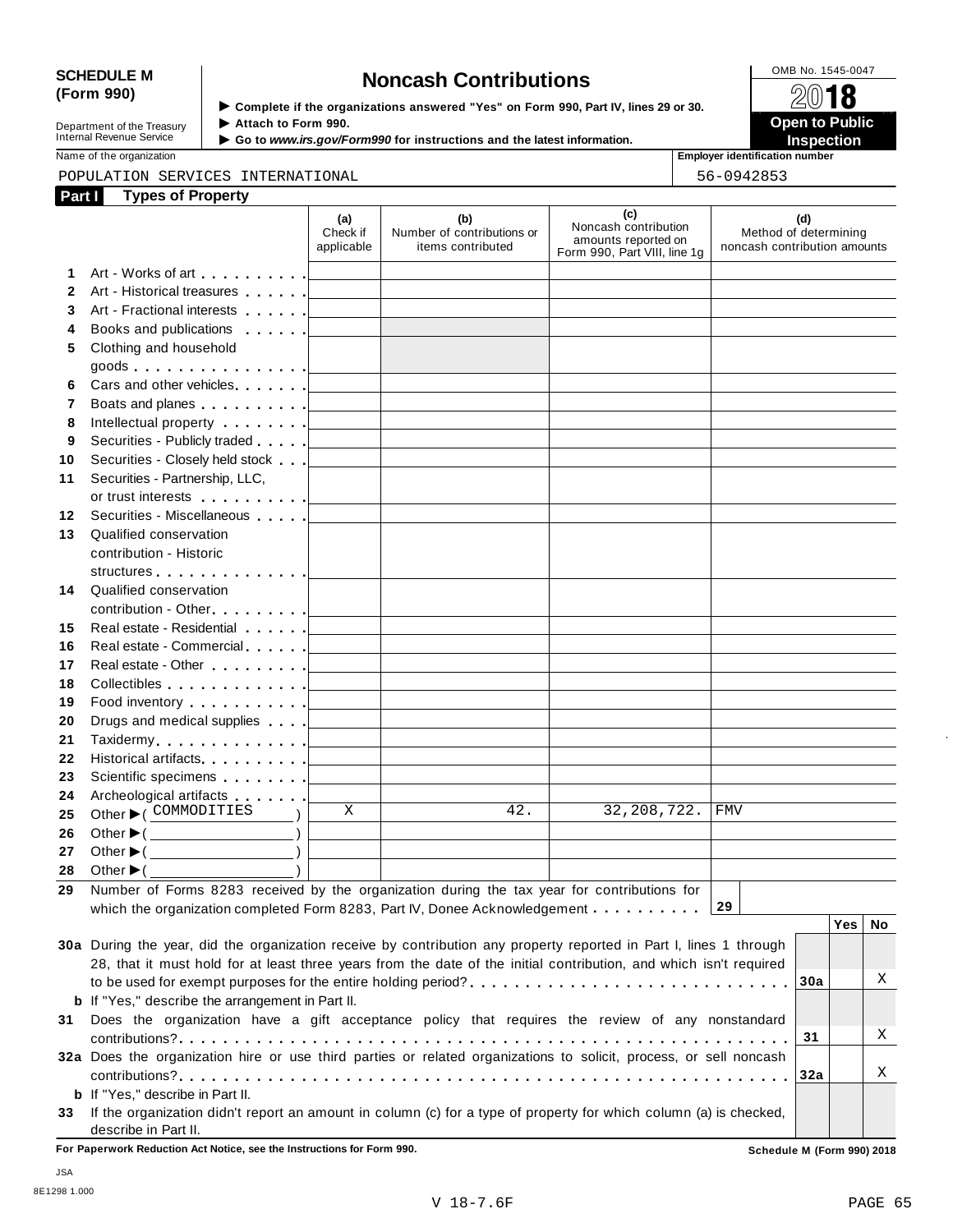**Supplemental Information.** Provide the information required by Part I, lines 30b, 32b, and 33, and whether the organization is reporting in Part I, column (b), the number of contributions, the number of items received, or a combination of both. Also complete this part for any additional information. **Part II**

SCHEDULE M, PART I, LINE 25:

COMMODITIES RECEIVED INCLUDE CONTRACEPTIVES, ORAL REHYDRATION SALTS,

INSECTICIDE TREATED NETS FOR MALARIA PREVENTION AND SAFE WATER SYSTEMS.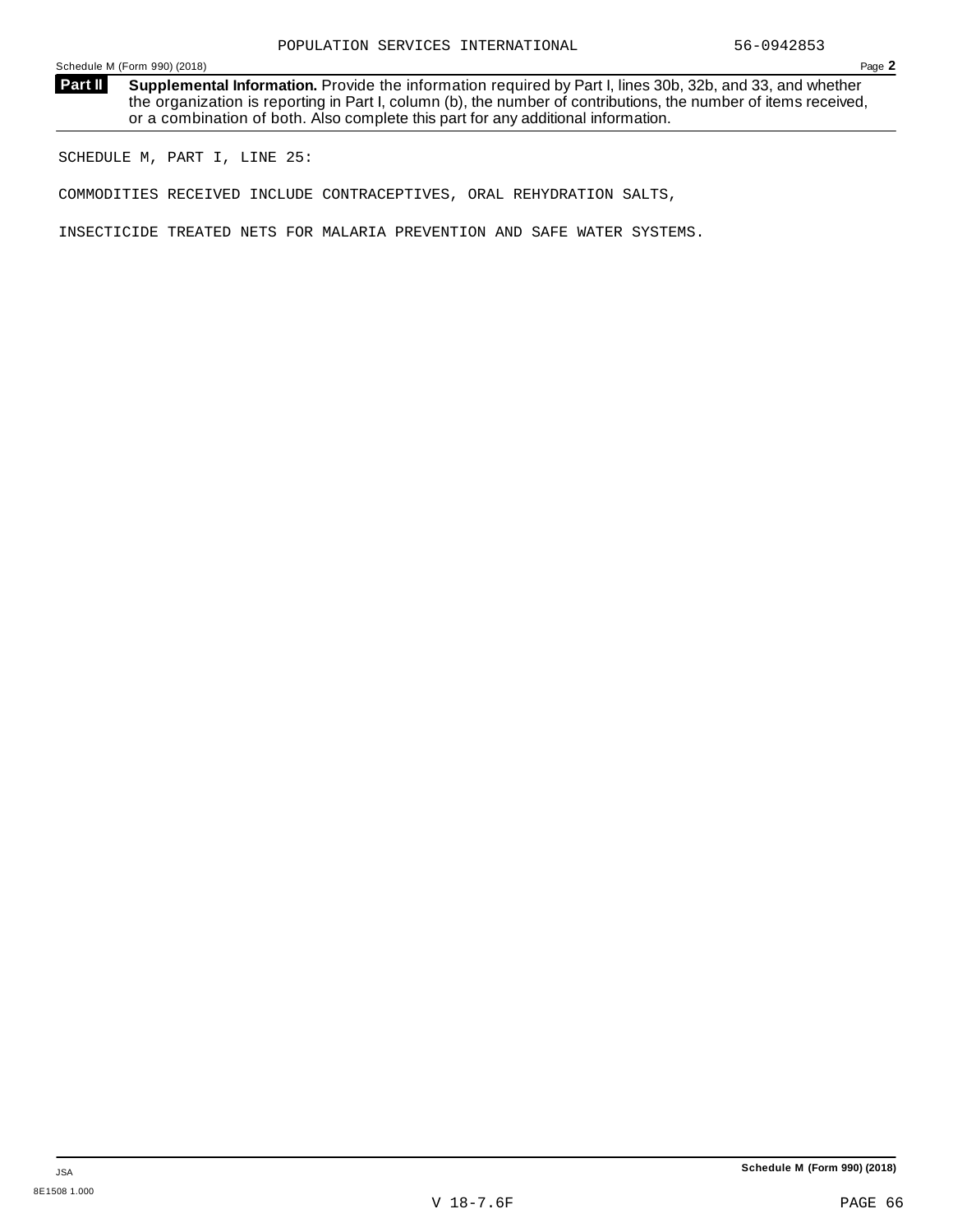# **SCHEDULE O** Supplemental Information to Form 990 or 990-EZ DAMB No. 1545-0047

**(Form 990 or 990-EZ) Complete to provide information for responses to specific questions on** plete to provide information for responses to specific questions on  $\mathbb{Z}^{0}$  **18 EV TO**<br>
■ Attach to Form 990 or 990-EZ. Depen to Public<br>
■ Public Corporation of the Security of the Security of the Security of the Security of the Security of the Security of the Security of the Security of the Securit



Department of the Treasury<br>Internal Revenue Service Department of the Treasury between to Public<br>
Internal Revenue Service between to Public<br>
Name of the organization<br>
Name of the organization POPULATION SERVICES INTERNATIONAL 56-0942853

FORM 990, PART V, LINE 4B:

ANGOLA, BELIZE, BENIN, BURUNDI, CAMBODIA, CAMEROON, COSTA RICA, KAZAKHSTAN, KYRGYZSTAN, TAJIKISTAN, COTE D IVOIRE, DOMINICAN REPUBLIC, EL SALVADOR, ETHIOPIA, GUATEMALA, GHANA, GUINEA, HAITI, HONDURAS, INDIA, JAMAICA, KENYA, LAOS, LESOTHO, LIBERIA, MADAGASCAR, MALAWI, MALI, MOZAMBIQUE, MYANMAR, NEPAL, NICARAGUA, NIGER, PAKISTAN, PANAMA, PAPUA NEW GUINEA, PARAGUAY, SOMALILAND, SOUTH AFRICA, SOUTH SUDAN, SWAZILAND, TANZANIA, TRINIDAD & TOBAGO, UGANDA, VIETNAM, ZAMBIA, ZIMBABWE

FORM 990, PART VI, SECTION B, LINE 11B:

THE ORGANIZATION'S GOVERNING BODY IS PRESENTED WITH A DRAFT OF THE FORMS 990 AND 990-T PRIOR TO FILING. THE AUDIT RISK AND COMPLIANCE COMMITTEE OF THE GOVERNING BODY IS ABLE TO SPEAK DIRECTLY WITH THE PREPARER TO HAVE ANY QUESTIONS OR CONCERNS ANSWERED. THE AUDIT RISK AND COMPLIANCE COMMITTEE AUTHORIZES THAT THE FILINGS BE FINALIZED AND SUBMITTED TO THE INTERNAL REVENUE SERVICE.

FORM 990, PART VI, SECTION B, LINE 12C: THE ORGANIZATION REQUIRES OFFICERS, DIRECTORS AND KEY EMPLOYEES TO COMPLETE THE FORM ANNUALLY AND THE FORMS ARE REVIEWED FOR ANY DISCLOSURES. A DECISION IS MADE TO DETERMINE WHETHER THE DIRECTOR MUST ABSTAIN IN VOTING ON ANY MATTERS WHERE THE CONFLICT MAY BE AN ISSUE.

FORM 990, PART VI, SECTION B, LINES 15A AND 15B: THE CEO INCENTIVE COMPENSATION IS DETERMINED BY THE ORGANIZATION'S BOARD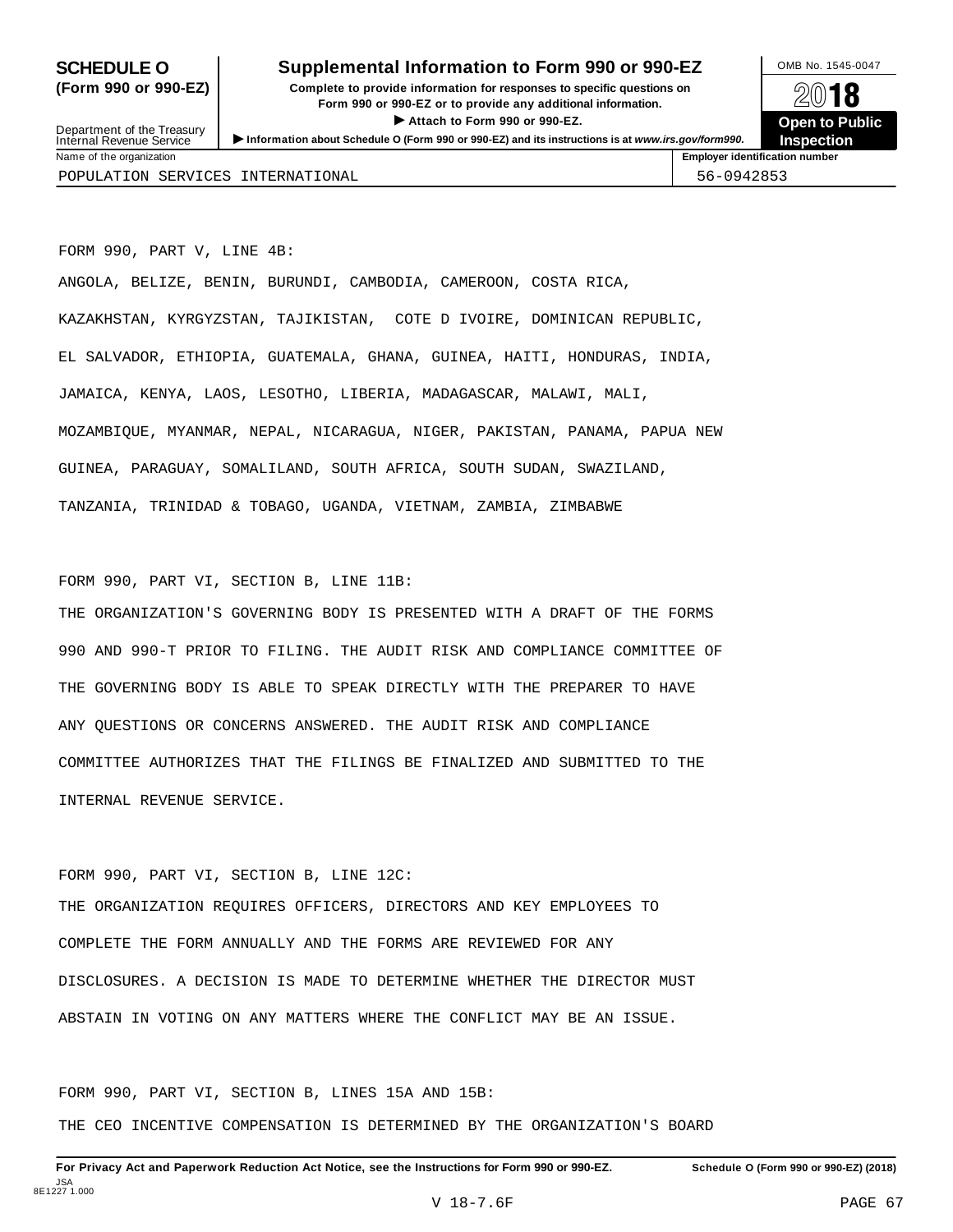POPULATION SERVICES INTERNATIONAL  $\vert$  56-0942853

OF DIRECTORS. THE BOARD OBTAINS COMPARABILITY STATISTICS FROM ORGANIZATIONS OF SIMILAR SIZE AND ALSO CONSIDERS ADDITIONAL FACTORS INCLUDING SKILLS NEEDED FOR THE POSITION. THE BOARD THEN VOTES AND APPROVES THE LEVEL OF COMPENSATION FOR THE CEO. THE CEO CONSULTS WITH THE BOARD ON COMPENSATION FOR OTHER KEY EMPLOYEES.

FORM 990, PART VI, SECTION C, LINE 19: THE ORGANIZATION MAKES ITS GOVERNING DOCUMENTS, CONFLICT OF INTEREST POLICY, AND FINANCIAL STATEMENTS AVAILABLE TO THE PUBLIC UPON REQUEST.

FORM 990, PART XI, LINE 9:

| FOREIGN CURRENCY TRANSLATION LOSSES | (1,500,177)   |
|-------------------------------------|---------------|
| FOR PROFIT NET ASSETS               | (9, 430, 612) |
| INVESTMENT IN FOREIGN CORP          | 11,270,058    |
| MISCELLANEOUS ADJUSTMENT            | (861,788)     |

(\$522,519)

================

FORM 990, PART XII, LINE 2C: THERE HAVE BEEN NO CHANGES DURING THE YEAR IN THE PROCESS FOR OVERSIGHT OF THE AUDIT OF THE FINANCIAL STATEMENTS.

ATTACHMENT 1

FORM 990, PART VI, LINE 17 - STATES

AL,AR,CA,CT,

FL,GA,IL,KS,KY,LA,MD,MA,MI,

MN,MS,NH,NJ,NM,NY,NC,OR,PA,

RI,SC,TN,VA,WI,

**Schedule O (Form 990 or 990-EZ) 2018**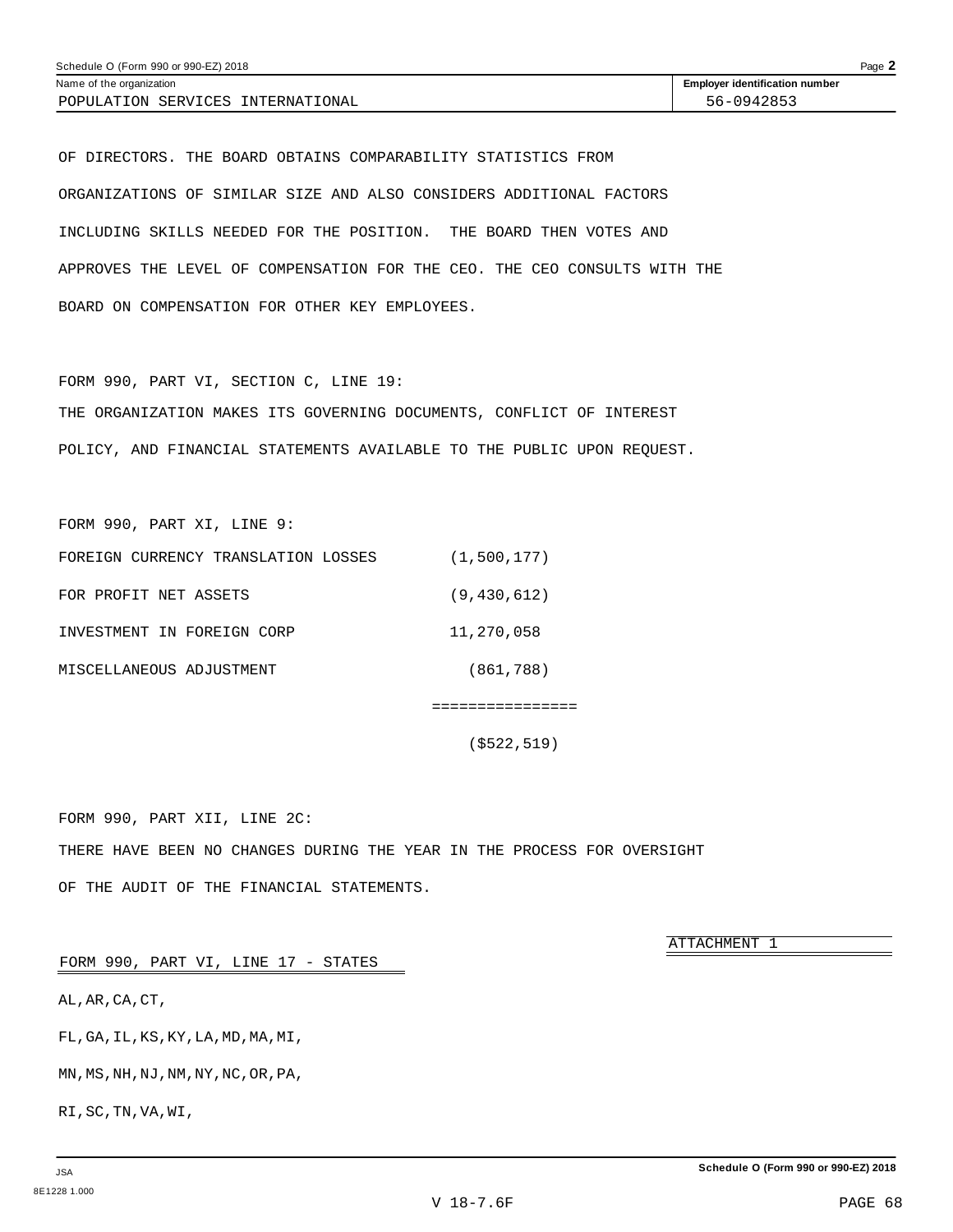| Page 2<br>Schedule O (Form 990 or 990-EZ) 2018 |                                       |  |
|------------------------------------------------|---------------------------------------|--|
| Name of the organization                       | <b>Employer identification number</b> |  |
| POPULATION SERVICES INTERNATIONAL              | 56-0942853                            |  |
|                                                | ATTACHMENT                            |  |
|                                                |                                       |  |

# 990, PART VII- COMPENSATION OF THE FIVE HIGHEST PAID IND. CONTRACTORS

| NAME AND ADDRESS                                                        | DESCRIPTION OF SERVICES | COMPENSATION |
|-------------------------------------------------------------------------|-------------------------|--------------|
| BDO USA, LLP<br>8401 GREENSBORO DRIVE, STE 800<br>MCLEAN, VA 22102      | AUDIT & TAX             | 1,381,740.   |
| GRANT THORNTON, LLP<br>33562 TREASURY CENTER<br>CHICAGO, IL 60694       | FORENSIC ACCT SVCES     | 1,355,366.   |
| SNV USA<br>7514 WISCONSIN AVENUE<br>BETHESDA, MD 20814                  | CONTRACTED SERVICES     | 595,243.     |
| MATALON & NATHANI, LP<br>3041 ORDWAY STREET, NW<br>WASHINGTON, DC 20008 | LEGAL SERVICES          | 515,635.     |
| BAO SYSTEMS LLC<br>2900 K STREET, NW, STE 507<br>WASHINGTON, DC 20007   | IT SERVICES             | 260,408.     |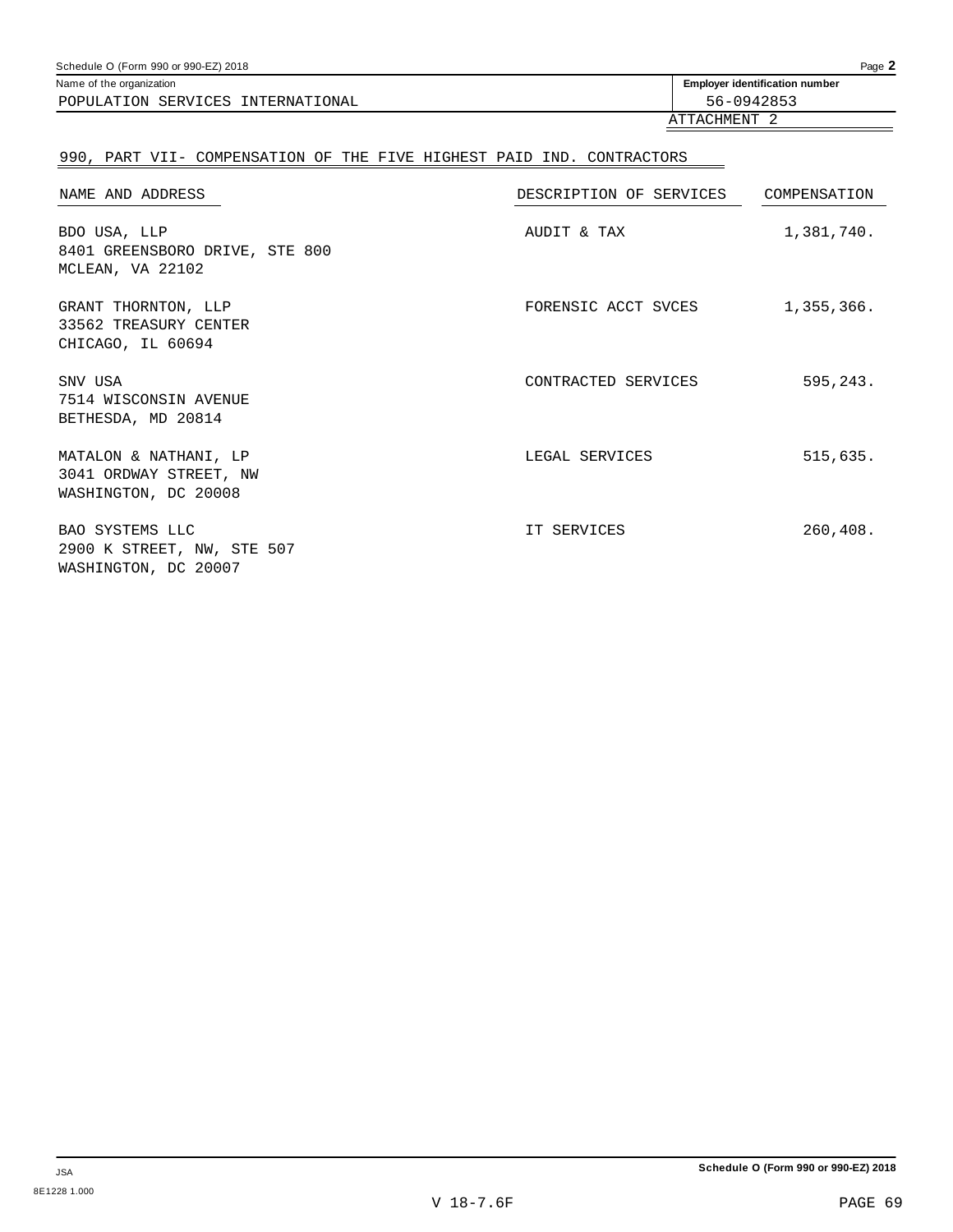$\triangleright$  Complete if the organization answered "Yes" on Form 990, Part IV, line 33, 34, 35b, 36, or 37.



Department of the Treasury

POPULATION SERVICES INTERNATIONAL 56-0942853

## **Part I Identification of Disregarded Entities.** Complete if the organization answered "Yes" on Form 990, Part IV, line 33.

|                      | (a)<br>Name, address, and EIN (if applicable) of disregarded entity | (b)<br>Primary activity | (c)<br>Legal domicile (state<br>or foreign country) | (d)<br>Total income | (e)<br>End-of-year assets | (f)<br>Direct controlling<br>entity |
|----------------------|---------------------------------------------------------------------|-------------------------|-----------------------------------------------------|---------------------|---------------------------|-------------------------------------|
| $(1)$ PRUDENCE, LLC  | 20-8836430                                                          |                         |                                                     |                     |                           |                                     |
| 1120 19TH STREET, NW | WASHINGTON, DC 20036                                                | REAL ESTATE             | $\overline{\mathsf{DC}}$                            | 2,357,678.          | $ 54,320,116.$ PSI        |                                     |
| (2)                  |                                                                     |                         |                                                     |                     |                           |                                     |
|                      |                                                                     |                         |                                                     |                     |                           |                                     |
| (3)                  |                                                                     |                         |                                                     |                     |                           |                                     |
|                      |                                                                     |                         |                                                     |                     |                           |                                     |
| (4)                  |                                                                     |                         |                                                     |                     |                           |                                     |
|                      |                                                                     |                         |                                                     |                     |                           |                                     |
| (5)                  |                                                                     |                         |                                                     |                     |                           |                                     |
|                      |                                                                     |                         |                                                     |                     |                           |                                     |
| (6)                  |                                                                     |                         |                                                     |                     |                           |                                     |
|                      |                                                                     |                         |                                                     |                     |                           |                                     |

**Identification of Related Tax-Exempt Organizations.** Complete if the organization answered "Yes" on Form 990, Part IV, line 34, because it had **Part II** one or more related tax-exempt organizations during the tax year.

| (a)<br>Name, address, and EIN of related organization              | (b)<br>Primary activity | (c)<br>Legal domicile (state<br>or foreign country) | (d)<br>Exempt Code section | (e)<br>Public charity status<br>(if section $501(c)(3)$ ) | (f)<br>Direct controlling<br>entity | (g)<br>Section 512(b)(13)<br>controlled<br>entity? |    |
|--------------------------------------------------------------------|-------------------------|-----------------------------------------------------|----------------------------|-----------------------------------------------------------|-------------------------------------|----------------------------------------------------|----|
|                                                                    |                         |                                                     |                            |                                                           |                                     | <b>Yes</b>                                         | No |
| ABMS BENIN<br>(1)<br>B.P. 08-0876 TRI POSTAL COTONO<br>COTONOU, BN | HEALTH                  | <b>BN</b>                                           |                            |                                                           | PSI                                 | Χ                                                  |    |
| (2) ACMS CAMEROON                                                  |                         |                                                     |                            |                                                           |                                     |                                                    |    |
| CM<br>BP 14025 MBALLA II FACE DRAGAG<br>YAOUNDE,                   | <b>HEALTH</b>           | <b>CM</b>                                           |                            |                                                           | PSI                                 | Χ                                                  |    |
| (3) SFH DOMINICAN REPUBLIC                                         |                         |                                                     |                            |                                                           |                                     |                                                    |    |
| DESIDERIO ARIAS NO. 75<br>SANTO DOMINGO, DR                        | <b>HEALTH</b>           | DR                                                  |                            |                                                           | PSI                                 | X                                                  |    |
| $\overline{\textbf{(4)}}^{\text{PSI/INDIA}}$                       |                         |                                                     |                            |                                                           |                                     |                                                    |    |
| DLF CYBER CITY, BUILDING NO. 1<br>GURGAON, IN                      | <b>HEALTH</b>           | IN                                                  |                            |                                                           | PSI                                 | Χ                                                  |    |
| OHMASS - HAITI<br>(5)                                              |                         |                                                     |                            |                                                           |                                     |                                                    |    |
| 157 RUE L'OUVERTURE<br>PETION-VILLE, HA                            | <b>HEALTH</b>           | HA                                                  |                            |                                                           | PSI                                 | X                                                  |    |
| ASSOCIATION DE SANT FAMILIALE - DRC<br>(6)                         |                         |                                                     |                            |                                                           |                                     |                                                    |    |
| 232 AVENUE TOMBALBAYE IMMEUBLE<br>KINSHASA, CG                     | HEALTH                  | CG                                                  |                            |                                                           | PSI                                 | Χ                                                  |    |
| $(7)$ $\overline{PSI}$ MADAGASCAR                                  |                         |                                                     |                            |                                                           |                                     |                                                    |    |
| IMMEUBLE FIARO, AMPEFILOHA ESC<br>ANTANANRIVO 101, MA              | HEALTH                  | МA                                                  |                            |                                                           | PSI                                 | Χ                                                  |    |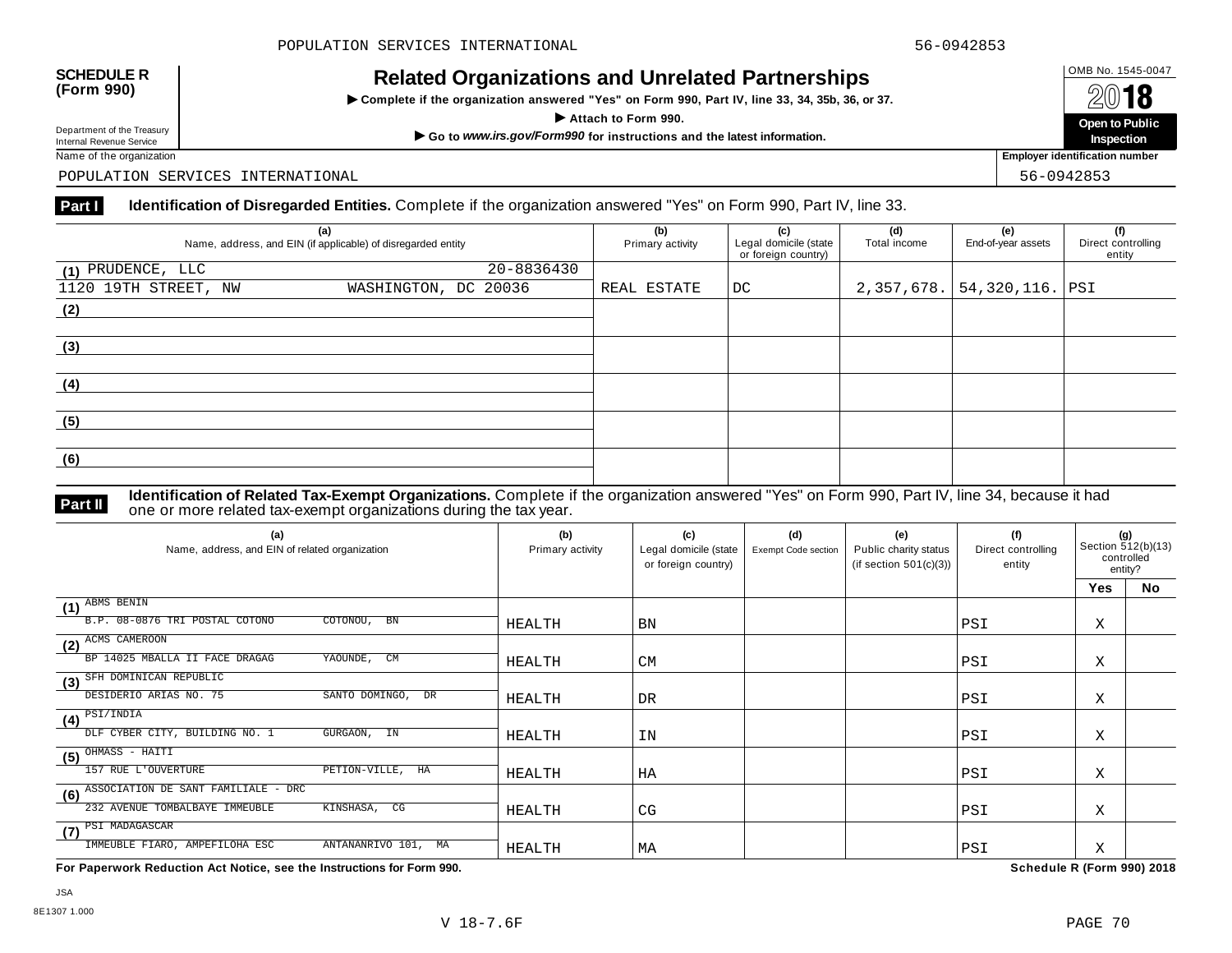$\triangleright$  Complete if the organization answered "Yes" on Form 990, Part IV, line 33, 34, 35b, 36, or 37.



Department of the Treasury

POPULATION SERVICES INTERNATIONAL 56-0942853

# Part **I Identification of Disregarded Entities.** Complete if the organization answered "Yes" on Form 990, Part IV, line 33.

| (a)<br>Name, address, and EIN (if applicable) of disregarded entity | (b)<br>Primary activity | (c)<br>Legal domicile (state<br>or foreign country) | (d)<br>Total income | (e)<br>End-of-year assets | (f)<br>Direct controlling<br>entity |
|---------------------------------------------------------------------|-------------------------|-----------------------------------------------------|---------------------|---------------------------|-------------------------------------|
| (1)                                                                 |                         |                                                     |                     |                           |                                     |
|                                                                     |                         |                                                     |                     |                           |                                     |
| (2)                                                                 |                         |                                                     |                     |                           |                                     |
|                                                                     |                         |                                                     |                     |                           |                                     |
| (3)                                                                 |                         |                                                     |                     |                           |                                     |
|                                                                     |                         |                                                     |                     |                           |                                     |
| (4)                                                                 |                         |                                                     |                     |                           |                                     |
| (5)                                                                 |                         |                                                     |                     |                           |                                     |
| (6)                                                                 |                         |                                                     |                     |                           |                                     |
|                                                                     |                         |                                                     |                     |                           |                                     |

**Identification of Related Tax-Exempt Organizations.** Complete if the organization answered "Yes" on Form 990, Part IV, line 34, because it had **Part II** one or more related tax-exempt organizations during the tax year.

| (a)<br>Name, address, and EIN of related organization     | (b)<br>Primary activity | (c)<br>Legal domicile (state<br>or foreign country) | (d)<br>Exempt Code section | (e)<br>Public charity status<br>(if section $501(c)(3)$ ) | (f)<br>Direct controlling<br>entity | (g)<br>Section 512(b)(13)<br>controlled<br>entity? |           |
|-----------------------------------------------------------|-------------------------|-----------------------------------------------------|----------------------------|-----------------------------------------------------------|-------------------------------------|----------------------------------------------------|-----------|
|                                                           |                         |                                                     |                            |                                                           |                                     | Yes                                                | <b>No</b> |
| $(1)$ $\overline{PSI/MALAWI}$                             |                         |                                                     |                            |                                                           |                                     |                                                    |           |
| WESTBURY HOUSE, PLOY NY 312 MA<br>BLANTYRE, MI            | HEALTH                  | MΙ                                                  |                            |                                                           | PSI                                 | X                                                  |           |
| (2) SOCIETY FOR FAMILY HEALTH - S. AFRICA                 |                         |                                                     |                            |                                                           |                                     |                                                    |           |
| JOHANNESBURG, SF<br>METROPARK BLOCK B                     | HEALTH                  | SF                                                  |                            |                                                           | PSI                                 | Χ                                                  |           |
| PSI/TANZANIA<br>(3)                                       |                         |                                                     |                            |                                                           |                                     |                                                    |           |
| HAILE SELASSIE ROAD MASKI MSAS<br>SAR ES SALAAM, TZ       | HEALTH                  | TZ                                                  |                            |                                                           | PSI                                 | Χ                                                  |           |
| $\sqrt{(4)^{\frac{\text{PSI TRINIDAD}}{\text{}}}}$        |                         |                                                     |                            |                                                           |                                     |                                                    |           |
| 13 HENRY PIERRE STREET WOODBRO<br>PORT OF SPAIN, TD       | HEALTH                  | TD                                                  |                            |                                                           | PSI                                 | Χ                                                  |           |
| $\overline{\text{(5)}}$ $\overline{\text{PACE}}$ - UGANDA |                         |                                                     |                            |                                                           |                                     |                                                    |           |
| PLOT 2 IBIS VALE P.O. BOX 2<br>KOLOLO, UG                 | HEALTH                  | UG                                                  |                            |                                                           | PSI                                 | Χ                                                  |           |
| (6) SOCIETY FOR FAMILY HEALTH - ZAMBIA                    |                         |                                                     |                            |                                                           |                                     |                                                    |           |
| PLOT NO 549, ITUNA ROAD, RIDGE<br>LUSAKA, ZA              | HEALTH                  | ΖA                                                  |                            |                                                           | PSI                                 | Χ                                                  |           |
| $\overline{(\mathbf{7})}$ PSI/ZIMBABWE                    |                         |                                                     |                            |                                                           |                                     |                                                    |           |
| BLOCK E -EMERALD OFFICE PARK<br>HARARE,<br>ZI             | HEALTH                  | ZΙ                                                  |                            |                                                           | <b>PSI</b>                          | Χ                                                  |           |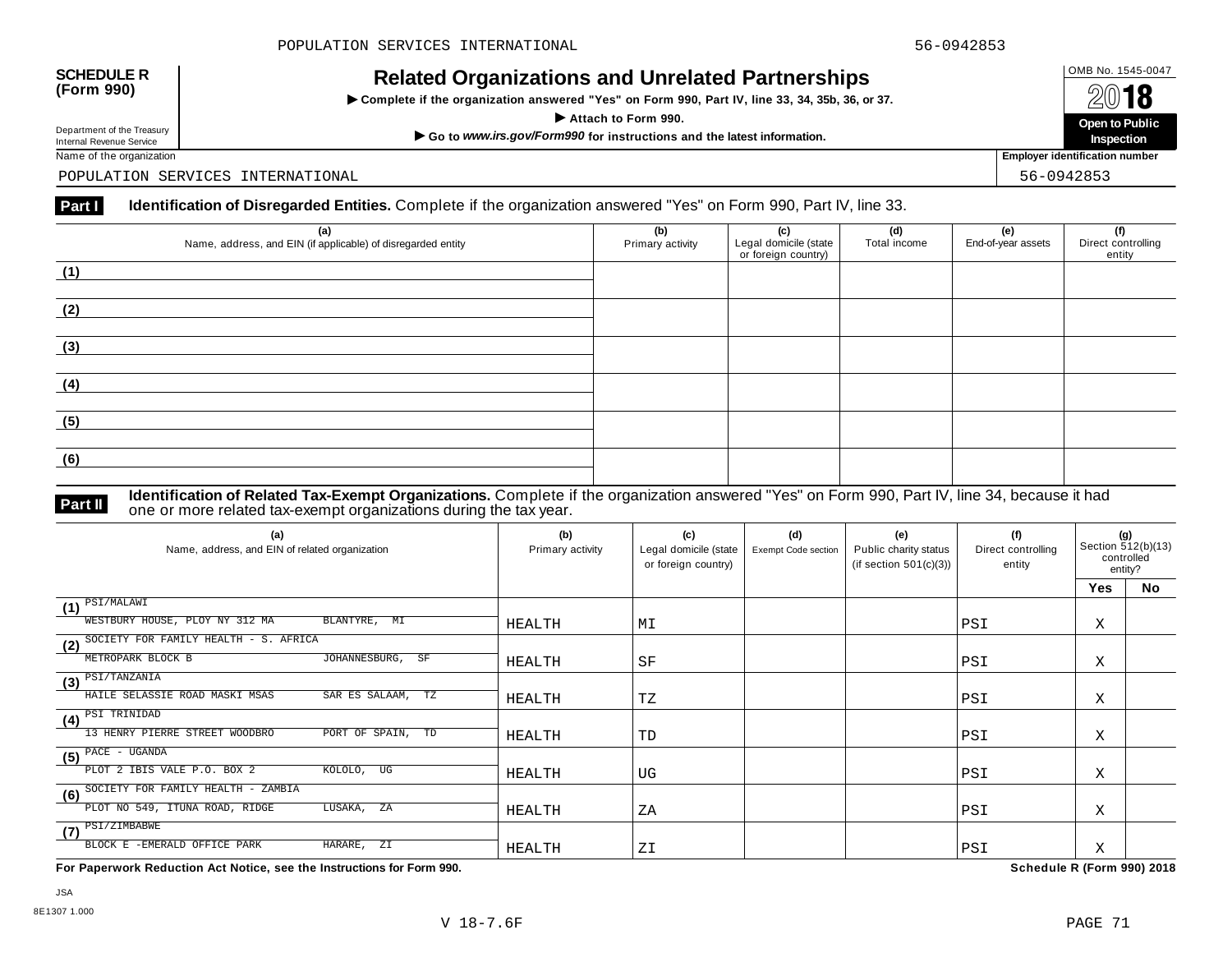$\triangleright$  Complete if the organization answered "Yes" on Form 990, Part IV, line 33, 34, 35b, 36, or 37.



Department of the Treasury

POPULATION SERVICES INTERNATIONAL 56-0942853

# Part **I Identification of Disregarded Entities.** Complete if the organization answered "Yes" on Form 990, Part IV, line 33.

| (a)<br>Name, address, and EIN (if applicable) of disregarded entity | (b)<br>Primary activity | (c)<br>Legal domicile (state<br>or foreign country) | (d)<br>Total income | (e)<br>End-of-year assets | (f)<br>Direct controlling<br>entity |
|---------------------------------------------------------------------|-------------------------|-----------------------------------------------------|---------------------|---------------------------|-------------------------------------|
| (1)                                                                 |                         |                                                     |                     |                           |                                     |
| (2)                                                                 |                         |                                                     |                     |                           |                                     |
| (3)                                                                 |                         |                                                     |                     |                           |                                     |
| (4)                                                                 |                         |                                                     |                     |                           |                                     |
| (5)                                                                 |                         |                                                     |                     |                           |                                     |
| (6)                                                                 |                         |                                                     |                     |                           |                                     |

**Identification of Related Tax-Exempt Organizations.** Complete if the organization answered "Yes" on Form 990, Part IV, line 34, because it had **Part II** one or more related tax-exempt organizations during the tax year.

| (a)<br>Name, address, and EIN of related organization   | (b)<br>Primary activity | (c)<br>Legal domicile (state<br>or foreign country) | (d)<br>Exempt Code section | (e)<br>Public charity status<br>(if section $501(c)(3)$ ) | (f)<br>Direct controlling<br>entity | (g)<br>Section 512(b)(13)<br>controlled<br>entity? |    |
|---------------------------------------------------------|-------------------------|-----------------------------------------------------|----------------------------|-----------------------------------------------------------|-------------------------------------|----------------------------------------------------|----|
|                                                         |                         |                                                     |                            |                                                           |                                     | Yes                                                | No |
| PSI/LESOTHO<br>(1)                                      |                         |                                                     |                            |                                                           |                                     |                                                    |    |
| MASERU 100, LT<br>138 MOSHOE ROAD, INDUSTRIAL AR        | HEALTH                  | LT                                                  |                            |                                                           | PSI                                 | Χ                                                  |    |
| $(2)$ PSI/SWAZILAND                                     |                         |                                                     |                            |                                                           |                                     |                                                    |    |
| DLANUBEKA BUILDING, 6TH FLOOR<br>MBABANE,<br>WZ         | HEALTH                  | WΖ                                                  |                            |                                                           | PSI                                 | Χ                                                  |    |
| $(3)$ PASMO GUATEMALA                                   |                         |                                                     |                            |                                                           |                                     |                                                    |    |
| 13 CALLE 3-40, ZONA 10<br>GUATEMALA,<br>GT              | HEALTH                  | GT                                                  |                            |                                                           | PSI                                 | Χ                                                  |    |
| (4) PASMO EL SALVADOR                                   |                         |                                                     |                            |                                                           |                                     |                                                    |    |
| PRIMERA CALLE PONIENTE Y<br>51 AVENIDA NORTE, NO. 2723  | HEALTH                  | ES                                                  |                            |                                                           | PSI                                 | Χ                                                  |    |
| (5) PASMO HONDURAS                                      |                         |                                                     |                            |                                                           |                                     |                                                    |    |
| COLONIA CASTANOS BLOQUE #3<br>CASA N. 2702, TEGUCIGALPA | HEALTH                  | HO                                                  |                            |                                                           | PSI                                 | Χ                                                  |    |
| $\overline{\textbf{(6)}}^{\text{PSI/KENYA}}$            |                         |                                                     |                            |                                                           |                                     |                                                    |    |
| 2ND FLOOR WING B JUMUIA PLACE<br>NAIROBI, KE            | HEALTH                  | ΚE                                                  |                            |                                                           | PSI                                 | Χ                                                  |    |
| $\left(7\right)$ PSI/MALI                               |                         |                                                     |                            |                                                           |                                     |                                                    |    |
| HAMDALLAYE ACI 2000 RUE 317<br>5397 BAMAKO,<br>ML       | HEALTH                  | ML                                                  |                            |                                                           | PSI                                 | Χ                                                  |    |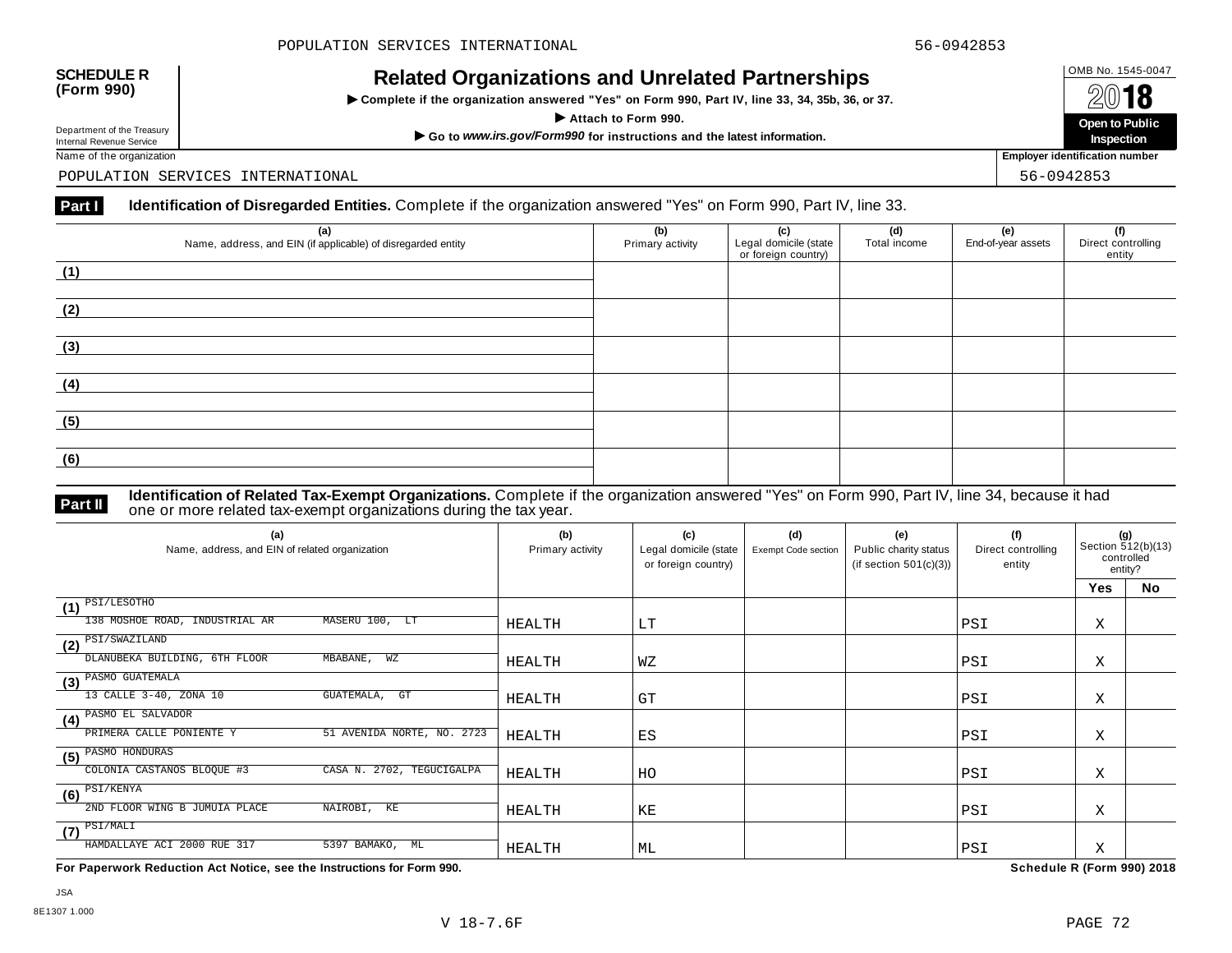$\triangleright$  Complete if the organization answered "Yes" on Form 990, Part IV, line 33, 34, 35b, 36, or 37.

 $\overline{A}$  **I O**<br>
Attach to Form 990.<br>  $\overline{A}$  Attach to Form 990. **Inspection** Department of the Treasury Depent to Public<br>Internal Revenue Service Marketing of the Channel Service Marketing of the United Service of the organization<br>Name of the organization **Public Service Service Service Service** In

Department of the Treasury<br>Internal Revenue Service

POPULATION SERVICES INTERNATIONAL 56-0942853

# **Part I Identification of Disregarded Entities.** Complete if the organization answered "Yes" on Form 990, Part IV, line 33.

| (a)<br>Name, address, and EIN (if applicable) of disregarded entity | (b)<br>Primary activity | (c)<br>Legal domicile (state<br>or foreign country) | (d)<br>Total income | (e)<br>End-of-year assets | (f)<br>Direct controlling<br>entity |
|---------------------------------------------------------------------|-------------------------|-----------------------------------------------------|---------------------|---------------------------|-------------------------------------|
| (1)                                                                 |                         |                                                     |                     |                           |                                     |
| (2)                                                                 |                         |                                                     |                     |                           |                                     |
| (3)                                                                 |                         |                                                     |                     |                           |                                     |
| (4)                                                                 |                         |                                                     |                     |                           |                                     |
| (5)                                                                 |                         |                                                     |                     |                           |                                     |
| (6)                                                                 |                         |                                                     |                     |                           |                                     |

**Identification of Related Tax-Exempt Organizations.** Complete if the organization answered "Yes" on Form 990, Part IV, line 34, because it had **Part II** one or more related tax-exempt organizations during the tax year.

| (a)<br>Name, address, and EIN of related organization                             | (b)<br>Primary activity | (c)<br>Legal domicile (state  <br>or foreign country) | (d)<br>Exempt Code section | (e)<br>Public charity status<br>(if section $501(c)(3)$ ) | (f)<br>Direct controlling<br>entity | (g)<br>Section 512(b)(13)<br>controlled<br>entity? |    |
|-----------------------------------------------------------------------------------|-------------------------|-------------------------------------------------------|----------------------------|-----------------------------------------------------------|-------------------------------------|----------------------------------------------------|----|
|                                                                                   |                         |                                                       |                            |                                                           |                                     | Yes                                                | No |
| $\overline{\text{11}}^{\text{PSI/GHANA}}$<br>NO 20 DZORWULU CRESCENT<br>ACCRA, GH | HEALTH                  | GH                                                    |                            |                                                           | PSI                                 | Χ                                                  |    |
| (2) PASMO NICARAGUA<br>CARRETERA MASAYA KM 10 1/4<br>MANAGUA, NU                  | HEALTH                  | NU                                                    |                            |                                                           | PSI                                 | Χ                                                  |    |
| (3)                                                                               |                         |                                                       |                            |                                                           |                                     |                                                    |    |
| (4)                                                                               |                         |                                                       |                            |                                                           |                                     |                                                    |    |
| (5)                                                                               |                         |                                                       |                            |                                                           |                                     |                                                    |    |
| (6)                                                                               |                         |                                                       |                            |                                                           |                                     |                                                    |    |
| (7)                                                                               |                         |                                                       |                            |                                                           |                                     |                                                    |    |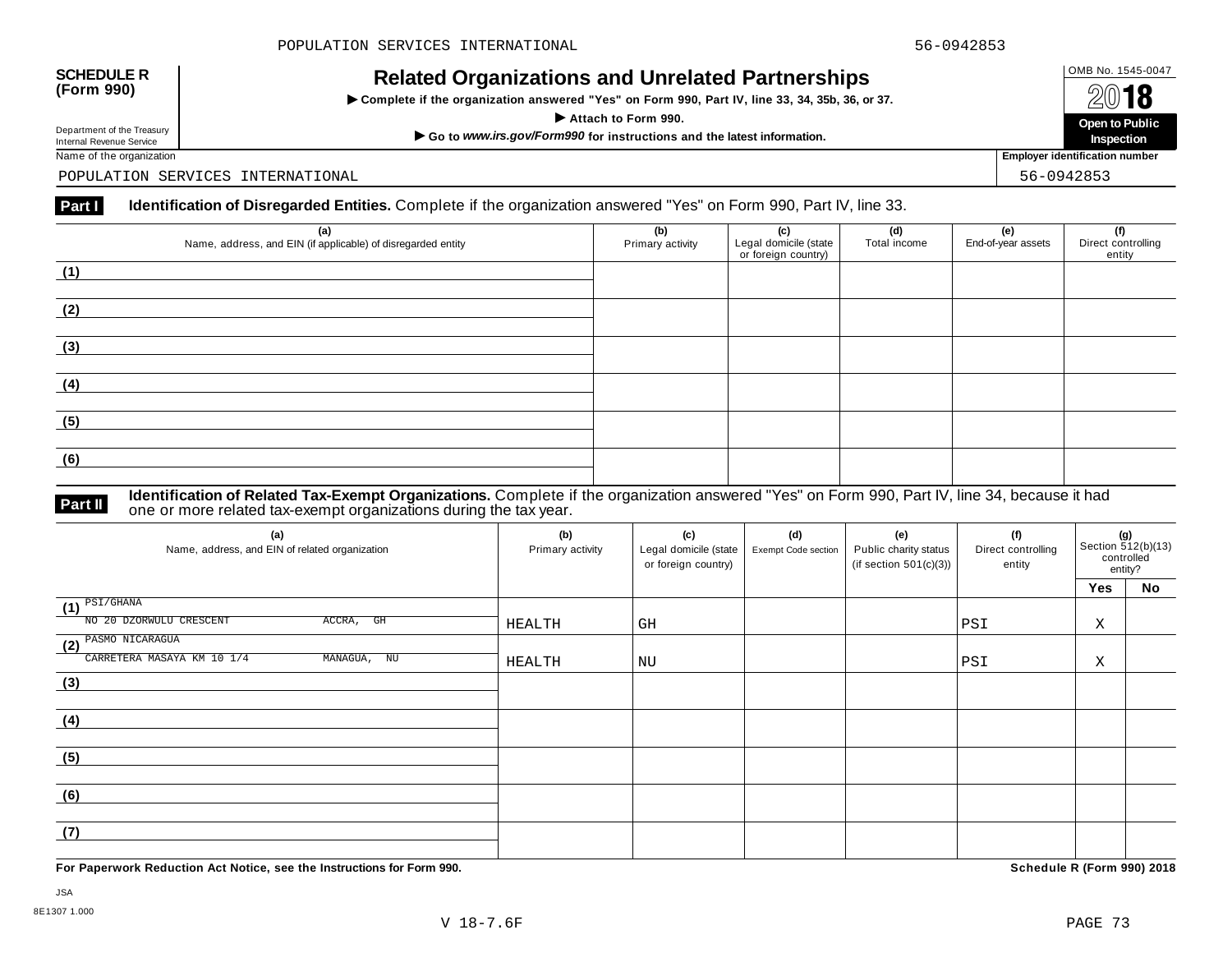**Identification of Related Organizations Taxable as a Partnership.** Complete if the organization answered "Yes" on Form 990, Part IV, line 34, **because it had one or more related organizations Taxable as a Partnership.** Complete if the organization of Related organizations treated as a partnership during the tax year.

| (a)<br>Name, address, and EIN of<br>related organization | ັ<br>(b)<br>Primary activity | (c)<br>Legal<br>domicile<br>(state or<br>foreign<br>country) | (d)<br>Direct controlling<br>entity | ັ<br>(e)<br>Predominant<br>income (related,<br>unrelated,<br>excluded from<br>$\frac{3}{10}$ tax under<br>sections 512 - 514) | (f)<br>(g)<br>Share of total<br>Share of end-of-<br>income<br>year assets |  | (h)<br>(i)<br>Disproportionate<br>allocations? |  | Code V - UBI<br>amount in box 20<br>of Schedule K-1<br>(Form 1065) | (i)<br>General or<br>managing<br>partner? |        | (k)<br>Percentage<br>ownership |
|----------------------------------------------------------|------------------------------|--------------------------------------------------------------|-------------------------------------|-------------------------------------------------------------------------------------------------------------------------------|---------------------------------------------------------------------------|--|------------------------------------------------|--|--------------------------------------------------------------------|-------------------------------------------|--------|--------------------------------|
|                                                          |                              |                                                              |                                     |                                                                                                                               |                                                                           |  | Yes No                                         |  |                                                                    |                                           | Yes No |                                |
| (1)                                                      |                              |                                                              |                                     |                                                                                                                               |                                                                           |  |                                                |  |                                                                    |                                           |        |                                |
| (2)                                                      |                              |                                                              |                                     |                                                                                                                               |                                                                           |  |                                                |  |                                                                    |                                           |        |                                |
| (3)                                                      |                              |                                                              |                                     |                                                                                                                               |                                                                           |  |                                                |  |                                                                    |                                           |        |                                |
| (4)                                                      |                              |                                                              |                                     |                                                                                                                               |                                                                           |  |                                                |  |                                                                    |                                           |        |                                |
| (5)                                                      |                              |                                                              |                                     |                                                                                                                               |                                                                           |  |                                                |  |                                                                    |                                           |        |                                |
| (6)                                                      |                              |                                                              |                                     |                                                                                                                               |                                                                           |  |                                                |  |                                                                    |                                           |        |                                |
| (7)                                                      |                              |                                                              |                                     |                                                                                                                               |                                                                           |  |                                                |  |                                                                    |                                           |        |                                |

## **Identification of Related Organizations Taxable as a Corporation or Trust.** Complete if the organization answered "Yes" on Form 990, Part IV, **Part IV** Identification of Related Organizations Taxable as a Corporation or Trust. Complete if the organization ansignation control line 34, because it had one or more related organizations treated as a corporation or tr

| (a)<br>Name, address, and EIN of related organization     | (b)<br>Primary activity | (c)<br>Legal domicile<br>(state or foreign<br>country) | (d)<br>Direct controlling<br>entity | (e)<br>Type of entity<br>(C corp, S corp, or trust) | (f)<br>Share of total<br>income | (g)<br>Share of<br>end-of-year assets   ownership | (h)<br>Percentage   | (i)<br>Section<br>512(b)(13)<br>controlled<br>entity? |  |
|-----------------------------------------------------------|-------------------------|--------------------------------------------------------|-------------------------------------|-----------------------------------------------------|---------------------------------|---------------------------------------------------|---------------------|-------------------------------------------------------|--|
|                                                           |                         |                                                        |                                     |                                                     |                                 |                                                   |                     | Yes No                                                |  |
| (1) ASOCIACION PANAMERICANA DE MERCADEO                   |                         |                                                        |                                     |                                                     |                                 |                                                   |                     |                                                       |  |
| CARRETERA MASAYA KM 10 1/4 MANAGUA, NU                    | HEALTH                  | NU                                                     | PSI                                 |                                                     | $-137,846$ .                    | $1,694,462.$ [100.0000] X                         |                     |                                                       |  |
| (2) PROYECTOS EN SALUD INTEGRAL (PSI)                     |                         |                                                        |                                     |                                                     |                                 |                                                   |                     |                                                       |  |
| EDIFICIO 3335 EN BARRIO ESCALANTE SAN JOSE, CS            | <b>HEALTH</b>           | CS                                                     | PSI                                 |                                                     | 149,560                         |                                                   | 817,964. 100.0000 X |                                                       |  |
| (3) PANAMERICAN SOCIAL MARKETING ORG.                     |                         |                                                        |                                     |                                                     |                                 |                                                   |                     |                                                       |  |
| EDIFICIO DE LESSEP, PISO 3 OFICINA 31, CIUDAD DE PANAMA P | HEALTH                  | PM                                                     | PSI                                 |                                                     | 114,821                         | $2,034,509.$ [100.0000] X                         |                     |                                                       |  |
| (4) PSI PARAGUAY SOCIEDAD ANONIMA                         |                         |                                                        |                                     |                                                     |                                 |                                                   |                     |                                                       |  |
| 1844 CASI JOSE MARTI ASUNCION, PA                         | <b>HEALTH</b>           | PA                                                     | PSI                                 |                                                     | 112,985.                        | $2,916,055.$ 100.0000 X                           |                     |                                                       |  |
| (5) PSI INDIA PRIVATE LIMITED                             |                         |                                                        |                                     |                                                     |                                 |                                                   |                     |                                                       |  |
| 8 BALAJI ESTATE, GURA RAVIDAS MARG NEW DELHI, DELHI, IN   | HEALTH                  | IN                                                     | PSI                                 |                                                     | $-4,063,806$ .                  | $5,303,674.$ [100.0000] X                         |                     |                                                       |  |
| (6) SOCIEDAD ANONIMA DE CAPITAL VARIABLE                  |                         |                                                        |                                     |                                                     |                                 |                                                   |                     |                                                       |  |
| 51 AVENIDA NORTE, NO. 2723 SAN SALVADOR, ES               | HEALTH                  | ES                                                     | N/A                                 |                                                     | 78,623.                         | 101,462.                                          |                     | X                                                     |  |
| (7) SOCIEDAD ANONIMA                                      |                         |                                                        |                                     |                                                     |                                 |                                                   |                     |                                                       |  |
| 13 CALLE 3-40, ZONA 10 GUATEMALA CITY, GT                 | HEALTH                  | GT                                                     | N/A                                 |                                                     | $-99,359.$                      | $-316, 111.$                                      |                     | X                                                     |  |

**Schedule R (Form 990) 2018**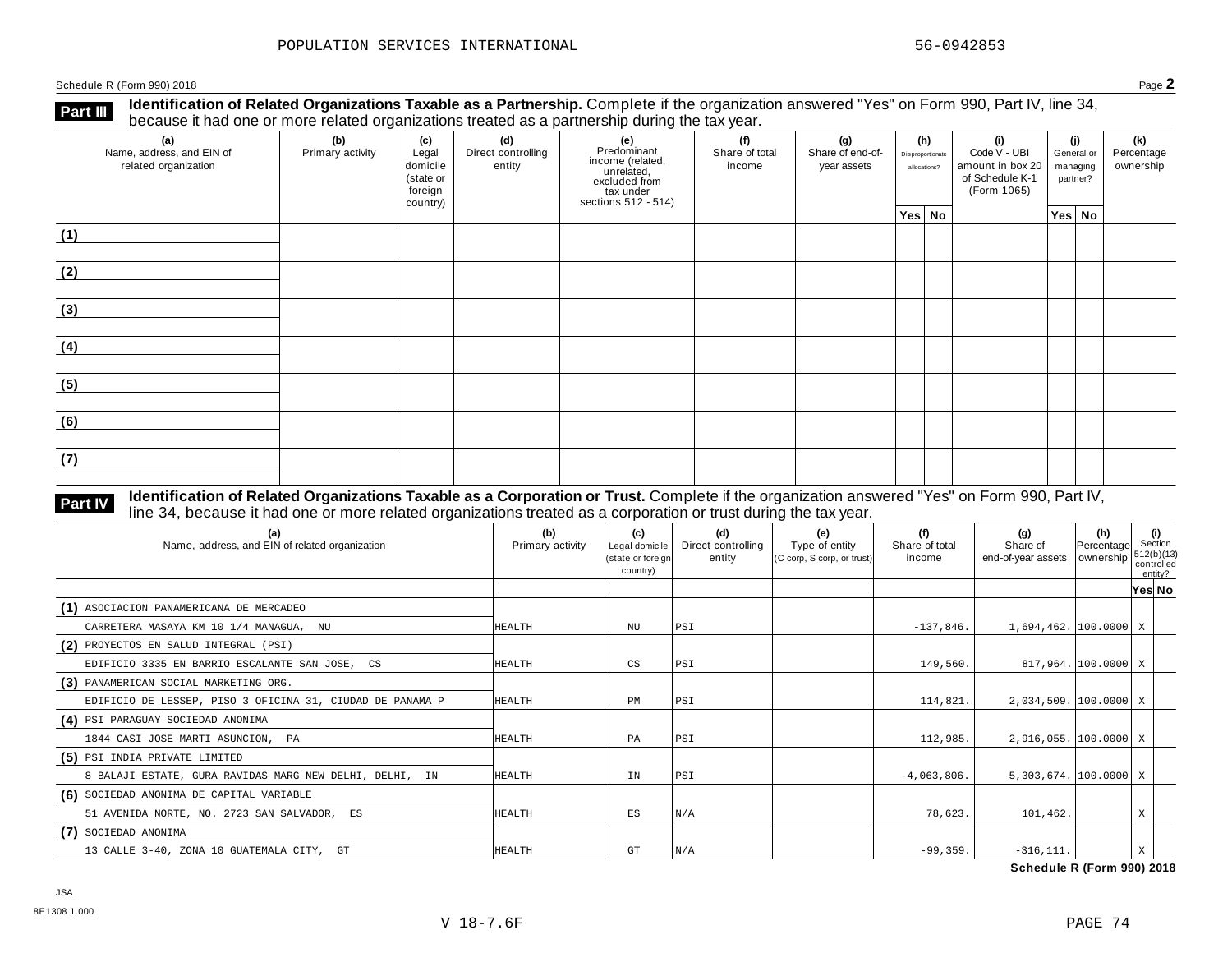| POPULATION SERVICES INTERNATIONAL |  |
|-----------------------------------|--|
|-----------------------------------|--|

| Part V       | Transactions With Related Organizations. Complete if the organization answered "Yes" on Form 990, Part IV, line 34, 35b, or 36.                                              |                            |                 |                                          |                      |             |              |  |  |
|--------------|------------------------------------------------------------------------------------------------------------------------------------------------------------------------------|----------------------------|-----------------|------------------------------------------|----------------------|-------------|--------------|--|--|
|              | Note: Complete line 1 if any entity is listed in Parts II, III, or IV of this schedule.                                                                                      |                            |                 |                                          |                      | Yes No      |              |  |  |
| 1.           | During the tax year, did the organization engage in any of the following transactions with one or more related organizations listed in Parts II-IV?                          |                            |                 |                                          |                      |             |              |  |  |
|              |                                                                                                                                                                              |                            |                 |                                          | 1a                   |             | X            |  |  |
|              |                                                                                                                                                                              |                            |                 |                                          | 1b<br>1 <sub>c</sub> | $\mathbf X$ | X            |  |  |
|              |                                                                                                                                                                              |                            |                 |                                          |                      |             |              |  |  |
|              |                                                                                                                                                                              |                            |                 |                                          |                      |             |              |  |  |
|              |                                                                                                                                                                              |                            |                 |                                          | 1e                   |             | $\mathbf x$  |  |  |
|              |                                                                                                                                                                              |                            |                 |                                          | 1f                   |             |              |  |  |
| f<br>q       |                                                                                                                                                                              |                            |                 |                                          | 1 <sub>g</sub>       |             | X            |  |  |
|              |                                                                                                                                                                              |                            |                 |                                          | 1h                   |             | $\mathbf X$  |  |  |
|              |                                                                                                                                                                              |                            |                 |                                          | 1i                   |             | X            |  |  |
|              |                                                                                                                                                                              |                            |                 |                                          | 1j                   |             | X            |  |  |
|              |                                                                                                                                                                              |                            |                 |                                          |                      |             |              |  |  |
|              |                                                                                                                                                                              |                            |                 |                                          | 1k                   |             | Χ            |  |  |
|              |                                                                                                                                                                              |                            |                 |                                          | 11                   |             | $\mathbf x$  |  |  |
|              |                                                                                                                                                                              |                            |                 |                                          | 1 <sub>m</sub>       |             | $\mathbf X$  |  |  |
|              |                                                                                                                                                                              |                            |                 |                                          | 1n                   |             | $\mathbf X$  |  |  |
|              |                                                                                                                                                                              |                            |                 |                                          | 1 <sub>o</sub>       |             | X            |  |  |
|              |                                                                                                                                                                              |                            |                 |                                          |                      |             |              |  |  |
|              |                                                                                                                                                                              |                            |                 |                                          | 1 <sub>p</sub>       |             | Χ            |  |  |
|              |                                                                                                                                                                              |                            |                 |                                          | 1q                   | Χ           |              |  |  |
|              |                                                                                                                                                                              |                            |                 |                                          | 1r                   |             | X            |  |  |
|              |                                                                                                                                                                              |                            |                 |                                          | 1s                   |             | $\mathbf{x}$ |  |  |
| $\mathbf{2}$ | If the answer to any of the above is "Yes," see the instructions for information on who must complete this line, including covered relationships and transaction thresholds. |                            |                 |                                          |                      |             |              |  |  |
|              | (a)                                                                                                                                                                          | (b)                        | (c)             | (d)                                      |                      |             |              |  |  |
|              | Name of related organization                                                                                                                                                 | Transaction<br>$type(a-s)$ | Amount involved | Method of determining<br>amount involved |                      |             |              |  |  |
|              |                                                                                                                                                                              |                            |                 |                                          |                      |             |              |  |  |
|              | ASSOC BENINOISE POUR LE MARKETING SOCIAL                                                                                                                                     | $\overline{B}$             | 5,422,047.      | <b>FMV</b>                               |                      |             |              |  |  |
| (1)          |                                                                                                                                                                              |                            |                 |                                          |                      |             |              |  |  |
| (2)          | ASSOC CAMEROUNAISE POUR LE MARKETING SOCIAL                                                                                                                                  | B                          | 9,566,326.      | <b>FMV</b>                               |                      |             |              |  |  |
| (3)          | SOCIETY FOR FAMILY HEALTH-DOMINICAN REPUBLIC                                                                                                                                 | $\overline{B}$             | 3, 155, 900.    | <b>FMV</b>                               |                      |             |              |  |  |
|              |                                                                                                                                                                              |                            |                 |                                          |                      |             |              |  |  |
| (4)          | PSI/INDIA                                                                                                                                                                    | B                          | 8,108,231.      | <b>FMV</b>                               |                      |             |              |  |  |
| (5)          | ORGANISATION HAITIENNE DE MARKETING SOCIAL                                                                                                                                   | B                          | 7,413,836.      | <b>FMV</b>                               |                      |             |              |  |  |
| (6)          | PSI / MADAGASCAR ASSOCIATION MALGACHE                                                                                                                                        | $\overline{B}$             | 55, 549, 424.   | <b>FMV</b>                               |                      |             |              |  |  |
|              |                                                                                                                                                                              |                            |                 | Schedule R (Form 990) 2018               |                      |             |              |  |  |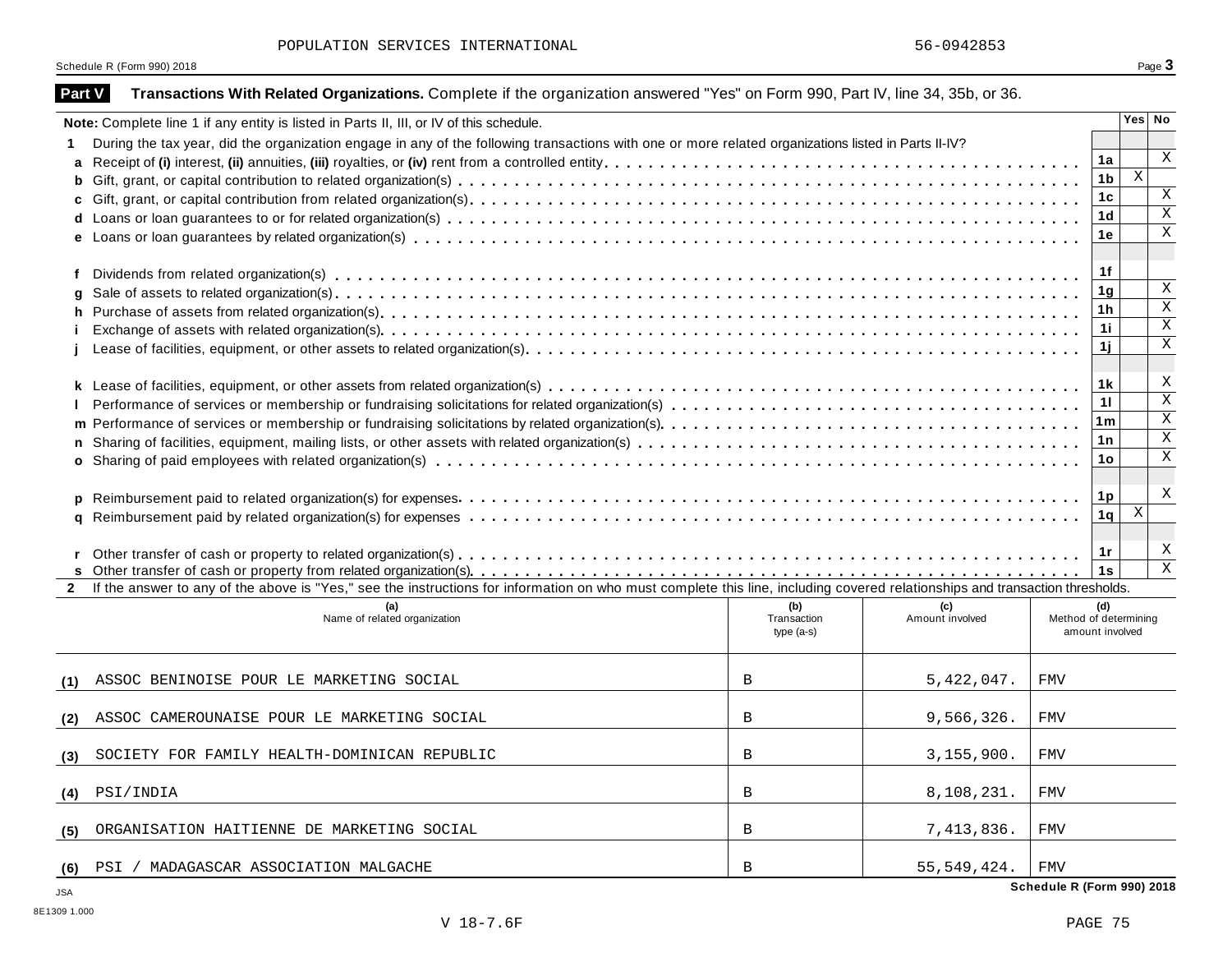| POPULATION SERVICES INTERNATIONAL |  |
|-----------------------------------|--|
|-----------------------------------|--|

| Part V       | Transactions With Related Organizations. Complete if the organization answered "Yes" on Form 990, Part IV, line 34, 35b, or 36.                                              |                                   |                        |                                                 |                |        |  |  |  |
|--------------|------------------------------------------------------------------------------------------------------------------------------------------------------------------------------|-----------------------------------|------------------------|-------------------------------------------------|----------------|--------|--|--|--|
|              | Note: Complete line 1 if any entity is listed in Parts II, III, or IV of this schedule.                                                                                      |                                   |                        |                                                 |                | Yes No |  |  |  |
| 1.           | During the tax year, did the organization engage in any of the following transactions with one or more related organizations listed in Parts II-IV?                          |                                   |                        |                                                 |                |        |  |  |  |
|              |                                                                                                                                                                              |                                   |                        |                                                 | 1a             |        |  |  |  |
|              |                                                                                                                                                                              |                                   |                        |                                                 | 1b             |        |  |  |  |
|              |                                                                                                                                                                              |                                   |                        |                                                 |                |        |  |  |  |
|              |                                                                                                                                                                              |                                   |                        |                                                 | 1d             |        |  |  |  |
|              |                                                                                                                                                                              |                                   |                        |                                                 | 1e             |        |  |  |  |
| f            |                                                                                                                                                                              |                                   |                        |                                                 | 1f             |        |  |  |  |
| q            |                                                                                                                                                                              |                                   |                        |                                                 | 1 <sub>g</sub> |        |  |  |  |
|              |                                                                                                                                                                              |                                   |                        |                                                 | 1h             |        |  |  |  |
|              |                                                                                                                                                                              |                                   |                        |                                                 | 11             |        |  |  |  |
|              |                                                                                                                                                                              |                                   |                        | 1j                                              |                |        |  |  |  |
|              |                                                                                                                                                                              |                                   |                        |                                                 | 1k             |        |  |  |  |
|              |                                                                                                                                                                              |                                   |                        |                                                 | 11             |        |  |  |  |
|              |                                                                                                                                                                              |                                   |                        |                                                 | 1 <sub>m</sub> |        |  |  |  |
|              | 1 n                                                                                                                                                                          |                                   |                        |                                                 |                |        |  |  |  |
|              |                                                                                                                                                                              |                                   |                        |                                                 | 1o             |        |  |  |  |
|              |                                                                                                                                                                              |                                   |                        | 1p                                              |                |        |  |  |  |
|              |                                                                                                                                                                              |                                   |                        |                                                 | 1q             |        |  |  |  |
|              |                                                                                                                                                                              |                                   |                        |                                                 |                |        |  |  |  |
|              |                                                                                                                                                                              |                                   |                        |                                                 | 1r             |        |  |  |  |
|              |                                                                                                                                                                              |                                   |                        |                                                 | 1s             |        |  |  |  |
| $\mathbf{2}$ | If the answer to any of the above is "Yes," see the instructions for information on who must complete this line, including covered relationships and transaction thresholds. |                                   |                        |                                                 |                |        |  |  |  |
|              | (a)<br>Name of related organization                                                                                                                                          | (b)<br>Transaction<br>$type(a-s)$ | (c)<br>Amount involved | (d)<br>Method of determining<br>amount involved |                |        |  |  |  |
| (1)          | PSI / MALAWI                                                                                                                                                                 | $\overline{B}$                    | 18,439,361.            | <b>FMV</b>                                      |                |        |  |  |  |
| (2)          | SOCIETY FOR FAMILY HEALTH - SOUTH AFRICA                                                                                                                                     | B                                 | 20, 384, 074.          | <b>FMV</b>                                      |                |        |  |  |  |
| (3)          | PSI/TANZANIA                                                                                                                                                                 | B                                 | 13,947,791.            | <b>FMV</b>                                      |                |        |  |  |  |
| (4)          | PSI / TRINIDAD                                                                                                                                                               | B                                 | 400,523.               | <b>FMV</b>                                      |                |        |  |  |  |
| (5)          | PROGRAMME FOR ACCESSIBLE HEALTH (PACE)                                                                                                                                       | B                                 | 3,968,509.             | <b>FMV</b>                                      |                |        |  |  |  |
| (6)          | SOCIETY FOR FAMILY HEALTH - ZAMBIA                                                                                                                                           | $\overline{B}$                    | 7,682,580.             | <b>FMV</b>                                      |                |        |  |  |  |
|              |                                                                                                                                                                              |                                   |                        | Schedule R (Form 990) 2018                      |                |        |  |  |  |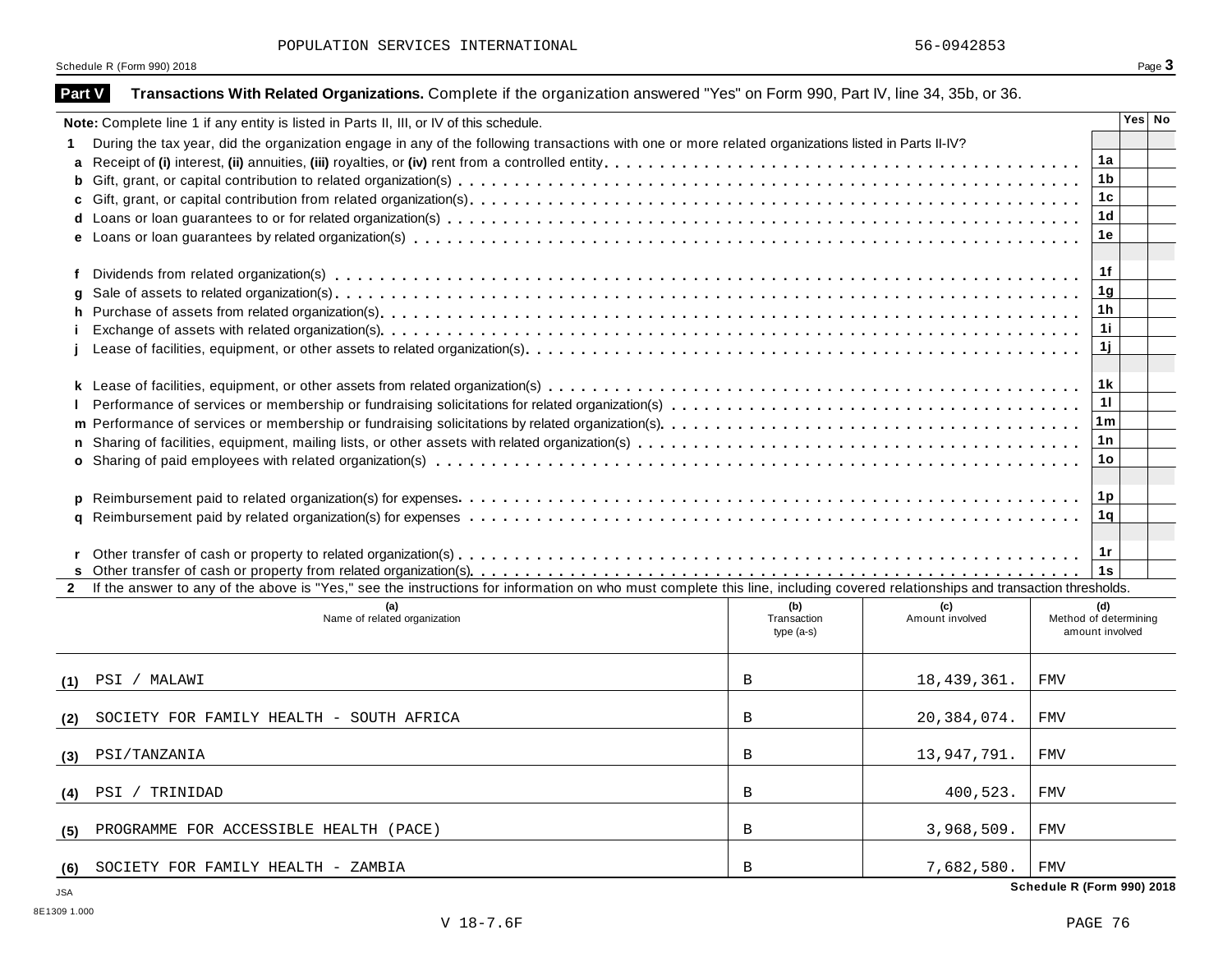| POPULATION SERVICES INTERNATIONAL |  |
|-----------------------------------|--|
|-----------------------------------|--|

| Part V       | Transactions With Related Organizations. Complete if the organization answered "Yes" on Form 990, Part IV, line 34, 35b, or 36.                                              |              |                 |                            |  |        |  |
|--------------|------------------------------------------------------------------------------------------------------------------------------------------------------------------------------|--------------|-----------------|----------------------------|--|--------|--|
|              | Note: Complete line 1 if any entity is listed in Parts II, III, or IV of this schedule.                                                                                      |              |                 |                            |  | Yes No |  |
| 1.           | During the tax year, did the organization engage in any of the following transactions with one or more related organizations listed in Parts II-IV?                          |              |                 |                            |  |        |  |
| a            |                                                                                                                                                                              |              |                 | 1a                         |  |        |  |
|              |                                                                                                                                                                              |              |                 | 1 <sub>b</sub>             |  |        |  |
|              |                                                                                                                                                                              |              |                 | 1 <sub>c</sub>             |  |        |  |
|              |                                                                                                                                                                              |              |                 | 1d                         |  |        |  |
|              |                                                                                                                                                                              |              |                 | 1e                         |  |        |  |
|              |                                                                                                                                                                              |              |                 |                            |  |        |  |
| f            |                                                                                                                                                                              |              |                 | 1f                         |  |        |  |
|              |                                                                                                                                                                              |              |                 | 1 <sub>g</sub>             |  |        |  |
|              |                                                                                                                                                                              |              |                 | 1h                         |  |        |  |
|              |                                                                                                                                                                              |              |                 | 11                         |  |        |  |
|              |                                                                                                                                                                              |              |                 | 1j                         |  |        |  |
|              |                                                                                                                                                                              |              |                 |                            |  |        |  |
|              |                                                                                                                                                                              |              |                 | 1 k                        |  |        |  |
|              |                                                                                                                                                                              |              |                 | 11                         |  |        |  |
|              |                                                                                                                                                                              |              |                 | 1 <sub>m</sub>             |  |        |  |
|              | 1n                                                                                                                                                                           |              |                 |                            |  |        |  |
|              |                                                                                                                                                                              |              |                 | 1o                         |  |        |  |
|              |                                                                                                                                                                              |              |                 |                            |  |        |  |
|              |                                                                                                                                                                              |              |                 | 1p                         |  |        |  |
|              |                                                                                                                                                                              |              |                 | 1q                         |  |        |  |
|              |                                                                                                                                                                              |              |                 |                            |  |        |  |
|              |                                                                                                                                                                              |              |                 | 1r                         |  |        |  |
| $\mathbf{2}$ | If the answer to any of the above is "Yes," see the instructions for information on who must complete this line, including covered relationships and transaction thresholds. |              |                 | 1s                         |  |        |  |
|              | (a)                                                                                                                                                                          | (b)          | (c)             | (d)                        |  |        |  |
|              | Name of related organization                                                                                                                                                 | Transaction  | Amount involved | Method of determining      |  |        |  |
|              |                                                                                                                                                                              | $type(a-s)$  |                 | amount involved            |  |        |  |
|              |                                                                                                                                                                              |              |                 |                            |  |        |  |
| (1)          | PSI / ZIMBABWE                                                                                                                                                               | B            | 35, 449, 734.   | <b>FMV</b>                 |  |        |  |
|              | PSI / LESOTHO                                                                                                                                                                | $\mathbf B$  | 8,170,315.      | <b>FMV</b>                 |  |        |  |
| (2)          |                                                                                                                                                                              |              |                 |                            |  |        |  |
| (3)          | / SWAZILAND<br>PSI                                                                                                                                                           | B            | 5,669,523.      | <b>FMV</b>                 |  |        |  |
|              |                                                                                                                                                                              |              |                 |                            |  |        |  |
| (4)          | PASMO GUATEMALA                                                                                                                                                              | B            | 6,402,667.      | <b>FMV</b>                 |  |        |  |
|              |                                                                                                                                                                              |              |                 |                            |  |        |  |
| (5)          | PASMO EL SALVADOR                                                                                                                                                            | B            | 1,584,975.      | <b>FMV</b>                 |  |        |  |
| (6)          | PASMO HONDURAS                                                                                                                                                               | $\mathbf{B}$ | 1,893,320.      | <b>FMV</b>                 |  |        |  |
| ICA          |                                                                                                                                                                              |              |                 | Schedule R (Form 990) 2018 |  |        |  |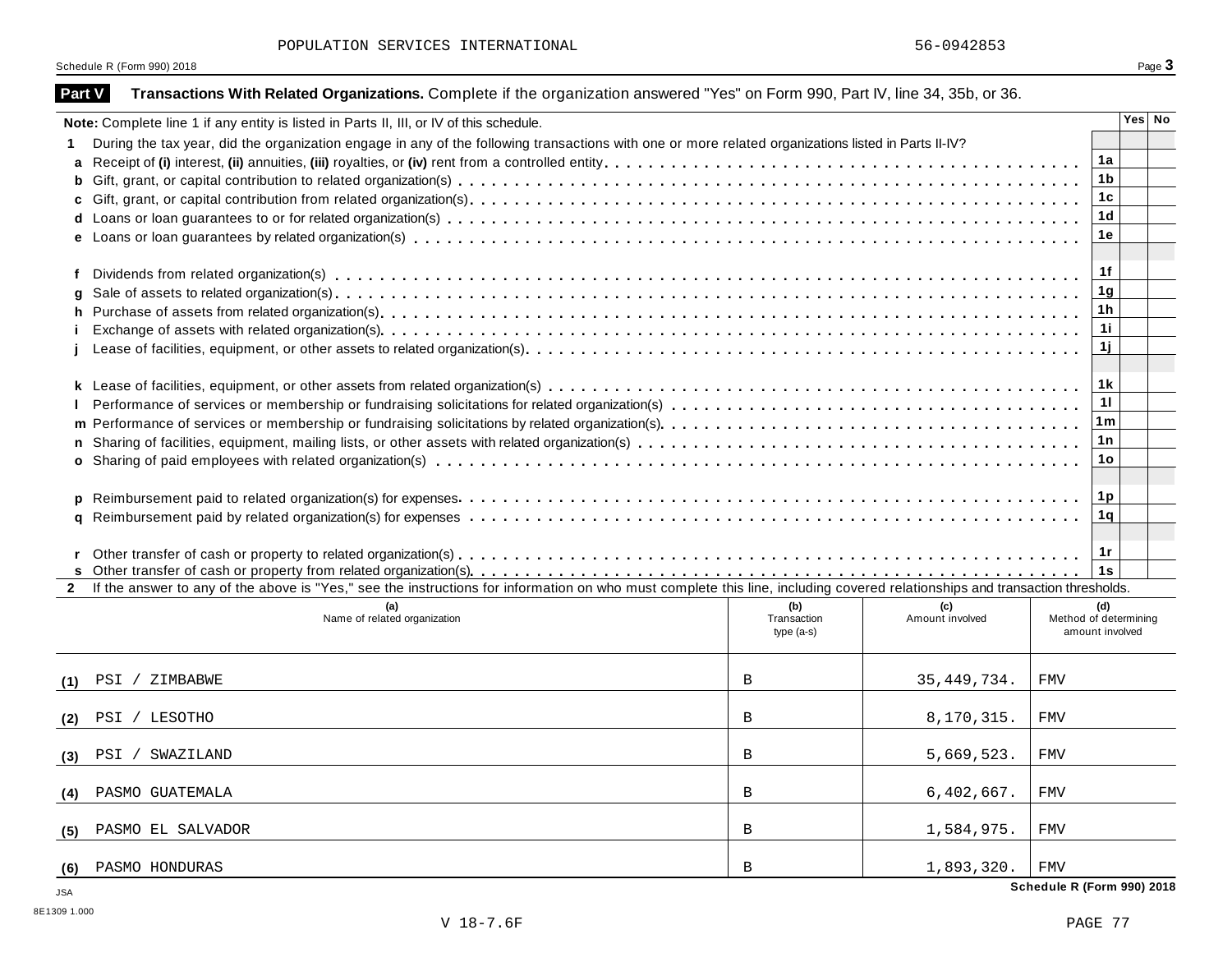| POPULATION SERVICES INTERNATIONAL |  |  |
|-----------------------------------|--|--|
|-----------------------------------|--|--|

| <b>Part V</b> | Transactions With Related Organizations. Complete if the organization answered "Yes" on Form 990, Part IV, line 34, 35b, or 36.                                              |                                   |                        |            |                                                 |
|---------------|------------------------------------------------------------------------------------------------------------------------------------------------------------------------------|-----------------------------------|------------------------|------------|-------------------------------------------------|
|               | Note: Complete line 1 if any entity is listed in Parts II, III, or IV of this schedule.                                                                                      |                                   |                        |            | Yes No                                          |
| 1.            | During the tax year, did the organization engage in any of the following transactions with one or more related organizations listed in Parts II-IV?                          |                                   |                        |            |                                                 |
| a             |                                                                                                                                                                              |                                   |                        |            | 1a                                              |
| b             |                                                                                                                                                                              |                                   |                        |            | 1b                                              |
| C             |                                                                                                                                                                              |                                   |                        |            | 1c                                              |
|               |                                                                                                                                                                              |                                   |                        |            | 1d                                              |
| e             |                                                                                                                                                                              |                                   |                        |            | 1e                                              |
| f             |                                                                                                                                                                              |                                   |                        |            | 1f                                              |
|               |                                                                                                                                                                              |                                   |                        |            | 1 <sub>g</sub>                                  |
|               |                                                                                                                                                                              |                                   |                        |            | 1 <sub>h</sub>                                  |
|               |                                                                                                                                                                              |                                   |                        |            | 11                                              |
|               |                                                                                                                                                                              |                                   |                        |            | 1j                                              |
|               |                                                                                                                                                                              |                                   |                        |            | 1 k                                             |
|               |                                                                                                                                                                              |                                   |                        |            | 11                                              |
|               |                                                                                                                                                                              |                                   |                        |            | 1 <sub>m</sub>                                  |
|               |                                                                                                                                                                              |                                   |                        |            | 1n                                              |
| $\mathbf{o}$  |                                                                                                                                                                              |                                   |                        |            | 1o                                              |
| D             |                                                                                                                                                                              |                                   |                        |            | <u>1p</u>                                       |
| a             |                                                                                                                                                                              |                                   |                        |            | 1q                                              |
|               |                                                                                                                                                                              |                                   |                        |            |                                                 |
|               |                                                                                                                                                                              |                                   |                        |            | 1r<br>1s                                        |
| $\mathbf{2}$  | If the answer to any of the above is "Yes," see the instructions for information on who must complete this line, including covered relationships and transaction thresholds. |                                   |                        |            |                                                 |
|               | (a)<br>Name of related organization                                                                                                                                          | (b)<br>Transaction<br>$type(a-s)$ | (c)<br>Amount involved |            | (d)<br>Method of determining<br>amount involved |
|               | PSI / KENYA                                                                                                                                                                  | B                                 | 8,083,868.             | <b>FMV</b> |                                                 |
|               | PSI / MALI                                                                                                                                                                   | B                                 | 29, 366, 252.          | <b>FMV</b> |                                                 |
|               |                                                                                                                                                                              |                                   |                        |            |                                                 |
| (3)           | PSI / NIGERIA                                                                                                                                                                | B                                 | 3,434,520.             | <b>FMV</b> |                                                 |
| (4)           |                                                                                                                                                                              |                                   |                        |            |                                                 |
| (5)           |                                                                                                                                                                              |                                   |                        |            |                                                 |
| (6)           |                                                                                                                                                                              |                                   |                        |            |                                                 |
| <b>JSA</b>    |                                                                                                                                                                              |                                   |                        |            | Schedule R (Form 990) 2018                      |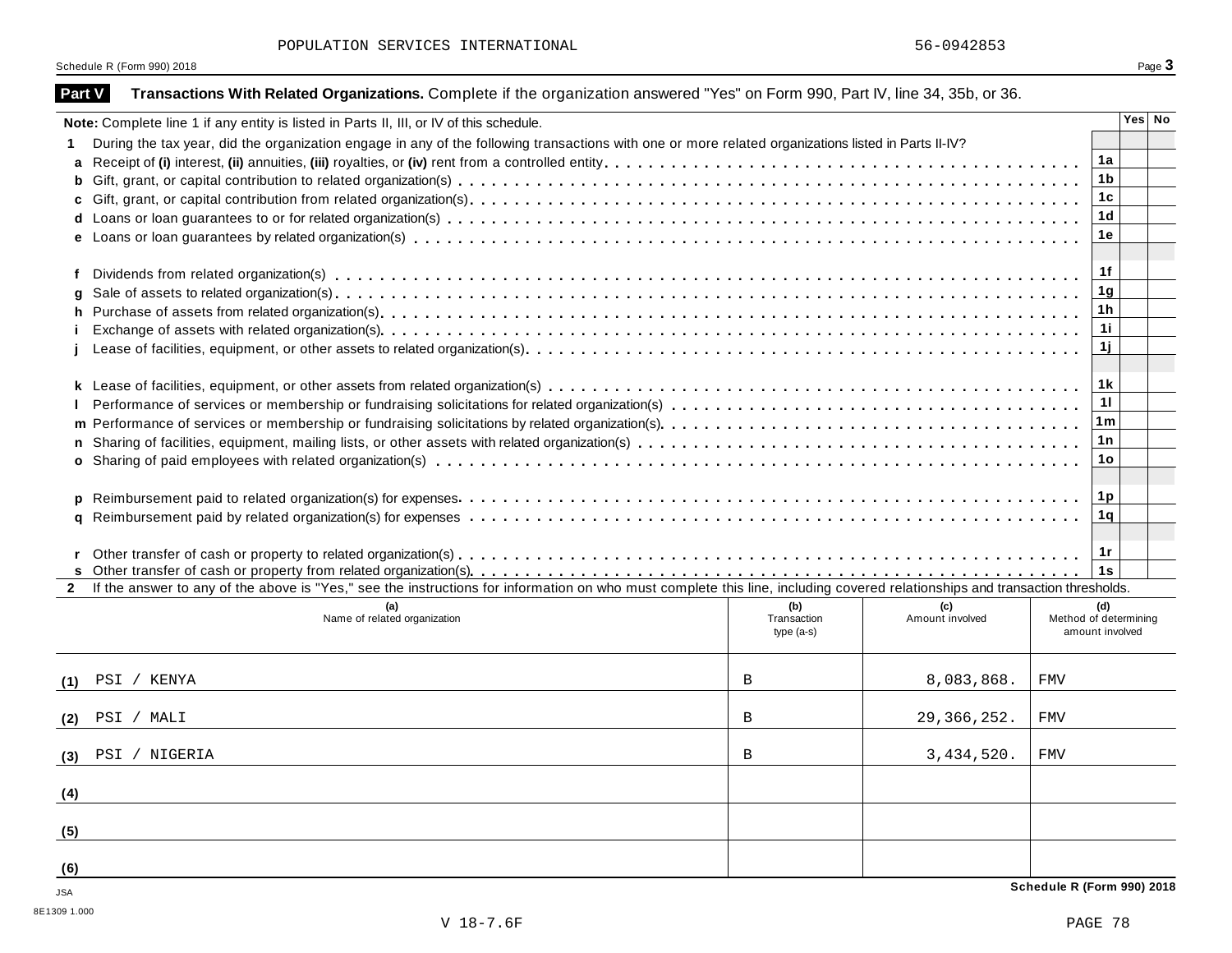## **Part VI Unrelated Organizations Taxable as a Partnership.** Complete if the organization answered "Yes" on Form 990, Part IV, line 37.

Provide the following information for each entity taxed as a partnership through which the organization conducted more than five percent of its activities (measured by total assets or gross revenue) that was not a related organization. See instructions regarding exclusion for certain investment partnerships.

| $\overline{\phantom{0}}$ | $\overline{\phantom{a}}$<br>$\check{ }$<br>(a)<br>Name, address, and EIN of entity | (b)<br>Primary activity | $\overline{\phantom{a}}$<br>(c)<br>Legal domicile<br>(state or foreign<br>country) | (d)<br>Predominant<br>income (related,<br>unrelated, excluded<br>from tax under | (e)<br>Are all partners<br>section<br>501(c)(3)<br>organizations? |  | . .<br>(f)<br>Share of<br>total income | (g)<br>Share of<br>end-of-year<br>assets |          | (h)<br>Disproportionate<br>allocations? | (i)<br>Code V - UBI<br>amount in box 20<br>of Schedule K-1<br>(Form 1065) |               | (j)<br>General or<br>managing<br>partner? | (k)<br>Percentage<br>ownership |
|--------------------------|------------------------------------------------------------------------------------|-------------------------|------------------------------------------------------------------------------------|---------------------------------------------------------------------------------|-------------------------------------------------------------------|--|----------------------------------------|------------------------------------------|----------|-----------------------------------------|---------------------------------------------------------------------------|---------------|-------------------------------------------|--------------------------------|
|                          |                                                                                    |                         |                                                                                    | sections 512-514)                                                               | Yes No                                                            |  |                                        |                                          | Yes   No |                                         |                                                                           | $Yes \mid No$ |                                           |                                |
| (1)                      |                                                                                    |                         |                                                                                    |                                                                                 |                                                                   |  |                                        |                                          |          |                                         |                                                                           |               |                                           |                                |
| (2)                      |                                                                                    |                         |                                                                                    |                                                                                 |                                                                   |  |                                        |                                          |          |                                         |                                                                           |               |                                           |                                |
| (3)                      |                                                                                    |                         |                                                                                    |                                                                                 |                                                                   |  |                                        |                                          |          |                                         |                                                                           |               |                                           |                                |
| (4)                      |                                                                                    |                         |                                                                                    |                                                                                 |                                                                   |  |                                        |                                          |          |                                         |                                                                           |               |                                           |                                |
| (5)                      |                                                                                    |                         |                                                                                    |                                                                                 |                                                                   |  |                                        |                                          |          |                                         |                                                                           |               |                                           |                                |
| (6)                      |                                                                                    |                         |                                                                                    |                                                                                 |                                                                   |  |                                        |                                          |          |                                         |                                                                           |               |                                           |                                |
| (7)                      |                                                                                    |                         |                                                                                    |                                                                                 |                                                                   |  |                                        |                                          |          |                                         |                                                                           |               |                                           |                                |
| (8)                      |                                                                                    |                         |                                                                                    |                                                                                 |                                                                   |  |                                        |                                          |          |                                         |                                                                           |               |                                           |                                |
| (9)                      |                                                                                    |                         |                                                                                    |                                                                                 |                                                                   |  |                                        |                                          |          |                                         |                                                                           |               |                                           |                                |
| (10)                     |                                                                                    |                         |                                                                                    |                                                                                 |                                                                   |  |                                        |                                          |          |                                         |                                                                           |               |                                           |                                |
| (11)                     |                                                                                    |                         |                                                                                    |                                                                                 |                                                                   |  |                                        |                                          |          |                                         |                                                                           |               |                                           |                                |
| (12)                     |                                                                                    |                         |                                                                                    |                                                                                 |                                                                   |  |                                        |                                          |          |                                         |                                                                           |               |                                           |                                |
| (13)                     |                                                                                    |                         |                                                                                    |                                                                                 |                                                                   |  |                                        |                                          |          |                                         |                                                                           |               |                                           |                                |
| (14)                     |                                                                                    |                         |                                                                                    |                                                                                 |                                                                   |  |                                        |                                          |          |                                         |                                                                           |               |                                           |                                |
| (15)                     |                                                                                    |                         |                                                                                    |                                                                                 |                                                                   |  |                                        |                                          |          |                                         |                                                                           |               |                                           |                                |
|                          |                                                                                    |                         |                                                                                    |                                                                                 |                                                                   |  |                                        |                                          |          |                                         |                                                                           |               |                                           |                                |
| (16)                     |                                                                                    |                         |                                                                                    |                                                                                 |                                                                   |  |                                        |                                          |          |                                         |                                                                           |               |                                           |                                |

**Schedule R (Form 990) 2018**